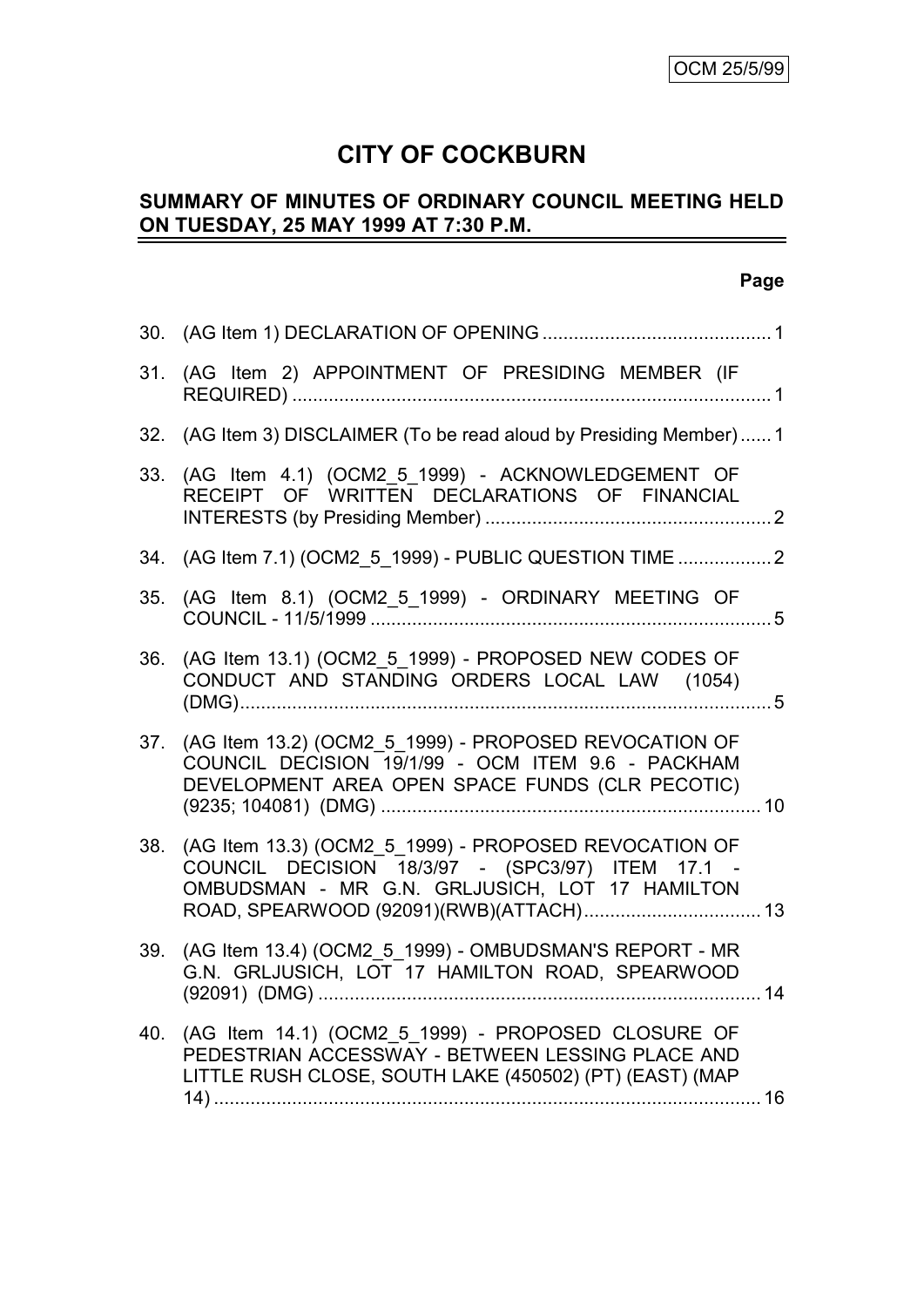|     | 41. (AG Item 14.2) (OCM2_5_1999) - PROPOSED CLOSURE OF<br>PEDESTRIAN ACCESSWAY - BETWEEN BICKFORD PLACE<br>AND CASSIO PLACE, HAMILTON HILL (450396) (PT) (WEST)                                                                                                                                               |  |
|-----|---------------------------------------------------------------------------------------------------------------------------------------------------------------------------------------------------------------------------------------------------------------------------------------------------------------|--|
|     | 42. (AG Item 14.3) (OCM2_5_1999) - REQUEST FOR VARIATION TO<br>WINDOW AREA - LOT 75 ANITRA COURT, COOGEE -<br>OWNER/APPLICANT: O & R M McDERMOTT (3300094) (CP)                                                                                                                                               |  |
|     | 43. (AG Item 14.4) (OCM2_5_1999) - PROPOSED AMENDMENT NO.<br>191 - DISTRICT ZONING SCHEME NO. 2 - ADOPTION OF                                                                                                                                                                                                 |  |
|     | 44. (AG Item 14.5) (OCM2_5_1999) - PROPOSED AMENDMENT NO.<br>210 - YANGEBUP OWNER DEVELOPMENT AREA - STOCK<br>ROAD / SPEARWOOD AVENUE, YANGEBUP - OWNER:                                                                                                                                                      |  |
| 45. | (AG Item 14.6) (OCM2_5_1999) - FINAL ADOPTION OF<br>AMENDMENT NO. 189 - REZONE PORTIONS OF GATEWAYS<br>SHOPPING CENTRE TO PUBLIC PURPOSE, COMMUNITY<br>PURPOSE & COMMERCIAL - PT LOTS 12 & 1 NORTH LAKE<br>ROAD, LOT 223 & PT LOT 232 BEENYUP ROAD, SUCCESS -<br>OWNER: GOLD ESTATES (92189) (MT) (ATTACH) 30 |  |
| 46. | (AG Item 14.7) (OCM2_5_1999) - DUPLEX DEVELOPMENT<br>REQUEST - PACKHAM URBAN DEVELOPMENT AREA - LOT<br>101, 2 BACICH MEWS, MUNSTER - OWNER/APPLICANT: M N<br>PESICH AND K M EVERY (3317230) (SR) (COASTAL) (MAP 9)  32                                                                                        |  |
|     | 47. (AG Item 14.8) (OCM2_5_1999) - APPEAL OF COUNCIL<br>CONDITIONS OF APPROVAL FOR SAND EXTRACTION - LOT<br>130 CNR FRASER AND JANDAKOT ROADS, BANJUP - OWNER:<br>VINCENT NOMINEES - APPLICANT: NLG SAND SUPPLIES                                                                                             |  |
|     | 48. (AG Item 14.9) (OCM2_5_1999) - PROPOSED NEW VEHICLE<br>STORAGE YARD - LOT 77 JANDAKOT ROAD, JANDAKOT -<br>OWNER: SCHAEFFER CORPORATION - APPLICANT KOLTSZ<br>SMITH & PARTNERS (5513079) (CC) (EAST) (MAP 19) 37                                                                                           |  |
|     | 49. (AG Item 14.10) (OCM2_5_1999) - PACKHAM URBAN<br>DEVELOPMENT AREA INVESTIGATION REPORT -<br>DEPARTMENT OF LOCAL GOVERNMENT (9235) (SMH) 42                                                                                                                                                                |  |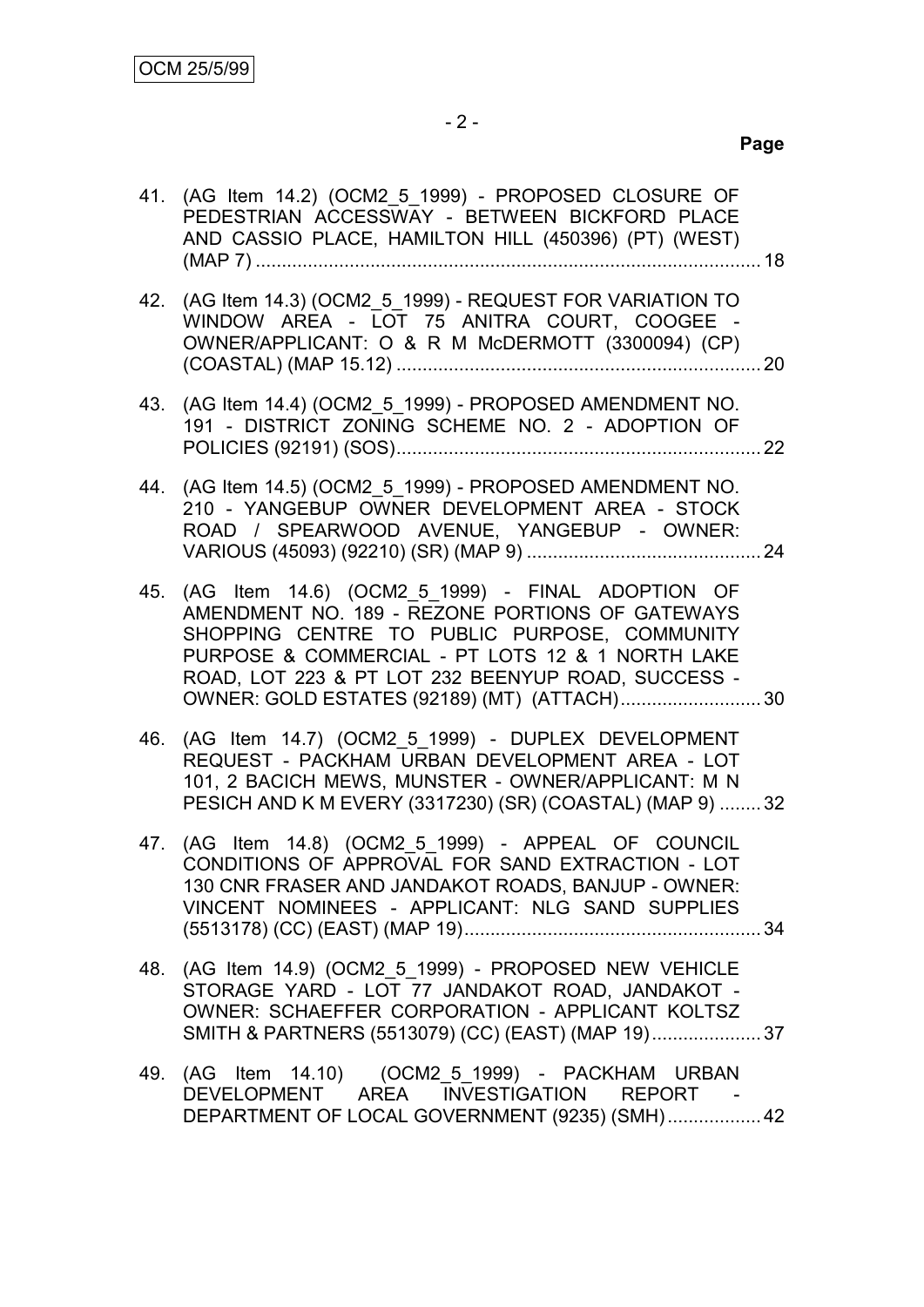|     | 50. (AG Item 14.11) (OCM2_5_1999) - SMOKING IN ENCLOSED                                                                                                                                                                                                                     |  |
|-----|-----------------------------------------------------------------------------------------------------------------------------------------------------------------------------------------------------------------------------------------------------------------------------|--|
|     | 51. (AG Item 14.12) (OCM2_5_1999) - ROCKINGHAM - FREMANTLE                                                                                                                                                                                                                  |  |
|     | 52. (AG Item 14.13) (OCM2_5_1999) - PROPOSED AMENDMENT<br>NO. 195 TO DISTRICT ZONING SCHEME NO. 2 - PORTION OF<br>LOT 9 COCKBURN ROAD, HENDERSON - OWNER: WATER<br>CORPORATION - APPLICANT: CITY OF COCKBURN (92195)                                                        |  |
|     | 53. (AG Item 14.14) (OCM2_5_1999) - PROPOSED OVERSIZE<br>RURAL SHED - LOT 24, 128 BRITANNIA AVENUE, BEELIAR -<br>OWNER: K DASBOROUGH - APPLICANT: D CHEONG &<br>ASSOCIATES (3318251) (PT) (SOUTH) (MAP 9) (ATTACH) 58                                                       |  |
|     | 54. (AG Item 14.15) (OCM2_5_1999) - PROPOSED TOWN<br>PLANNING SCHEME NO. 3 AND LOCAL PLANNING STRATEGY                                                                                                                                                                      |  |
|     | 55. (AG Item 14.16) (OCM2_5_1999) - CLAIM FOR<br>REIMBURSEMENT OF LEGAL COSTS - LOT 13 THOMAS<br>STREET, SOUTH LAKE - OWNER/APPLICANT: N DEVINE                                                                                                                             |  |
|     | 56. (AG Item 14.17) (OCM2_5_1999) - SAND EXTRACTION - PT LOT<br>135 ARMADALE ROAD, BANJUP - OWNER: CSR READYMIX<br>CONCRETE - APPLICANT: CSR READYMIX QUARRIES                                                                                                              |  |
|     | 57. (AG Item 14.18) (OCM2_5_1999) - PROPOSED AMENDMENT<br>NO. 194 TO DISTRICT ZONING SCHEME NO. 2 - PORTION OF<br>RESERVE 24309 COCKBURN ROAD, HENDERSON AND PART<br>OF COCKBURN SOUND - OWNER: RESERVE VESTED IN THE<br>CITY OF COCKBURN - APPLICANT: GRAY & LEWIS (92194) |  |
|     | 58. (AG Item 14.19) (OCM2_5_1999) - HAMMOND ROAD WIDENING<br>(IMPORTANT REGIONAL ROADS) - PT LOT 433 HAMMOND<br>ROAD, BEELIAR - OWNER: ISPARO FARMING (4309297) (CC)                                                                                                        |  |
| 59. | (AG Item 15.1) (OCM2_5_1999) - REPORT ON FINANCIAL                                                                                                                                                                                                                          |  |
|     |                                                                                                                                                                                                                                                                             |  |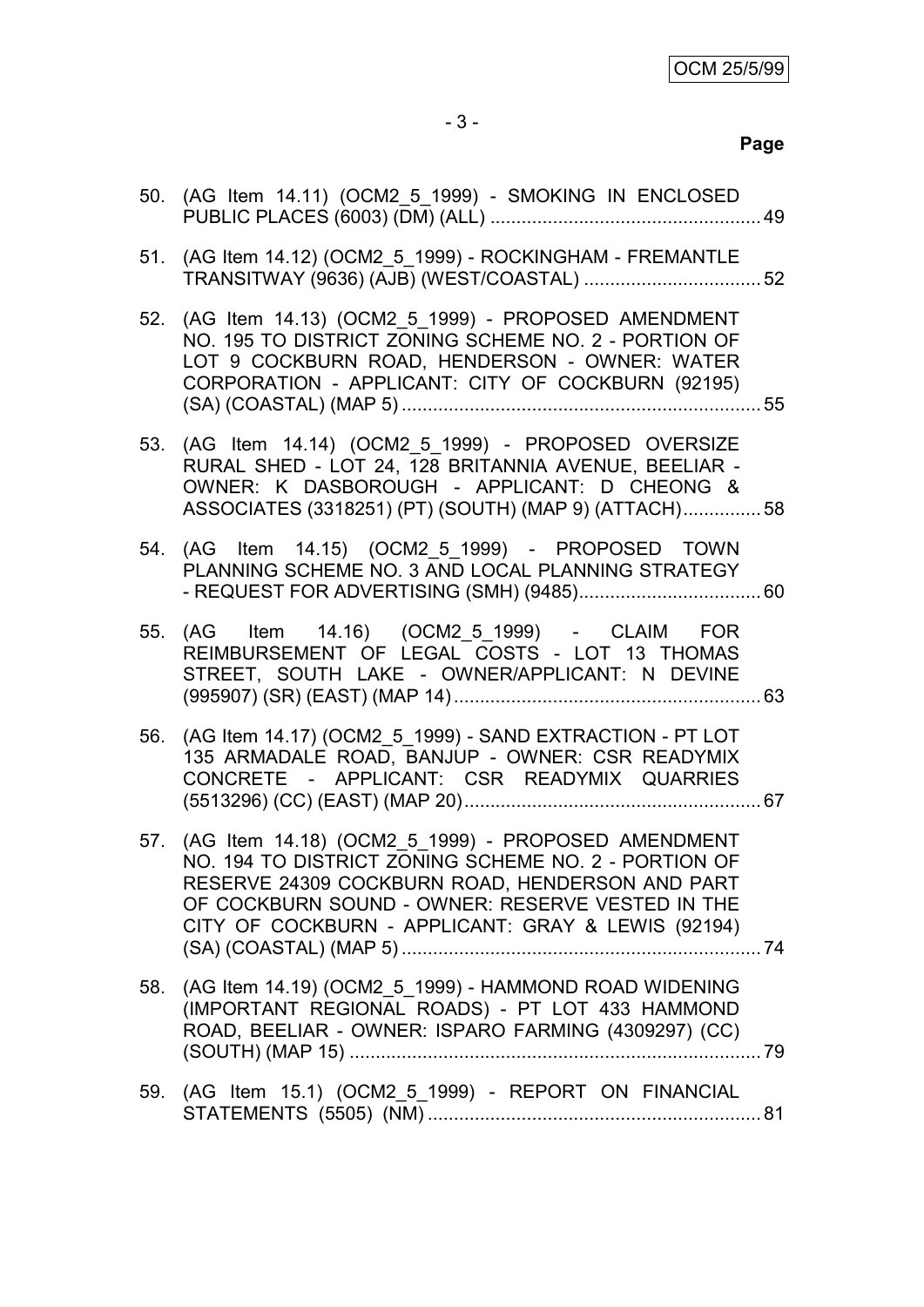| 60. (AG Item 15.2) (OCM2_5_1999) - LIST OF CREDITORS PAID                                                          |  |
|--------------------------------------------------------------------------------------------------------------------|--|
| 61. (AG Item 15.3) (OCM2 5 1999) - FIRE SERVICE LEVY -<br>VOLUNTEER BUSH FIRE BRIGADES (1554; 1556) (ATC)  84      |  |
| 62. (AG Item 15.4) (OCM2 5 1999) - TENDER NO.11/99 - SALE OF<br>75 BRITANNIA AVENUE, BEELIAR (3411614) (KJS)  86   |  |
| 63. (AG Item 16.1) (OCM2 5 1999) - TENDER NO. 9/99 - SALVAGE<br>AND RECOVERY RIGHTS - HENDERSON LANDFILL SITE (AS) |  |
| 64. (AG Item 18.1) (OCM2 5 1999) - RE-AFFIRMATION OF 1998/99                                                       |  |
| 65. (AG Item 18.2) (OCM2 5 1999) - DEPARTMENT OF LOCAL<br>GOVERNMENT COMPLIANCE ASSESSMENT (1335) (RWB) 91         |  |
| 66. (AG Item 18.3) (OCM2 5 1999) - REPORT OF THE INQUIRY<br>INTO THE CITY OF COCKBURN - DEPARTMENT OF LOCAL        |  |
| 67. (AG Item 24.1) (OCM2_5_1999) - RESOLUTION OF<br>COMPLIANCE (Section 3.1893), Local Government Act 1995)  106   |  |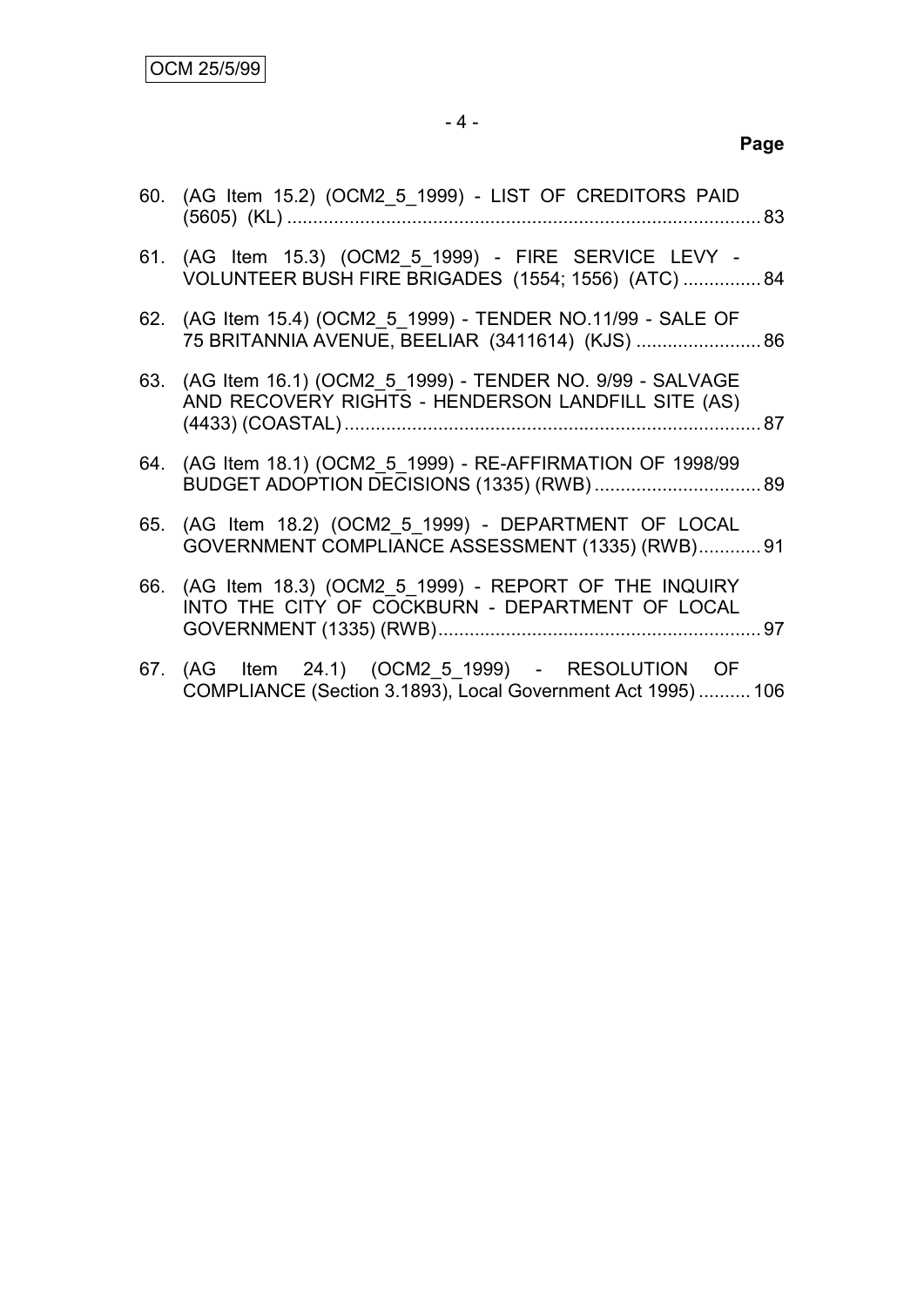# **CITY OF COCKBURN**

# **MINUTES OF ORDINARY COUNCIL MEETING HELD ON TUESDAY, 25 MAY 1999 AT 7:30 P.M.**

### **PRESENT:**

#### **COUNCIL MEMBERS**

| Mr J F Donaldson | $\sim$         | <b>Chairperson of Joint Commission</b> |
|------------------|----------------|----------------------------------------|
| Ms J L Smithson  | $\sim$         | Joint Commissioner                     |
| Mr M A Jorgensen | $\overline{a}$ | Joint Commissioner                     |

### **IN ATTENDANCE**

| Mr R W Brown    | $\sim$ 10 $\pm$ | <b>Chief Executive Officer</b>             |
|-----------------|-----------------|--------------------------------------------|
| Mr D M Green    | $\sim 100$      | <b>Director Community Services</b>         |
| Mr A T Crothers | $\sim$          | Director, Finance & Corporate Services     |
| Mr S M Hiller   | $\sim$ $-$      | Director, Planning & Development           |
| Mr B K Greay    | $\blacksquare$  | Director, Engineering & Works              |
| Mrs B Pinto     | $\blacksquare$  | Secretary/PA, Finance & Corporate Services |
| Mr M Winchester |                 | <b>Customer Services Manager</b>           |

### **30. (AG Item 1) DECLARATION OF OPENING**

The Chairperson declared the meeting open at 7.30 pm.

### **31. (AG Item 2) APPOINTMENT OF PRESIDING MEMBER (IF REQUIRED)**

Nil

**32. (AG Item 3) DISCLAIMER (To be read aloud by Presiding Member)** Members of the public who attend Council Meetings, should not act immediately on anything they hear at the Meetings, without first seeking clarification of Council's position. Persons are advised to wait for written advice from the Council prior to taking action on any matter that they may have before Council.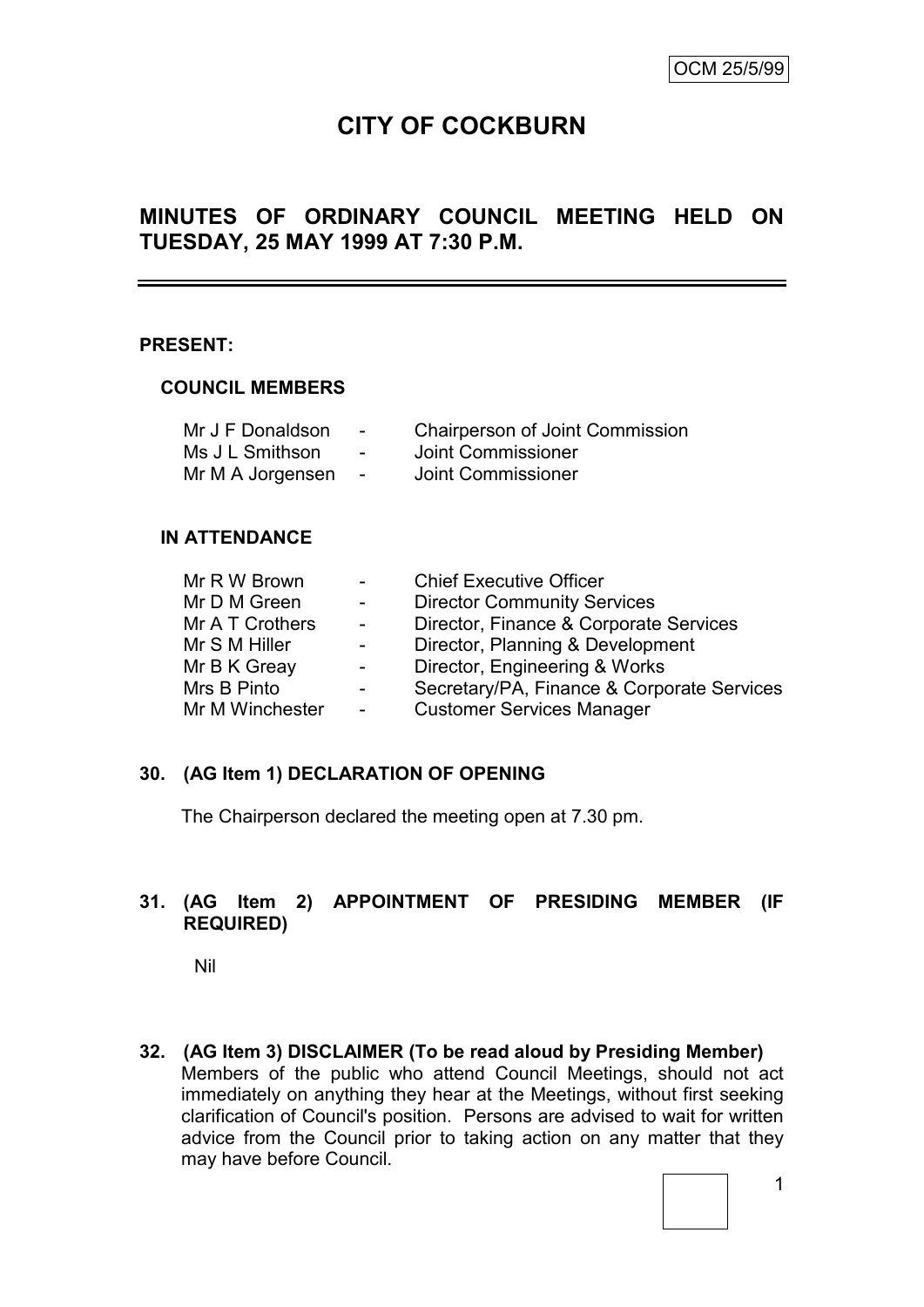#### **33. (AG Item 4.1) (OCM2\_5\_1999) - ACKNOWLEDGEMENT OF RECEIPT OF WRITTEN DECLARATIONS OF FINANCIAL INTERESTS (by Presiding Member)** Commissioner Donaldson advised that he has received a written declaration of financial interest from Commissioner Smithson which will be read aloud at the appropriate time.

## **34. (AG Item 7.1) (OCM2\_5\_1999) - PUBLIC QUESTION TIME**

**Clr John McNair** provided a letter to Commissioner Donaldson which was tabled with regard to the Packham Development Area Open Space:

Item 13.2 - Proposed Revocation of Council Decision 19/1/99 - Packham Development Area Open Space Funds

- Q. Has Council asked Urban Focus to refund monies with interest as per a letter dated 15 March 1999?
- A. The Chief Executive Officer advised that Council has requested the refund.
- Q. Has there been a response and what action does Council intend taking?
- A. The Chief Executive Officer replied saying that a response was received from Urban Focus with regard to the distribution of funds, which stated that there were no funds being held by Urban Focus, and that all contributions previously received were distributed to participating owners within the Packham Scheme. It is not anticipated that Council will take any further action on the matter.

Item 13.4 - Ombudsman's Report - Mr G N Grljusich, Lot 17 Hamilton Road, Spearwood

- Q. If the money is to be paid, will it be paid to Mr G N Grljusich or the estate of the late Mate Grljusich?
- A. The Chief Executive Officer responded saying that the monies would be refunded to Mr. G. N. Grljusich in accordance with the Ombudsman's directive.
- Q. Has Mr G N Grljusich produced a statement of accounts with receipts?
- A. The Chief Executive Officer replied that no receipts or accounts were required by the Ombudsman.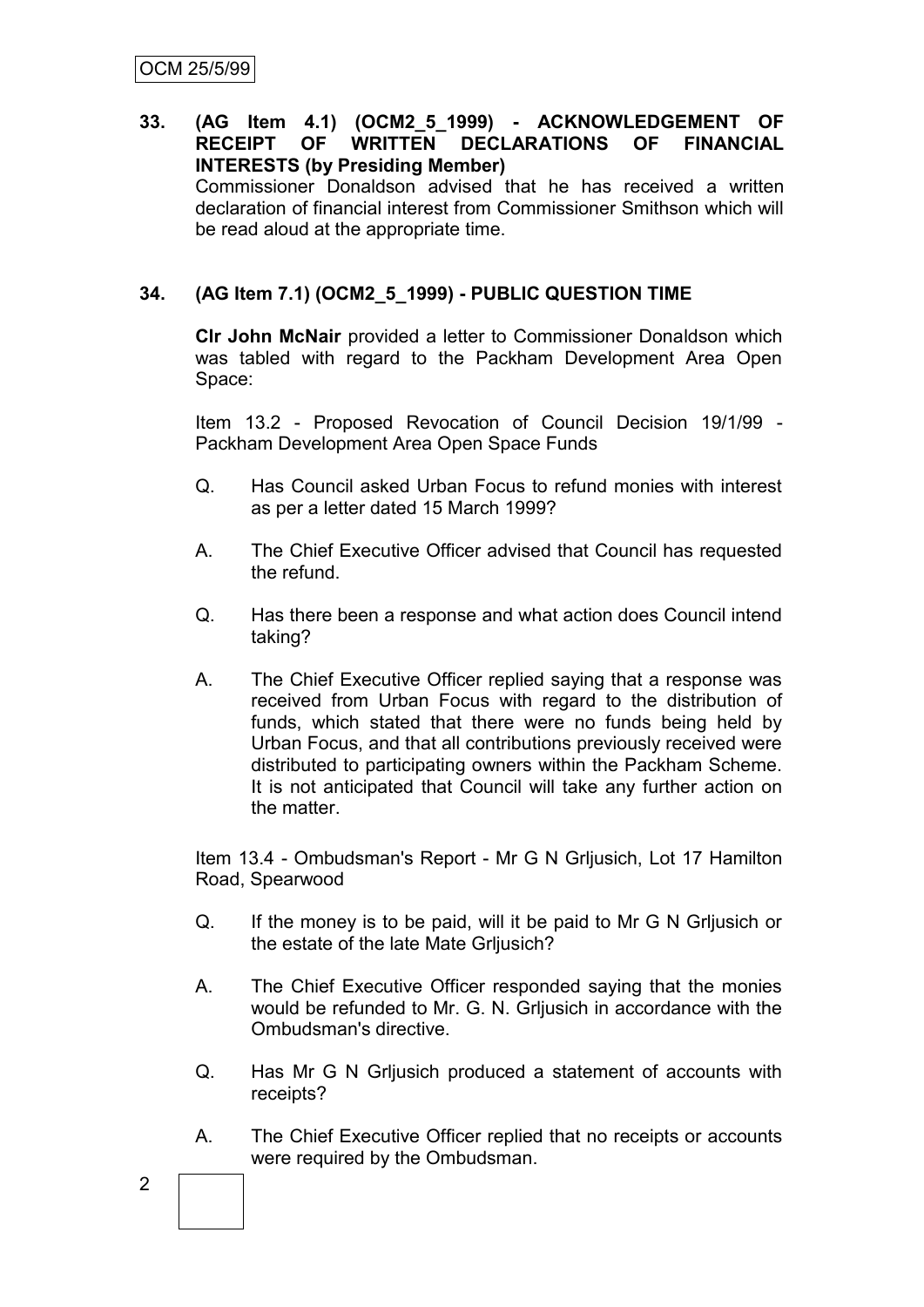**Mrs. Heather Smedley** of 511 Rockingham Road, Munster and also representing Com-Net spoke on Item 14.18 - Proposed Amendment No.194 to District Zoning Scheme No.2. Questions asked were as follows:

- Q. Are the Commissioners aware that the recommendation from the Officers is out of line with Council's position on this MRS Amendment?
- A. Director, Planning and Development responded that Council has already expressed opposition to the development. However, it is obliged to amend its local Scheme to comply with the Metropolitan Region Scheme.
- Q. Are the Commissioners aware that the resolution made in November 1998 was in line with the very strong community opposition to this change to the region?
- A. Commissioner Donaldson replied that all of the Commissioners are aware of the extent of community opposition and will do their utmost in the interests of the community.
- Q. Are the Commissioners aware that the Officer' report points out that there are aspects which have not been finalised to this date? There is no Structure Plan, no Amendment detail, Amendment 170 has not been finalised, Realignment of the Municipal boundary is raised and the closing of Cockburn Road is not adequately described. Are these issues to be addressed prior to commencement of activities by DOCAT and Landcorp as indicated in the report?
- A. Director, Planning and Development responded that the developers have not yet submitted a Structure Plan for consideration, by either Council or the Western Australian Planning Commission. He stated, that Council is aware of the current deficiencies in the planning and development in this area, but there is little the Council can do because matters relating to Scheme amendments and subdivision are the responsibilities of the Commission. However, the Council has brought these matters to the attention of the Ministry for Planning, as appropriate.

In respect to Amendment No.194, the Council must proceed, but with a truncated version because it cannot deal with development of the Sound, which is outside the District. Only the Region Reserve will be zoned industrial under the local Scheme at this stage.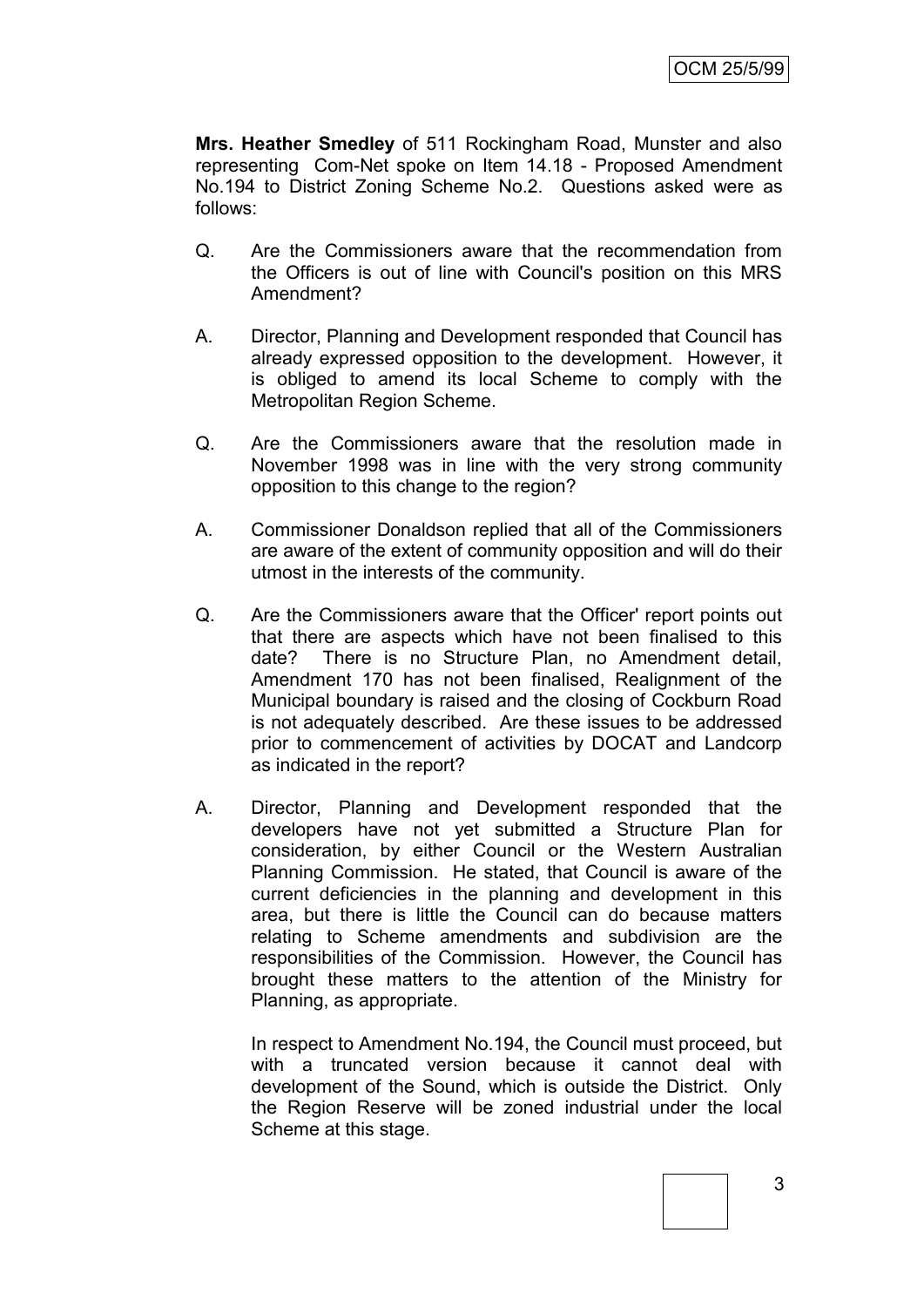Mrs Smedley stated that the area is still an "A" Class reserve. This has been put to Parliament, but there is no guarantee that it will pass successfully through both Houses of Parliament, particularly with the other scenarios that have been recently added to the planning agenda for the area.

Notwithstanding the above, even though Council has no jurisdiction to assess the matter, it is crucial that Council continue to demonstrate integrity on this issue. She urged the Commissioners to represent the community of Cockburn and reiterate its opposition to this environmentally and socially unacceptable project. Commissioner Donaldson thanked Mrs. Smedley, and assured her that they would act in the best interests of the community.

**Mr. Baxter** from Patricks Recycling spoke to Item 16.1 - Tender No.9/99 - Salvage and Recovery Rights Henderson Landfill Site. He requested that a decision on the tender be deferred, until a meeting was held between staff and Patricks Recycling. He strongly urged the Commissioners to closely study the tender before they make a decision. He felt that people should be given the opportunity to prove themselves in all fairness. He emphasised that Cockburn residents will lose all benefits by the recycling operation being moved out of the area, namely Gosnells. He again urged the Commissioners to closely look at the tender specifications, and make a decision on the company's merits. Commissioner Donaldson thanked Mr. Baxter for his submission and stated that this matter will be discussed during the course of the meeting and should it be necessary, the matter will be deferred.

**Mr Paul Rokich** of CSR Readymix Concrete spoke to Item 14.17 - Sand Extraction - Pt Lot 135 Armadale Road, Banjup. He stated that the Manager, Planning acknowledges that the proposal was sound and logical and therefore the subdivision should be supported.

Mr. Rokich felt that the CSR proposal had merit and would achieve the Council's objectives for the vista and ambience along Forrest Road. He stated that he had been told by the Council Planners that, as the land was no longer zoned rural under the Metropolitan Region Scheme, it did not need referral to the Western Australian Planning Commission.

Director, Planning and Development advised that this was correct in respect to the change in the regional zone from Rural to Rural-Water Protection Zone, but the lot did however, abut Forrest Road, an Important Regional Road, and therefore would still require to be referred to the Western Australian Planning Commission.

**Mrs Val Oliver**, a resident of Coolbellup queried as to what is Council's position on picking up rubbish from roads. She noticed a few areas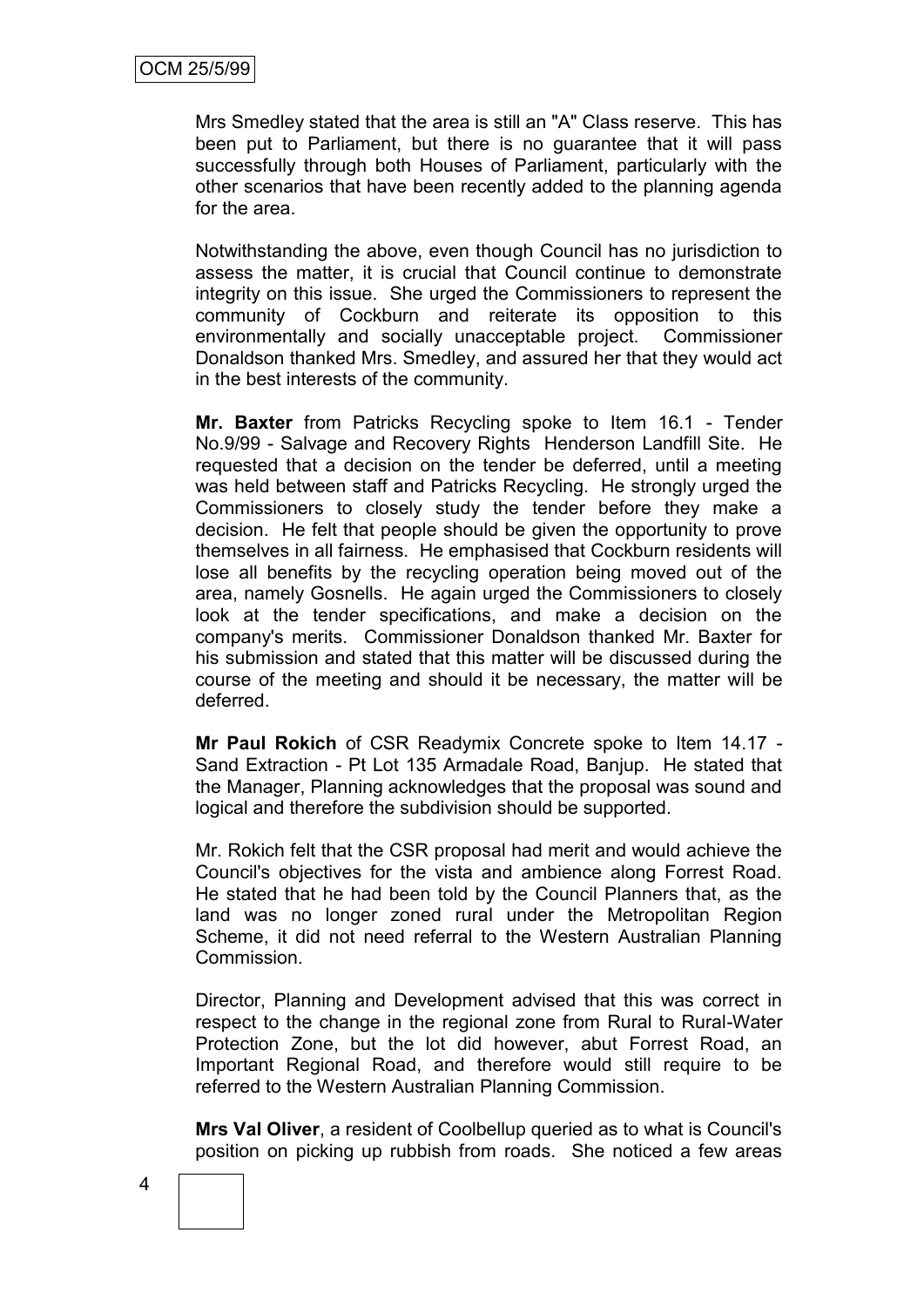where there were car parts dumped. She said that Council was notified but nothing has been done so far. Director, Engineering and Works replied saying that if rubbish is dumped on Council land, it will be cleared but not otherwise.

**Mr. Gary Fox** spoke to Item 16.1 - Tender No.9/99 - Salvage and Recovery Rights Henderson Landfill Site. He gave an overview of the performance of Patricks Recycling and its operations. He emphasised the experience that Patricks Recycling holds. He felt that if another party took over the salvage rights, he could foresee that a similar service would not be able to be carry out the same system, thus him and many other customers of Patricks would lose their source of income. He strongly urged the Commissioners to rethink the matter, before a final decision is made.

**Clr Stephen Lee**, a ratepayer of Cockburn spoke to Item 14.17 - Sand Extraction - Pt Lot 135 Armadale Road, Banjup. Clr Lee strongly requested the Commissioners to support the Officer's recommendation.

### **35. (AG Item 8.1) (OCM2\_5\_1999) - ORDINARY MEETING OF COUNCIL - 11/5/1999**

MOVED Cmr Jorgensen SECONDED Cmr Smithson that the Minutes of the Ordinary Council Meeting held on Tuesday, 11 May 1999 be confirmed as a true and accurate record.

**CARRIED 3/0**

### **36. (AG Item 13.1) (OCM2\_5\_1999) - PROPOSED NEW CODES OF CONDUCT AND STANDING ORDERS LOCAL LAW (1054) (DMG)**

*Note:* The Presiding Member read aloud a summary of the purpose and effect of the proposed local law.

# **RECOMMENDATION**

That Council:

- (1) adopt the Codes of Conduct for Councillors and Staff, as contained in the attachments to the Agenda, and;
- (2) submit for public comment the proposed Draft Local Law Relating to the Conduct of Proceedings and the Business of Council, as contained in the attachments to the Agenda.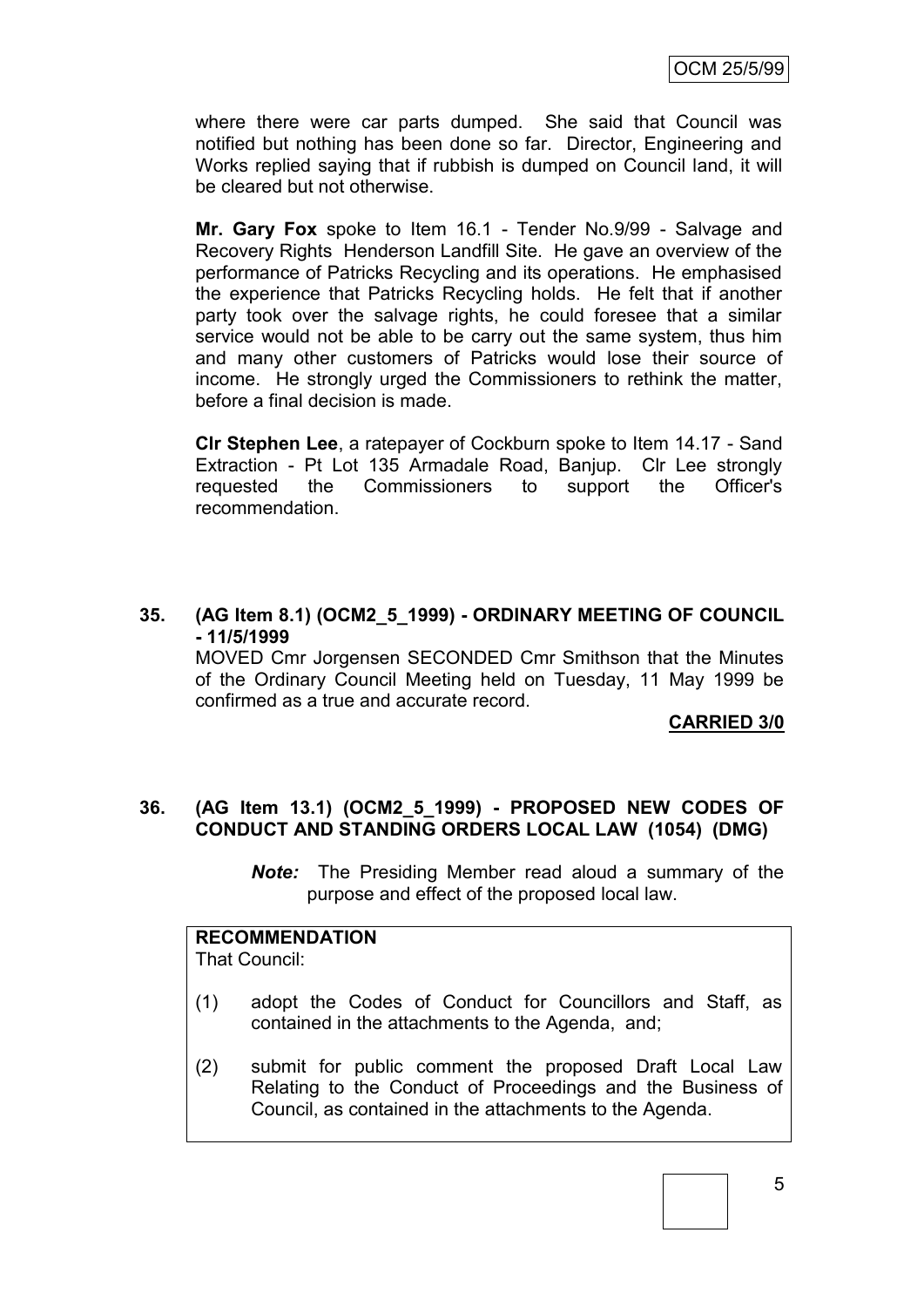### **COUNCIL DECISION**

MOVED Cmr Jorgensen SECONDED Cmr Smithson that:

(1) the Codes of Conduct for Staff abd Councillors, be adopted subject to amending Point (6), under the heading of "Conduct" to read as follows:

### **CODE OF CONDUCT FOR STAFF**

- 6. Staff will not accept a gift, other than a token gift, from a person who is undertaking, or is likely to undertake, business –
	- (a) that requires the person to obtain any authorisation from the local government;
	- (b) by way of contract between the person and the local government; or
	- (c) by way of providing any service to the local government.

Staff who accept a token gift from a person or persons referred to in (a), (b) or (c) above are to provide the following details of the gift, in writing, to the Chief Executive Officer (CEO), as soon as practicable following the receipt of the gift:-

- (a) the name(s) of the person(s) who gave, and received, the token gift;
- (b) the date of receipt of the token gift; and
- (c) a description, and the estimated value, of the token gift.

Upon receipt of such details, the CEO will ensure the details are recorded in a register to be kept for this purpose.

For the purposes of this requirement, the value of a token gift is \$100.00 or less.

Token gifts to which this requirement does not apply include acts of hospitality extended to staff by a relevant person or persons, involving the provision of entertainment, food and/or refreshments, and mementos of a type which are of a promotional or publicity nature (e.g. pens, spoons, books, stationery, clothing garments used primarily for advertising purposes); and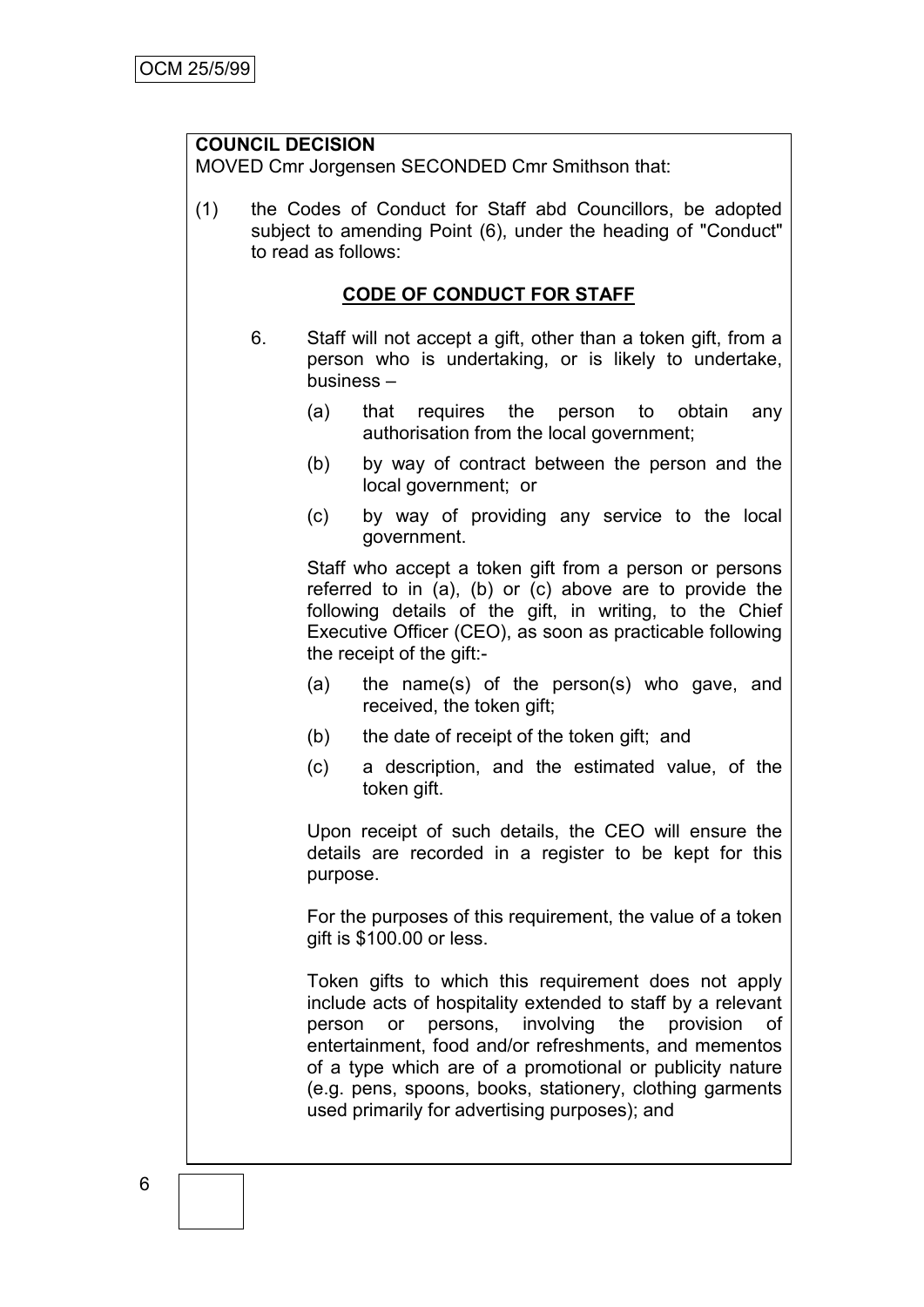|     | <b>CODE OF CONDUCT FOR COUNCILLORS</b>                                                                                                                                                                                                                                                                                                                                                                       |  |  |  |  |  |
|-----|--------------------------------------------------------------------------------------------------------------------------------------------------------------------------------------------------------------------------------------------------------------------------------------------------------------------------------------------------------------------------------------------------------------|--|--|--|--|--|
| 6.  | Councillors will not accept a gift, other than a token gift,<br>from a person who is undertaking, or is likely to<br>undertake, business -                                                                                                                                                                                                                                                                   |  |  |  |  |  |
|     | that requires the person to obtain<br>(a)<br>any<br>authorisation from the local government;                                                                                                                                                                                                                                                                                                                 |  |  |  |  |  |
|     | (b)<br>by way of contract between the person and the<br>local government; or                                                                                                                                                                                                                                                                                                                                 |  |  |  |  |  |
|     | by way of providing any service to the local<br>(c)<br>government.                                                                                                                                                                                                                                                                                                                                           |  |  |  |  |  |
|     | Councillors who accept a token gift from a person or<br>persons referred to in (a), (b) or (c) above are to provide<br>the following details of the gift, in writing, to the Chief<br>Executive Officer (CEO), as soon as practicable following<br>the receipt of the gift:-                                                                                                                                 |  |  |  |  |  |
|     | (a)<br>the name(s) of the person(s) who gave, and<br>received, the token gift;                                                                                                                                                                                                                                                                                                                               |  |  |  |  |  |
|     | (b)<br>the date of receipt of the token gift; and                                                                                                                                                                                                                                                                                                                                                            |  |  |  |  |  |
|     | a description, and the estimated value, of the<br>(c)<br>token gift.                                                                                                                                                                                                                                                                                                                                         |  |  |  |  |  |
|     | Upon receipt of such details, the CEO will ensure the<br>details are recorded in a register to be kept for this<br>purpose.                                                                                                                                                                                                                                                                                  |  |  |  |  |  |
|     | For the purposes of this requirement, the value of a token<br>gift is \$100.00 or less.                                                                                                                                                                                                                                                                                                                      |  |  |  |  |  |
|     | Token gifts to which this requirement does not apply<br>include acts of hospitality extended to Councillors by a<br>relevant person or persons, involving the provision of<br>entertainment, food and/or refreshments, and mementos<br>of a type which are of a promotional or publicity nature<br>(e.g. pens, spoons, books, stationery, clothing garments<br>used primarily for advertising purposes); and |  |  |  |  |  |
| (2) | the proposed Draft Local Law Relating to the Conduct of<br>Proceedings and the Business of Council, as contained in the<br>attachments to the Agenda, be submitted for public comment.<br><b>CARRIED 3/0</b>                                                                                                                                                                                                 |  |  |  |  |  |

# **Explanation**

Council was of the view that the value of a token gift should be \$100.00 not \$200.00 as proposed.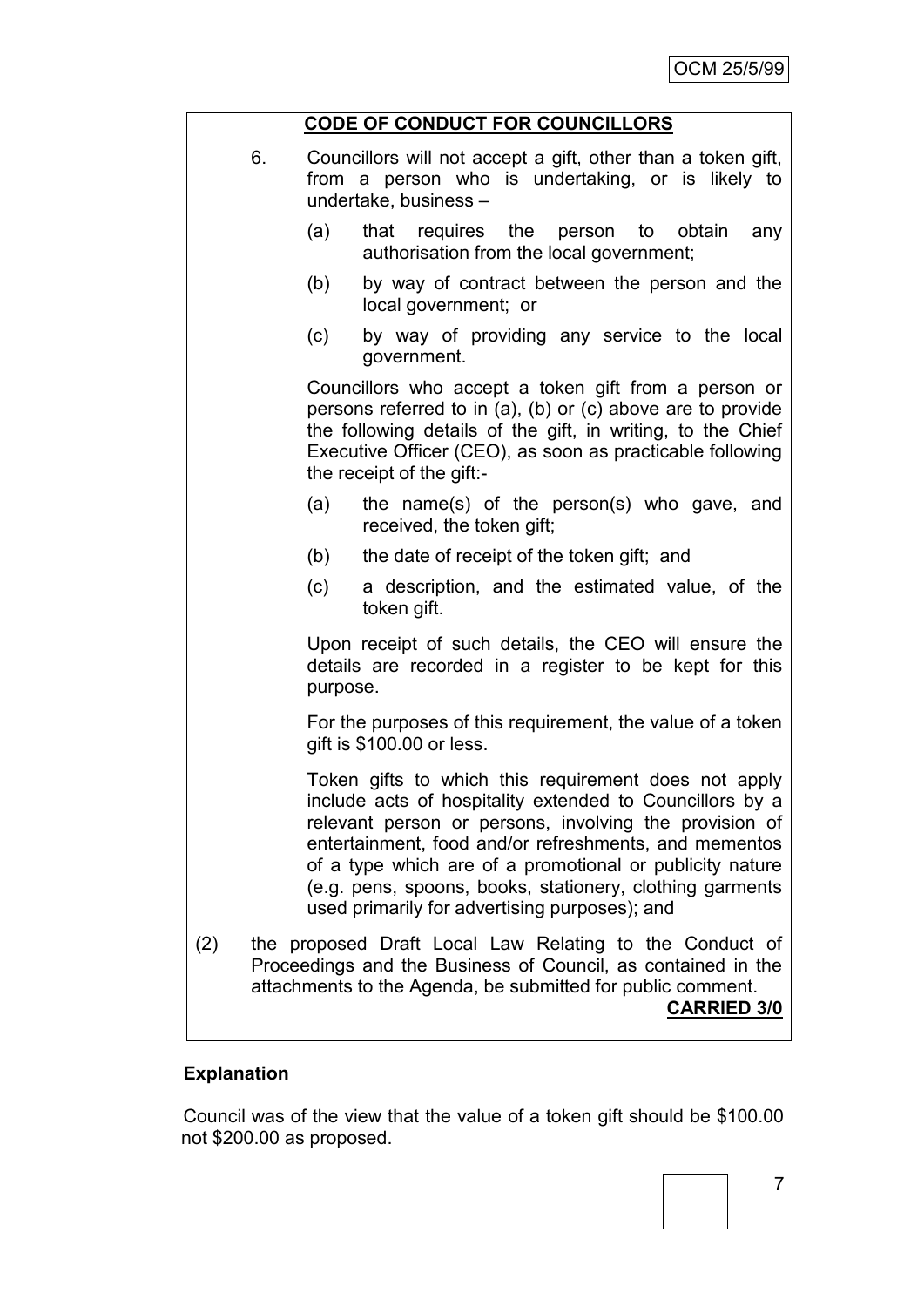## **Background**

Amendments to the Local Government (Administration) Regulations, effective from 23 April, 1999, requiring Council to review its Codes of Conduct and insert provisions relative to the receipt of gifts and the disclosure of personal (non-financial) interests. It is considered appropriate for Council to simultaneously contemplate relevant issues of the Inquiry Report recently conducted and review its Standing Orders Local Law in light of the Report's recommendations.

### **Submission**

N/A

### **Report**

Recent amendments to the Local Government (Administration) Regulations require all Councils in this State to:-

- (1) Require reasons for decisions to be included in the minutes of a meeting where Council makes a decision which is **SIGNIFICANTLY** different to a written recommendation from an employee. This does not apply where a deferral motion to return the matter to the employee for further information and re-presentation to a future Council meeting to consider, is passed.
- (2) Require the Codes of Conduct for Councillors and Staff to contain provisions relating to the acceptance of token gifts and the declaration of non-financial (personal) interests.
- (3) Require that a Councillor or staff member shall not answer a question directed to them at Public Question Time in which they have a financial interest, and that another person will need to respond to the question in these circumstances. The obligation to otherwise disclose interests in matters raised at Public Question Time has been removed.

In addition, the recent Inquiry into the City of Cockburn recommended that Council establish a dispute resolution procedure in order to address issues upon which Councillors and staff have conflicting views and cannot be satisfactorily resolved.

In order to address these issues, the following actions are recommended:-

(1) Council adopt new Codes of Conduct for Councillors and Staff which include provisions referring to the receipt of gifts and the declaration of personal, or non-financial interests. A copy of the proposed Codes were attached.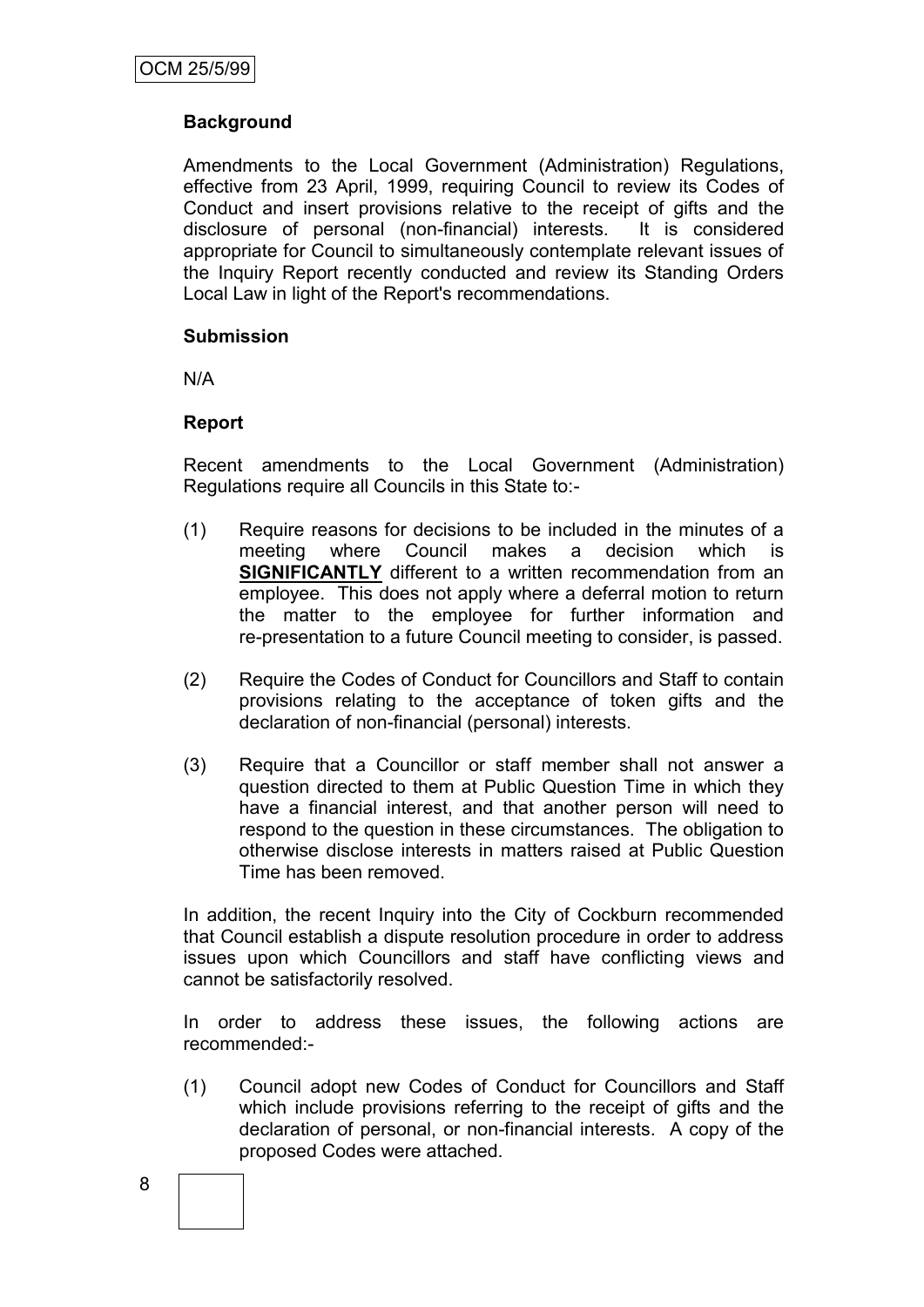- (2) Council amend its Standing Orders Local Law to include the requirement to disclose interests of a non-financial nature. This has been included as Part 21 of the Draft Standing Orders.
- (3) Council include in its Standing Orders amendment the requirement for Councillors proposing to alter the substance or effect of a recommendation to provide where practicable, the proposed alteration in writing, to the Chief Executive Officer, including the reason for the proposed alteration. This has been included as an addition to Part 10.1 of the Draft.
- (4) Council include in its Standing Orders amendment a dispute resolution procedure, to address matters of conflicting views between Councillors and Staff. This has been included as Part 22.5 of the Draft.
- (5) Council include in its Standing Orders amendment a requirement for the disclosure of an interest in matters arising from Public Question Time only apply when a question is being directed to a relevant person, in which circumstances the person is to declare an interest in the matter and have the question responded to by another person. This has been included as an addition to Part 19.2(3) of the Draft, and the inclusion of a new Part 20.1(7).

With the exception of these proposed amendments, the Draft Standing Orders are identical to those recently rejected by Council, the primary reason for which was a disagreement with the inclusion of the conflict of interest provisions (Part 21) by some Councillors at that time.

It is considered that the inclusion of these matters in the manner recommended will strengthen the effect of these documents and portray the decision making process of Council in a more accountable way.

### **Strategic Plan/Policy Implications**

Strategic Plan Items 1.2.1 and 1.7.1.

### **Budget/Financial Implications**

Advertising requirements provided for within Operational Budget.

### **Implications of Section 3.18(3) Local Government Act, 1995**

NIL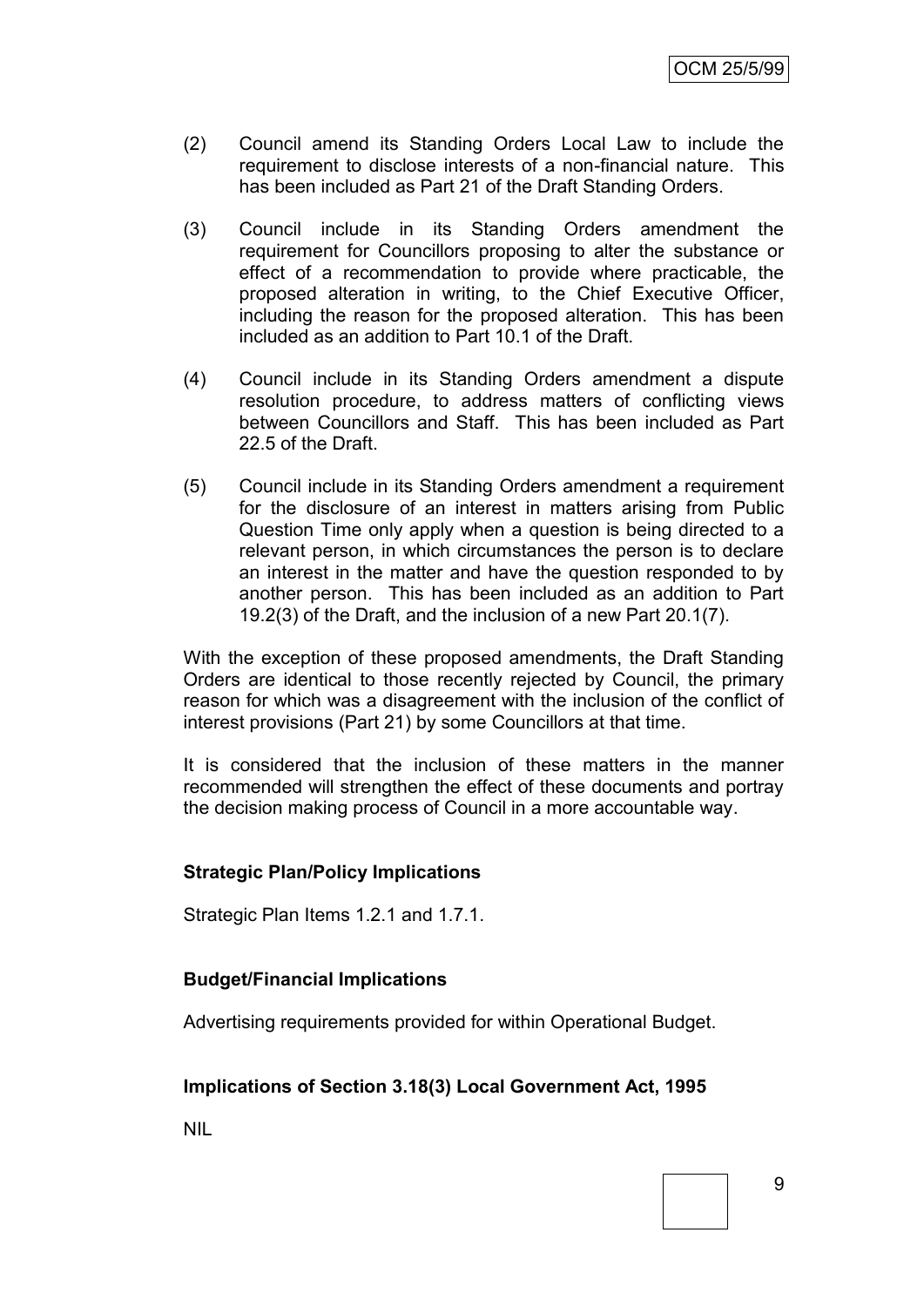**37. (AG Item 13.2) (OCM2\_5\_1999) - PROPOSED REVOCATION OF COUNCIL DECISION 19/1/99 - OCM ITEM 9.6 - PACKHAM DEVELOPMENT AREA OPEN SPACE FUNDS (CLR PECOTIC) (9235; 104081) (DMG)**

### **RECOMMENDATION**

That Council revoke that part of the decision of Council taken on the  $19<sup>th</sup>$  January 1999 and which has not been actioned, as follows:-

- *1. that the City of Cockburn distribute as progress payments all of the funds held for Packham Development Area POS purposes together with interest including funds held by Urban Focus, to all the landowners who contributed their land for POS in excess of 10% requirement;*
- *2. that distributions be made in correct proportions to all the landowners who contributed their land for POS in excess of the 10% requirement within 14 days of this meeting;*
- *3. that all Packham Development Area POS funds collected from the future subdivisions together with interest be paid in correct proportions to all the landowners who contributed their land for POS in excess of 10% requirement, within 14 days of the date the funds received by this Council and continue to do so until all the funds for Packham Development Area POS are received and paid in full to the landowners;*
- *4. that Council's authority to distribute the Packham Development Area POS funds is in accordance with the verbal and implied agreements by this Council and the landowners who contribute their land for POS purposes in excess of their 10% requirement.*
- *5. that with approval of this resolution this Council is ratifying verbal and implied agreements with the landowners who contributed their land for POS in excess of their 10% requirement. Furthermore, that the City of Cockburn prepare at its cost written agreements which reflect the verbal and implied agreements which are to be signed by both the landowners and this Council.* "

**TO BE CARRIED BY ABSOLUTE MAJORITY OF COUNCIL**

### **Council DECISION**

MOVED Cmr Smithson SECONDED Cmr Jorgensen that the recommendation be adopted.

**CARRIED 3/0**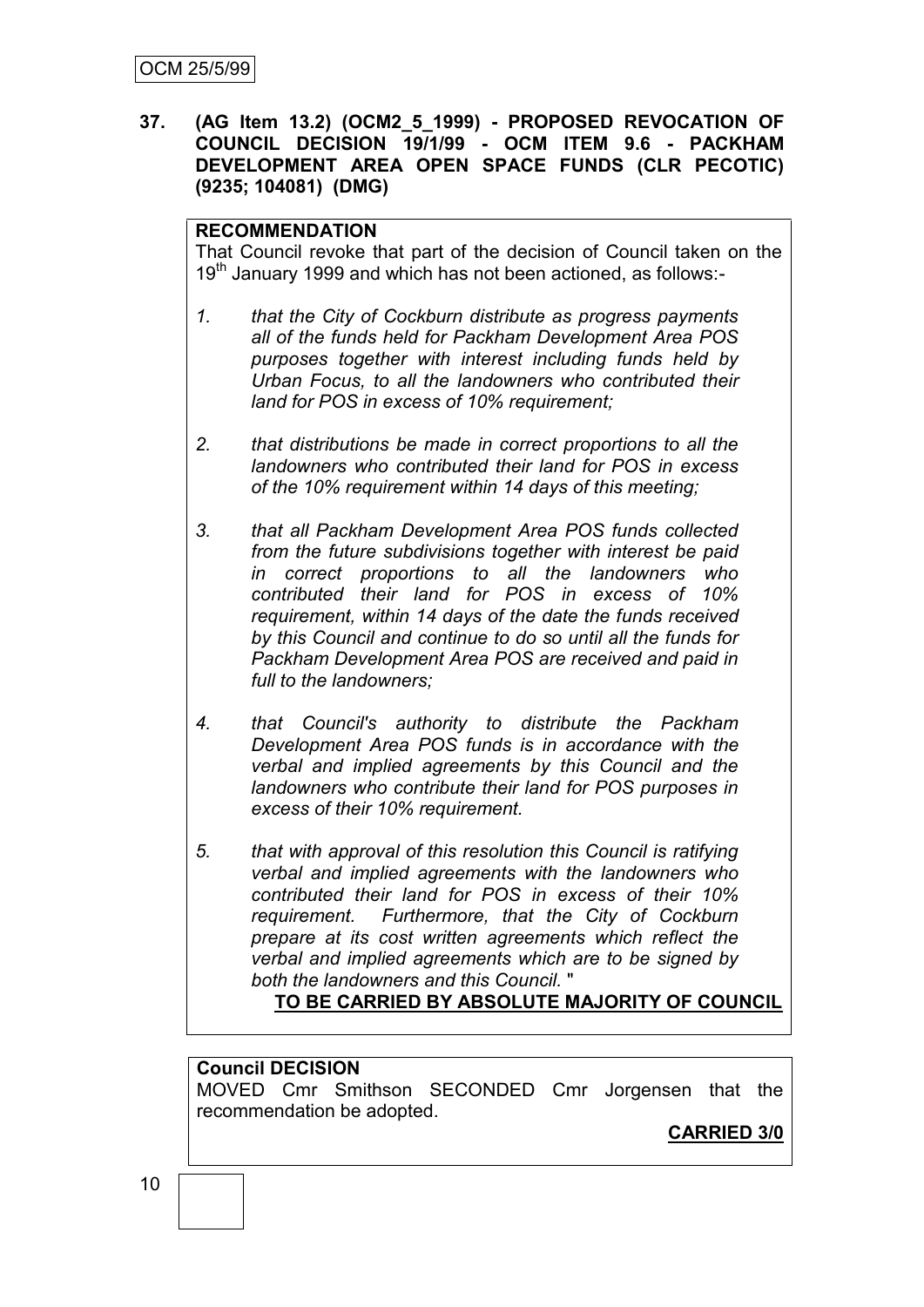### **Background**

At the Council Meeting of the 19<sup>th</sup> January 1999, Council resolved as follows in respect to the abovementioned item:-

"*That the Packham Development Area Public Open Space (POS) funds to take place as follows:*

- *1. that the City of Cockburn distribute as progress payments all of the funds held for Packham Development Area POS purposes together with interest including funds held by Urban Focus, to all the landowners who contributed their land for POS in excess of 10% requirement;*
- *2. that the City of Cockburn demand repayment of all Packham Development Area POS funds held by Urban Focus together with interest for distribution purposes by this Council, in accordance with Council's 6th of June 1989 resolution and in accordance with District Zoning Scheme No.1 Amendment 240. The above complies with Section 20C of the Town Planning and Development Act;*
- *3. that distributions be made in correct proportions to all the landowners who contributed their land for POS in excess of the 10% requirement within 14 days of this meeting;*
- *4. that all Packham Development Area POS funds collected from the future subdivisions together with interest be paid in correct proportions to all the landowners who contributed their land for POS in excess of 10% requirement, within 14 days of the date the funds received by this Council and continue to do so until all the funds for Packham Development Area POS are received and paid in full to the landowners;*
- *5. that Council's authority to distribute the Packham Development Area POS funds is in accordance with the verbal and implied agreements by this Council and the landowners who contribute their land for POS purposes in excess of their 10% requirement.*
- *6. that with approval of this resolution this Council is ratifying verbal and implied agreements with the landowners who contributed their land for POS in excess of their 10% requirement. Furthermore, that the City of Cockburn prepare at its cost written agreements which reflect the verbal and implied agreements which are to be signed by both the landowners and this Council.*

#### **CARRIED**"

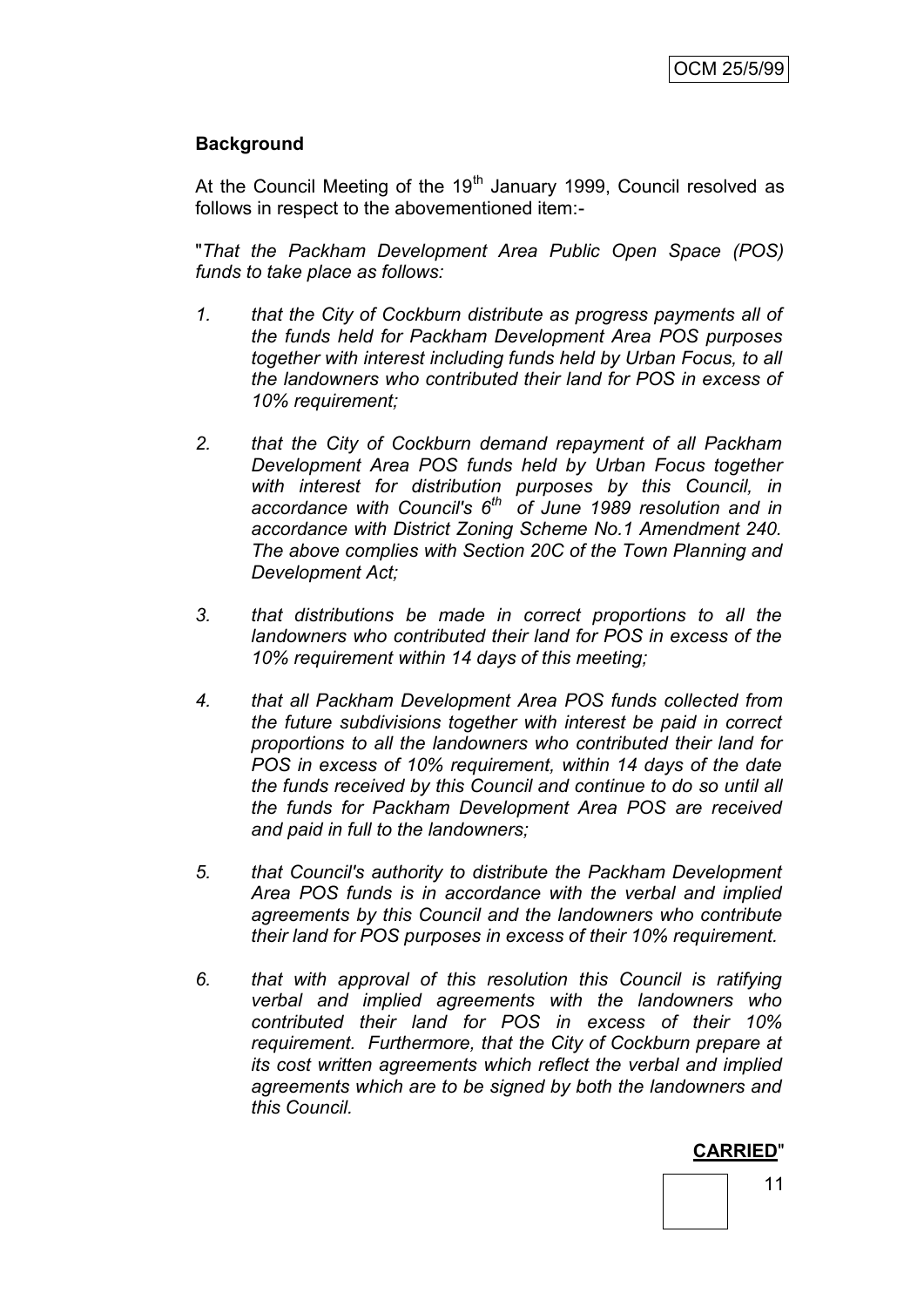By facsimile message dated the  $27<sup>th</sup>$  January 1999, containing the requisite number of signatures pursuant to Regulation 10 of the Local Government (Administration) Regulations 1996, a request to revoke this decision was received. The signatories were Clr Separovich, Clr Hunt, Clr Lee, Clr Humphreys and Clr Waters.

Accordingly, no administrative action to carry out this decision of Council took place, pending consideration of the proposal to revoke it.

The revocation motion was subsequently lost due to the lack of an absolute majority of Council supporting it. Council's administration took legal advice on the outcome and were advised that it was possible to implement paragraph 2. Of the decision. Accordingly, Urban Focus was sent a letter of demand and responded that it did not hold any funds.

### **Submission**

N/A

### **Report**

The recent Inquiry into the City, identified this issue as one which should be reconciled. This can be achieved by revoking those parts of the decision not capable of being implemented, thereby clearing that decision from Council's records. Accordingly, Commissioner Donaldson submitted the revocation notice in accordance with the Local Government Act and Regulations requirements.

It is appropriate for this matter to be finalised in the recommended manner.

### **Strategic Plan/Policy Implications**

N/A

### **Budget/Financial Implications**

N/A

**Implications of Section 3.18(3) Local Government Act, 1995**

Nil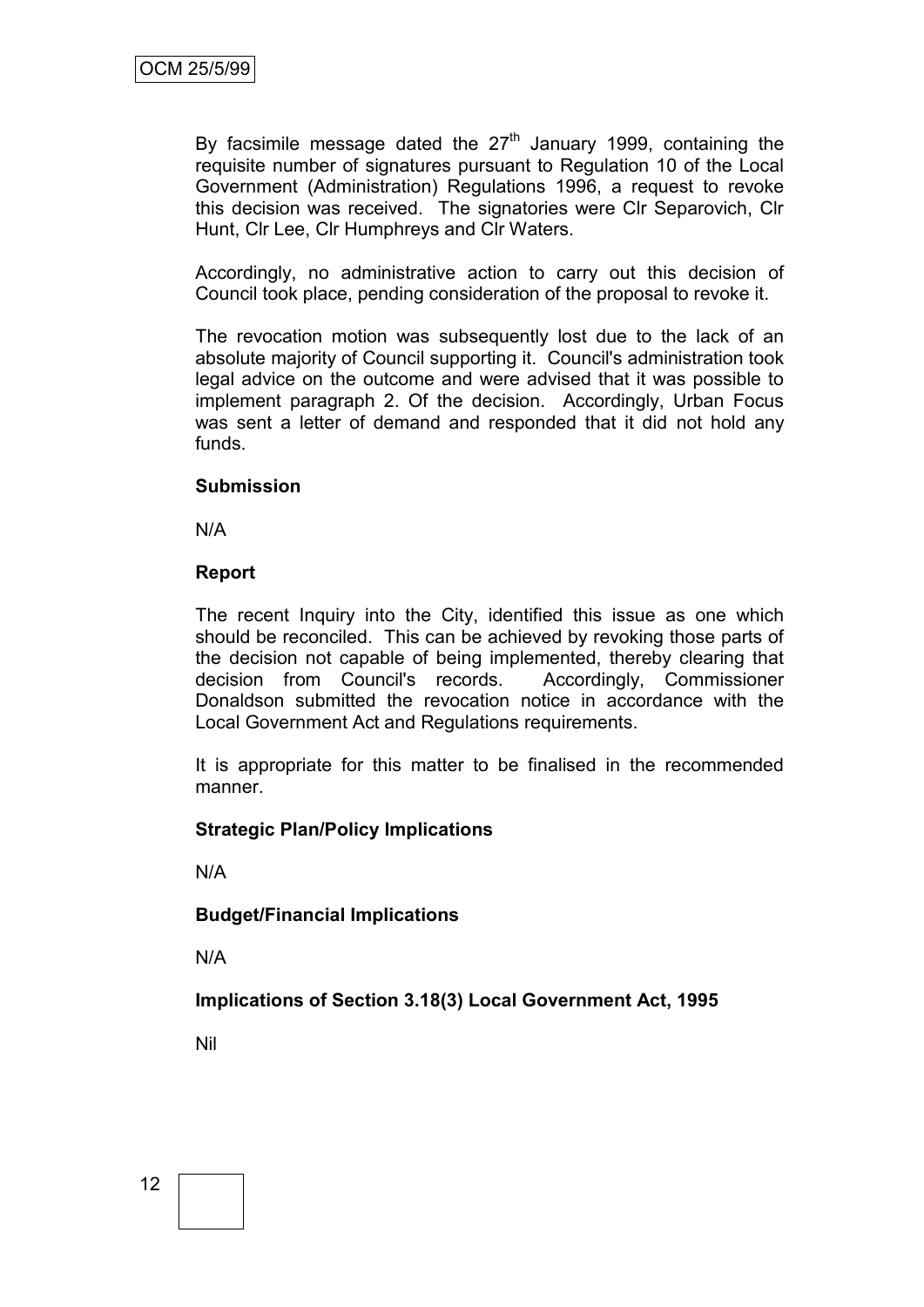**38. (AG Item 13.3) (OCM2\_5\_1999) - PROPOSED REVOCATION OF COUNCIL DECISION 18/3/97 - (SPC3/97) ITEM 17.1 - OMBUDSMAN - MR G.N. GRLJUSICH, LOT 17 HAMILTON ROAD, SPEARWOOD (92091)(RWB)(ATTACH)**

#### **RECOMMENDATION**

That Council revoke the decision of Council taken on the 18<sup>th</sup> March 1997 as follows:-

"*the Ombudsman be advised that Council does not consider that it has acted improperly in relation to the rezoning of Lot 17 Hamilton Road and therefore, is not prepared to make an ex gratia payment to Mr G.N. Grljusich, now or in the future.*"

### **TO BE CARRIED BY ABSOLUTE MAJORITY OF COUNCIL**

#### **COUNCIL DECISION**

MOVED Cmr Smithson SECONDED Cmr Jorgensen that the recommendation be adopted.

**CARRIED 3/0**

### **Background**

The background of this matter covers a period of many years culminating in the decision of Council taken on the 18<sup>th</sup> March 1997. The attached correspondence adequately covers the sequence of events which took place over that time and explains the reasons for the outcome.

### **Submission**

N/A

### **Report**

Correspondence has been received from the Ombudsman requesting Council to reconsider its decision of the 18<sup>th</sup> March 1997, particularly in view of the fact the matter was highlighted in the Inquiry Report (pages 45 & 46).

In the circumstances, it is considered prudent to revoke the previous decision and have the matter reconsidered, taking into account, the comments put forward in the Inquiry Report and also those made by the Ombudsman in the past.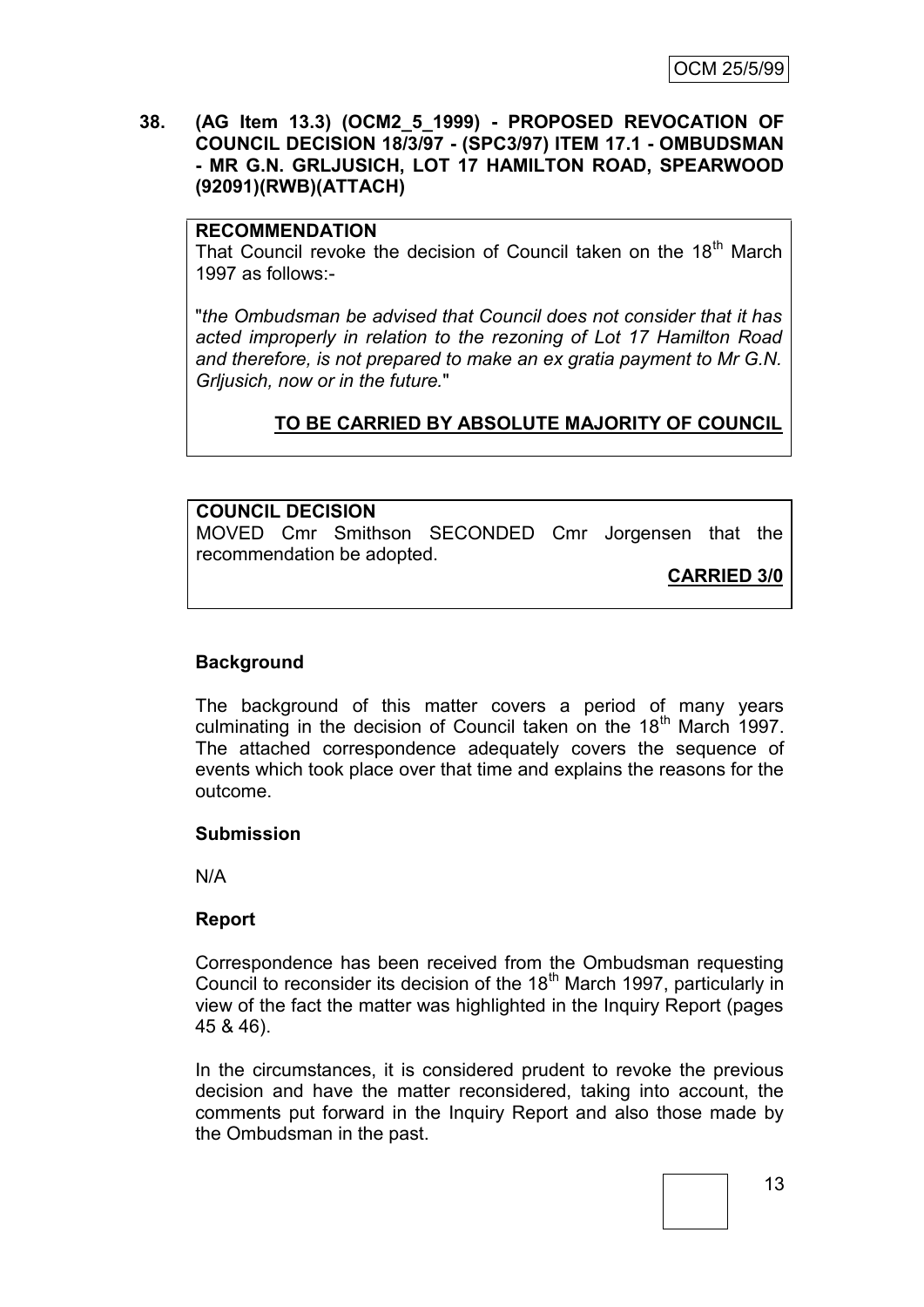Because of the rigid wording of Council's decision of the  $18<sup>th</sup>$  March 1997, the resolution should be revoked and be the subject of a separate decision. Accordingly, Commissioner Donaldson submitted the revocation notice in accordance with the Local Government Act and Regulations requirements.

### **Strategic Plan/Policy Implications**

N/A

### **Budget/Financial Implications**

Dependent upon outcome of Item 13.4.

### **Implications of Section 3.18(3) Local Government Act, 1995**

Nil

### **39. (AG Item 13.4) (OCM2\_5\_1999) - OMBUDSMAN'S REPORT - MR G.N. GRLJUSICH, LOT 17 HAMILTON ROAD, SPEARWOOD (92091) (DMG)**

# **RECOMMENDATION**

That Council:

- (1) informs the Ombudsman that, while it reiterates its position that it does not consider that it has acted improperly in relation to the rezoning of Lot 17 Hamilton Road, it is prepared to make a "Without Prejudice" payment of \$4,000 to Mr G.N. Grljusich for out of pocket expenses, in line with the Ombudsman's recommendation and after consideration of the comments made in the Inquiry into the City of Cockburn Report on this matter; and
- (2) transfer the sum of \$4,000 from Account No.110428 (Swearing In Function - \$3,000) and Account No.110423 (Liquor - \$1,000\_ and the budget be amended accordingly. **TO BE CARRIED BY AN ABSOLUTE MAJORITY OF COUNCIL**

### **COUNCIL DECISION**

MOVED Cmr Smithson SECONDED Cmr Jorgensen that the recommendation be adopted.

**CARRIED 3/0**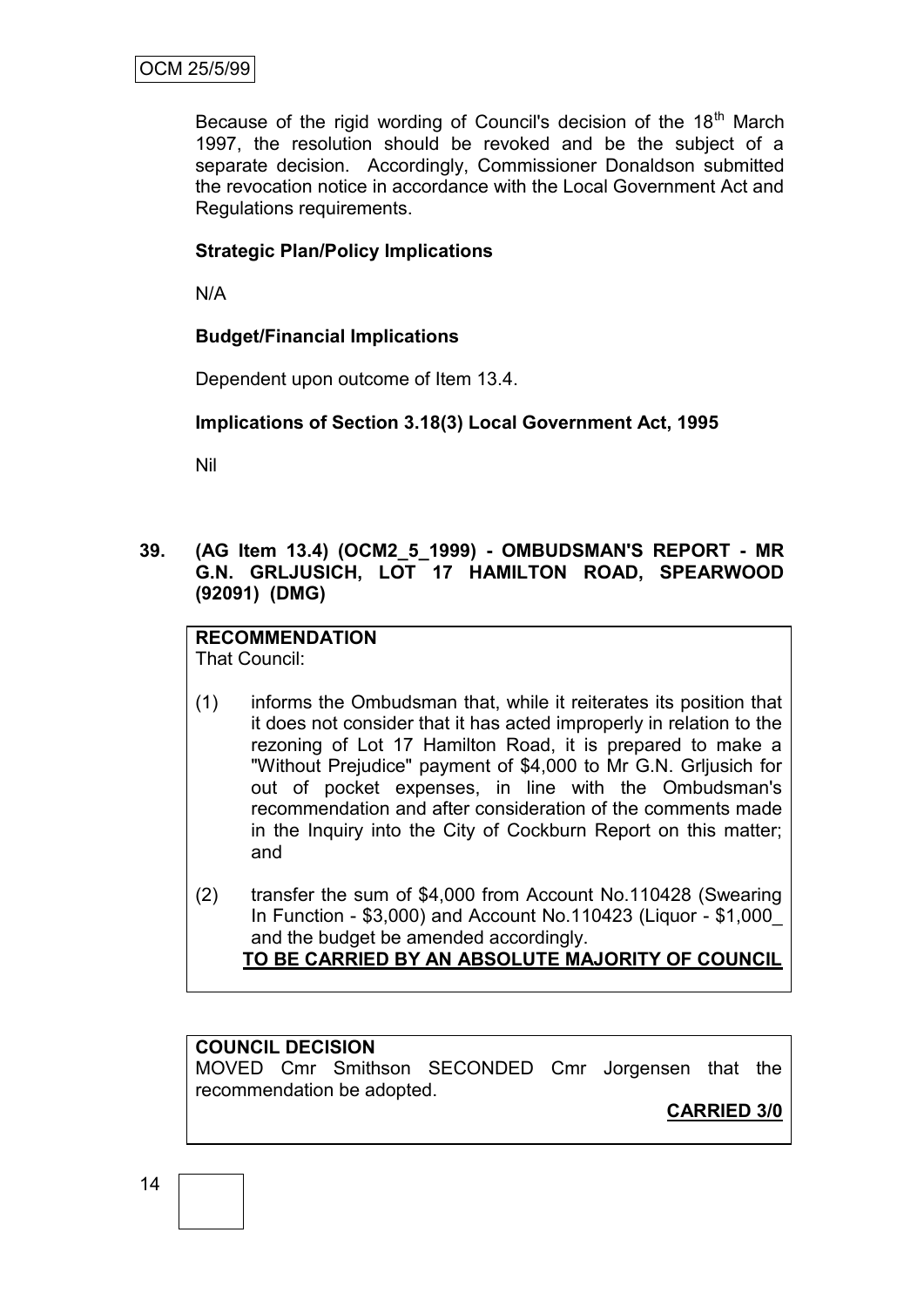## **Background**

Refer to Item 13.3 and the attachments to the Agenda relative to this item.

### **Submission**

N/A

## **Report**

In view of the findings of the Inquiry Report, the Ombudsman wishes Council to reconsider its position on this matter. Should Council have decided to revoke its decision of the  $18<sup>th</sup>$  March 1999 as a result of the previous item 13.3, then it is appropriate for this reconsideration to take place in view of the findings of the Report of the Inquiry into the City of Cockburn.

The Report findings emphasise that Council's decision gave little or no regard to the Ombudsman's recommendation, which conveyed an image of inflexibility in the Council decision making process.

Notwithstanding this opinion, the Council decision in question, was made in defence of the propriety of the Council at that time, which appeared to be the focus of the Ombudsman's attention in his final analysis. Accordingly, Council's decision was as much about defending its own integrity as it was about not believing it should pay expenses incurred by Mr G. Grljusich in his pursuit against Council's original decision relative to the rezoning of Lot 17 Hamilton Road.

However, in considering that both the Ombudsman and Inquiry Reports perceive the actions of Council to be inappropriate in this instance, the opportunity to reconsider the matter is timely.

While it is considered a suitable gesture to offer the sum of \$4,000 to Mr Grljusich as recommended by the Ombudsman, for his out of pocket expenses incurred in the past, it should be stipulated that this is made on a "Without Prejudice" basis and that it represents an acceptance of the view held by the Ombudsman as an independent arbiter.

However, the opportunity should also be taken to advise the Ombudsman, that reference to the decision of Council as being "improper", was not the case as the decision had legal standing and was not considered the result of undue influence.

# **Strategic Plan/Policy Implications**

N/A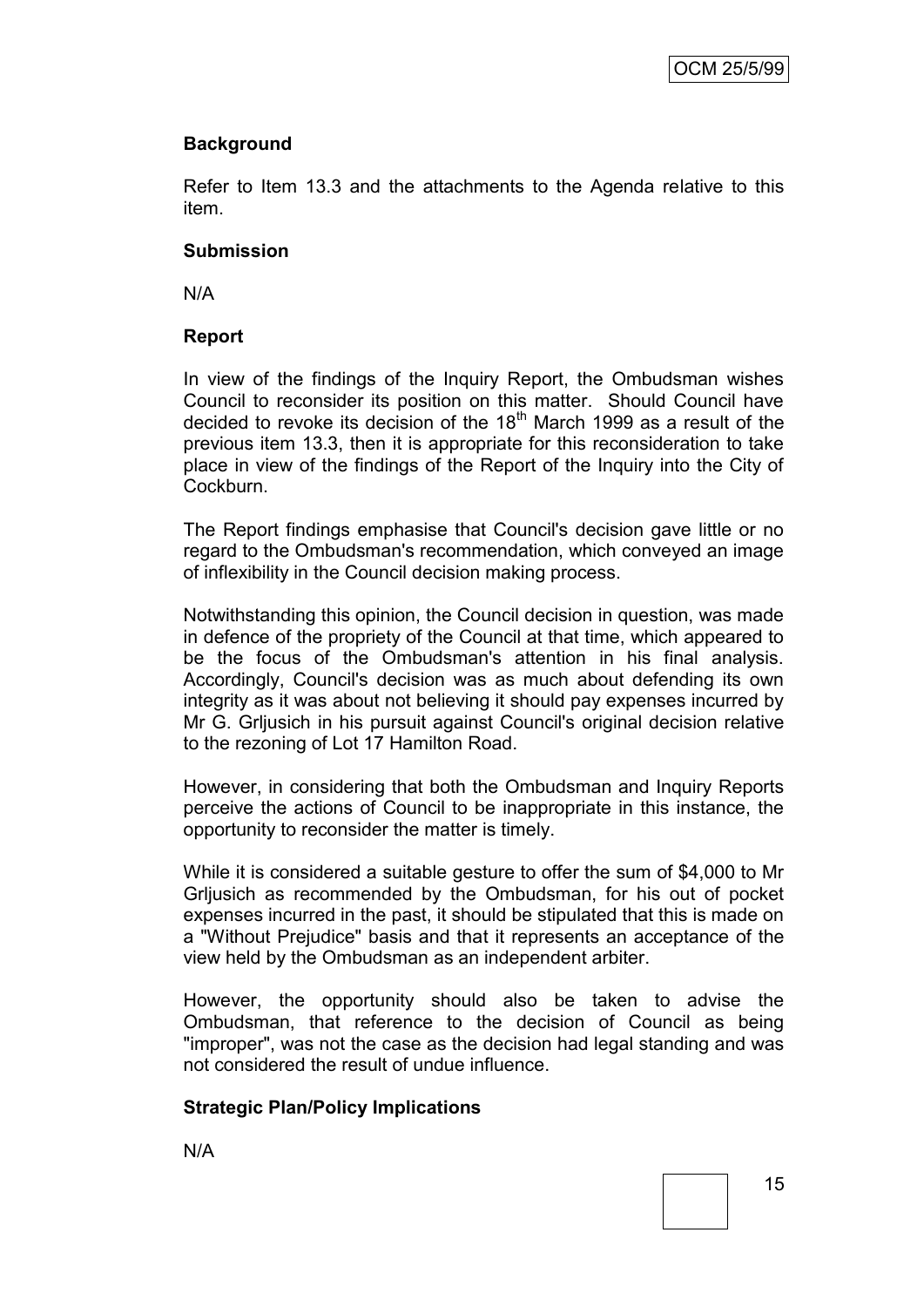### **Budget/Financial Implications**

Funds of \$4,000 to be transferred from Account 110428 (Swearing In Function - \$3000) and Account 110423 (Liquor - \$1000) and the budget to be amended accordingly.

### **Implications of Section 3.18(3) Local Government Act, 1995**

Nil

**40. (AG Item 14.1) (OCM2\_5\_1999) - PROPOSED CLOSURE OF PEDESTRIAN ACCESSWAY - BETWEEN LESSING PLACE AND LITTLE RUSH CLOSE, SOUTH LAKE (450502) (PT) (EAST) (MAP 14)**

## **RECOMMENDATION**

That Council:

- (1) seek the assistance of the Department of Land Administration to close the pedestrian accessway from Lessing Place to Little Rush Close, South Lake;
- (2) request DOLA to seek a valuation taking into account the cost of any service relocation;
- (3) upon receipt of the above valuation, adjoining residents be requested to advise if they are prepared to purchase the land;
- (4) request DOLA to finalise closure procedures, subject to the adjacent owners agreement to purchase the land;
- (5) in the event that the adjacent owners are not prepared to purchase the land, the accessway will remain open.

#### **COUNCIL DECISION**

MOVED Cmr Smithson SECONDED Cmr Jorgensen that the recommendation be adopted.

**CARRIED 3/0**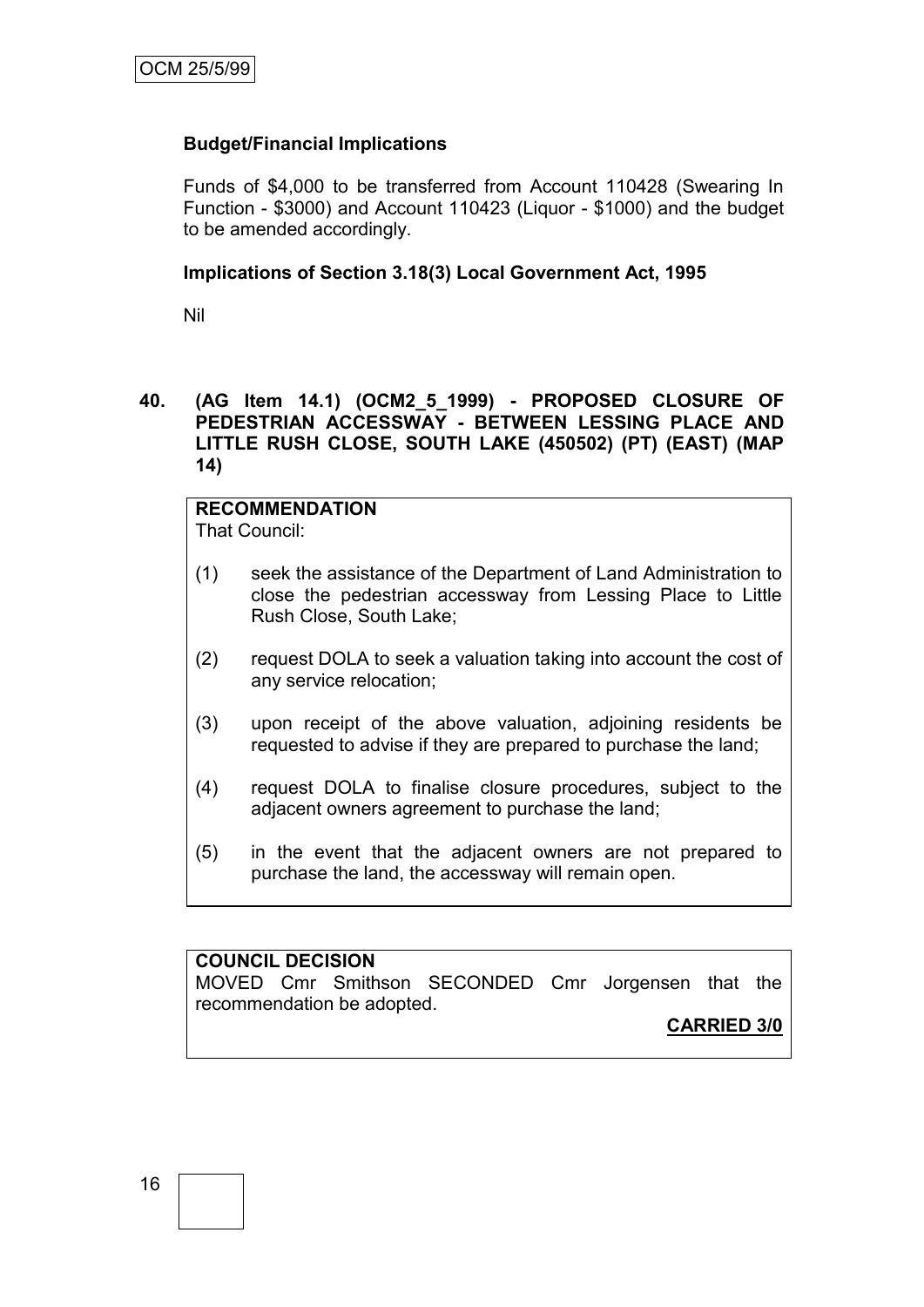### **Background**

Council received several letters from residents requesting Council to investigate the closure of the walkway. These residents lived at properties that were directly adjoining the walkway.

The main grounds for this closure stem from the increasing incidence of theft, vandalism, drug use and noise pollution emanating from the walkway.

### **Submission**

A strong response was received from residents in the vicinity of the accessway. There was a number of letters both for and against the closure of the walkway. Refer to the Schedule of Submissions in Agenda Attachments.

Telstra has plant in the vicinity of the walkway and raises an objection to the proposal. The objection will be withdrawn where a 3m easement is created over their network in the vicinity of the proposal.

The Water Corporation also raises an objection as an existing water main is located within the closure. The main can be cut, capped and the reticulation system modified, relocated at a cost of \$1,315 (valid for three months from 3 May 1999) not including the cost of associated restoration works (repair to footpaths, paving disturbed during the works).

Letters received from the other major Government Departments that provide services to the area advise that they have no objections to the proposal.

### **Report**

The proposed closure was advertised by way of letters to the householders in the catchment area of the accessway.

In total five responses (3 for and 2 against) were received from residents. This was in addition to the original letters that were sent in by the residents that adjoin the walkway. Refer to the Schedule of Submissions in Agenda Attachments.

The people who live adjacent to the accessway cite problems of antisocial behaviour, rocks being thrown over the fence, break-ins, used syringes being disposed of on the pathway and vandalism.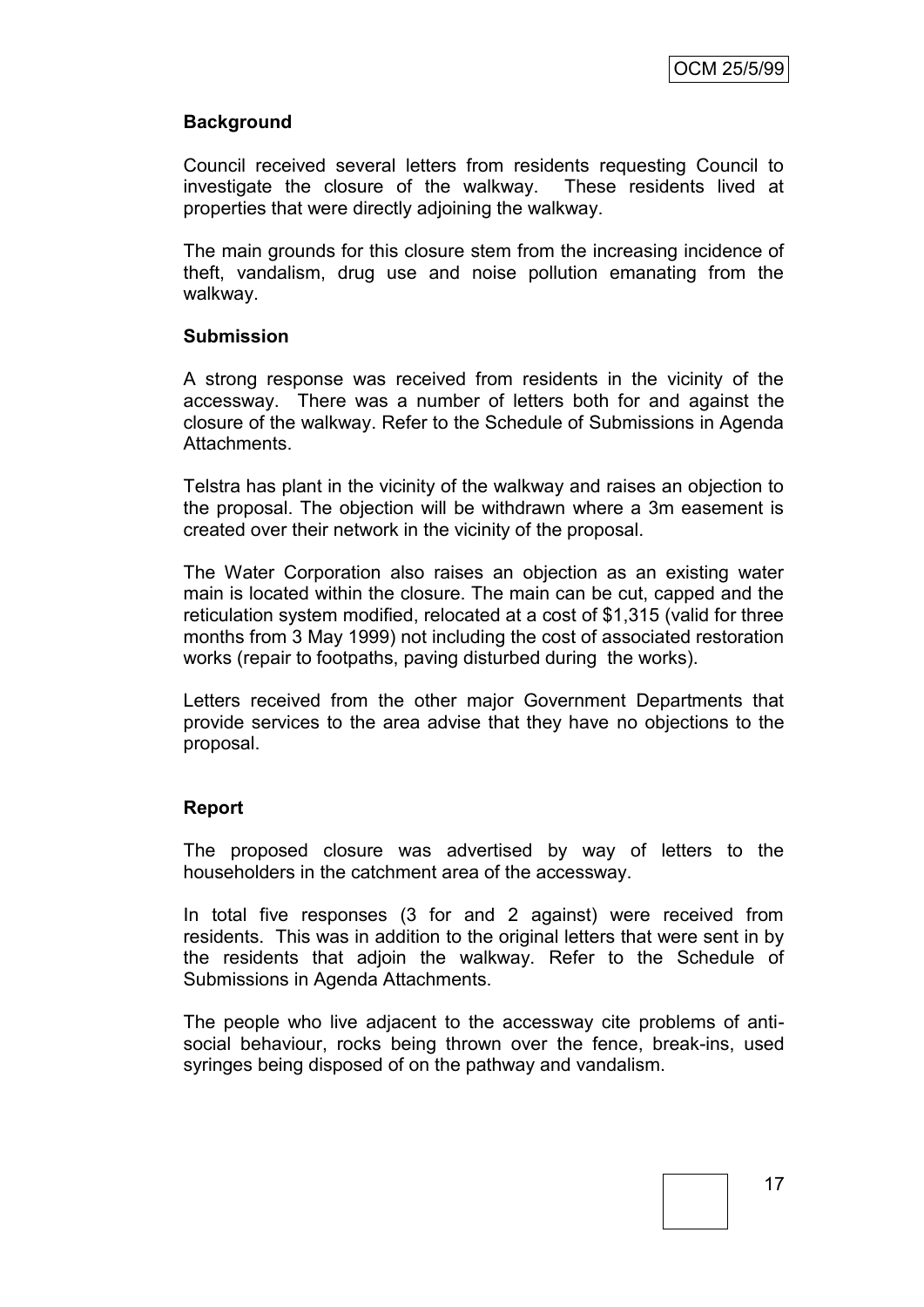### **Strategic Plan/Policy Implications**

N/A

## **Budget/Financial Implications**

N/A

## **Implications of Section 3.18(3) Local Government Act, 1995**

Nil

### **41. (AG Item 14.2) (OCM2\_5\_1999) - PROPOSED CLOSURE OF PEDESTRIAN ACCESSWAY - BETWEEN BICKFORD PLACE AND CASSIO PLACE, HAMILTON HILL (450396) (PT) (WEST) (MAP 7)**

### **RECOMMENDATION**

That Council resolve to:

- (1) seek the assistance of the Department of Land Administration to close the pedestrian accessway from Bickford Place to Casio Place, Hamilton Hill;
- (2) request DOLA to seek a valuation taking into account the cost of any service relocation;
- (3) upon receipt of the above valuation, adjoining residents be requested to advise if they are prepared to purchase the land;
- (4) subject to the adjacent owners agreement to purchase the land, Council request DOLA to finalise closure procedures;
- (5) in the event that the adjacent owners are not prepared to purchase the land, the accessway will remain open.

## **COUNCIL DECISION**

MOVED Cmr Smithson SECONDED Cmr Jorgensen that the recommendation be adopted.

## **CARRIED 3/0**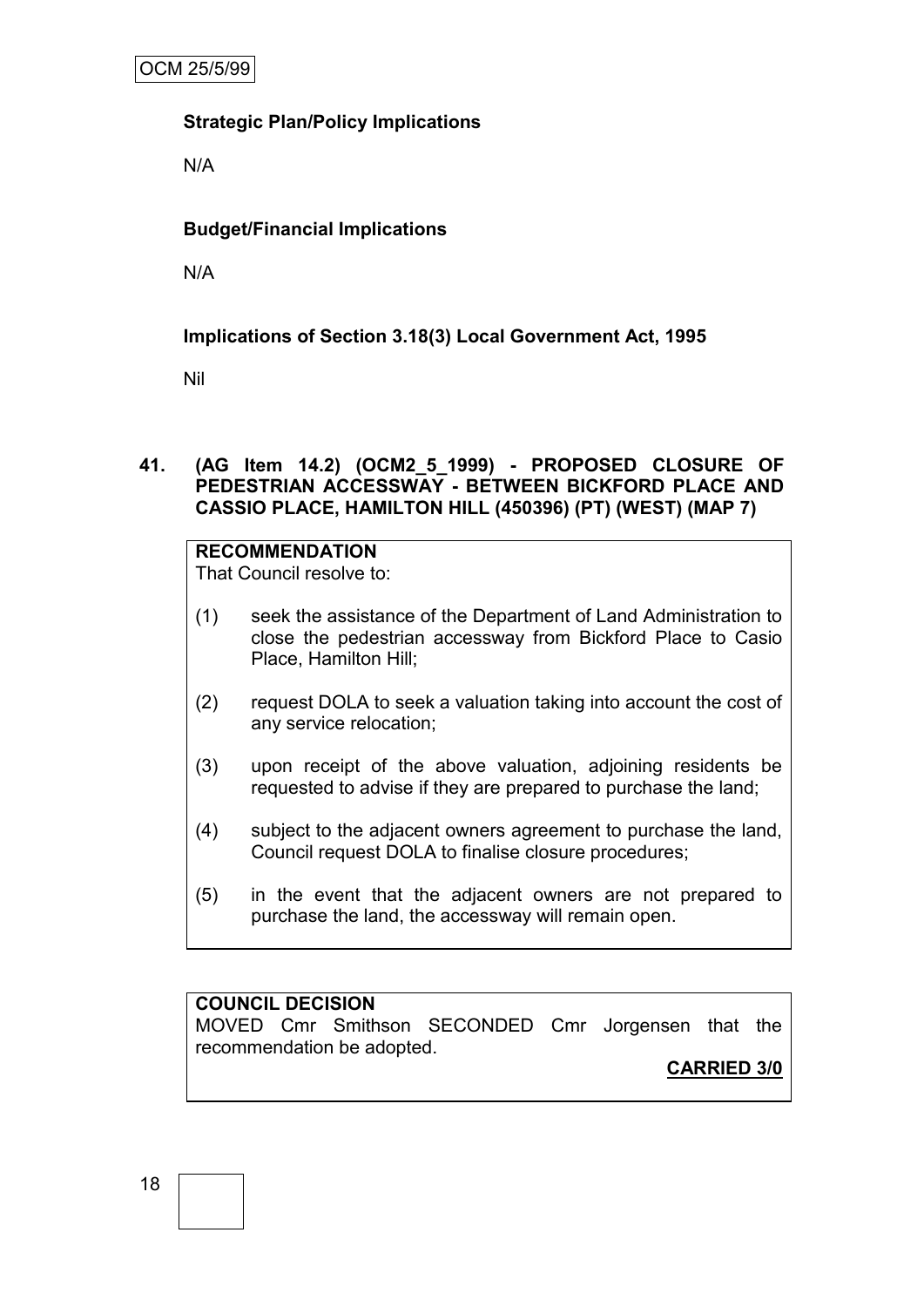### **Background**

A request was received by Council to close the walkway on 4 February 1999 and 8 March 1999 by an adjoining resident to the walkway who resided on Bickford Place.

The main grounds for this closure stem from the increasing incidence of theft, vandalism, drug use and noise pollution emanating from the walkway.

### **Submission**

A weak response was received from residents in the vicinity of the accessway.

In total two responses were received by residents who used the pathway.

The first was received from an elderly lady who cited the need for the accessway for getting to the bus stop, shops and Cockburn Medical centre. She stated that she would be disadvantaged by any additional walking distance because she was in a poor state of health and without a vehicle.

Another resident phoned in to say that he supported the closure of the pathway.

Letters received from the major Government Departments that provide services to the area advise that they have no objections to the proposal.

### **Report**

The proposed closure was advertised by way of letters to the householders in the catchment area of the accessway. The weak response could indicate that the pathway is not being utilised or is not required by many of the surrounding residents.

In total two responses (1 for and 1 against) were received from residents.

Problems of anti-social behaviour, rocks being thrown over the fence, break-ins, used syringes being disposed of on the pathway and vandalism have been experienced, which could be solved by closing the walkway.

### **Strategic Plan/Policy Implications**

N/A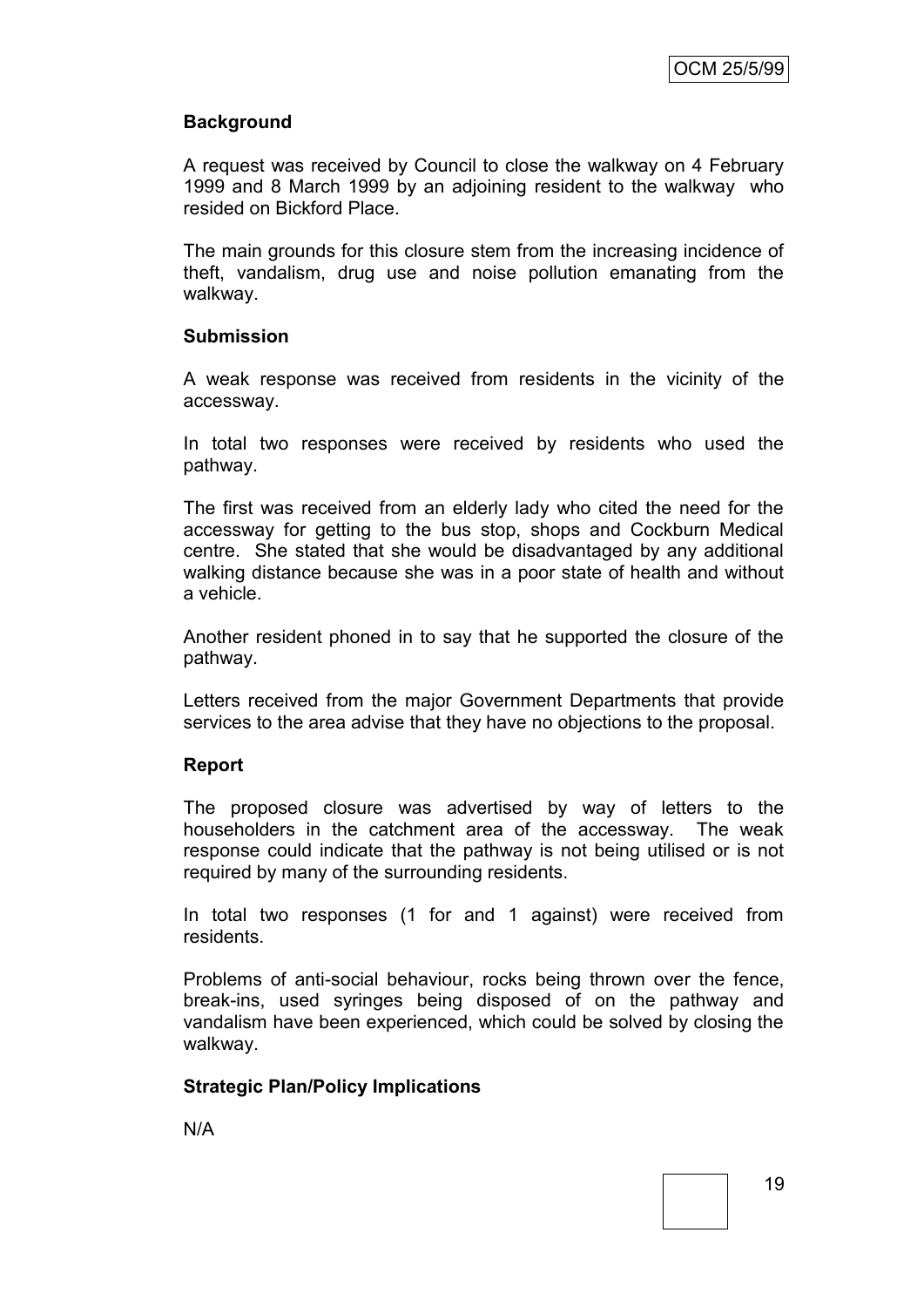### **Budget/Financial Implications**

N/A

**Implications of Section 3.18(3) Local Government Act, 1995**

Nil

**42. (AG Item 14.3) (OCM2\_5\_1999) - REQUEST FOR VARIATION TO WINDOW AREA - LOT 75 ANITRA COURT, COOGEE - OWNER/APPLICANT: O & R M McDERMOTT (3300094) (CP) (COASTAL) (MAP 15.12)**

### **RECOMMENDATION**

That Council resolve to approve the proposed increase in size of the living room window located on the southern side at Lot 75 Anitra Court, Coogee by 200mm in width subject to amended plans being submitted and approved to Council's Building Department.

### **COUNCIL DECISION**

MOVED Cmr Smithson SECONDED Cmr Jorgensen that the recommendation be adopted.

**CARRIED 3/0**

### **Background**

| ZONING:           | MRS:             | Urban                         |
|-------------------|------------------|-------------------------------|
|                   | DZS:             | R <sub>15</sub> - Residential |
| <b>LAND USE:</b>  |                  | <b>Single Residential</b>     |
| LOT SIZE:         | 753 <sup>2</sup> |                               |
| AREA:             | N/A              |                               |
| <b>USE CLASS:</b> | N/A              |                               |

On the 17th April 1998 a building licence application was submitted for a proposed two storey brick and colourbond residence at Lot 75 Anitra Court, Coogee. The application included a request for a setback variation to a section of the southern side boundary.

The application proposed to locate a major opening (window) to the southern wall of the first floor living room. The variation sought was for a side setback of 2.48 metres in lieu of 3.3 metres as required under Figure 3 of the Residential Planning Codes. As per Clause 1.5.10 of the "R-Codes" the adjoining property owner was advised of the proposed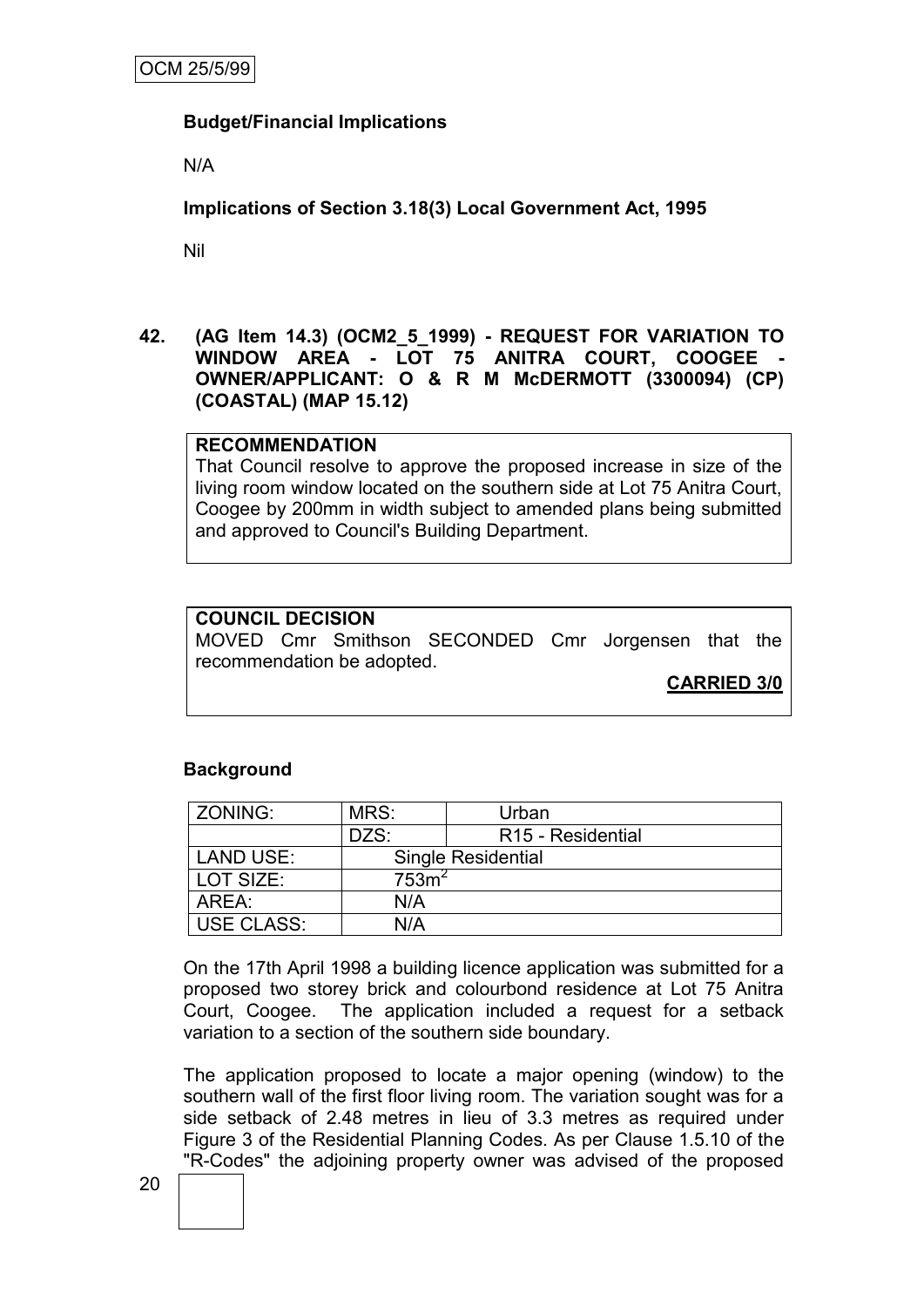variation who agreed to the variation and endorsed the plans accordingly.

The setback variation was considered to have no significant adverse effects on the amenity of the adjoining property and consistent with the objectives of the Residential Planning Codes. Subsequently on the 23rd April 1988 the building application was approved in accordance with the submitted plans.

#### **Submission**

On the 27th April 1999 a submission from the owner of Lot 75 Anitra Court, Coogee was received seeking determination of a request to increase the size of the major opening window located to the first floor living room. The owner seeks to increase the window area from 2.63 square metres to 2.94 square metres by increasing the width of the window from 1700mm to 1900mm.

In accordance with Clause 1.5.10 of the "R-Codes" the adjoining property owner was advised of the proposed variation and afforded time to comment. On the 5th May 1999 the adjoining property owner at Lot 76 Anitra Court, Coogee submitted an objection to the proposed variation.

No reasons supporting the objection were provided by the adjoining property owner.

#### **Report**

When considering the increase in area of the window the major issue to be determined is whether the amenity of the adjoining property is significantly affected.

A site inspection carried out on the 6th May 1999 revealed the residence at Lot 75 Anitra Court is currently under construction. Observation from the first floor living room window established the view to the adjoining property was across the front yard and balcony and no intrusion into private open space areas.

The effect on the amenity of the adjoining property is deemed to be negligible as the additional increase in window size is only slightly larger than which currently exists and previously supported by the adjoining property owner.

In view of the observations and comments it is considered the increase in window size by 200mm in width is minor and would not impose any significant adverse effect on the amenity of the adjoining property. Accordingly it is recommended that the proposed increase in window size be approved subject to amended plans being submitted.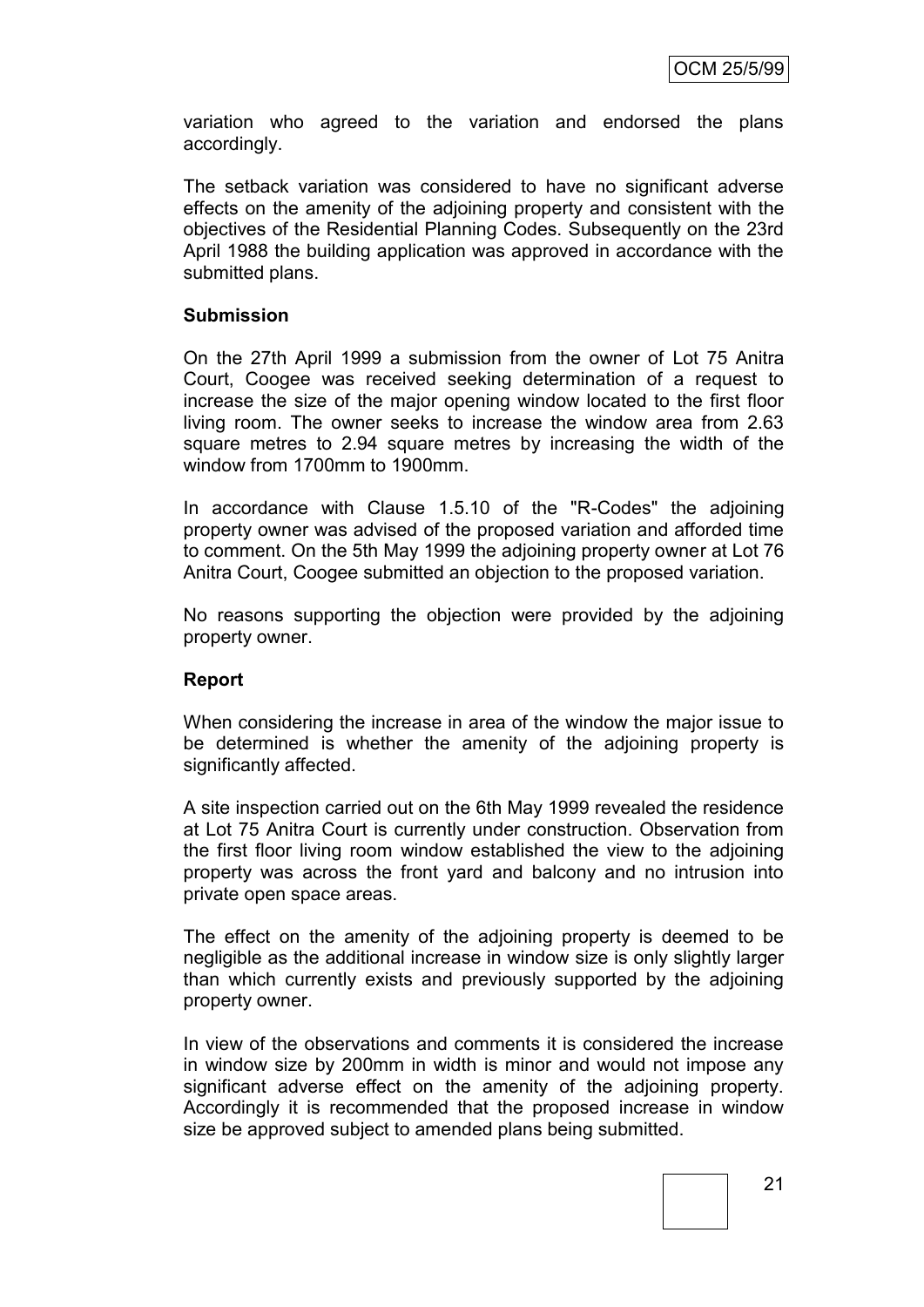### **Strategic Plan/Policy Implications**

N/A

## **Budget/Financial Implications**

N/A

## **Implications of Section 3.18(3) Local Government Act, 1995**

Nil.

### **43. (AG Item 14.4) (OCM2\_5\_1999) - PROPOSED AMENDMENT NO. 191 - DISTRICT ZONING SCHEME NO. 2 - ADOPTION OF POLICIES (92191) (SOS)**

## **RECOMMENDATION**

That Council:

- (1) to adopt the following modification to Amendment No. 191:
	- 1. Addition of a provision relating to the rescission of a Policy;

## 11.6 Rescission of a Policy

- 11.6.1 A Clause 11 Policy may be rescinded by:
	- a) the preparation or final adoption of a new Policy pursuant to Clause 11.1 specifically worded to supersede an existing Policy; or
	- b) publication of a formal notice of rescission by the Council once a week for two consecutive weeks in a local newspaper circulating within the Scheme Area.
- (2) advise the Western Australian Planning Commission that there were no submissions on the Amendment;
- (3) in anticipation of the Hon Minister"s advice that final approval will be granted, the modified documents be signed, sealed and forwarded to the Western Australian Planning Commission.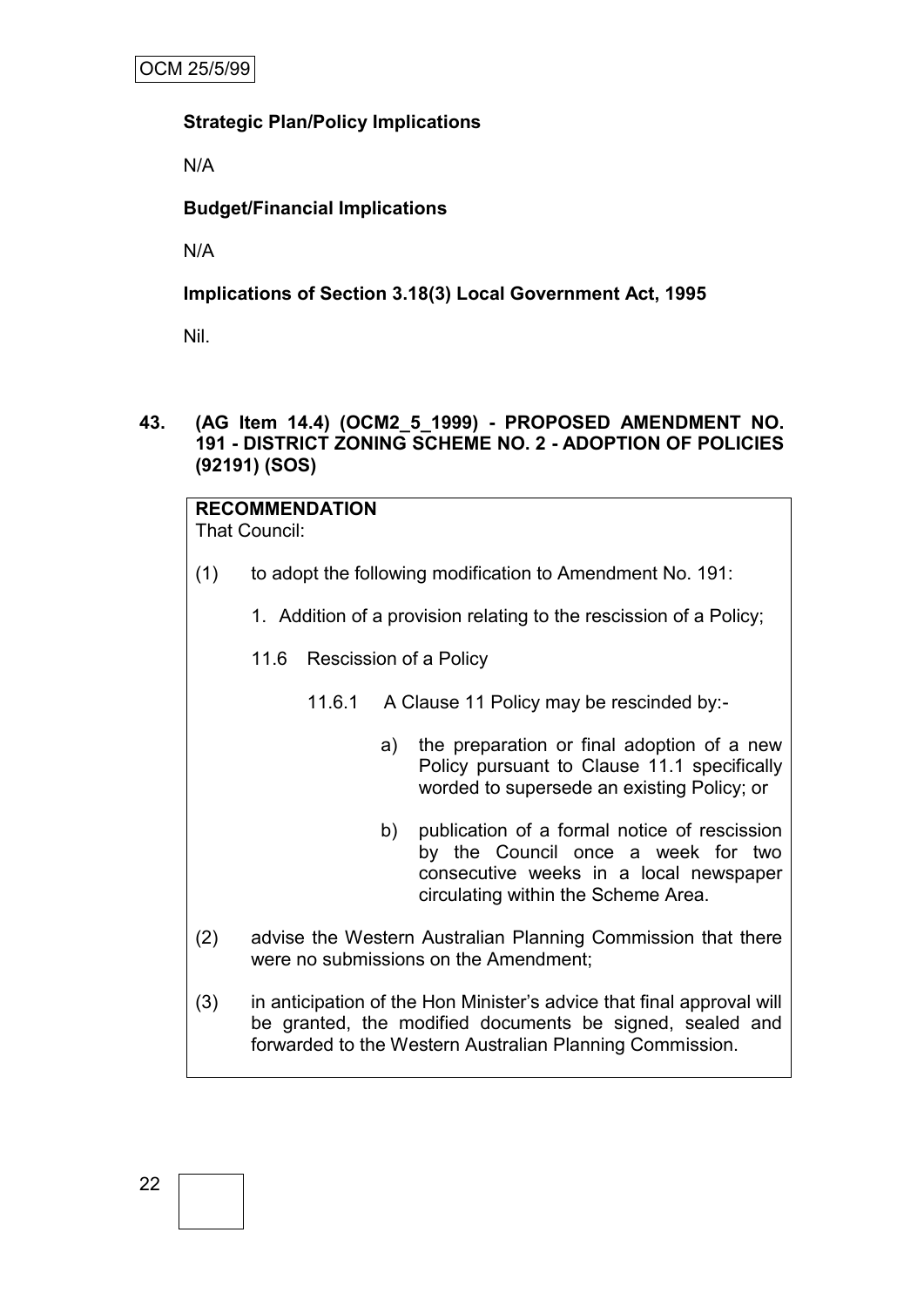## **COUNCIL DECISION** MOVED Cmr Smithson SECONDED Cmr Jorgensen that the recommendation be adopted.

### **CARRIED 3/0**

## **Background**

Council, at its meeting held on 18 August 1998, resolved to adopt an Amendment to District Zoning Scheme No.2 to introduce provisions relating to procedures for the preparation and amendment of policies. (Min – SPC 8/98 – 12.2)

The Western Australian Planning Commission replied suggesting several minor changes prior to the Amendment being formally assessed. Council subsequently adopted a modified amendment at its meeting held on 15 December 1998 (Min - SPC 12/98-12.2)

The Commission, subject to one condition, granted consent to advertise Amendment No.191 on 26 February 1999. Details of the Amendment are included in the Attachments.

### **Submission**

Advertising of Amendment No.191 concluded on 20 April 1999. No submissions were received.

The Commission, when granting consent to advertise, requested Council consider the addition of a provision relating to procedures for rescission of a policy.

### **Report**

The purpose of this Amendment is to incorporate into the Scheme a framework for the preparation and amendment of planning policies. In effect this will add status and enforceability to policies and enable public input into the policy making/amendment process.

In accordance with the request of the Commission to include a rescission provision, the following text should be added to the Amendment:

### *11.6 Rescission of a Policy*

*11.6.1 A Clause 11 Policy may be rescinded by:-*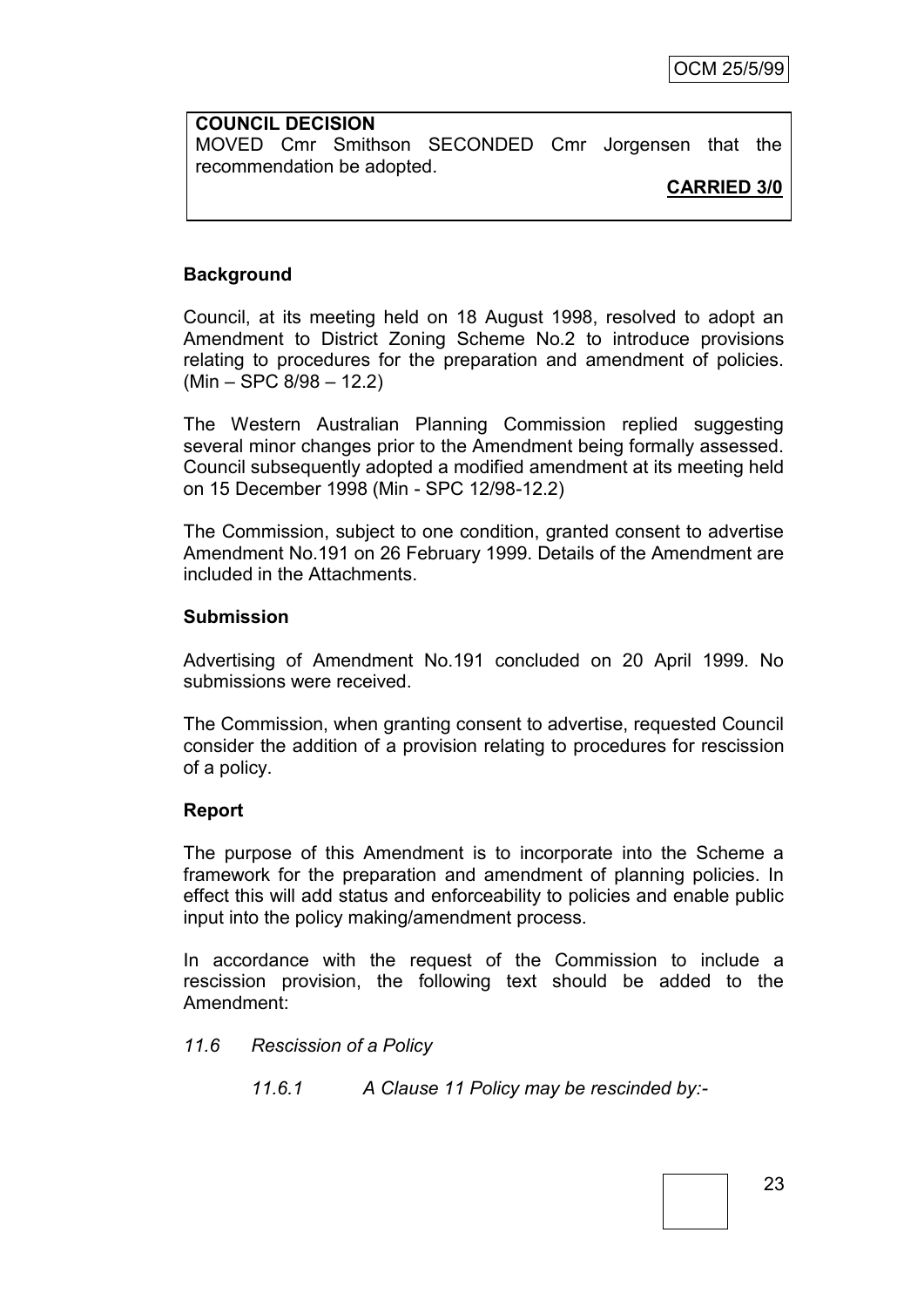- *a) the preparation or final adoption of a new Policy pursuant to Clause 11.1 specifically worded to supersede an existing Policy; or*
- *b) publication of a formal notice of rescission by the Council once a week for two consecutive weeks in a local newspaper circulating within the Scheme Area.*

The addition reflects the provisions of the Commission"s proposed Model Scheme Text. Final adoption is recommended.

### **Strategic Plan/Policy Implications**

N/A

### **Budget/Financial Implications**

N/A

**Implications of Section 3.18(3) Local Government Act, 1995**

Nil

**44. (AG Item 14.5) (OCM2\_5\_1999) - PROPOSED AMENDMENT NO. 210 - YANGEBUP OWNER DEVELOPMENT AREA - STOCK ROAD / SPEARWOOD AVENUE, YANGEBUP - OWNER: VARIOUS (45093) (92210) (SR) (MAP 9)**

# **RECOMMENDATION**

That Council:

(1) adopt the following amendment:-

TOWN PLANNING AND DEVELOPMENT ACT 1928 (AS AMENDED) RESOLUTION DECIDING TO AMEND A TOWN PLANNING SCHEME CITY OF COCKBURN – DISTRICT ZONING SCHEME NO.2

AMENDMENT NO. 210

Resolved that Council, in pursuance of Section 7 of the Town Planning and Development Act 1928 (as amended) amend the above Town Planning Scheme by:-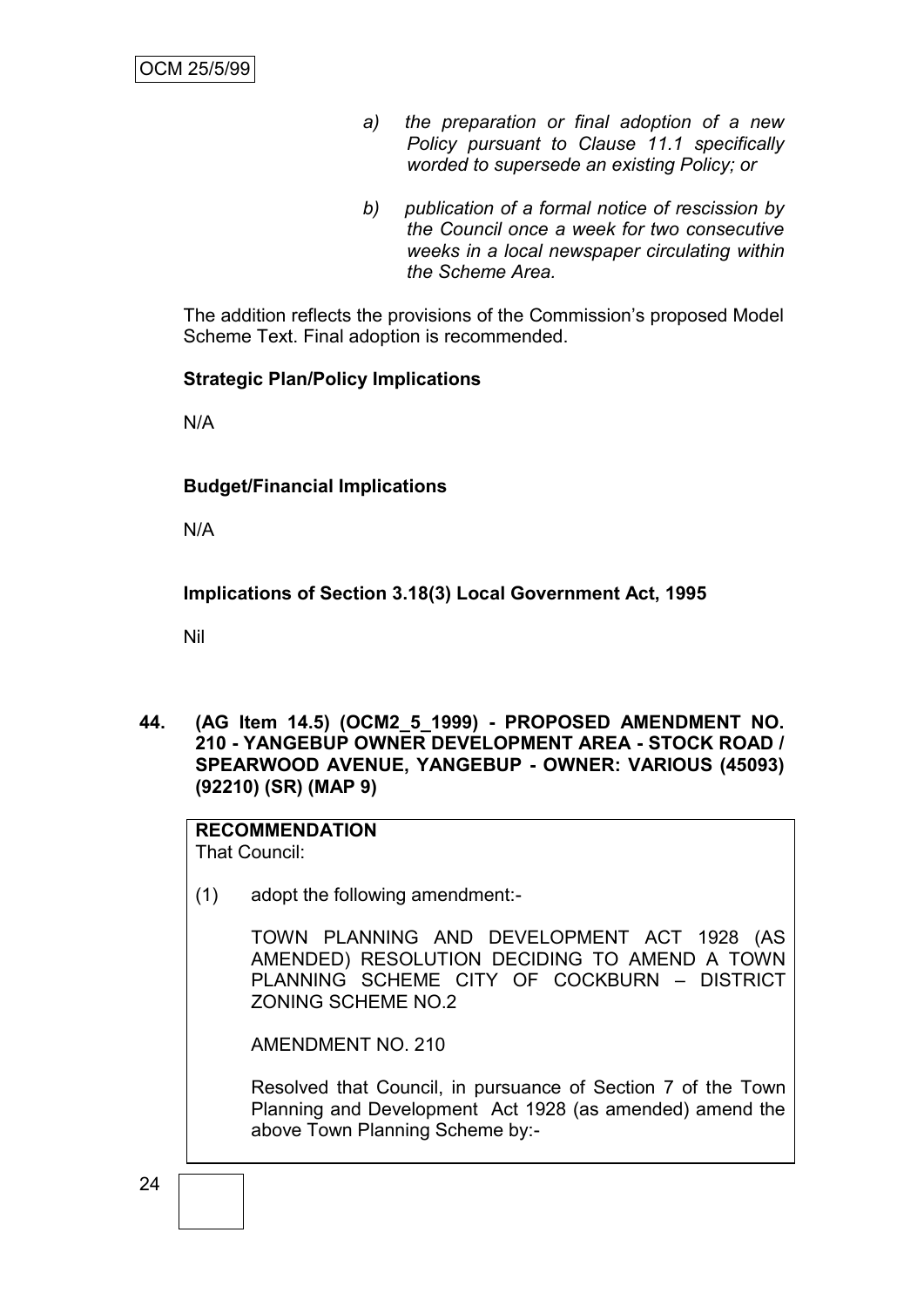| 1.<br>Inserting in the Scheme Text the following addition to the<br>Tenth Schedule: |                    |                                                                                                                                                                                                                                                                                                                                                                                                                                                                                                                                                                                                                                                                                                                                                                           |  |  |
|-------------------------------------------------------------------------------------|--------------------|---------------------------------------------------------------------------------------------------------------------------------------------------------------------------------------------------------------------------------------------------------------------------------------------------------------------------------------------------------------------------------------------------------------------------------------------------------------------------------------------------------------------------------------------------------------------------------------------------------------------------------------------------------------------------------------------------------------------------------------------------------------------------|--|--|
| Ref No.                                                                             | <b>Scheme Name</b> | <b>Requirements</b>                                                                                                                                                                                                                                                                                                                                                                                                                                                                                                                                                                                                                                                                                                                                                       |  |  |
| ODA4                                                                                | Yangebup West      | All landowners within ODA 4 shall<br>make a proportional contribution to<br>Beeliar Drive between Stock Road<br>and Spearwood Avenue.<br>The<br>contribution<br>shall<br>include<br>the<br>following:-<br>Land requirements for<br>the                                                                                                                                                                                                                                                                                                                                                                                                                                                                                                                                    |  |  |
|                                                                                     |                    | Important<br>Regional<br>Road<br>reserve between Watson Road<br>and Spearwood Avenue;<br>requirements<br>for<br>Land<br>an<br>average 45 metre wide road<br>reserve between Watson Road<br>and Stock Road;<br>Full earth works;<br>$\bullet$<br>Construction of<br>a two<br>lane<br>unkerbed road;<br>Dual use path (one side only);<br>Drainage crossings;<br>$\bullet$<br>Cost to administer cost sharing<br>$\bullet$<br>including<br>arrangements<br>preliminary engineering design<br>and costings, valuations, annual<br>and<br>audits<br>reviews<br>and<br>administration costs;<br>Costs for the repayment of any<br>raised<br>by the<br>local<br>loans<br>authority for the purchase of any<br>land for Beeliar Drive or for any<br>of the abovementioned works. |  |  |
| ODA <sub>5</sub>                                                                    | Yangebup East      | All landowners within ODA 5 shall<br>make a proportional contribution to<br>Beeliar Drive between Stock Road<br>and Spearwood Avenue.<br>The<br>contribution<br>include<br>shall<br>the<br>following:-                                                                                                                                                                                                                                                                                                                                                                                                                                                                                                                                                                    |  |  |
|                                                                                     |                    | requirements<br>for<br>the<br>Land<br>Important<br>Regional<br>Road<br>reserve between Watson Road                                                                                                                                                                                                                                                                                                                                                                                                                                                                                                                                                                                                                                                                        |  |  |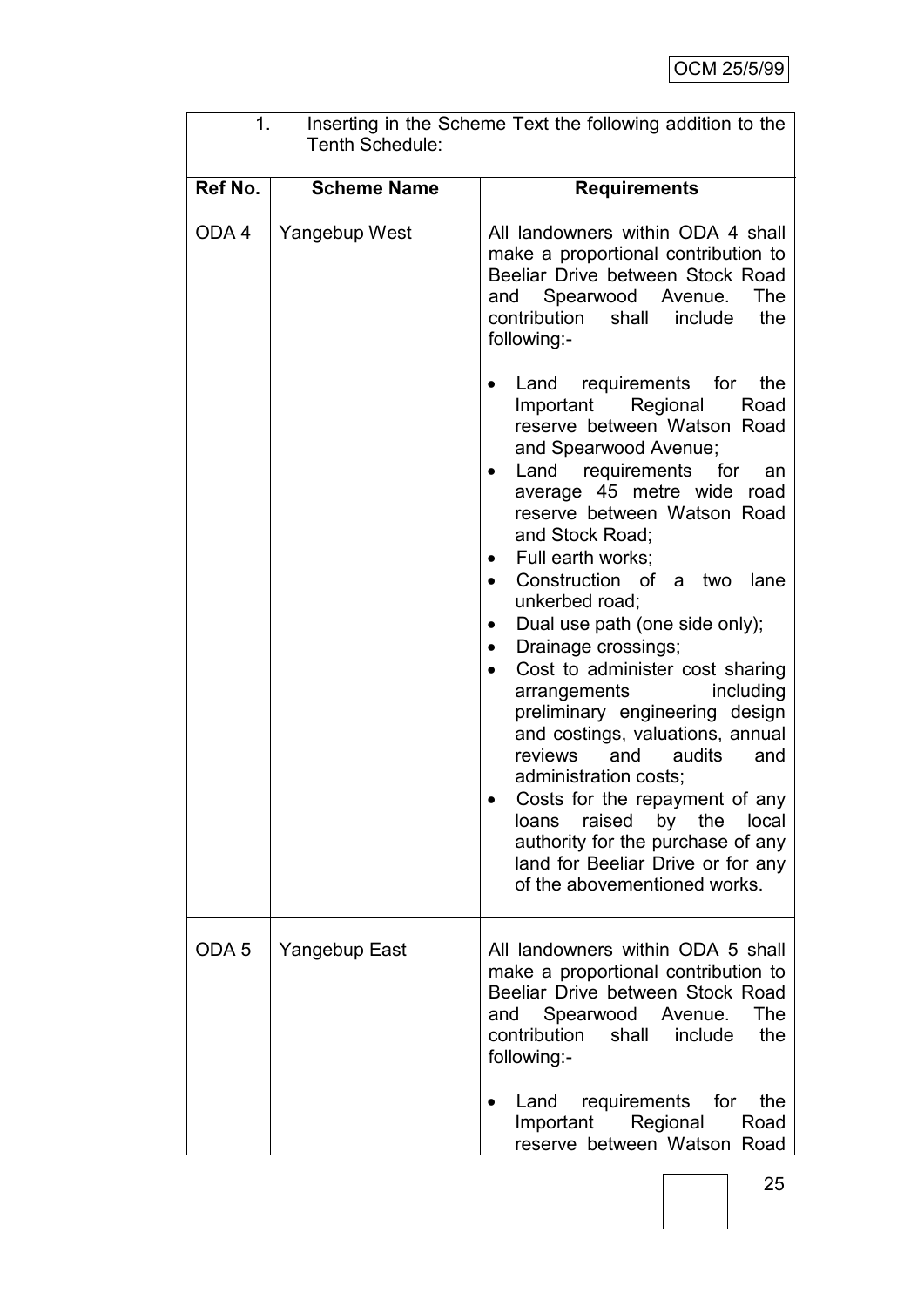|                                                                                                                                                                                                                                                                                                                                                            |                                                                                                                     | and Spearwood Avenue;<br>Land requirements for an<br>$\bullet$<br>average 45 metre wide road<br>reserve between Watson Road<br>and Stock Road;<br>• Full earth works;<br>• Construction of a two lane<br>unkerbed road;<br>Dual use path (one side only);<br>$\bullet$<br>Pedestrian Overpass;<br>$\bullet$<br>• Drainage;<br>• Cost to administer cost sharing<br>arrangements<br>including<br>preliminary engineering design<br>and costings, valuations, annual<br>reviews and audits and<br>administration costs;<br>Costs for the repayment of any<br>$\bullet$<br>loans raised by the local<br>authority for the purchase of any<br>land for Beeliar Drive or for any<br>of the abovementioned works. |  |  |
|------------------------------------------------------------------------------------------------------------------------------------------------------------------------------------------------------------------------------------------------------------------------------------------------------------------------------------------------------------|---------------------------------------------------------------------------------------------------------------------|-------------------------------------------------------------------------------------------------------------------------------------------------------------------------------------------------------------------------------------------------------------------------------------------------------------------------------------------------------------------------------------------------------------------------------------------------------------------------------------------------------------------------------------------------------------------------------------------------------------------------------------------------------------------------------------------------------------|--|--|
|                                                                                                                                                                                                                                                                                                                                                            | 2.                                                                                                                  | Amending the Scheme Map to include the Owner<br>Development Areas.                                                                                                                                                                                                                                                                                                                                                                                                                                                                                                                                                                                                                                          |  |  |
|                                                                                                                                                                                                                                                                                                                                                            |                                                                                                                     |                                                                                                                                                                                                                                                                                                                                                                                                                                                                                                                                                                                                                                                                                                             |  |  |
|                                                                                                                                                                                                                                                                                                                                                            | <b>CHIEF EXECUTIVE OFFICER</b>                                                                                      |                                                                                                                                                                                                                                                                                                                                                                                                                                                                                                                                                                                                                                                                                                             |  |  |
| (2)                                                                                                                                                                                                                                                                                                                                                        |                                                                                                                     | sign the amending documents, and forward a copy to:-                                                                                                                                                                                                                                                                                                                                                                                                                                                                                                                                                                                                                                                        |  |  |
|                                                                                                                                                                                                                                                                                                                                                            | 1.<br>The Environmental Protection Authority in accordance with<br>Section 7A(1) of the Act; and                    |                                                                                                                                                                                                                                                                                                                                                                                                                                                                                                                                                                                                                                                                                                             |  |  |
|                                                                                                                                                                                                                                                                                                                                                            | 2.                                                                                                                  | The Western Australian Planning Commission<br>for<br>information;                                                                                                                                                                                                                                                                                                                                                                                                                                                                                                                                                                                                                                           |  |  |
| (3)<br>forward a copy of the signed documents to the Western<br>Australian Planning Commission with a request to advertise the<br>amendment, following receipt of formal advice from the<br>Environmental Protection Authority that the Scheme or Scheme<br>Amendment should not be assessed under Section 48A of the<br>Environmental Protection Act; and |                                                                                                                     |                                                                                                                                                                                                                                                                                                                                                                                                                                                                                                                                                                                                                                                                                                             |  |  |
| (4)                                                                                                                                                                                                                                                                                                                                                        | notwithstanding (3) above, the Director of Planning<br>and<br>Development may refer a Scheme or Scheme Amendment to |                                                                                                                                                                                                                                                                                                                                                                                                                                                                                                                                                                                                                                                                                                             |  |  |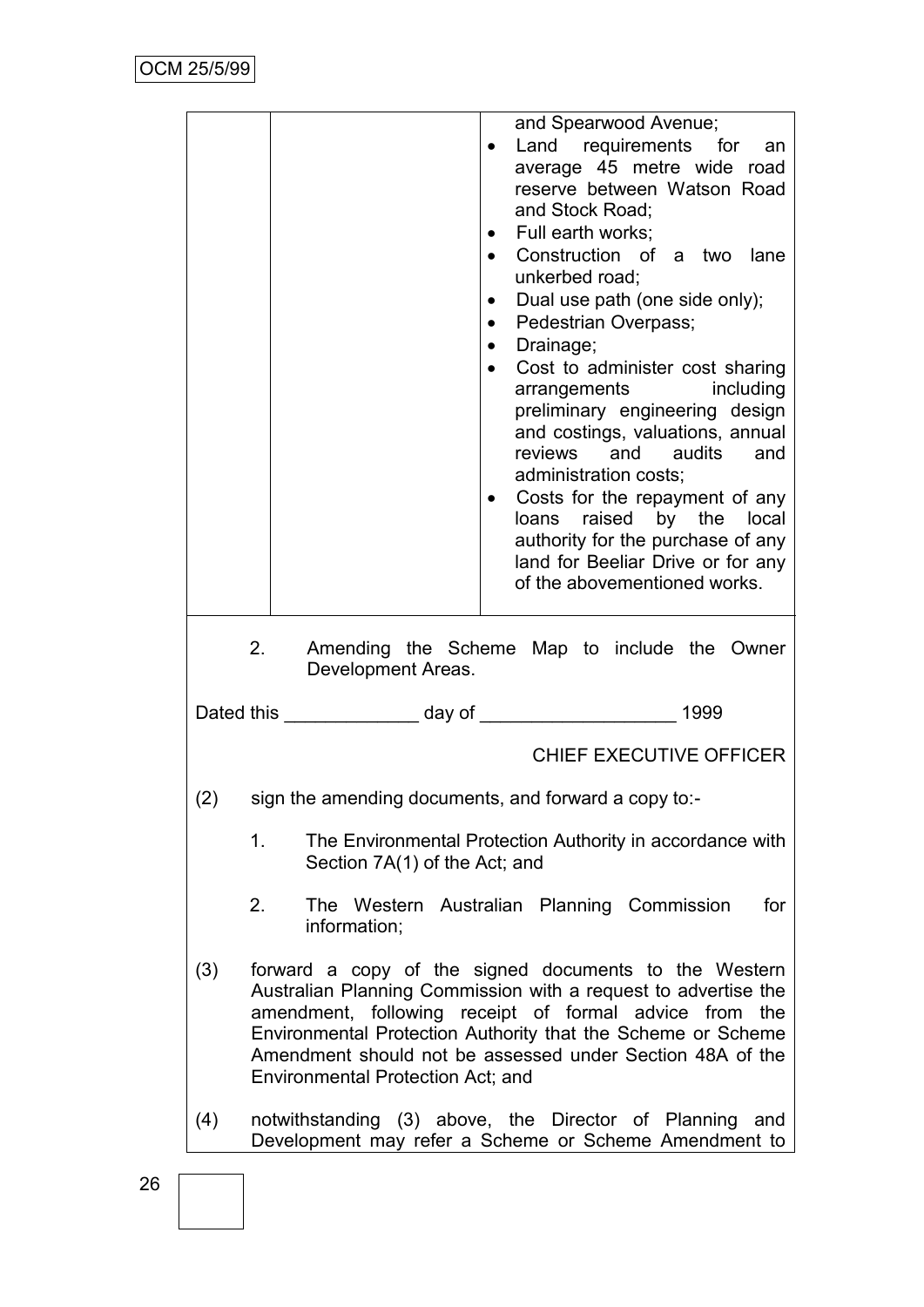the Council for further consideration following formal advice from the Environmental Protection Authority that the Scheme or Scheme Amendment should not be assessed under Section 48A of the Environmental Protection Act.

**COUNCIL DECISION** MOVED Cmr Smithson SECONDED Cmr Jorgensen that the recommendation be adopted.

## **CARRIED 3/0**

### **Background**

In February 1997 the Western Australian Planning Commission issued guidelines for developers contributions towards infrastructure costs (Planning Bulletin No.18). The purpose of the Bulletin was to set out developer, state and local government obligations in respect to the provision of common infrastructure when developing new areas. It also aimed to ensure there was a constant approach to the provision of infrastructure, that the costs were distributed fairly and equitably between all owners and, that the processes were transparent and accountable.

The Bulletin also notes that in areas where there is fragmented land ownership the land required for district distributor roads and the initial stage of road construction is generally funded by the equitable contributions from all landowners.

On 15 September 1998 the Council resolved to amend its District Zoning Scheme No. 2 inserting a new part titled Owner Development Areas (ODA) establishing the provision for the cost sharing arrangements relating to the planning, design and installation of common infrastructure between owners (Amendment No. 193). The purpose of this report is to introduce into the Tenth Schedule an Owner Development Area listing the infrastructure works requiring contributions from the owners within the Yangebup Urban Development Area.

#### **Submission**

The purpose of this amendment is to identify the Yangebup ODA and the works requiring a contribution from the owners. The ODA involves land in the Yangebup locality shown on the Scheme Amendment Map and requires contributions from the owners towards the following works for Beeliar Drive between Stock Road and Spearwood Avenue: -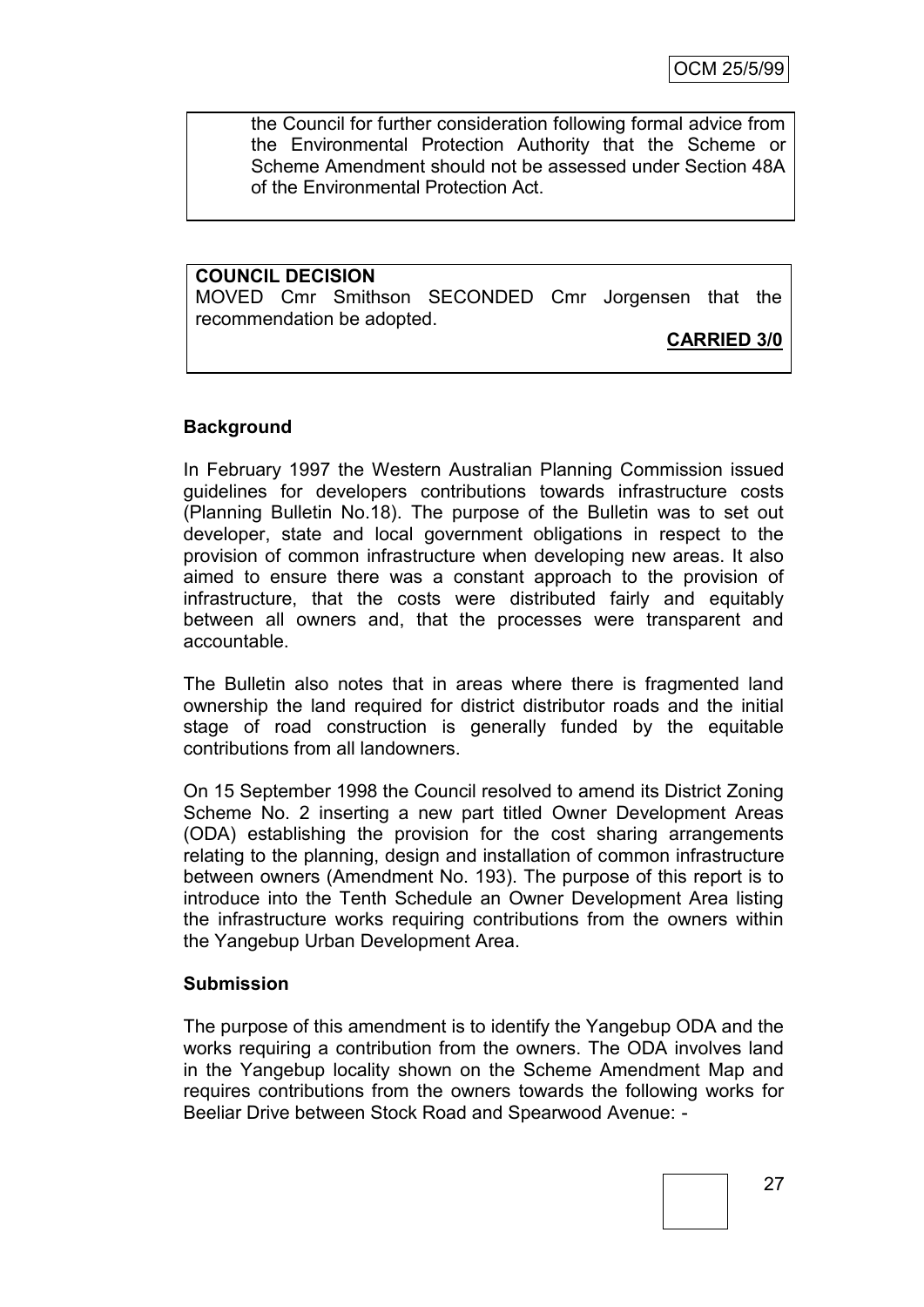Land Full earthworks Construction of a two lane unkerbed road Dual use path (one side only) Pedestrian crossings where required Drainage

These items are specifically referred to in the Tenth Schedule.

The aforementioned works are consistent with the advice in Planning Bulletin No.18 and conditions of subdivision previously imposed by the WAPC on existing subdivisions within Cells 8, 9 and 10. (ODA 4 and 5)

The requirement for the contribution will be imposed as a condition of the subdivision and/ or development and payable in accordance with clause 12.4.1 of the Scheme as contained in the Amendment 193. Amendment No. 193 aims to:

- Provide for contribution to only such common infrastructure costs as the Council considers are fair and reasonable for landowners to contribute to in the relevant Owner Development Area;
- Matters requiring land contribution, such as public open space, shall be treated as common infrastructure costs with any necessary adjustments to establish, where appropriate, a money equivalent;
- Require contribution by landowners only to such proportion of the costs of any common infrastructure item as the Council considers to be fair and reasonable for that Owner Development Area;
- Provide a method of apportionment of common infrastructure costs which the Council considers to be fair and reasonable for the Owner Development Area;
- Allow for contributions to items in the form of land and / or money and for adjustments in land or money or both in cases where an owner contributes or is required to contribute more than that owner's equitable proportion for any purpose;
- The cost contribution of any landowner shall be based upon the proportion that the area of that landowner's land bears to the total area of land within the Owner Development Area;
- In calculating both the area of a landowner's land and the total area of land in an Owner Development Area, the area provided or required in that Scheme shall exclude:
	- i) Roads designed under the Metropolitan Region Scheme as controlled access highways, other major highways and important regional roads; and
	- ii) Government primary and secondary schools;

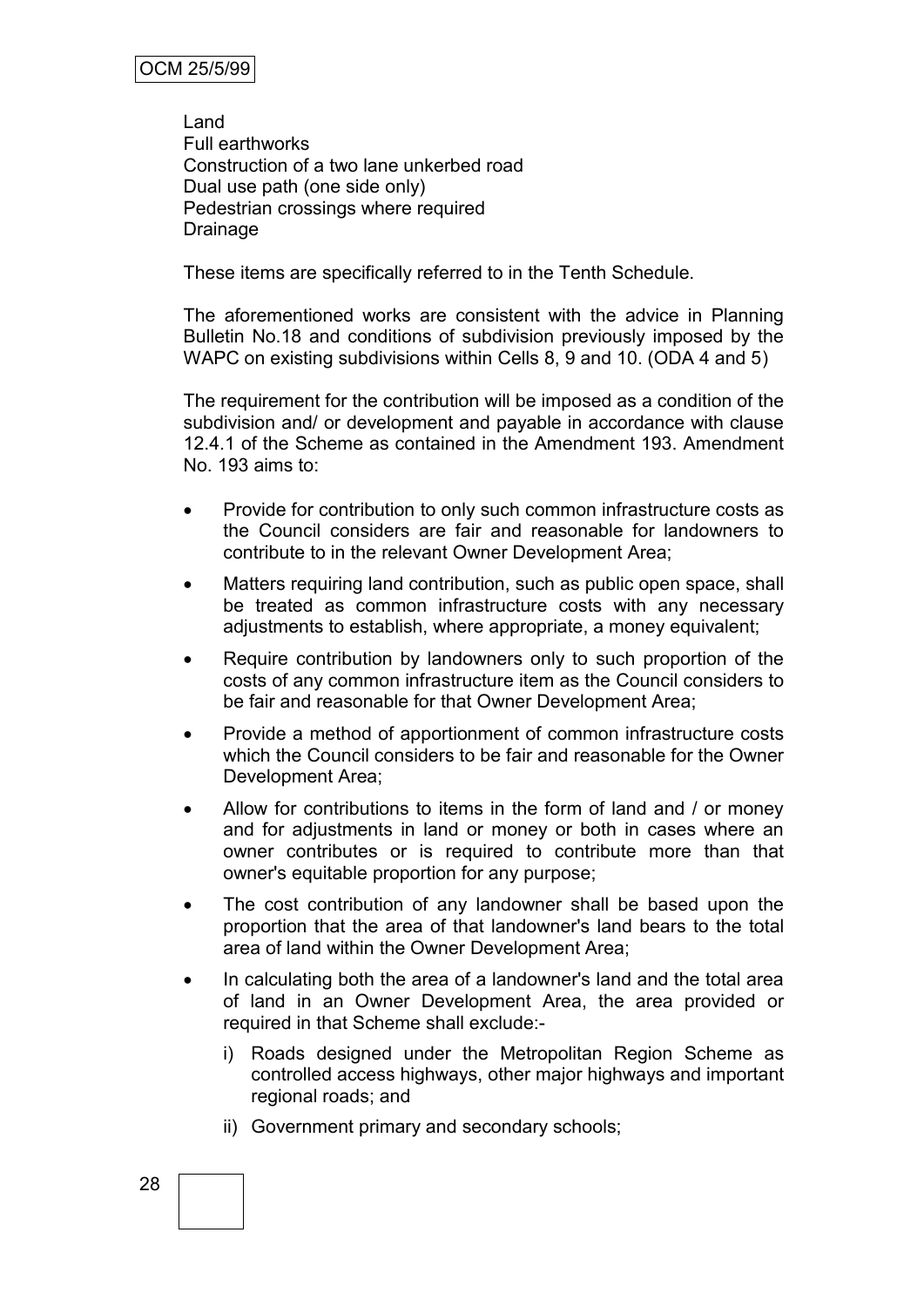Common infrastructure costs shall be based on amounts expended, but where no expenditure has occurred, shall be based on best and latest estimates obtained by the Council.

The contributions shown on the schedule attached to the Agenda has been calculated on the basis of the gross subdividable areas, that is the title area less the above-mentioned major road and school areas to be excluded.

In the case of the Yangebup ODA, a weighting has been applied to that portion of Lot 621 (owned by the City of Cockburn) designated for retail and related commercial uses. This reflects the higher traffic generation for such uses compared to residential use based upon a Traffic Study by Uloth and Associates.

The Yangebup ODA has been divided into 2 sub-areas, namely, ODA 4 comprising Cells 6 and 8 west of the railway and ODA 5 comprising Cells 9 and 10 east of the railway. This reflects the requirement for owners within Cells 9 and 10 to contribute to the construction of a pedestrian overpass required in accordance with the subdivision approval for this area. This is in order to provide residents in Cell 9 with safe and convenient access to the proposed major public open space area in Cell 10.

Detailed cost estimates for the works outlined will be provided to owners and the Commission at the earliest opportunity.

### **Strategic Plan/Policy Implications**

N/A

### **Budget/Financial Implications**

The total estimated cost of the land and works for Beeliar Drive is in the order of \$6.0 Million. Funds of \$3.5 Million have been expended to date on land acquisition, the construction of the railway bridge and earthworks.

The proposed amendment provides for a substantial portion of Council funds to be reimbursed over time as staged subdivision occurs and subdivider contributions are made in accordance with the Schedule applicable to the Amendment.

Provision for the prefunding of works for the construction of Beeliar Drive will need to be made in future.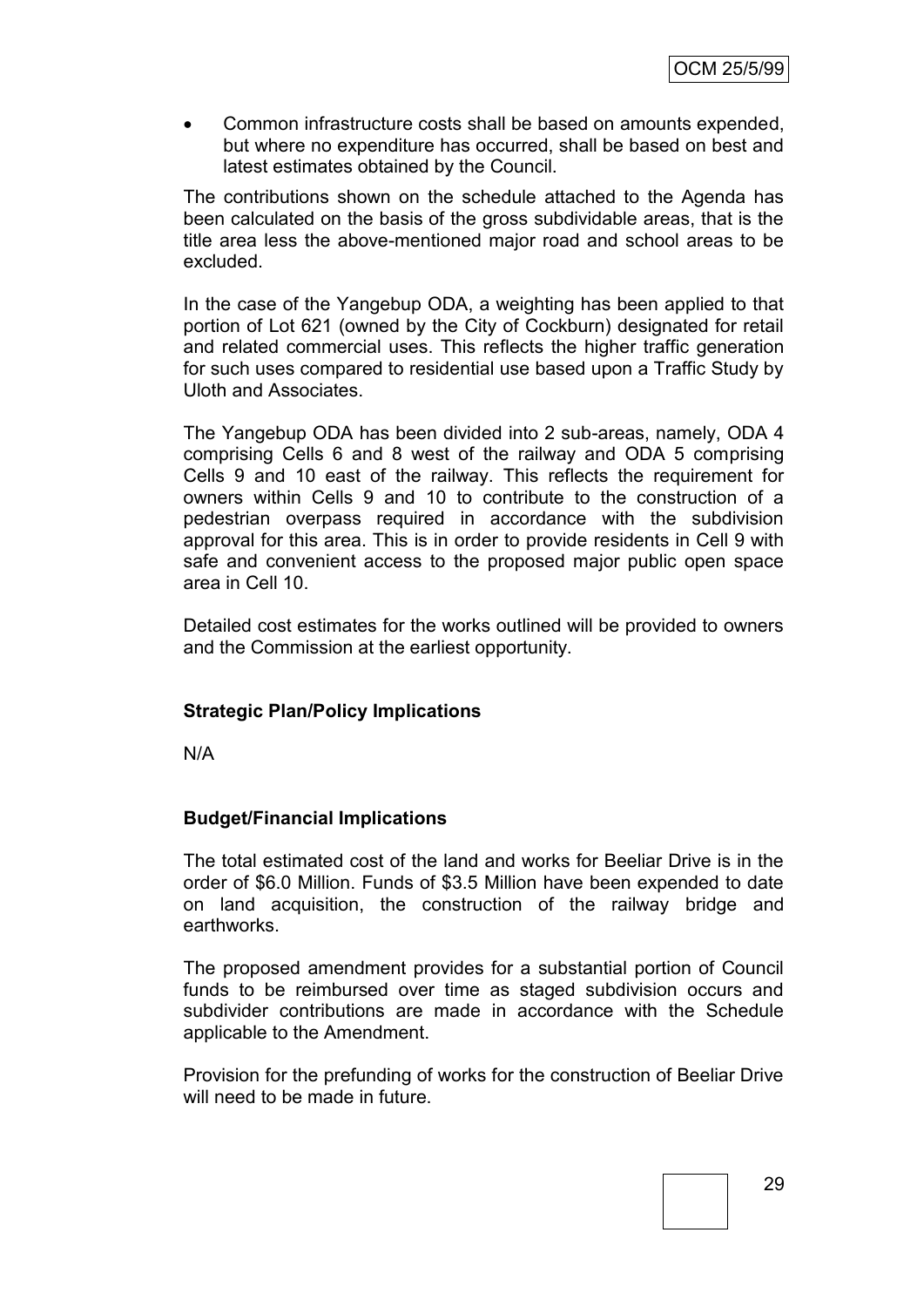### **Implications of Section 3.18(3) Local Government Act, 1995**

Nil.

**45. (AG Item 14.6) (OCM2\_5\_1999) - FINAL ADOPTION OF AMENDMENT NO. 189 - REZONE PORTIONS OF GATEWAYS SHOPPING CENTRE TO PUBLIC PURPOSE, COMMUNITY PURPOSE & COMMERCIAL - PT LOTS 12 & 1 NORTH LAKE ROAD, LOT 223 & PT LOT 232 BEENYUP ROAD, SUCCESS - OWNER: GOLD ESTATES (92189) (MT) (ATTACH)**

# **RECOMMENDATION**

That Council:

- (1) adopt the recommendations in the Schedule of Submissions;
- (2) adopt the Amendment with the modifications to the resolution as instructed by the WAPC;
- (3) in anticipation of the Honourable Minister for Planning"s advice that Final Approval will be granted, the Amendment documents be signed and sealed, and forwarded to the Western Australian Planning Commission.

### **COUNCIL DECISION**

MOVED Cmr Smithson SECONDED Cmr Jorgensen that the recommendation be adopted.

**CARRIED 3/0**

### **Background**

| ZONING:           | MRS:                   | Urban                              |  |
|-------------------|------------------------|------------------------------------|--|
|                   | DZS:                   | Commerical, Rural & Public Purpose |  |
| <b>LAND USE:</b>  | <b>Shopping Centre</b> |                                    |  |
| LOT SIZE:         | N/A                    |                                    |  |
| AREA:             | N/A                    |                                    |  |
| <b>USE CLASS:</b> | N/A                    |                                    |  |

Council resolved to initiate the amendment to its Scheme on 18 August 1998. The WAPC instructed Council to advertise the amendment by letter dated 3 March 1999. The advertising period closed on 16 April 1999.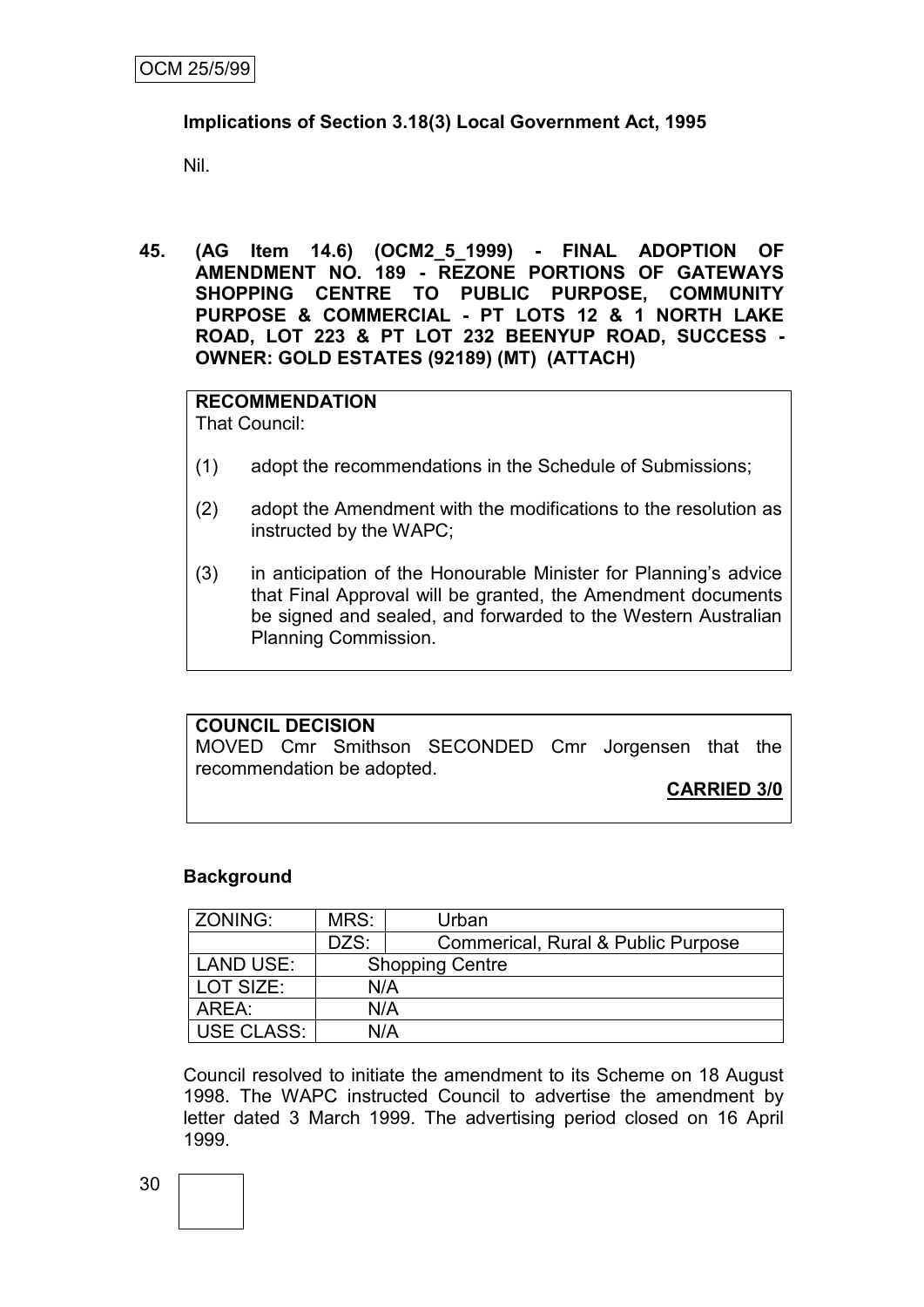OCM 25/5/99

The intent of the amendment is to rationalise the zoning following previous development and subdivision approvals for the Gateways Shopping Centre site. Portions of the lot are to be rezoned to facilitate a local community use site and a bus lane along the Kwinana Freeway. Additional land is to be rezoned "Commercial" along the southern boundary of the existing lot in line with previous amalgamation and resubdivision of the Shopping Centre site.

### **Submission**

One submission was received during the advertising period. It was from the Water Corporation and contained general advice. A Schedule of Submissions is contained in the Agenda Attachments.

### **Report**

The WAPC, in their letter dated 3 March 1999, instructed a number of minor modifications to be made to the text and maps in the scheme documents (see Agenda Attachments). The modifications to the text have been made in the documents. They constitute minor changes to the wording of the resolution and do not alter the intent of the amendment. No modifications to the amendment maps were made. Following discussions between Council officers and officers of the WAPC it was agreed the original amendment maps were correct. Given there were no objections to the Amendment, it is recommended that the Amendment be forwarded to the Minister with the recommendation that final approval be granted.

### **Strategic Plan/Policy Implications**

N/A

### **Budget/Financial Implications**

N/A

**Implications of Section 3.18(3) Local Government Act, 1995**

Nil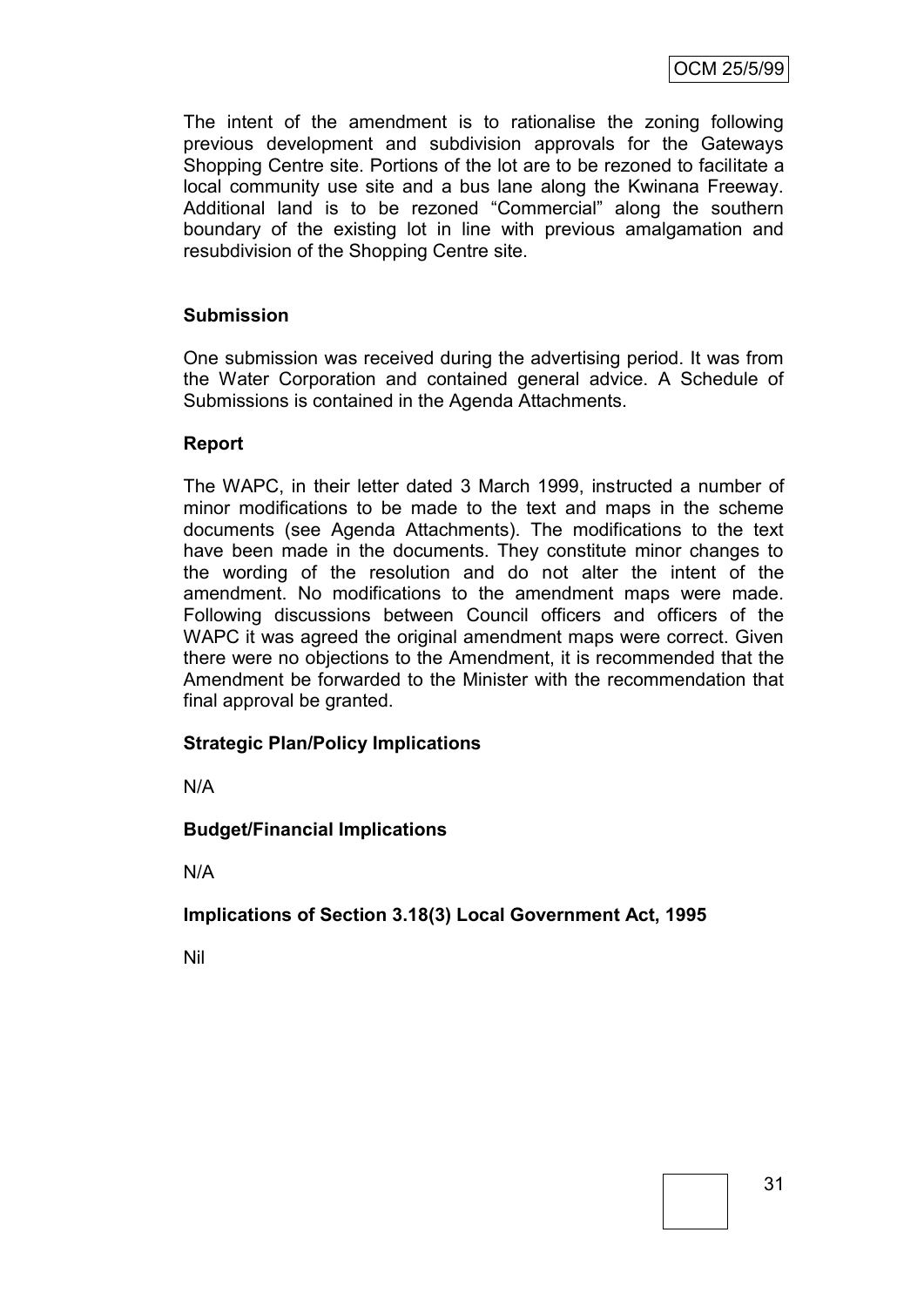### **46. (AG Item 14.7) (OCM2\_5\_1999) - DUPLEX DEVELOPMENT REQUEST - PACKHAM URBAN DEVELOPMENT AREA - LOT 101, 2 BACICH MEWS, MUNSTER - OWNER/APPLICANT: M N PESICH AND K M EVERY (3317230) (SR) (COASTAL) (MAP 9)**

### **RECOMMENDATION**

That Council reiterate the advice contained in the letter dated 9 March 1999, being that Council cannot approve a duplex development on Lot 101 Bacich Mews, due to the restrictions imposed by Clause 8.11 of Council"s District Zoning Scheme No 2.

#### **COUNCIL DECISION**

MOVED Cmr Smithson SECONDED Cmr Jorgensen that Council:

- (1) reiterate the advice contained in the letter dated 9 March 1999, being that Council cannot approve a duplex development on Lot 101, 2 Bacich Mews, due to the restrictions imposed by Clause 8.11 of Council"s District Zoning Scheme No 2; and
- (2) advise the proponent of the development, that it is prepared to support a subdivision application at Lot 101, 2 Bacich Mews, Munster.

**CARRIED 3/0**

### **Explanation**

Council considered that the zoning and lot size would a support a subdivision.

#### **Background**

| ZONING:           | MRS:   | Urban                  |  |
|-------------------|--------|------------------------|--|
|                   | DZS:   | <b>Residential R30</b> |  |
| <b>LAND USE:</b>  | Vacant |                        |  |
| LOT SIZE:         |        | 939m2                  |  |
| AREA:             |        |                        |  |
| <b>USE CLASS:</b> | "Х"    |                        |  |

#### **Submission**

The owner of Lot 101 Bacich Mews, Munster is aggrieved that a duplex cannot be developed on the lot as outlined in the exchanges of correspondence dating back to November 1995 attached to the Agenda. They have requested Council"s review of the advice given to them by staff that a duplex development cannot be approved on the lot.

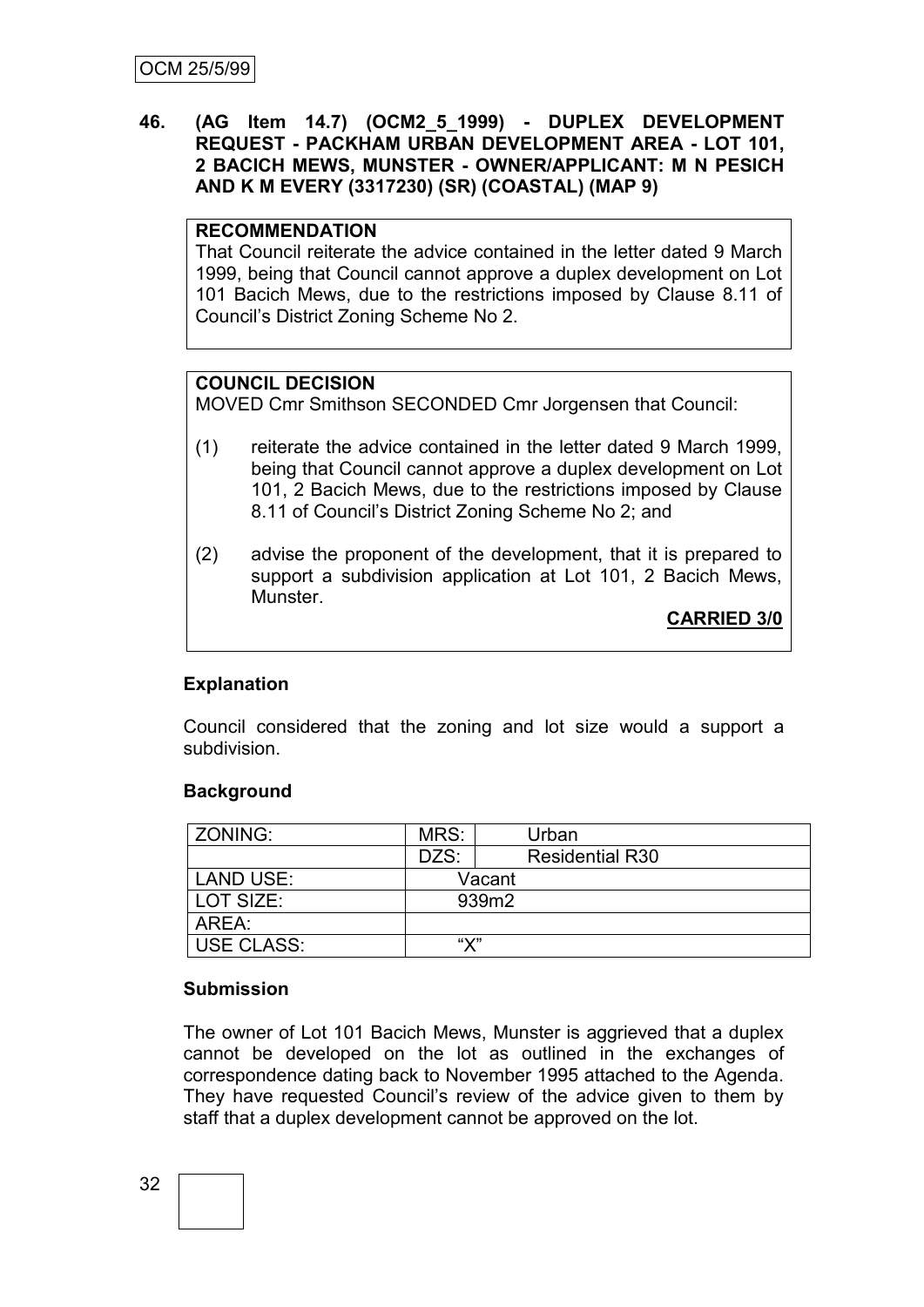The lot was purchased in 1993, apparently with an expectation of duplex development.

Lot 101, being a corner lot, is physically suited to duplex development by virtue of its size and extensive street frontage.

## **Report**

The land is zoned "Residential R30", however, Clause 8.11 restricts the extent of duplex development in the Packham Urban Development Area to not more than 25 percent of the lots shown on the relevant Diagram of Survey. In the case of Lot 101 Bacich Mews, there were 17 lots created on the Diagram of Survey, four (4) of which were developed as duplexes. There are eight (8) lots which by virtue of their lot size would otherwise be suitable for duplex development under the R30 zoning, ie, if not for the restriction of Clause 8.11.

Building Licences for Duplexes were approved in the Bacich Mews subdivision in 1993 on a "first in, first served" basis and the quota of four lots was soon reached. The owners of Lot 101 have consequently found that a duplex cannot now be approved on their lot.

In most subsequent stages of the Packham subdivision, Restrictive Covenants have been imposed by Urban Focus at the City of Cockburn's request to avoid a repetition of this type of situation . The Covenants are imposed on lots in excess of the 25 percent quota which would otherwise be suitable for duplex development by virtue of lot size under the R30 code. This practice has improved certainty for lot purchasers and reduced administrative difficulties for Council staff.

A sales plan obtained for the subdivision does not indicate any significant price difference between "duplex" lots and single residential lots as shown on the attachment. Lot 101 is not listed on the Sales Plan, however it is reasonable to assume that no major "premium" over a single residential lot price would have been paid at the time.

Council has on two previous occasions supported Amendments to its Scheme for lots in the Packham Urban Development Area in order to override the provisions of Clause 8.11 to permit duplex development on lots in similar circumstances. It is not recommended that the precedent of ad hoc Amendments be continued in this case.

In the event that Council wished to allow duplex development on the lot, an "Additional Use" amendment could be initiated for Lot 101 or, alternatively, consideration be given to deleting Clause 8.11 in its entirety. It would be necessary to further examine the wider implications of any deletion of this Clause prior to a Recommendation to this effect being made.

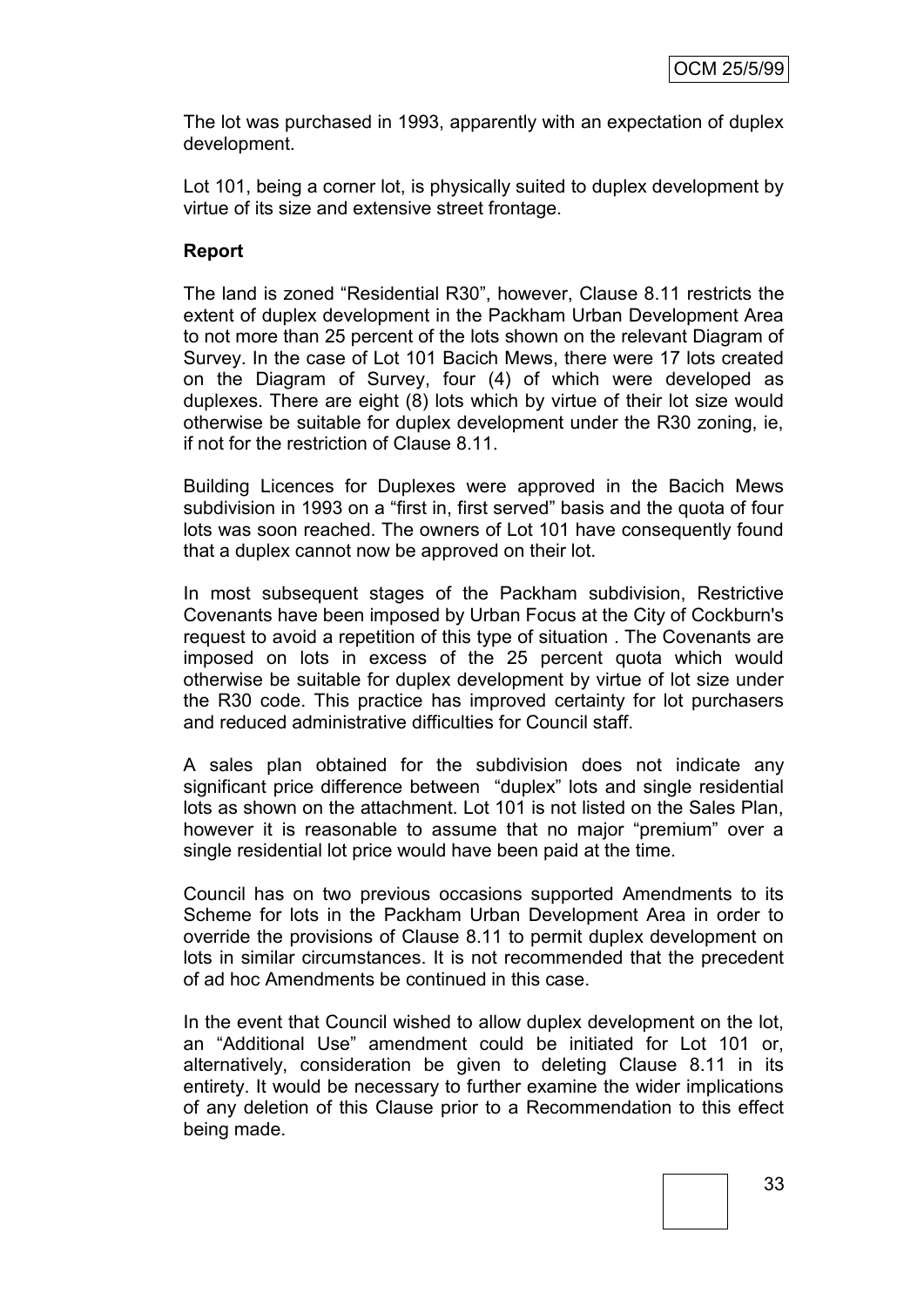# **Strategic Plan/Policy Implications**

N/A

# **Budget/Financial Implications**

N/A

# **Implications of Section 3.18(3) Local Government Act, 1995**

Nil

**47. (AG Item 14.8) (OCM2\_5\_1999) - APPEAL OF COUNCIL CONDITIONS OF APPROVAL FOR SAND EXTRACTION - LOT 130 CNR FRASER AND JANDAKOT ROADS, BANJUP - OWNER: VINCENT NOMINEES - APPLICANT: NLG SAND SUPPLIES (5513178) (CC) (EAST) (MAP 19)**

# **RECOMMENDATION**

That Council:

- (1) not support the suggested outcome by the Office of the Minister for Planning (Planning Appeals) for the Appeal of Conditions 13 and 14 of the Council"s Development Approval of the 17 November 1998, and advise the Office of the Minister for Planning (Planning Appeals) accordingly and;
- (2) further advise the Office of the Minister for Planning (Planning Appeals) that in respect to the amount of the bond/guarantee required in Condition 14, Council would be willing to accept an amount of \$46,500, which is the sum of the rate (\$3,000) for sand extraction indicated in City of Cockburn Local Laws multiplied by the number of hectares approved for excavation under Council"s Development Approval of 17 November 1998.

# **COUNCIL DECISION**

MOVED Cmr Jorgensen SECONDED Cmr Smithson that the recommendation be adopted.

**CARRIED 3/0**

# **Background**

| ZONING:   | MRS:                         | <b>Rural-Water Protection</b> |               |               |
|-----------|------------------------------|-------------------------------|---------------|---------------|
|           | DZS:                         | Rural                         | (Proposed     | Resource-zone |
|           |                              |                               | Amendment 202 |               |
| LAND USE: | <b>Extractive Industries</b> |                               |               |               |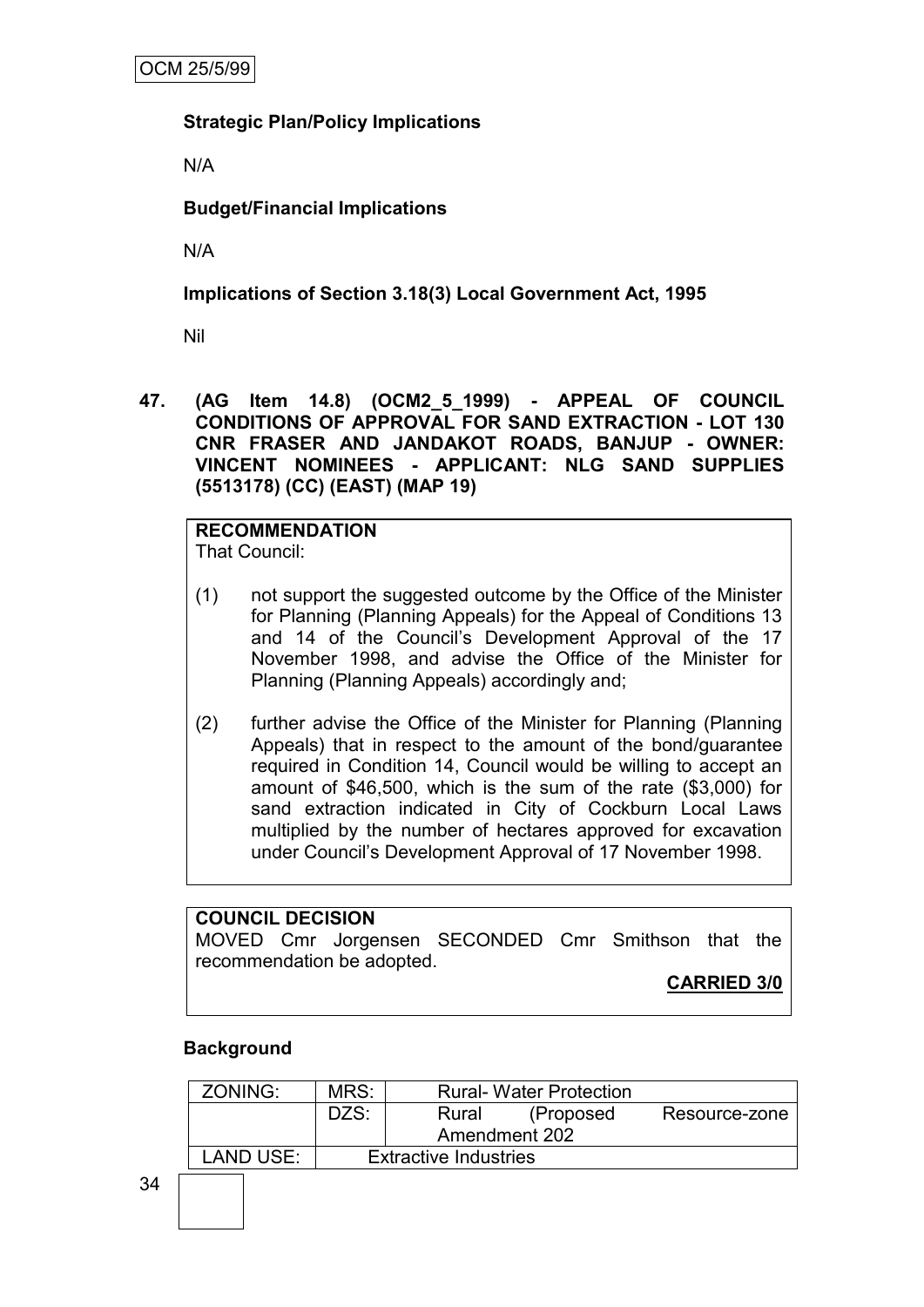| LOT SIZE:         | 41 ha                      |
|-------------------|----------------------------|
| AREA:             |                            |
| <b>USE CLASS:</b> | SA use majority of Council |

At its meeting of 17 November 1998 Council resolved to conditionally approve an extension to the sand excavation operation on Lot 130 corner Jandakot and Fraser Roads, Banjup. **See Agenda Attachments for Location Plan**

An appeal has been lodged with the Minister for Planning in respect to Conditions 13 and 14 of the Approval. The conditions are as follows:

- *'13) The owner(s) of the land entering into an agreement with the City covenanting to excavate and rehabilitate the land in accordance with this approval and conditions. Such Deed shall create a caveatable interest in the land in favour of the City and allow the City powers to effect rehabilitation of the land in the event of default by the operator, using the existing bonds and bond/guarantee held in trust by the City, by seven (7) days notice in writing and the deed shall contain such matters as are relevant to the conditions herein mentioned. The Deed is to be prepared by the City's solicitors at the cost of the applicant.*
- *14) A bank guarantee or bond for the rehabilitation of the site in a form acceptable to and from a bank approved by the City, in the sum of \$74,000 to be lodged with the City. If demand is made under the guarantee and the money paid by the guarantor to the City, the applicant shall, within 7 working days of such payment by the guarantor restore the amount of the guarantee to \$74,000.'*

A mediation hearing was held at Council Offices attended by the landowner/operator (Vincent Nominees/NLG Sand Supplies), consultants (Lindsay Stevens) on behalf of the landowner/operator, Officers of Council"s Planning and Environmental Departments and Officers of the Appeals Office.

# **Report**

The Planning Appeals Office has prepared a report on the appeal and suggested modified conditions for Council's and the appellant's consideration**. See Agenda Attachment for details of Report.**

The Planning Appeals Office suggests Condition 13 be modified to the extent that the requirement for the lodgement of a caveat over the site be deleted.

NLG objects to the lodgement of a caveat over the site the grounds that: the City has not required a caveat in the past; there are no caveats on its other sites in the metro-region; the City has had no cause to complain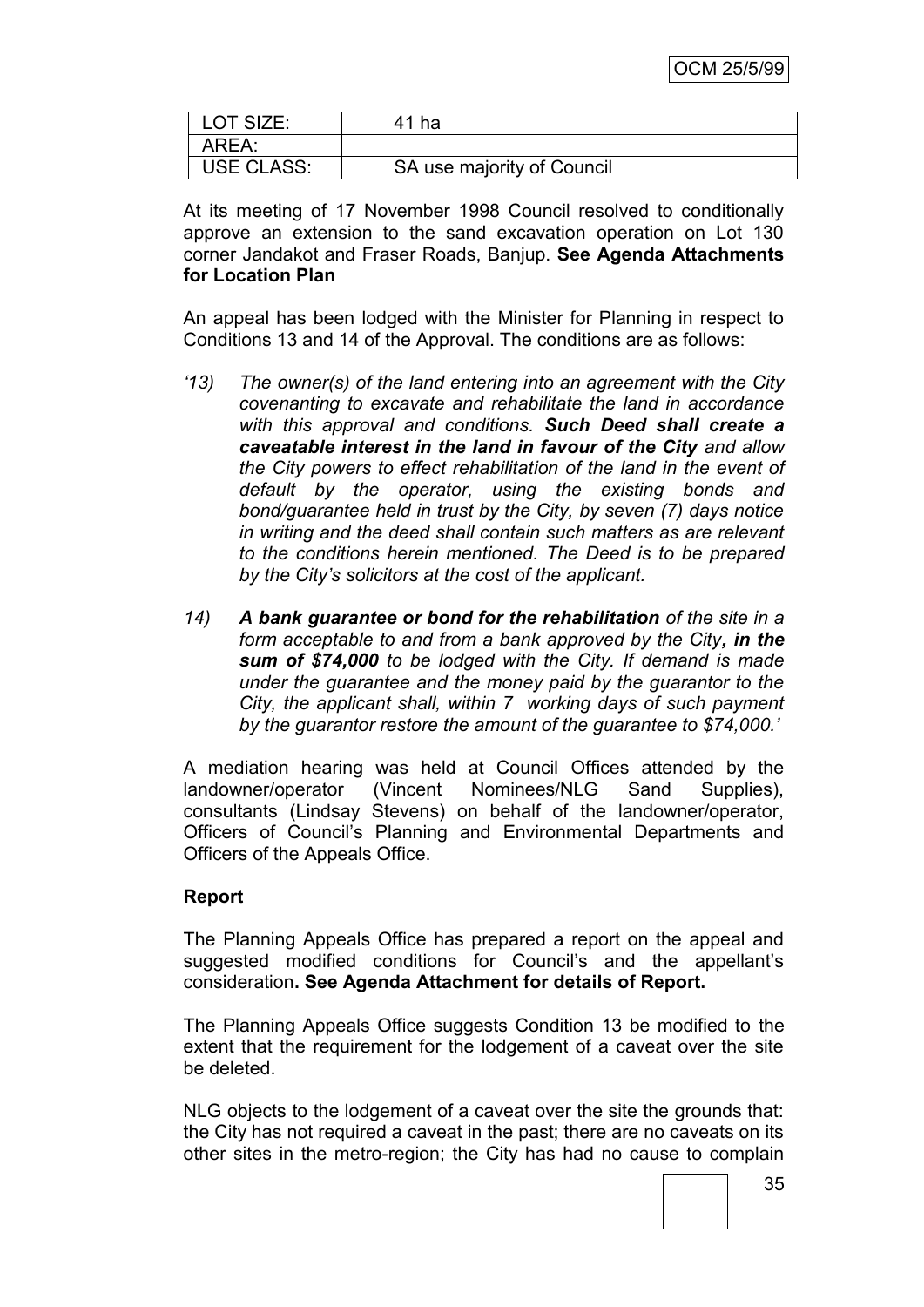about NLG"s operation in the past and; NLG is the owner/operator of the site.

The caveat is an essential part of the deed of agreement for rehabilitation and excavation. The caveat is the mechanism to transfer rehabilitation requirements onto any successive owner, especially in instances where approvals have lapsed or excavation is completed. An agreement without the caveat would not be binding any successive landowner, and may allow owner/operators to avoid rehabilitation requirements. Furthermore, Council has required caveats on sites of other owner/operators.

In view of the above, it is considered that Council should not support the modified Condition 13, as suggested by the Appeals Office.

In respect to Condition 14, the Appeals Office has suggested a reduced rehabilitation bond of \$20,000, on the ground that areas excavated under previous approvals should not be included in the calculation. Council current holds a bond of \$11,000 for land excavated under previous approvals.

Local Laws indicate that bond monies should be calculated at a rate of \$3,000 per hectare of land to be excavated annually. The Planning Department has applied this rate to the entire area excavated under previous approvals and to be excavated under the current approval. The holding of bond monies only for areas to be excavated annually is unwieldy given the often-sporadic nature of excavation and inability to gauge the success of rehabilitation in the short term.

If bond money were calculated only on the land to be excavated under the current approval, then \$46,500 would be payable as bond. The recommended sum of \$20,000 is well short of even this figure.

It is considered that Council should not support the revised sum for the guarantee/bond for the site. Council however, should advise the Appeals Office that it would be willing to accept a revised sum of \$46,500 as a guarantee/bond for rehabilitation of the entire site.

## **Strategic Plan/Policy Implications**

PD 21 Extractive Industries Proposed Amendment 186 Extractive City of Cockburn Local Laws-Extractive Industries

#### **Budget/Financial Implications**

N/A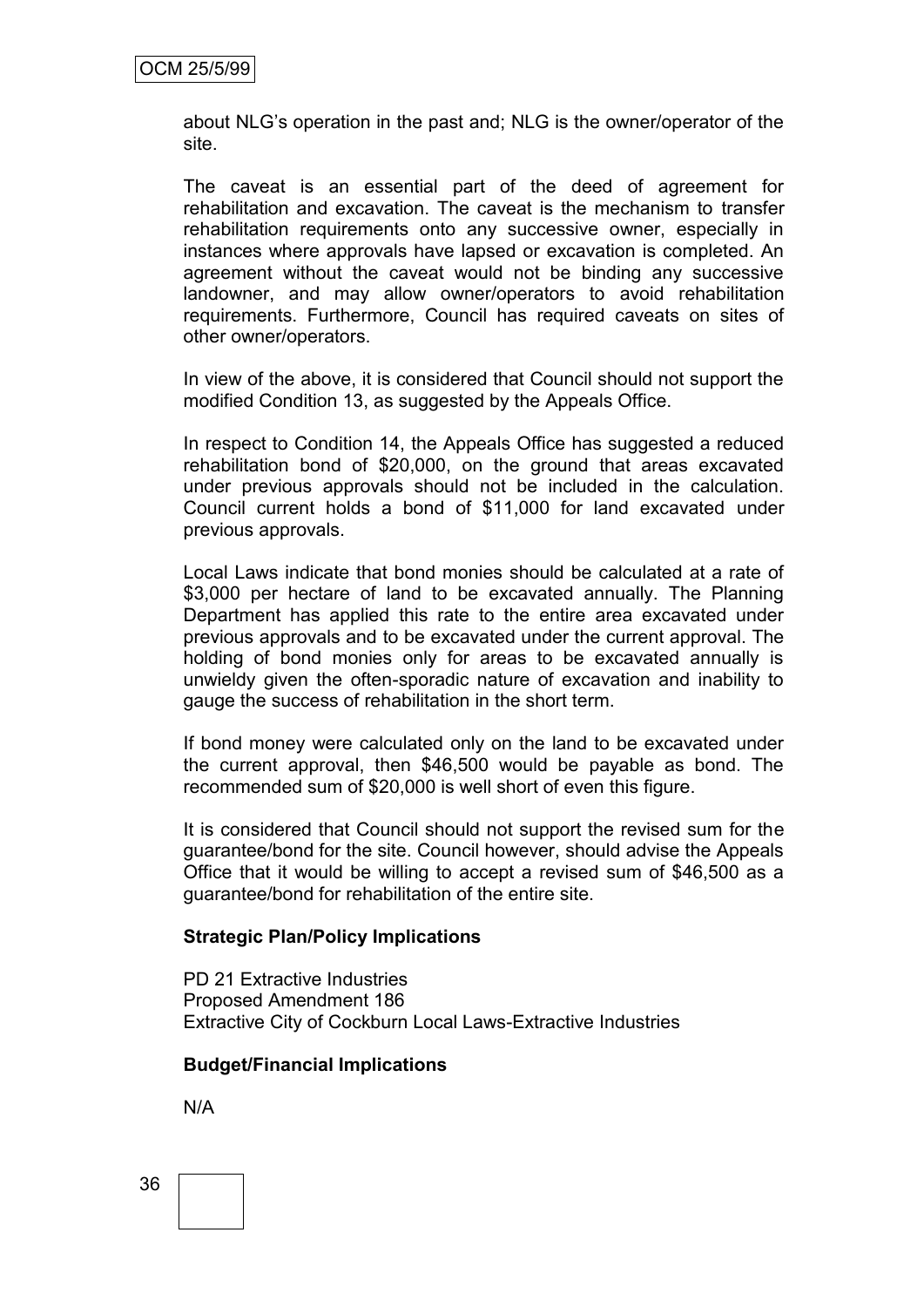# **Implications of Section 3.18(3) Local Government Act, 1995**

Nil

## **48. (AG Item 14.9) (OCM2\_5\_1999) - PROPOSED NEW VEHICLE STORAGE YARD - LOT 77 JANDAKOT ROAD, JANDAKOT - OWNER: SCHAEFFER CORPORATION - APPLICANT KOLTSZ SMITH & PARTNERS (5513079) (CC) (EAST) (MAP 19)**

**RECOMMENDATION** That Council:

- (1) refuse the proposal to store new vehicles at Lot 77 Jandakot Road, Jandakot for the following reasons:
	- 1. The proposed use is considered to be of a commercial/industrial character by reason of traffic generation, nature of product, visual appearance and scale of development and is inappropriate to locate in the Rural zone of the Council"s District Zoning Scheme No. 2. Approval to the proposal would be contrary to orderly and proper planning in the Rural zone.
	- 2. The proposal is contrary to Council Policy PD 43 (Rural Water Protection Zone (MRS) Jandakot) and initiatives of Council to incorporate land use requirements of the Western Australian Planning Commission's Statement of Planning Policy No. 6- Jandakot Ground Water Protection Zone, in the City"s District Zoning Scheme No. 2 via Amendment 202.
	- 3. Approval to the proposal would result in increased potential for ground water contamination in a Priority 2 Ground Water Resource Protection Area.
	- 4. The proposal is contrary to the objectives of the Western Australian Planning Commission"s Statement of Planning Policy No. 6- Jandakot Ground Water Protection Zone, and there is a general presumption against approval to use not listed in the Policy.
	- 5. The proposal would have a detrimental effect on the rural amenity of nearby and adjoining landowners.
	- 6. Approval to the proposal would create an undesirable precedent for the intrusion of other commercial/industrial type use into the Rural Zone, which would collectively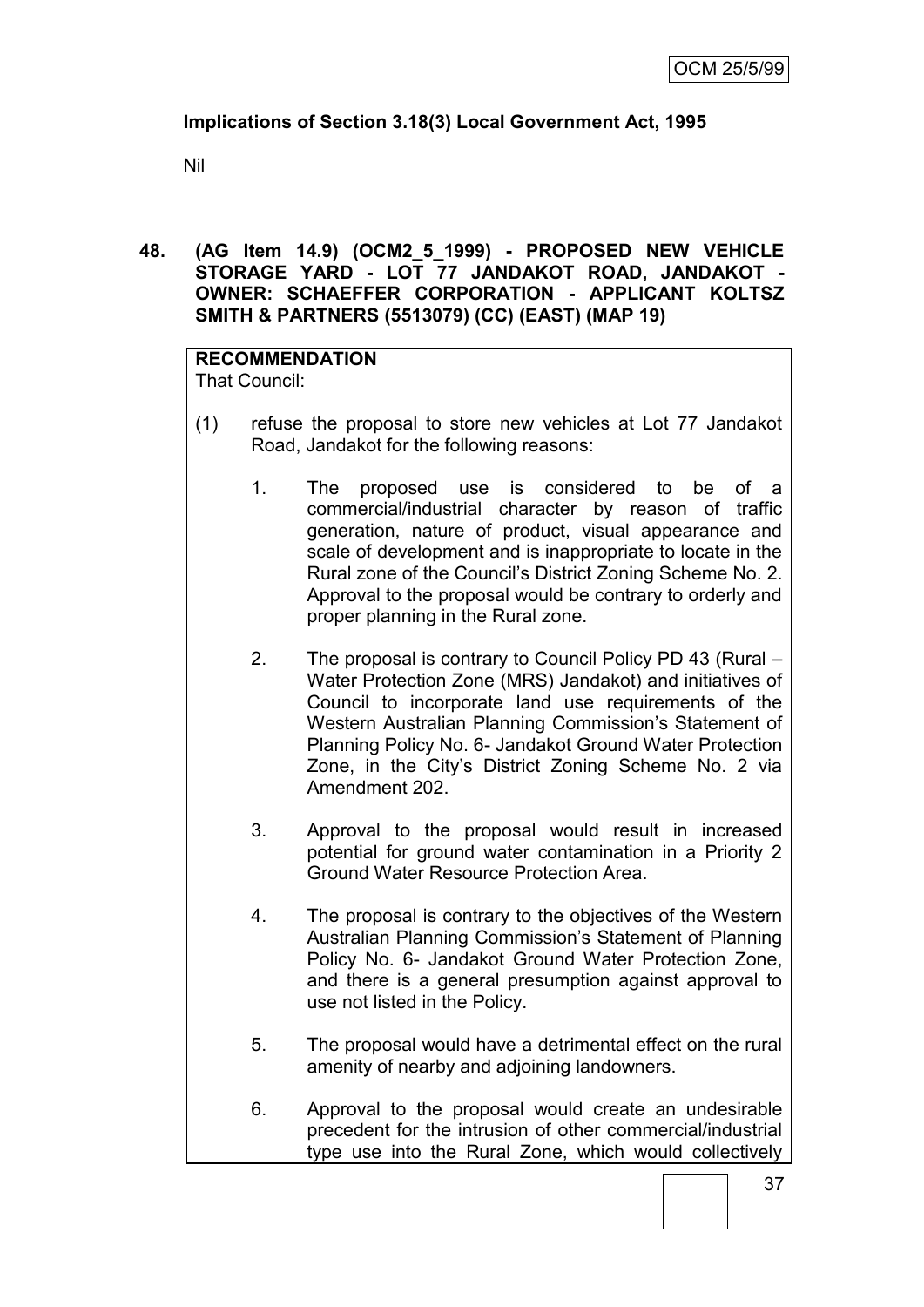jeopardise rural amenity.

- (2) issue a MRS Form 2 Notice of Refusal and;
- (3) advise referral authorities and those that made submissions of the Council"s decision.

# **COUNCIL DECISION**

MOVED Cmr Jorgensen SECONDED Cmr Smithson that the recommendation be adopted.

**CARRIED 3/0**

## **Background**

| ZONING:           | MRS:                                   | <b>Rural-Groundwater Protection</b> |
|-------------------|----------------------------------------|-------------------------------------|
|                   | DZS:                                   | Rural (proposed Resource Zone       |
|                   |                                        | Amendment 198)                      |
| LAND USE:         | Paving block factory & sand excavation |                                     |
| LOT SIZE:         |                                        | 52 Hectares                         |
| AREA:             |                                        |                                     |
| <b>USE CLASS:</b> |                                        | Use not Listed                      |

There are two approved uses on Lot 77.

Sand excavation has occurred since 1981 and the operator (ROCLA) has advised that excavation and rehabilitation are scheduled for completion in the middle of this year.

A portion of site has the additional use of "Mineral Processing" and is occupied by the Urban Stone brick paving factory. Consolidation of this use has occurred with approvals for various factory extensions.

Lot 77 is bounded by the Jandakot Airport site to the north, 2 hectare Special Rural lots to the east and west and larger Rural lots south of Jandakot Road. The Glen Iris residential/golf estate is nearby to the west, and the site enjoys ready access to the Kwinana Freeway via Berrigan Drive.

## **Submission**

Application has been made to use a 10 hectare portion of the site as a new vehicle storage yard to accommodate up to 5,000 vehicles. See Agenda Attachments for Site Plan.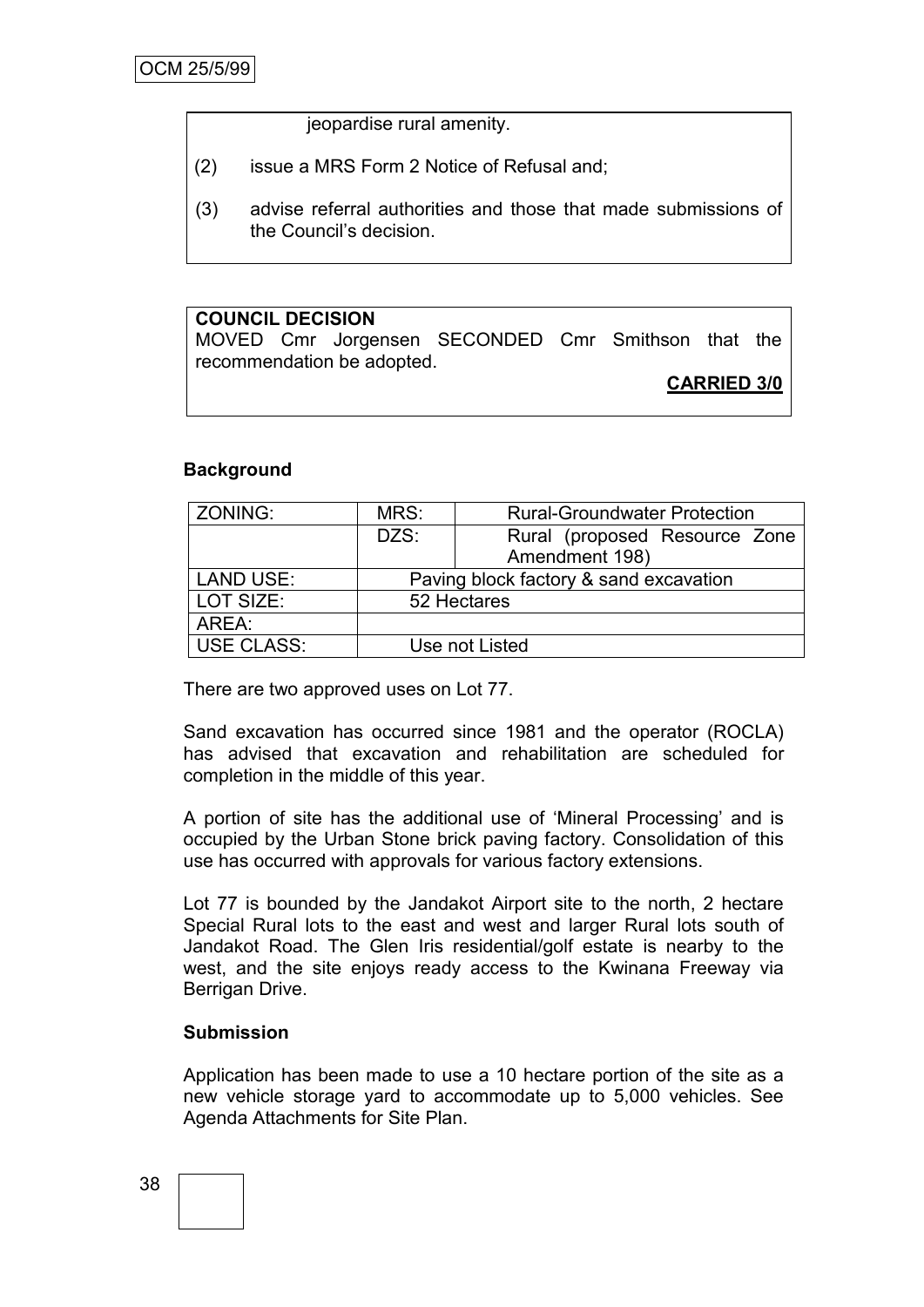The physical and operation aspects of the proposal are:

- 10 hectares of fenced hard stand;
- office (250 $\text{m}^2$ ) and store (300 $\text{m}^2$ ) buildings;
- an internal accessway with staff parking area (no additional access to Jandakot Road);
- security lighting and shade cloth carport structures;
- shipment of 200–300 vehicles per fortnight with 50% delivered by transporter and 50% driven to the site;
- Approximately 20 employees;
- no refuelling, detailing or repairs on new vehicles and;
- normal operating hours with 10 outgoing transport movements per day.

The proposal represents the amalgamation of 3 existing storage yards in O"Connor, Kewdale and Fremantle.

#### **Report**

Although currently Rural in TPS No. 2, Council has resolved to rezone existing Rural and Special Rural land in Jandakot and Banjup (including Lot 77) to 'Resource' zone, via Amendment 202, to bring the Scheme in line with the Rural-Water Protection zone of the MRS, and the Jandakot Ground Water Protection Policy. Amendment 198 is pending the Department of Environmental Protection"s consideration of environmental assessment and the Commission"s consent to advertise.

Council"s solicitors have provided written advice that the use is best considered as "a use not listed" under TPS No.2. Similarly, the use would also be a use not listed under Amendment 202. The advice was attached together with a copy of the request.

The Jandakot Ground Water Protection Policy however, indicates that uses not listed should generally not be allowed in the Rural-Water Protection zone.

Council has adopted a Policy (PD 43) to cover development in the Rural Water Protection Zone. The Policy states that Council shall have due regard to the advice of the Waters and Rivers Commission

The Water and Rivers Commission have advised that the site is located in Priority 2 area of the Jandakot Underground Water Pollution Control Area. The Commission does not support the proposal on the grounds that it creates potential for ground water contamination from oil and petrol leaks, waste water from additional effluent disposal, other solvents and hydrocarbons, and from a general intensification of use.

The site is affected by noise (30 max. and 25 to 30 ANEF noise contour) from Jandakot Airport. Council Policy PD 3 "Jandakot Airport" indicates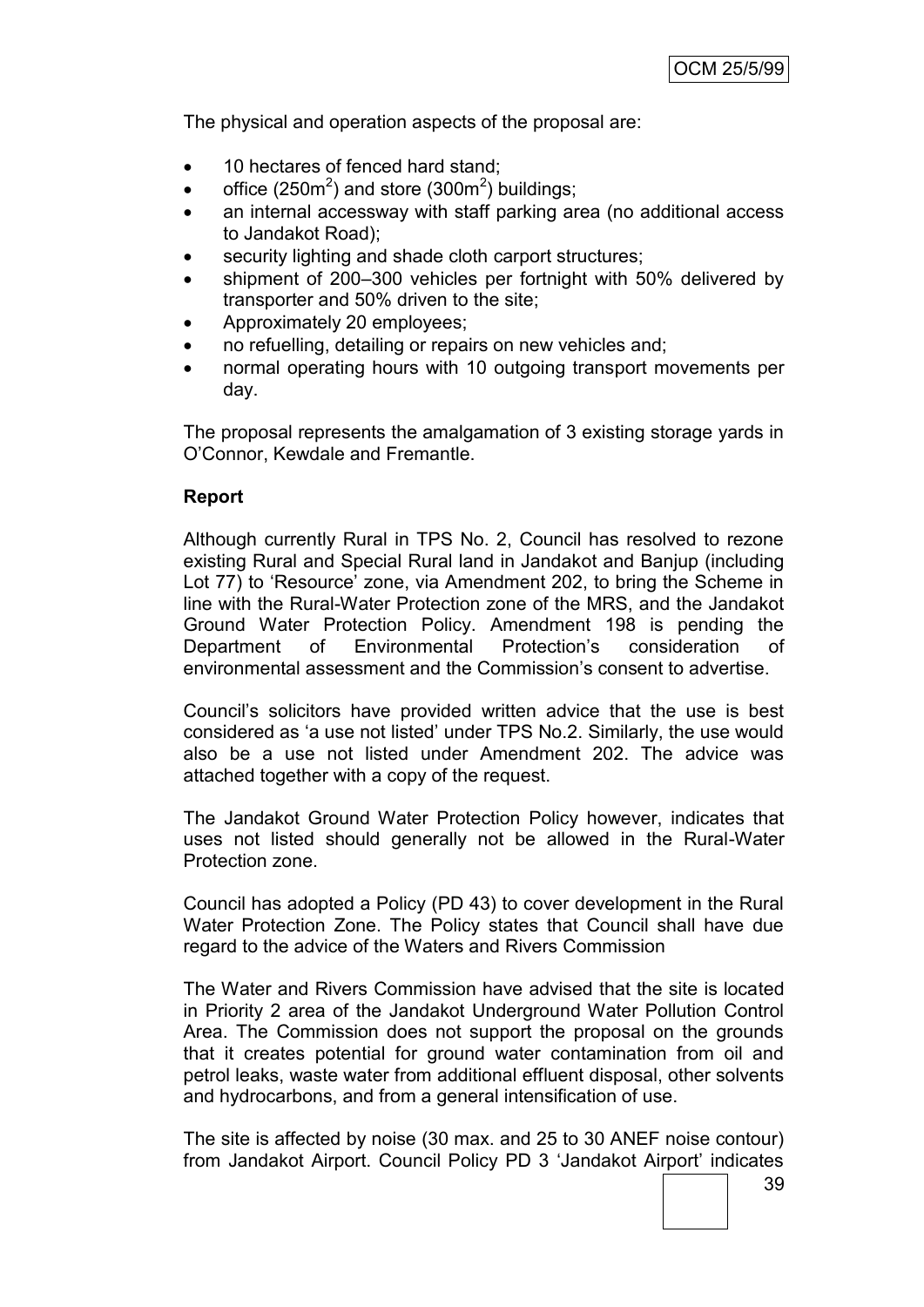that residential development in areas exceeding the 20 ANEF noise contour is permitted subject to conditions or is unacceptable. In this respect, it is considered unlikely that Council"s Planning Department would support subdivision of the site for special rural purposes, which would otherwise be the highest use for the land.

Site inspection revealed that some views to the proposal area would be available in places from Jandakot Road. Views from adjacent Special Rural lots may only be available from site boundaries closest to the site.

The development would result in additional traffic movements on Berrigan Drive and the western most portion of Jandakot Road. It is likely that the shipments of driven vehicles (up to 150 at one time) and transporters may cause instances of localised traffic congestion on Berrigan Drive, especially at the intersection (roundabout) with Jandakot Road. The additional movements would be readily identifiable as nonregular traffic and easily associated with the site.

The proposed use area is designated for rehabilitation in the approved excavation and rehabilitation plan.

Jandakot Airport Holdings have advised of requirements in respect to lighting and structures to ensure the proposal does not interfere with the operation of the airport.

7 submissions were received from nearby landowners.

5 object generally on the following grounds: proposed use in industrial/commercial in nature; increase in traffic and hazards from transporter vehicles; proposed use would impact negatively on rural lifestyle and amenity; potential for light spill, crime, ground water pollution.

1 submission of conditional support was received and another recommending restriction of the proposal. See Agenda Attachments for further details of submissions.

There are planning considerations for and against approval of the proposal.

#### **For**

Development of the site for Special Rural type purposes is considered unlikely given the existence of the Urban Stone factory, aircraft noise and absence of established vegetation. Allowing for an alternative use may therefore be appropriate.

Notwithstanding the comments of Waters and Rivers Commission, hardstanding of the proposed use area and the fact that new cars are unlikely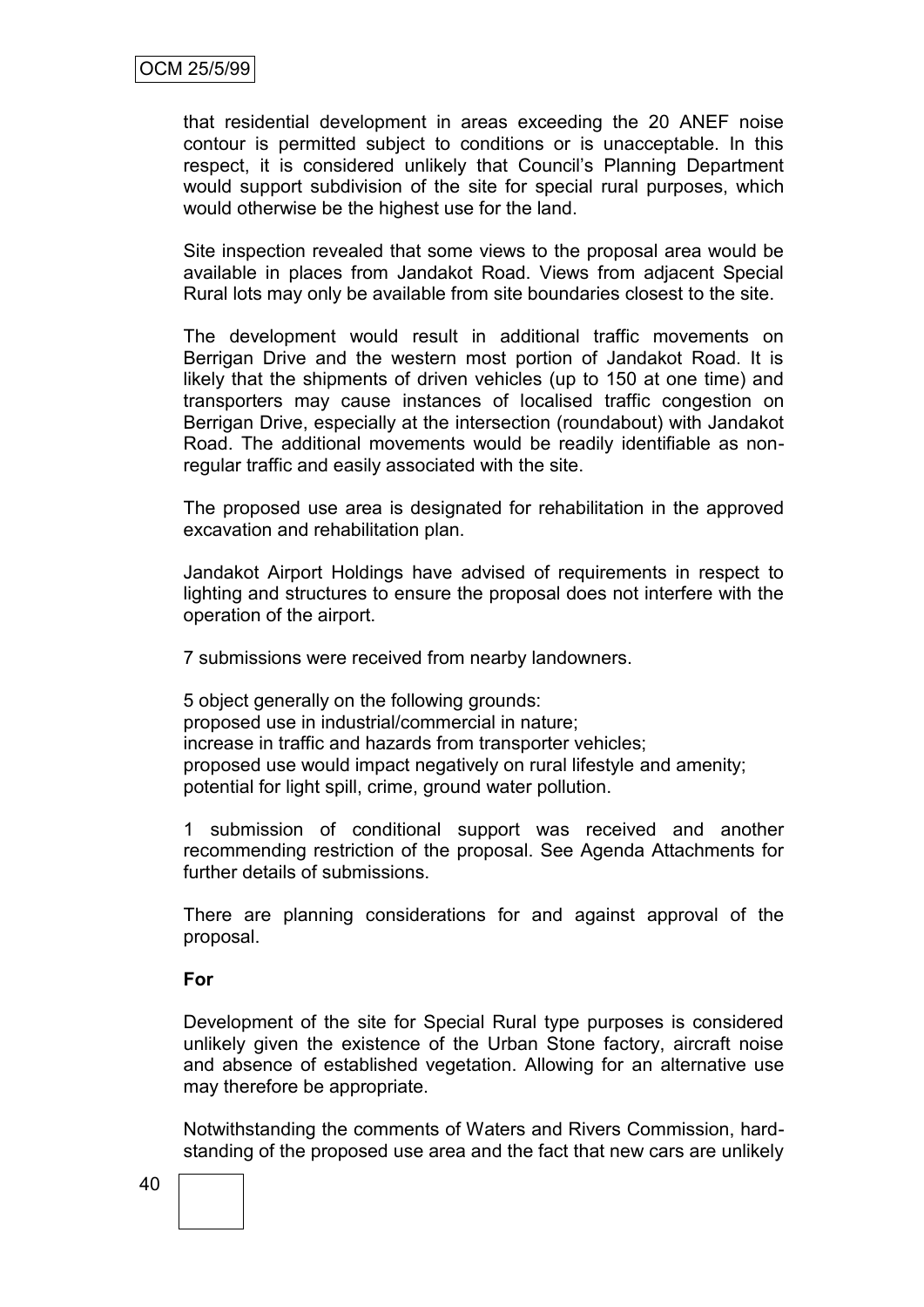to leak oil or petrol indicates that the potential for ground water contamination is limited. Conditions could be imposed on an approval to require capture and treatment of stormwater run off prior to discharge.

Site characteristics including the site's low elevation relative to adjoining Special Rural lots and Jandakot Road, and the vegetated buffers indicates that the proposed activity would be screened from external views. If any views were present then conditions for additional screen planting could also be imposed on a development approval.

#### **Against**

The mass storage of new vehicles is not considered a rural use. Indeed, the proposed use seeks to relocate from Industrial zones in O"Connor, Fremantle and Kewdale to the Rural zone in Jandakot on the grounds of economic rationalisation.

Not withstanding the constraints to developing the site with Special Rural lots, the Ground Water Protection Policy indicates a variety of allowable and discretionary uses, which could be developed on site.

The proposal is contrary to the objectives of the Ground Water Protection Policy, which seeks to protect ground water for public supply and ecosystem maintenance, represents a contamination risk and is not supported by the Waters and Rivers Commission. Measures to attenuate ground water contamination may not safeguard against mishaps and build-up of contaminants over time.

Additional traffic movements on Berrigan Drive and portion of Jandakot Road would be readily identifiable as non-local traffic, associated with site and may cause instances of traffic congestion and inconvenience at the roundabout at Berrigan Drive and Jandakot Road.

There is local opposition to the proposal. The concerns expressed by nearby landowners especially, that the proposal represents an intrusion of an industrial/commercial use in the Rural zone is valid.

Planning considerations against the proposal out weigh those in favour, accordingly, Council should refuse the proposal.

#### **Strategic Plan/Policy Implications**

PD 3 Jandakot Airport PD 43 Rural Protection Zone (MRS) Jandakot

#### **Budget/Financial Implications**

N/A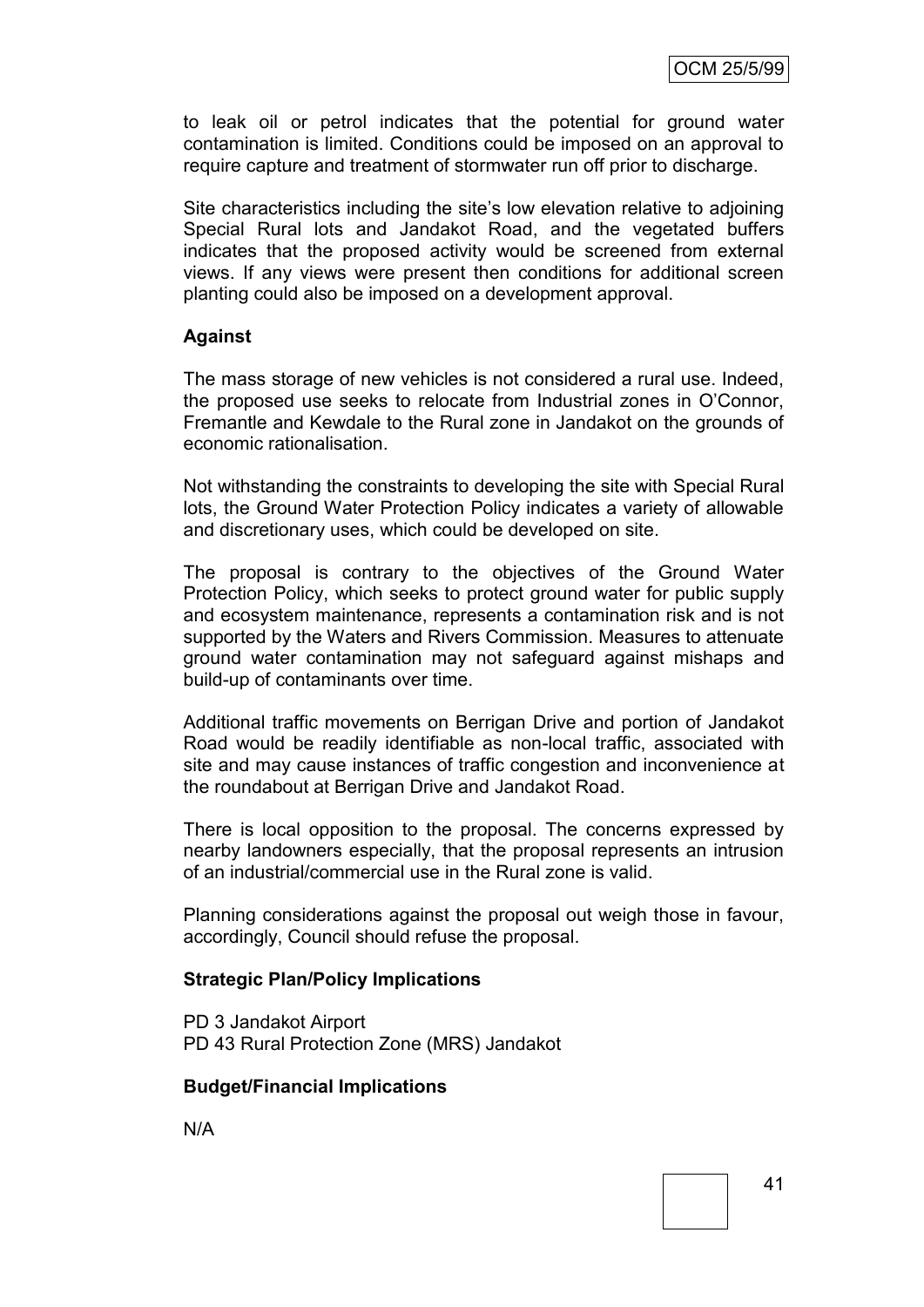# **Implications of Section 3.18(3) Local Government Act, 1995**

Nil

# **49. (AG Item 14.10) (OCM2\_5\_1999) - PACKHAM URBAN DEVELOPMENT AREA INVESTIGATION REPORT - DEPARTMENT OF LOCAL GOVERNMENT (9235) (SMH)**

# **RECOMMENDATION**

That Council:

- (1) receive the Report and note the findings and recommendations;
- (2) implement the Report recommendations by:-
	- 1. finalising the 'book entry' transfer of interest to reimburse \$222,934 to the Council's Packham Section 20C Account;
	- 2. reaffirming the Council's commitment to cost sharing infrastructure within the Packham Urban Development Area as provided for in Council Policy PD 11 - "Packham Urban Development Area";
	- 3. re-adopting the Packham Urban Development Area Proposals Structure Plan dated July 1994, (as amended) as a Consolidated Plan updated to May 1999.
	- 4. referring the adopted Structure Plan to the Western Australian Planning Commission for re-approval;
- (3) require Council's Development Services Department to endorse all adopted structure plans with a stamp signed by the Director - Planning & Development and dated and when an adopted Structure Plan is amended it be stamped superseded, signed and dated and the amended plan adopted by the Council be signed and dated accordingly.

# **COUNCIL DECISION**

MOVED Cmr Smithson SECONDED Cmr Jorgensen that Council:

- (1) receive the Report and note the findings and recommendations;
- (2) implement the Report recommendations by:-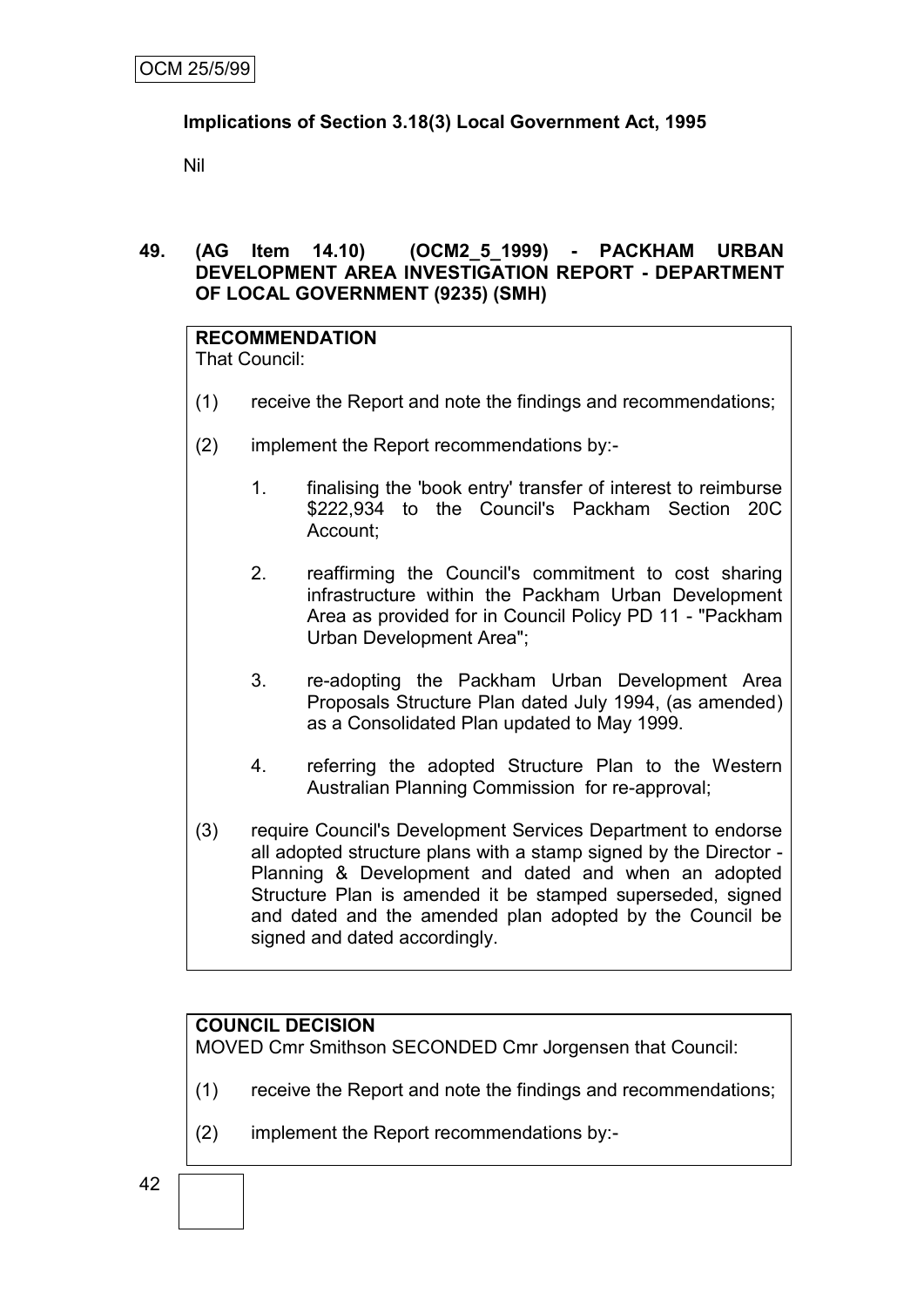- 1. finalising the 'book entry' transfer of interest to reimburse \$222,934 to the Council's Packham Section 20C Account;
- 2. reaffirming the Council's commitment to cost sharing infrastructure within the Packham Urban Development Area as provided for in Council Policy PD 11 - "Packham Urban Development Area";
- 3. re-adopting the Packham Urban Development Area Proposals Structure Plan dated July 1994, (as amended) as a Consolidated Plan updated to May 1999.
- 4. referring the adopted Structure Plan to the Western Australian Planning Commission for re-approval;
- (3) require Council's Development Services Department to endorse all adopted structure plans with a stamp signed by the Director - Planning & Development and dated and when an adopted Structure Plan is amended it be stamped superseded, signed and dated and the amended plan adopted by the Council be signed and dated accordingly;
- (4) forward a copy of the Investigation Report prepared by Gray and Lewis, Town Planning Consultants, to Urban Focus and that they be requested to inform all participants of the Packham Area of the contents of the report.

**CARRIED 3/0**

## **Explanation**

Urban Focus represented most of the owners,. Council considers it appropriate they be supplied a copy of the report so the owners could be apprised of the findings.

## **Background**

The Council at its meeting held on 16 February 1999 resolved as follows:-

- *(1) receive the report:*
- *(2) adopt the proposed brief as the basis of appointing a suitably qualified and experienced firm of consultants or person to undertake a review of the statutory basis, administration, operation and management of the Packham Urban Development Area;*
- *(3) formally request the Department of Local Government to review and agree to the brief and to accept responsibility for the management of the appointed consultant;*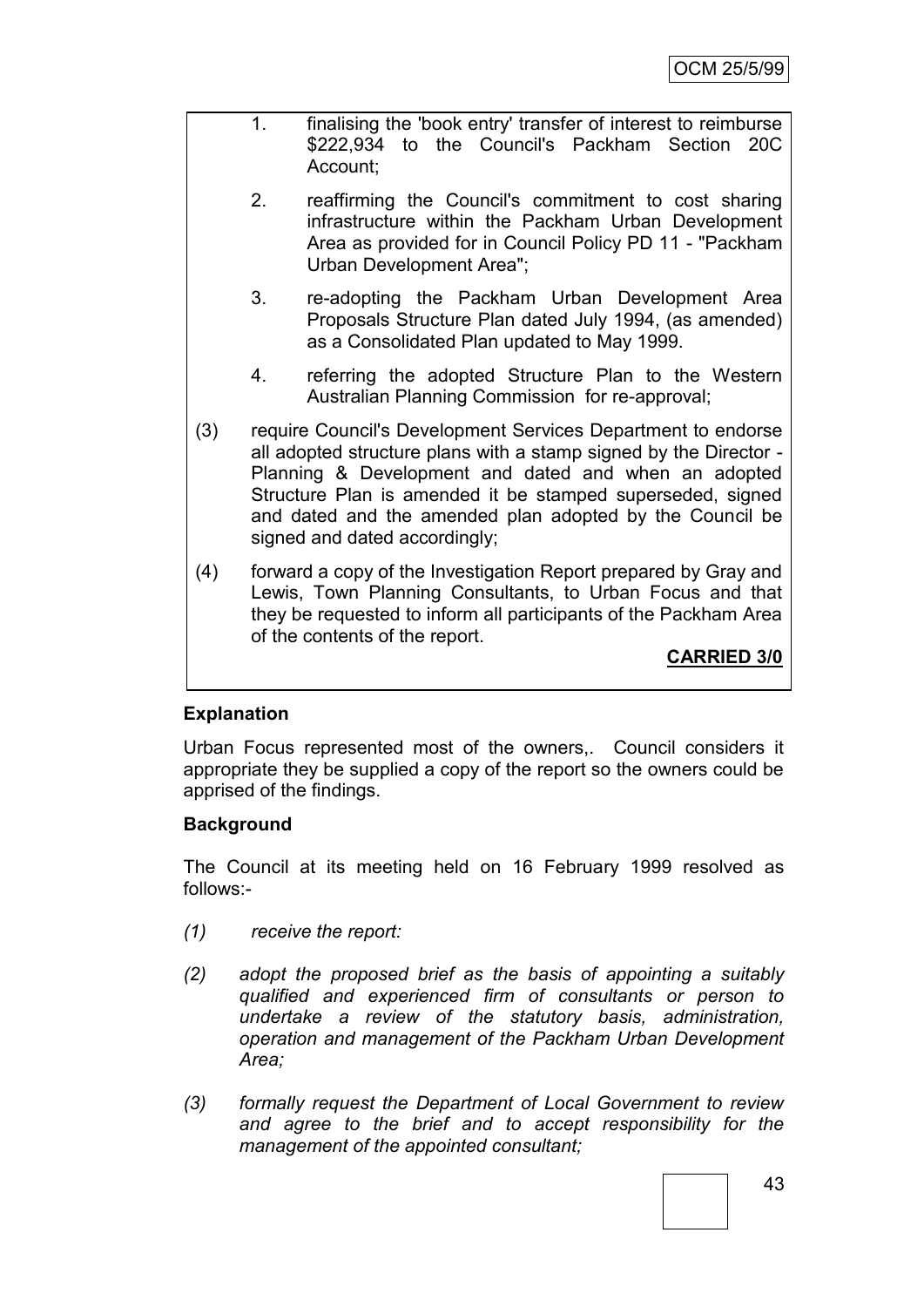- *(4) send a copy of the brief to selected consultants requesting a submission to undertake the work be lodged with the Chief Executive Officer by Tuesday, 9th March 1999, for the Council's consideration at its meeting of the 16th March 1999;*
- *(5) request submissions from the following selected consultants and individuals:-*
	- *Mr David Gray of Gray Lewis & Associates*
	- *Mr Gene Koltasz of Koltasz Smith & Partners*
	- *Mr Douglas Collins (retired) Ex-Deputy Commissioner of the Town Planning Department and currently member of the Ministerial Appeals Committee*
	- *Ms Cheryl Chaffer of Cheryl Chaffer and Associates, member of the PEER Review Committee (WAMA);*
- *(6) determine that, should additional monies be required to facilitate the appointment of the consultant, such funds be taken from the Chief Executive Officer's Consultancy Account No. 135310; and*
- *(7) Deputy Mayor Ostojich and the Chief Executive Officer, to be the Council representatives on the Joint Committee for the appointment and overseeing the consultant in accordance with Clause 7 of the brief, that Clr Pecotic act as Deputy in the event that Deputy Mayor Ostojich was not able to fill the position and that the Director, Planning & Development be the Chief Executive Officer's Deputy.*
- *(8) That the Chief Executive Officer advise Councillors of the estimated cost prior to the appointment of the Consultants and provided that this is acceptable to the majority of Councillors, that he proceed with the appointment.*

The firm of Gray and Lewis, Town Planning Consultants were appointed to undertake the investigation on behalf of the Department of Local Government.

The investigation commenced in April 1999, and was completed in May 1999.

#### **Submission**

A copy of the Report from the Department was attached to the Agenda, and is self explanatory.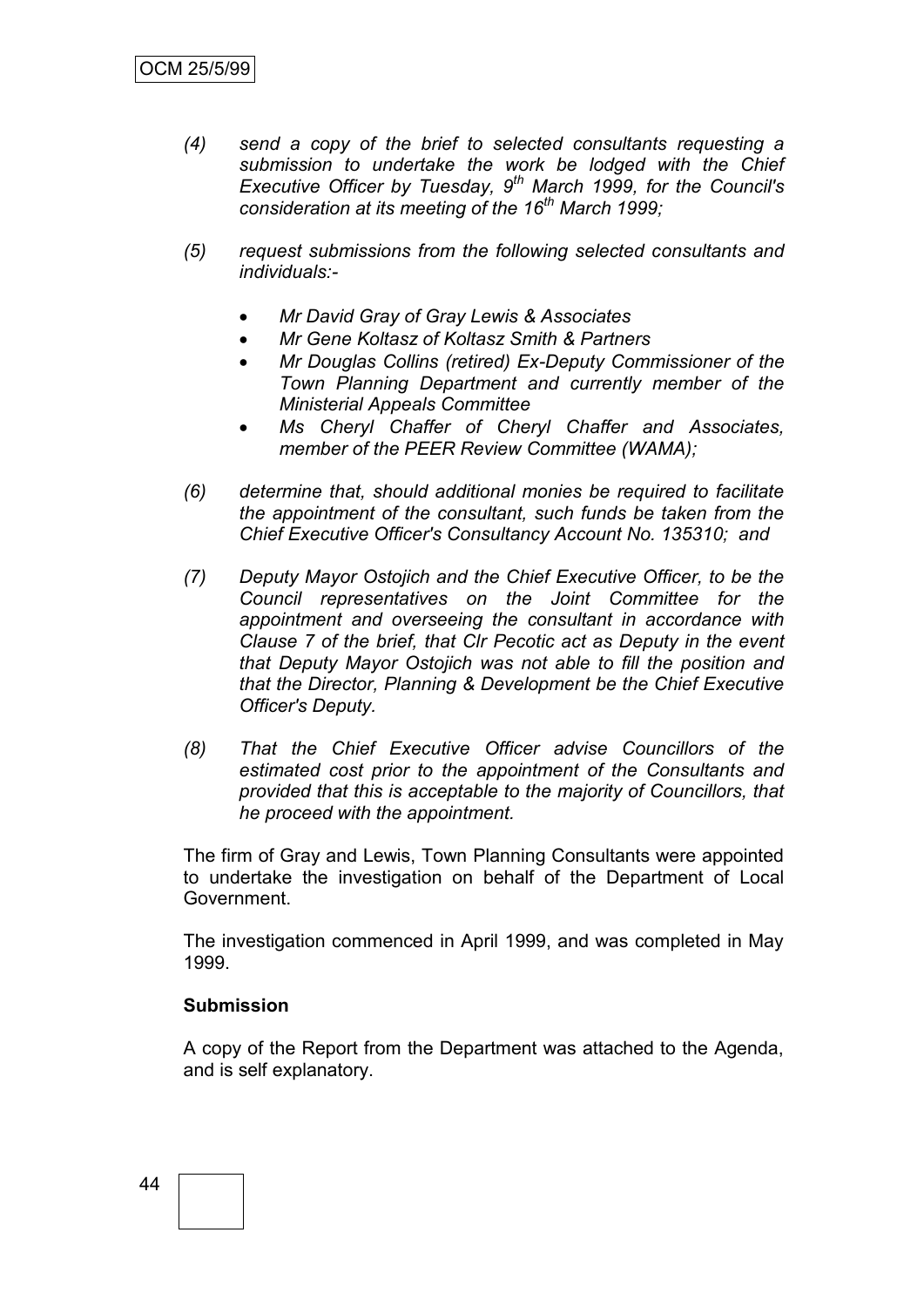# **Report**

It is inappropriate for the staff to comment on the report, and has been included on the Agenda for the public record and to enable the recommendations to be implemented.

The principal findings of the report based on the brief are:-

#### "*Statutory Basis*

*To review all the statutory requirements, obligations and procedures associated with the adoption and implementation of the Packham Urban Development Area and identify any non-compliance."*

There is no identifiable non-compliance with statutory requirements.

#### "*Administration*

*To review the administration of the collecting, holding and expenditure of cash-in-lieu monies paid to the Council by landowners under the provision of Section 20C of the Town Planning and Development Act within the Packham Urban Development Area, the purpose of which is to determine the level of compliance with the Town Planning & Development Act, the Council Scheme and Council Policy."*

 All other payments received by the Council under Section 20C are held in the Trust Account. These monies are held by the Council to be used in accordance with the provisions of Section 20C of the TP&D Act. Neither Urban Focus nor any landowner who has ceded land to the Crown under Section 20A of the TP&D Act has any rights to money held in the Trust Account. In all other respects there has been compliance with the TP&D Act, the Council's District Planning Scheme No. 2, and relevant Council Policy.

## "*Operation*

*To review the operation of the Packham Urban Development Area in terms of the conditioning and the clearance of subdivisions within the area and adherence to Western Australian Planning Commission requirements, guidelines and Council policy."*

• In the case of a subdivision outside a private development scheme, contributions to Public Open Space can be sought through the subdivider paying cash-in-lieu of land. The subdivider, the local government, and the WAPC must all agree to payment of cash-inlieu. To date this has not been a problem as those subdividers outside a private development scheme who have been required to contribute Public Open Space have agreed to pay cash-in-lieu for all (Lambasa) or part (Lee) of their contribution.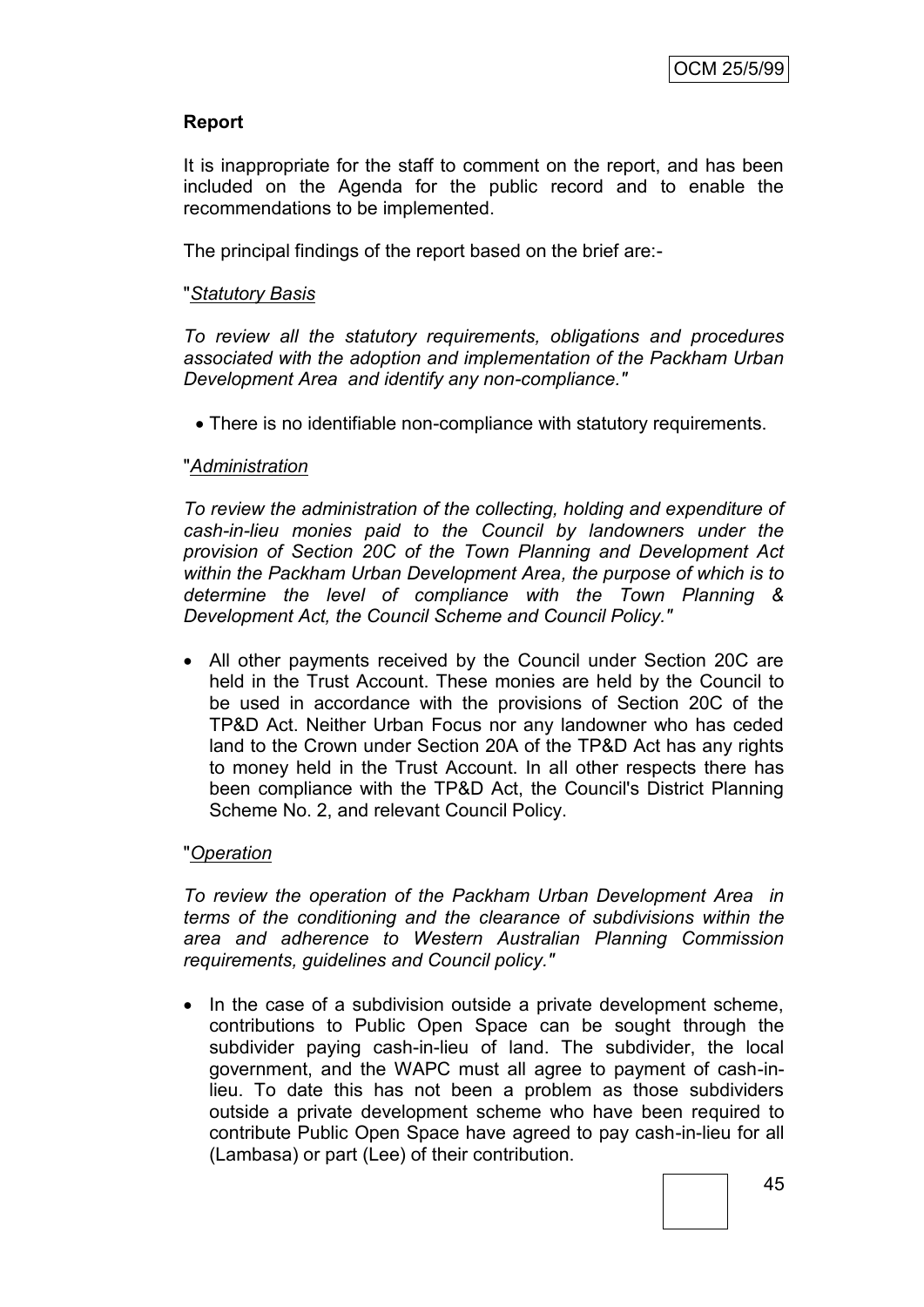Both the Lambasa and the Lee subdivisions have contributed to POS and infrastructure, consistent with the Council's Policies. It is relevant that the WAPC did not recognise the Council's Policies with respect to cost sharing for infrastructure, to the extent it has not included Conditions to be satisfied prior to completion of the subdivision.

The Peremate subdivision application was made after the adoption of Policy PD 14 (Appendix F), and the policy provisions regarding costsharing for infrastructure were not followed.

#### "*Management*

*To review the management of the Packham Urban Development Area in respect to the owners agreement managed by Urban Focus, the method of determining the landowners interest in the equalisation schedule and determine the legality of such arrangements and clarify the roles and responsibilities in the implementation of the agreement by Urban Focus and the Council and participating and non participating landowners in the arrangement."*

 As for the relationship with participating owners, they are represented by Urban Focus which is the single applicant for subdivision. Those owners have agreed on the equalisation arrangements. The Council is not a party to the contracts, and the participating owners are represented in subdivision applications by Urban Focus.

The Council's concerns should be to ensure land designated in the Structure Plan for public open space and drainage is progressively revested in the Crown. Until all of the land designated for these uses is revested, appropriate conditions should be attached to subdivision applications. This has been done by the WAPC and the Council's involvement has been limited to monitoring these conditions.

Urban Focus have suggested a claim may be made for a contribution from the cash-in-lieu payment made by the Lambasa subdivision for distribution to owners in the private development scheme in accordance with equalisation arrangements. Clearly any such payment would be outside the use of monies from the Section 20C Trust Account.

The Report draws the following conclusions:-

- 1. The investigation has not identified any divergence by the City of Cockburn from its statutory obligations with respect to public open space and land for drainage within the PUDA.
- 2. The Lambasa and Lee subdivisions were both dealt with in accordance with the Council's Policy with respect to cost sharing for infrastructure.

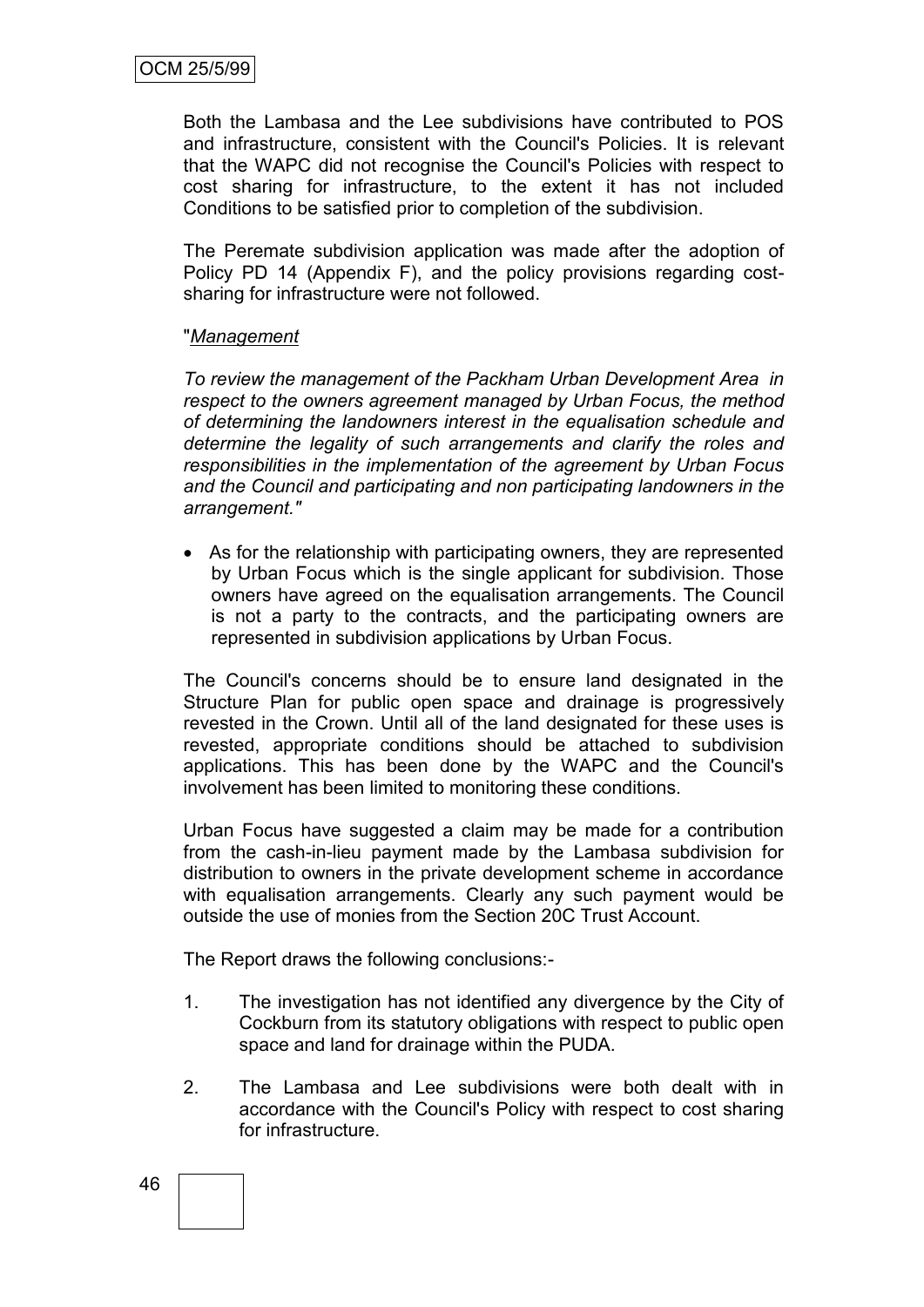- 3. The recommendations to the WAPC on the Peremate subdivision were not in accordance with the Council's Policy with respect to cost sharing for infrastructure. The estimated value of the off-site infrastructure was about \$35,000.00.
- 4. The City of Cockburn is not a party to the contractual arrangements between landowners and Urban Focus. Subdivision of land in a private development scheme with respect to public open space and drainage has been dealt with in accordance with WAPC policy.
- 5. The Structure Plan for the PUDA may not have been adopted pursuant to Part 8 of the City of Cockburn District Zoning Scheme No. 2. Although this is not a significant issue and much of the PUDA has already been subdivided, it may be appropriate for the Structure Plan to be adopted to provide a vehicle for future proposals in the buffer to George Weston Foods.

The Report makes the following recommendations:-

- 1. The Council finalise the 'book entry' transfer of interest to reimburse \$222,934.00 in the Section 20C Trust Account.
- 2. The Council reaffirm its commitment to cost sharing for infrastructure within the PUDA, as provided in Policy PD 14.
- 3. The Structure Plan for the PUDA be adopted pursuant to District Zoning Scheme No. 2.
- 4. This report be noted.

In relation to Recommendation 3, the Packham Urban Development Area Proposals Structure Plan was adopted by the Council and the Commission in 1989 and has been the basis of subdivision within the locality since, subject to minor amendments from time to time.

The plan was prepared by Russell Taylor and William Burrell, Town Planners, for Urban Focus (CMS) on behalf of the participating landowners.

Urban Focus have been responsible for submitting the majority of the subdivision applications in Packham over the past 10 years.

Given this it is recommended that the Council formally **re-adopt** the Structure Plan (Consolidation of amendments) but not under Part 8 of the Scheme because of the ramifications of clause 8.5.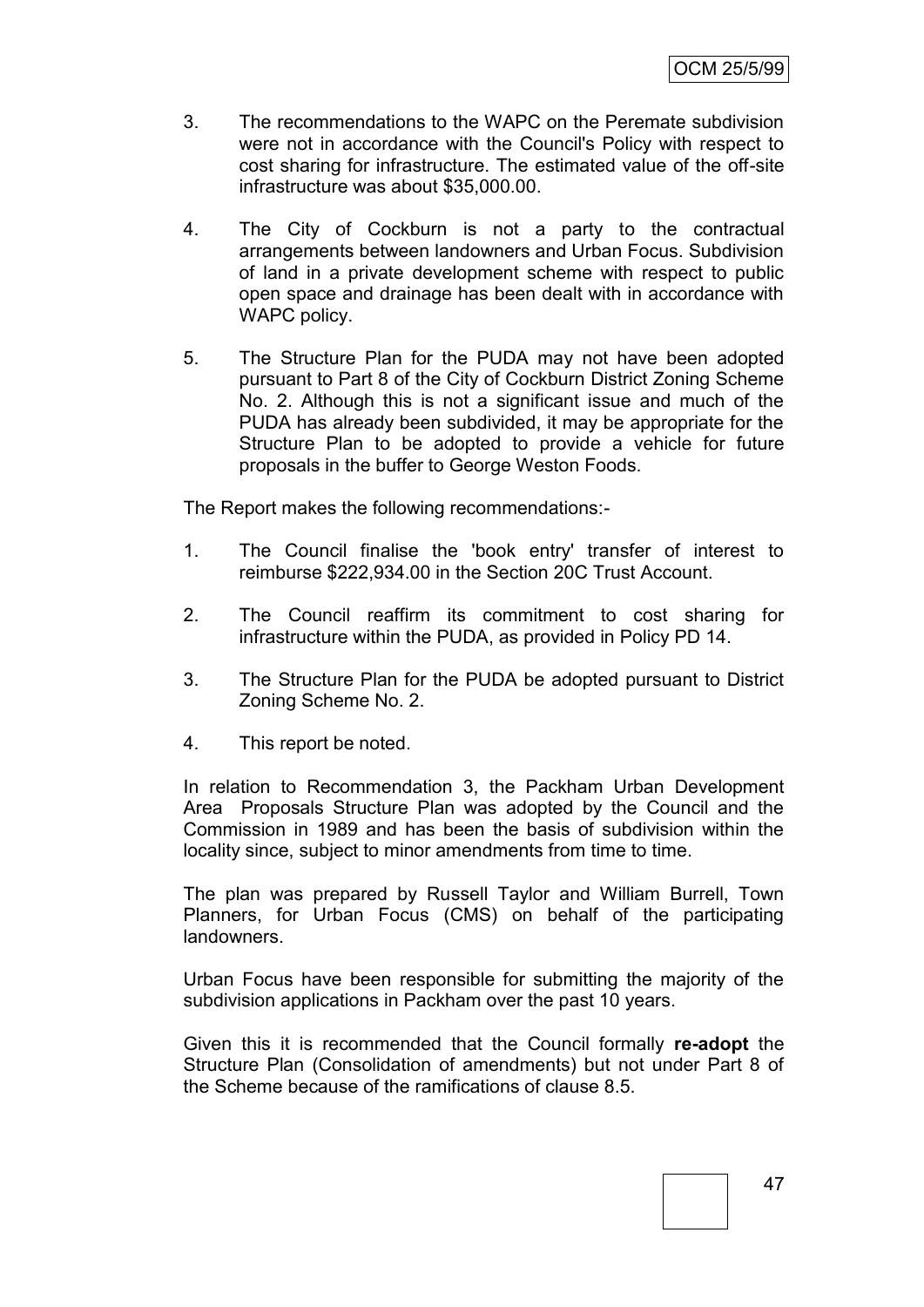"*8.5 Application for Adoption of Structure Plan*

*Every application for adoption of a Structure Plan shall be :*

- *(a) in writing;*
- *(b) signed by each owner of land within the Urban Development Area the subject of the Structure Plan;*
- *(c) accompanied by three (3) copies of a Structure Plan to a scale between 1:2000 and 1:5000 showing :*
	- *(i) all roads within the Urban Development Area;*
	- *(ii) proposed public open space drainage reserves within the Urban Development Area;*
	- *(iii) proposed new lot boundaries;*
	- *(iv) proposed use classes designated for land within the Urban Development Area;*
	- *(v) existing contours, water courses, buildings and natural vegetation;*
- *(d) accompanied by copies of the duplicate Certificates of Title of each lot within the Urban Development Area which copies were obtained from the Land Titles Office not less than seven (7) days prior to the lodging of the application.*
- *8.6 Determination of Application*

*The Council, having regard to :*

- *(a) the orderly and proper planning of the Urban Development Area and the surrounding locality;*
- *(b) the preservation of the amenities of the Urban Development Area and the surrounding locality;*
- *(c) the zoning of the Urban Development Area; and*
- *(d) in the case of an application for the adoption of a Structure Plan for part of an Urban Development Area, the need to ensure that the Structure Plan is in co-ordination with any adopted Structure Plan for other parts of the Urban Development Area,*

*may refuse to adopt a Structure Plan or may adopt a Structure Plan unconditionally or subject to such conditions as it may see fit."*

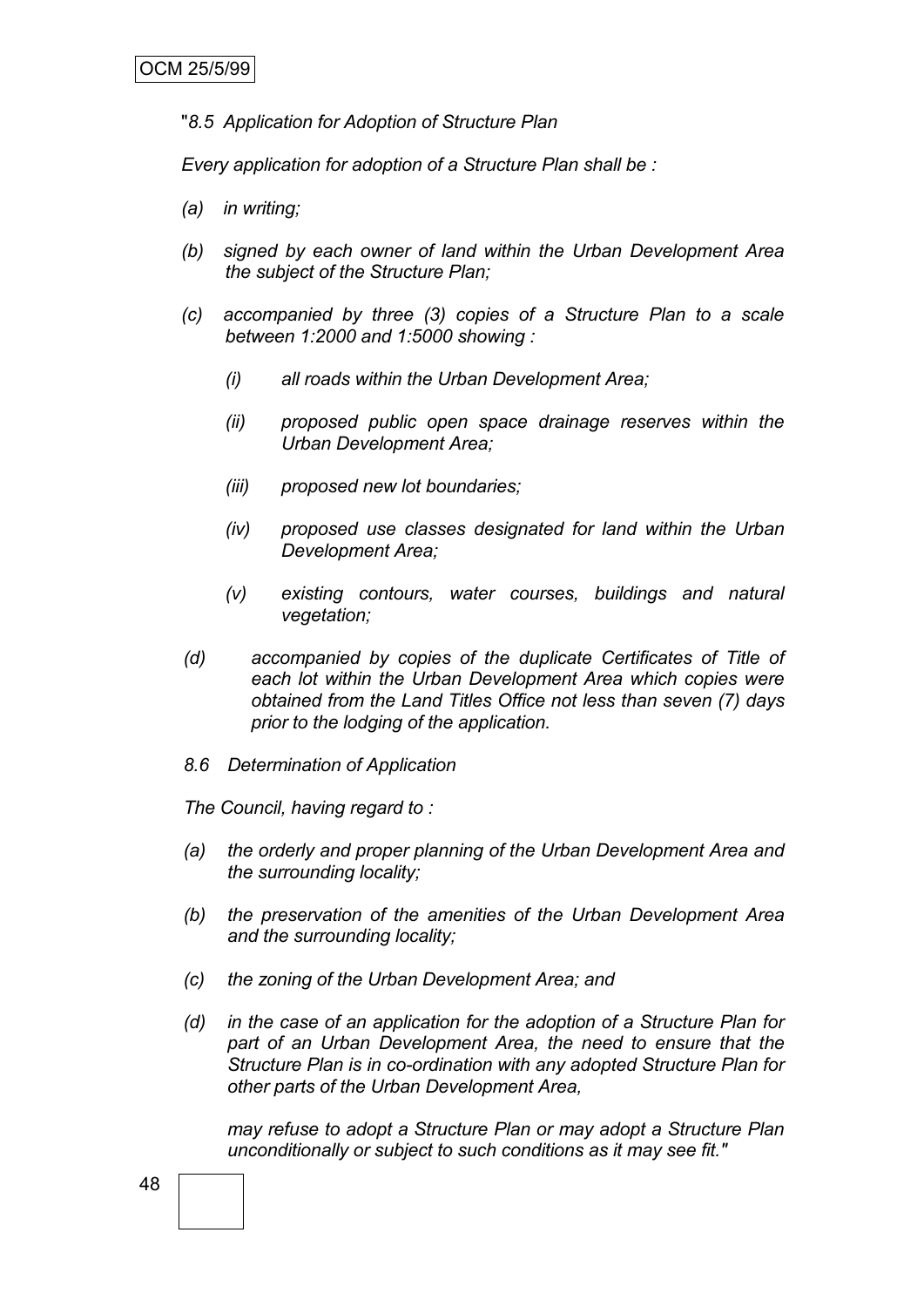Given that a significant proportion of the Packham Area has already been subdivided and developed, the Structure Plan no longer applies. Moreover, given that this is a re-adoption of a currently operating Structure Plan, Clause 8.5(a) is not applicable, 8.5(b) and (d) are deemed inappropriate because of the increased number of new residential lots from the smaller number of original lots.

Another reason for not following the process set out in Clause 8.5 and Clause 8.6, is that there is no application being considered, but simply a matter of formalising a previous decision by the Council, a circumstance not contemplated under the Scheme.

The plan will also need to be re-approved by the Commission.

## **Strategic Plan/Policy Implications**

Council Policy PD 11 "Packham Urban Development Area" applies.

## **Budget/Financial Implications**

The investigation cost \$6,800. This cost does not include time and resources used by Council staff in dealing with the matter over the past months.

## **Implications of Section 3.18(3) Local Government Act, 1995**

Nil

## **50. (AG Item 14.11) (OCM2\_5\_1999) - SMOKING IN ENCLOSED PUBLIC PLACES (6003) (DM) (ALL)**

#### **RECOMMENDATION** That Council

- (1) repeal existing policy A5.5;
- (2) adopt the amended policy A5.5 NO SMOKING, as attached to the Agenda;
- (3) adopt the attached new policy PD45 SMOKING IN ENCLOSED PUBLIC PLACES, as attached to the Agenda.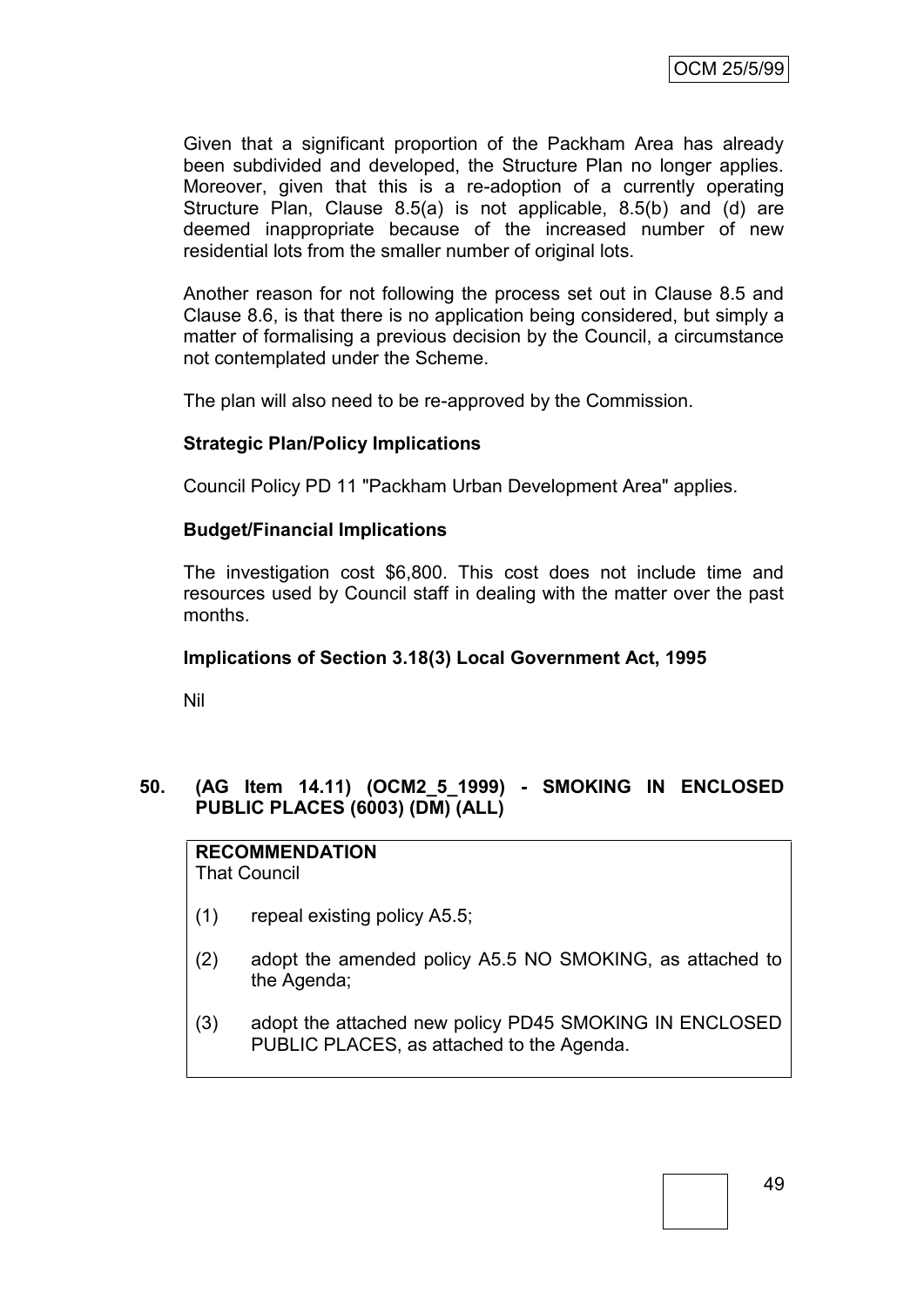#### **COUNCIL DECISION** MOVED Cmr Jorgensen SECONDED Cmr Smithson that Council:

- (1) repeal existing policy A5.5;
- (2) adopt the amended policy A5.5 NO SMOKING, as attached to the Agenda;
- (3) adopt the new policy PD45 SMOKING IN ENCLOSED PUBLIC PLACES, as attached to the Agenda; and
- (4) forward a copy of the policy to the Western Australian Municipal Association and the Health Department, for information. **CARRIED 3/0**

# **Background**

The Health (Smoking in Enclosed Public Places) Regulations 1999 were gazetted on February 19<sup>th</sup> 1999. These regulations have been introduced in response to growing community concerns over the health effects of passive smoking and strong community support for smoking restrictions in public places.

The regulations prohibit smoking in all enclosed public places from March  $29<sup>th</sup>$  1999 with a limited number of exemptions. Bars, cabarets and nightclubs are given limited exemptions, under certain conditions, until 1 January 2000.

Examples of public places, which, if they are enclosed, are required to comply with the regulations include shopping centres, restaurants and cafes, hotels and nightclubs, schools, clubrooms of sporting and community groups, community halls and places of worship, public transport, nursing homes and fitness, sport and recreation centres.

## **Report**

Council's involvement with the Health (Smoking in Enclosed Public Places) Regulations 1999 is two fold.

Firstly, Council, as an owner and occupier of enclosed public places, has a responsibility to ensure that the public comply with the regulations whilst on Council premises. This will involve adequate signage being placed in such numbers and in such positions as would ensure that a sign is likely to be seen by a person at a public entrance to the place or by a person in the place or area. Council, or persons having the management or control, or otherwise being in charge of the enclosed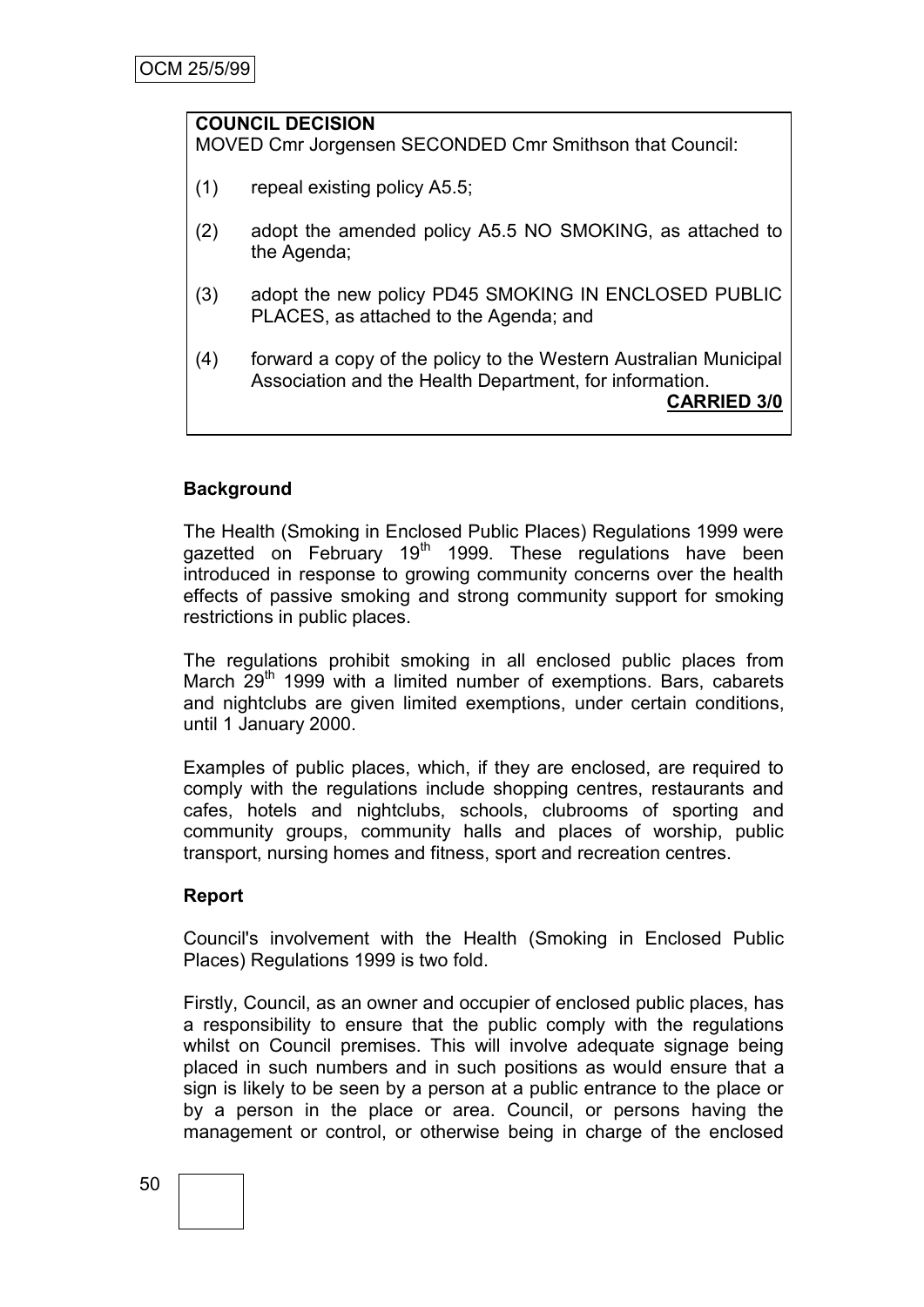public place also have a duty to, as far as is practical, prevent the public from smoking in restricted areas.

Secondly, Council Environmental Health Officers have a statutory responsibility to monitor premise compliance and to enforce the regulations in all enclosed public places. Environmental Health Officers are empowered to carry out inspections of premises to ensure adequacy of requirements such as signage, exemptions and ventilation and to ensure that smoking is only being carried out within permitted areas.

To effect the necessary changes caused by the regulations, policy document A5.5 NO SMOKING, which covers smoking in the workplace, required amendment. The proposed new policy now refers to a ban on smoking within Council owned enclosed public places as well as within workplaces and vehicles. Additionally, a new policy PD45 SMOKING IN ENCLOSED PUBLIC PLACES has been prepared that outlines procedures for Environmental Health Officers to enforce the provisions of the regulations.

The State Government has adopted the regulations with little consultation with local authorities and has placed the burden of enforcement on Council Environmental Health Officers without providing any funding assistance. Therefore Council's Health Service will be required to enforce the regulations by utilising existing funds and personnel. The State Government has however declared the regulations to be largely self-regulating and has empowered the Executive Director of Public Health as the statutory authority responsible for approving all prosecutions for breaches of the regulations. All of these factors have been addressed in the formulation of new policy PD45.

In order for Council to comply with and enforce the regulations it is recommended that Council resolve to:

- 1. Repeal existing policy A5.5 NO SMOKING,
- 2. Adopt the amended policy A5.5 NO SMOKING, as attached to the Agenda,
- 3. Adopt the new policy PD45 SMOKING IN ENCLOSED PUBLIC PLACES, as attached to the Agenda.

## **Strategic Plan/Policy Implications**

Amendment of policy A5.5 and adoption of policy PD45.

## **Budget/Financial Implications**

The State Government has not provided any funding to local authorities for enforcement of the Health (Smoking in Enclosed Public Places) Regulations 1999. Therefore enforcement of the regulations will be carried out using current Health Service funds.

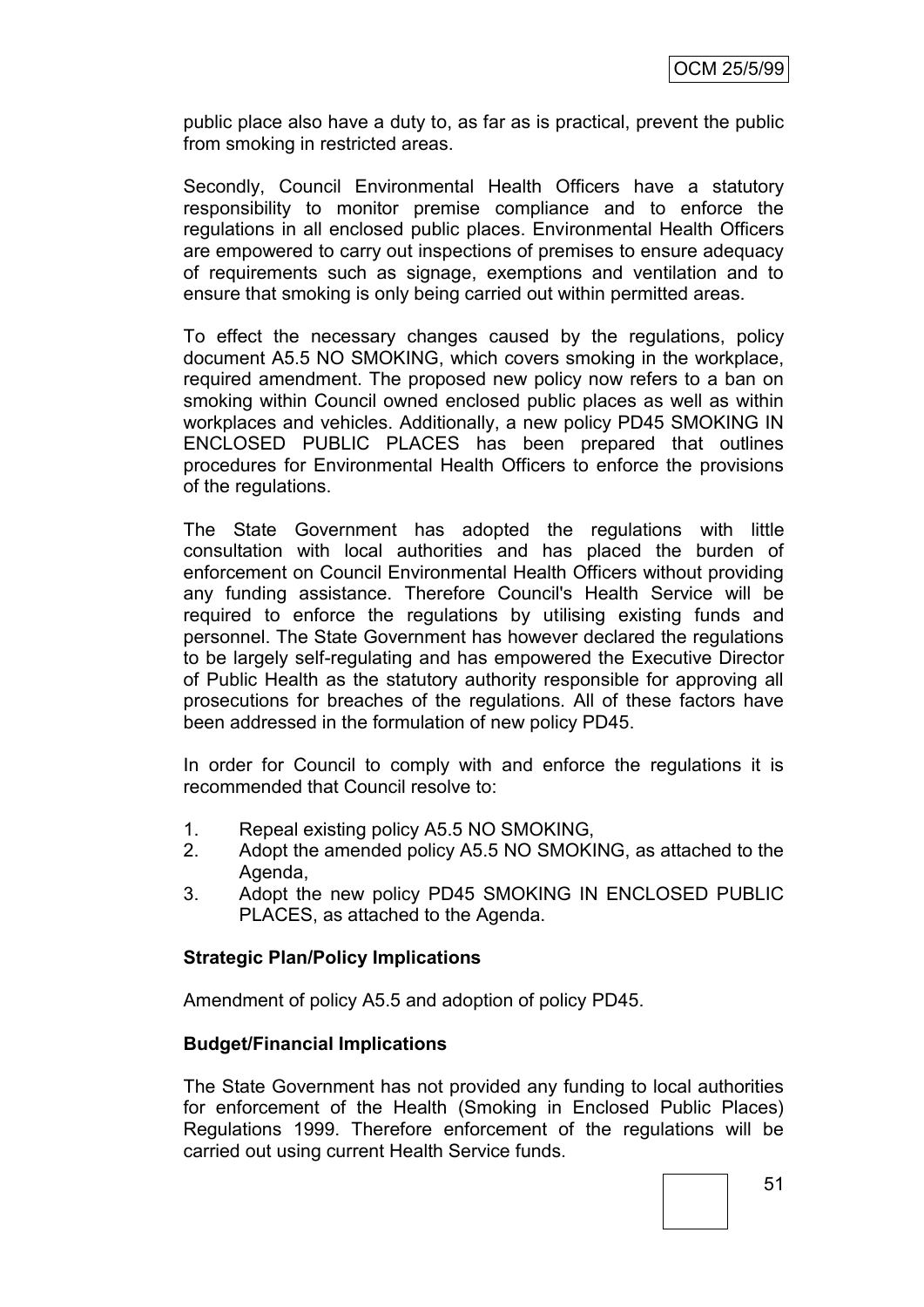# **Implications of Section 3.18(3) Local Government Act, 1995**

Nil

# **WRITTEN DECLARATION OF FINANCIAL INTEREST**

Commissioner Donaldson read aloud the following written declaration of financial interest from Commissioner Smithson.

## **Commissioner Smithson**

Agenda Item 14.12 - The nature of the interest being that, as her employer, BSD Consultants has been engaged by the Department of Transport as traffic engineers to undertake preliminary designs for a bus transitway preferred option along Rockingham Road.

## **DECLARATION OF CONFLICT OF INTEREST**

The Chief Executive Officer verbally declared a conflict of interest in Item 14.12, Rockingham/Fremantle Transitway. The nature of the interest being that, his close relatives signed the petition.

# **CMR SMITHSON AND THE CHIEF EXECUTIVE OFFICER LEFT THE MEETING AT THIS STAGE THE TIME BEING 8.05 PM**

# **51. (AG Item 14.12) (OCM2\_5\_1999) - ROCKINGHAM - FREMANTLE TRANSITWAY (9636) (AJB) (WEST/COASTAL)**

# **RECOMMENDATION**

That Council:

- (1) advise the petition organiser Mr Andrew Di Carlo:-
	- 1. That the objection by residents on Rockingham Road to the construction of a Transitway within that road is noted and will form part of the information included in the assessment of options for the Transitway being undertaken by Council's Strategic Planning Service;
	- 2. A decision will not be made on the Transitway until all current studies have been completed and all alternative options to Rockingham Road have been assessed;
- (2) forward a copy of the petition to the Department of Transport for their information together with the Council decision.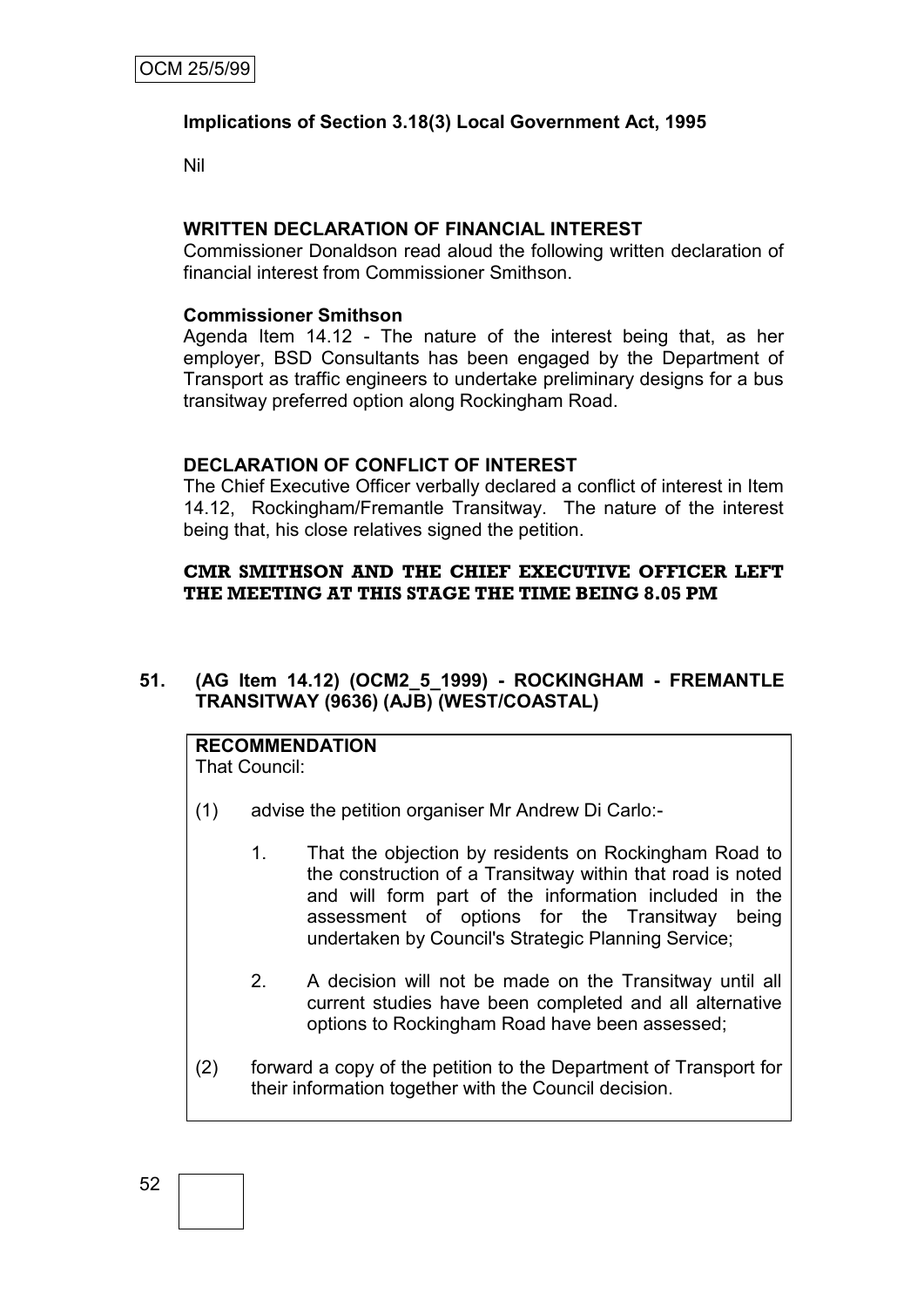**COUNCIL DECISION** MOVED Cmr Jorgensen SECONDED Cmr Donldson that the recommendation be adopted.

## **CARRIED 2/0**

## **Background**

Council at its meeting held on 11 May 1999 received a petition containing 289 signatures requesting that the Rockingham-Fremantle Transitway Project be stopped and resolved that the matter be referred to the Council Meeting of the 25 May 1999 for consideration.

#### **Submission**

N/A

## **Report**

Proposals for a dedicated transit route linking Rockingham, Kwinana, Cockburn and Fremantle were outlined in the Government's Better Public Transport Plan announced by the then Hon Eric Charlton, Minister for Transport.

The proposal is for a busway which would be progressively implemented and designed so as being capable of adoption to other forms of transport over time including light rail.

A detailed assessment of route options was undertaken by PPK Environment and Infrastructure Pty Ltd. Department of Transport , Main Roads WA, Ministry for Planning and the affected local authorities worked closely with PPK to determine the most appropriate and effective alignment.

In May 1998 a comprehensive report was presented to Council detailing the options of Stock Road, Rockingham Road and Cockburn Road.

Council resolved as follows;

"*1. The proposed transitway alignment within Rockingham Road is supported in principle for the purpose of undertaking more detailed studies to determine whether or not the transitway can be accommodated within the existing reserve, the impact on traffic including access to residential properties, impact on the amenity of residents fronting Rockingham Road;*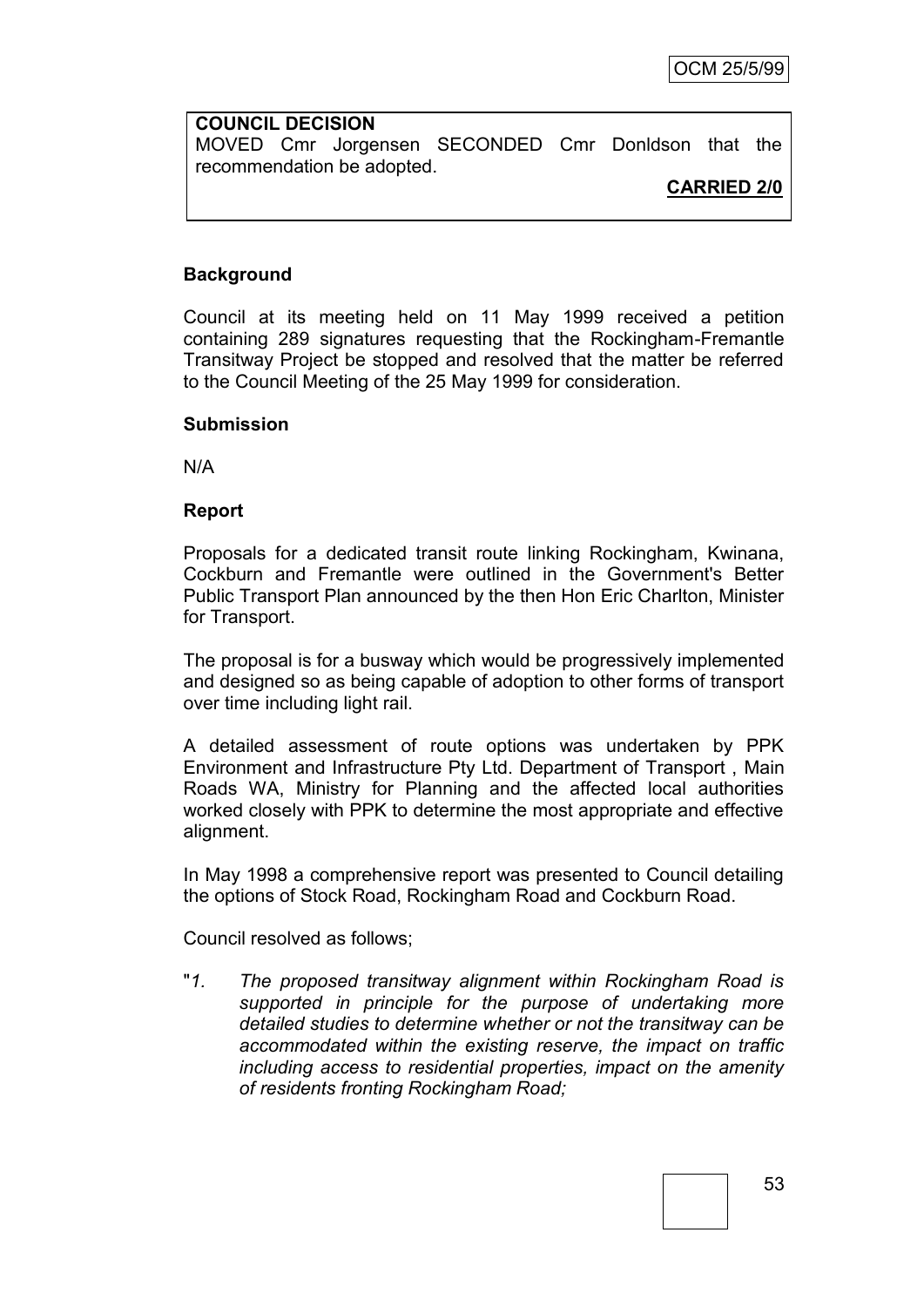- *2. Council will reconsider the transitway proposal upon completion of the detailed studies;*
- *3. The community should be widely consulted as part of the preparation of the detailed studies*."

In November 1998 BSD Consultants were appointed by Department of Transport to undertake detailed local design study for the Rockingham Road portion of the Transitway. The study brief covers all of the elements outlined in Council's decision of May 1998 and includes property impact, noise, traffic and property values.

A public meeting and an information forum have been held by Department of Transport as part of the consultation process and further meetings are planned once the detailed studies have been completed.

The public meeting and information forum were well attended and generally by residents who live on Rockingham Road.

Typically the questions asked revolved around the impact on people's property including noise, access, land take and property values. Many expressed the view that the system was for the people of Rockingham and Kwinana and to get to Fremantle and was not going to be used by Cockburn residents who were already adequately serviced by the current bus system which was hardly used. The view expressed on numerous occasions was that the service should be on Cockburn or Stock Road where it would not affect anyone. The majority of the people in attendance oppose the Transitway for the reasons outlined above.

Council at its meeting held on 16 March 1999 resolved as follows:-

- "*1. To undertake a review, by Council's Strategic Planning Service, of alternative alignments for the proposed Rockingham-Fremantle Transitway using Cockburn and Stock Road, in the event that Rockingham Road is not an acceptable alignment; and*
- *2. Use this information, as appropriate, as part of any submission the Council may make in respect to the Transitway when the proposal is formally made public by the Department of Transport for community and Council consideration.*"

In accordance with the Council resolution four alternative route options based on Stock and Cockburn Roads have been identified and are being assessed. The Multi Criteria Assessment will include the items of concern to residents along Rockingham Road, eg noise, property value, access, traffic.

It is considered that the Department of Transport should be given the opportunity to complete the detailed studies and present the outcomes to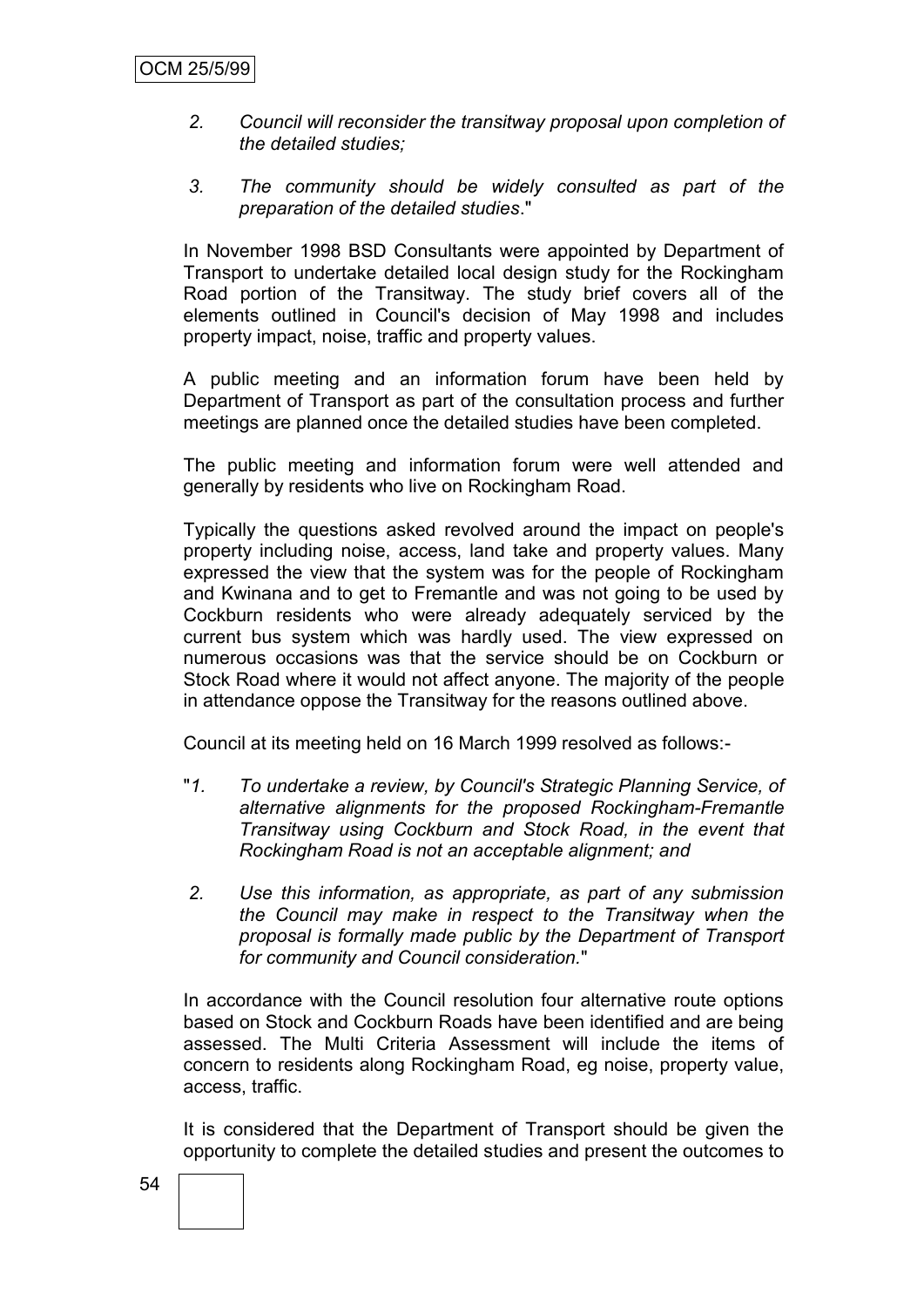both the community and Council and the Multi Criteria Assessment of alternative options completed before a final decision is made.

# **Strategic Plan/Policy Implications**

Strategy 6.1, Action 6.1.1 applies.

Policy PD 15 "Ultimate Strategic District Plan" applies. Policy PD 25 "Liveable Neighbourhoods - Community Design Code" applies.

## **Budget/Financial Implications**

Nil.

# **Implications of Section 3.18(3) Local Government Act, 1995**

Nil. State project.

# **CMR SMITHSON AND THE CHIEF EXECUTIVE OFFICER RETURNED TO THE MEETING THE TIME BEING 8.06 PM**

**52. (AG Item 14.13) (OCM2\_5\_1999) - PROPOSED AMENDMENT NO. 195 TO DISTRICT ZONING SCHEME NO. 2 - PORTION OF LOT 9 COCKBURN ROAD, HENDERSON - OWNER: WATER CORPORATION - APPLICANT: CITY OF COCKBURN (92195) (SA) (COASTAL) (MAP 5)**

# **RECOMMENDATION**

That Council:

(1) adopt the following amendment:-

TOWN PLANNING AND DEVELOPMENT ACT 1928 (AS AMENDED) RESOLUTION DECIDING TO AMEND A TOWN PLANNING SCHEME CITY OF COCKBURN - DISTRICT ZONING SCHEME NO.2.

AMENDMENT NO.195

Resolved that Council, in pursuance of section 7 of the Town Planning and Development Act 1928 (as amended) to amend the above Town Planning Scheme by:-

1. Rezoning Portion of Lot 9 Cockburn Road, Munster from "Public Purpose (WSD)" and "Important Regional Road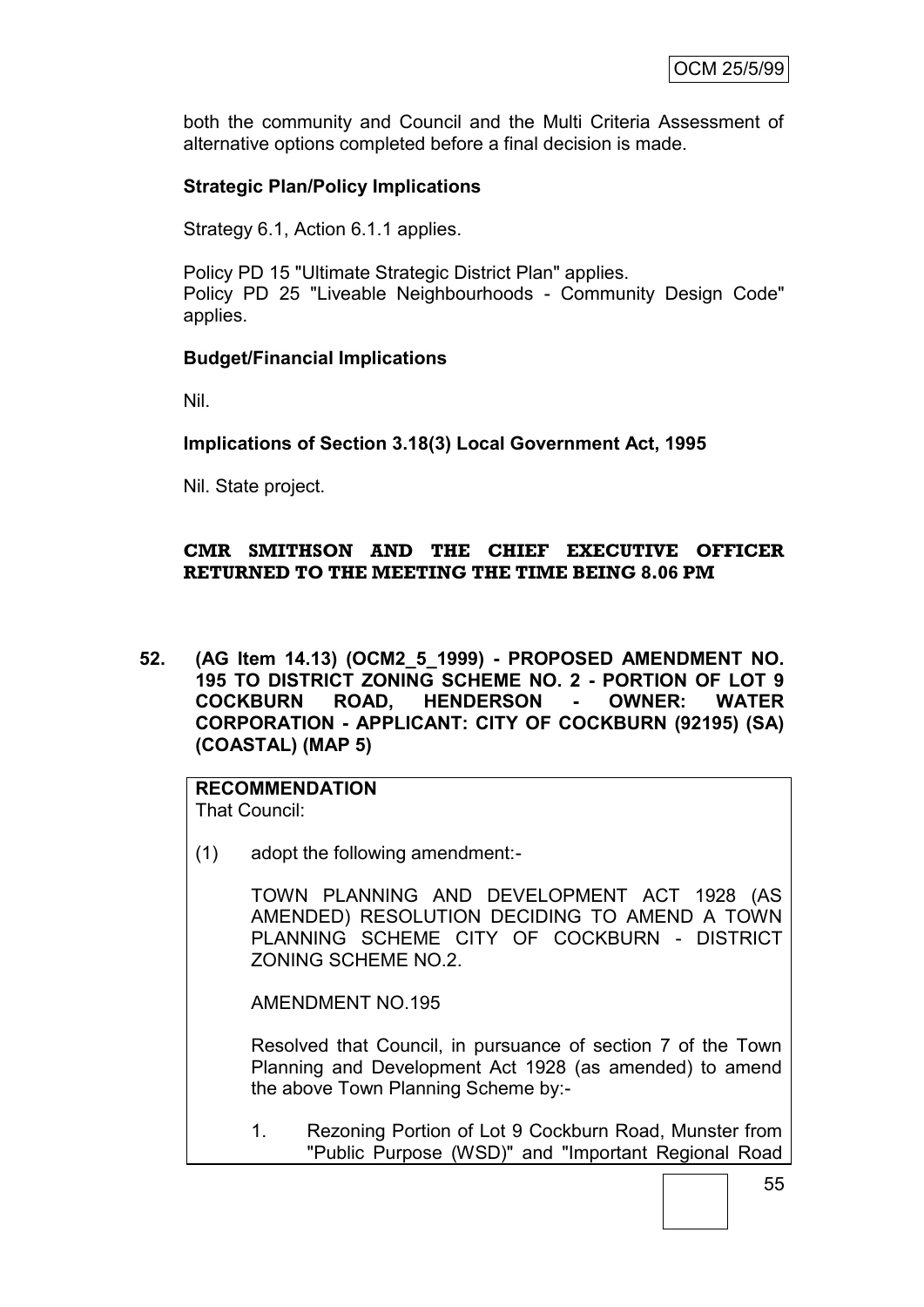Reserve" to "General Industry" and "Important Regional Road Reserve" in accordance with the Scheme Amendment Map;

- 2. Rezoning Portion of Lot 5 Russell Road, Munster and portion of Russell Road road reserve from "Important Regional Road Reserve" to "General Industry" in accordance with the Scheme Amendment Map;
- 3. Rezoning portion of Cockburn Road road reserve from "Local Reserve - Local Road" to "General Industry" in accordance with the Scheme Amendment Map; and
- 4. Amend the Scheme Maps accordingly.

DATED THIS 25th DAY OF MAY 1999

CHIEF

EXECUTIVE OFFICER

- (2) upon preparation of the amending documents, sign the amending documents, and forward a copy to:-
	- 1. The Environmental Protection Authority in accordance with Section 7A(1) of the Act; and
	- 2. The Western Australian Planning Commission for information.
- (3) advertise the proposed amendment in accordance with the Town Planning Regulations 1967 (as amended), following receipt of formal advice from the Environmental Protection Authority that the Scheme or Scheme Amendment should not be assessed under Section 48A of the Environmental Protection Act, ;
- (4) notwithstanding (3) above, the Director of Planning and Development may refer a Scheme or Scheme Amendment to Council for further consideration following formal advice from the Environmental Protection Authority that the Scheme or Scheme Amendment should not be assessed under Section 48A of the Environmental Protection Act;
- (5) advise the applicant of Council's decision.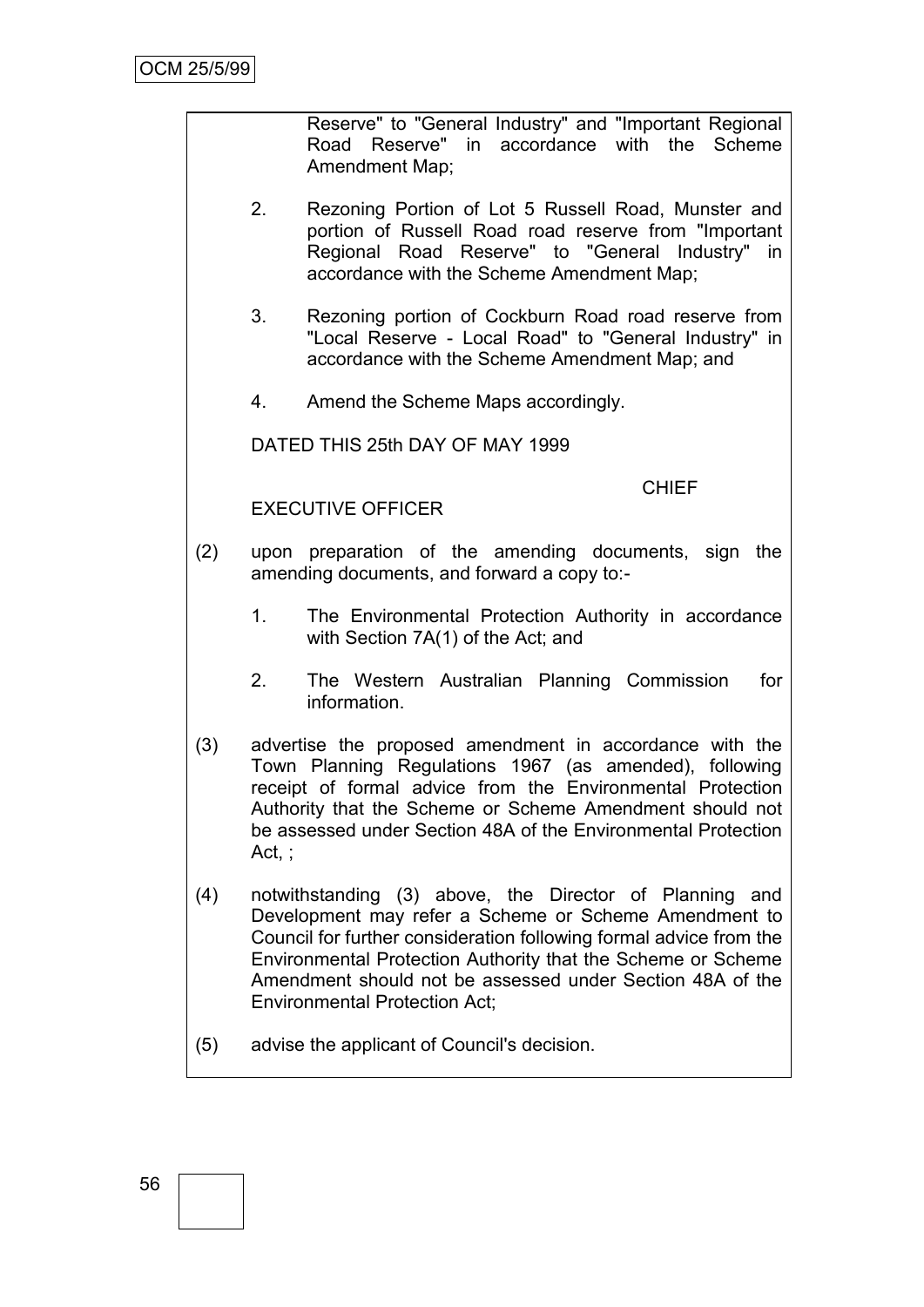**COUNCIL DECISION** MOVED Cmr Jorgensen SECONDED Cmr Smithson that the recommendation be adopted.

## **CARRIED 3/0**

## **Background**

The Western Australian Planning Commission has recently updated the Metropolitan Region Scheme (MRS) for the proposed Jervoise Bay Infrastructure Project. The MRS Amendment No.1001/33, which is subject to Section 38 Assessment by the Environmental Protection Authority, was finalised earlier this year.

The purpose of the MRS Omnibus Amendment is to incorporate changes to zones and reservations arising from decisions made by the WAPC or Government proposals for the use of land, more detailed studies of specific proposals, and generally to ensure the MRS is kept up to date as the statutory regional plan for Perth.

## **Submission**

Amendment No.195 will rezone:

- portion of Lot 9 Cockburn Road, Munster from "Public Purpose (WSD)" and "Important Regional Road Reserve" to "General Industry",
- portion of Lot 5 Russell Road, Munster and portion of Russell Road road reserve from "Important Regional Road Reserve" to "General Industry", and
- rezoning portion of Cockburn Road road reserve from "Local Reserve - Local Road" to "General Industry"

## **Report**

The purpose of this proposal is to facilitate the realignment of the intersection of Russell and Cockburn Road with the intention of redirecting local traffic onto the Fremantle-Rockingham Highway. The modification to the intersection will discourage through-traffic into the Jervoise Bay Industrial Estate and facilitate the rationalisation of car parking and access to the ship building precinct.

The proposal provides for a road reservation of up to 70 metre width (to accommodate excavation batter slopes) along a 300 metre radius curve which transverses lot 9 Cockburn Road. This land is owned by the Water Corporation and is currently reserved for Public Purposes (WSD). In order to facilitate this proposal the subject land would need to be transferred to "Important Regional Road reserve".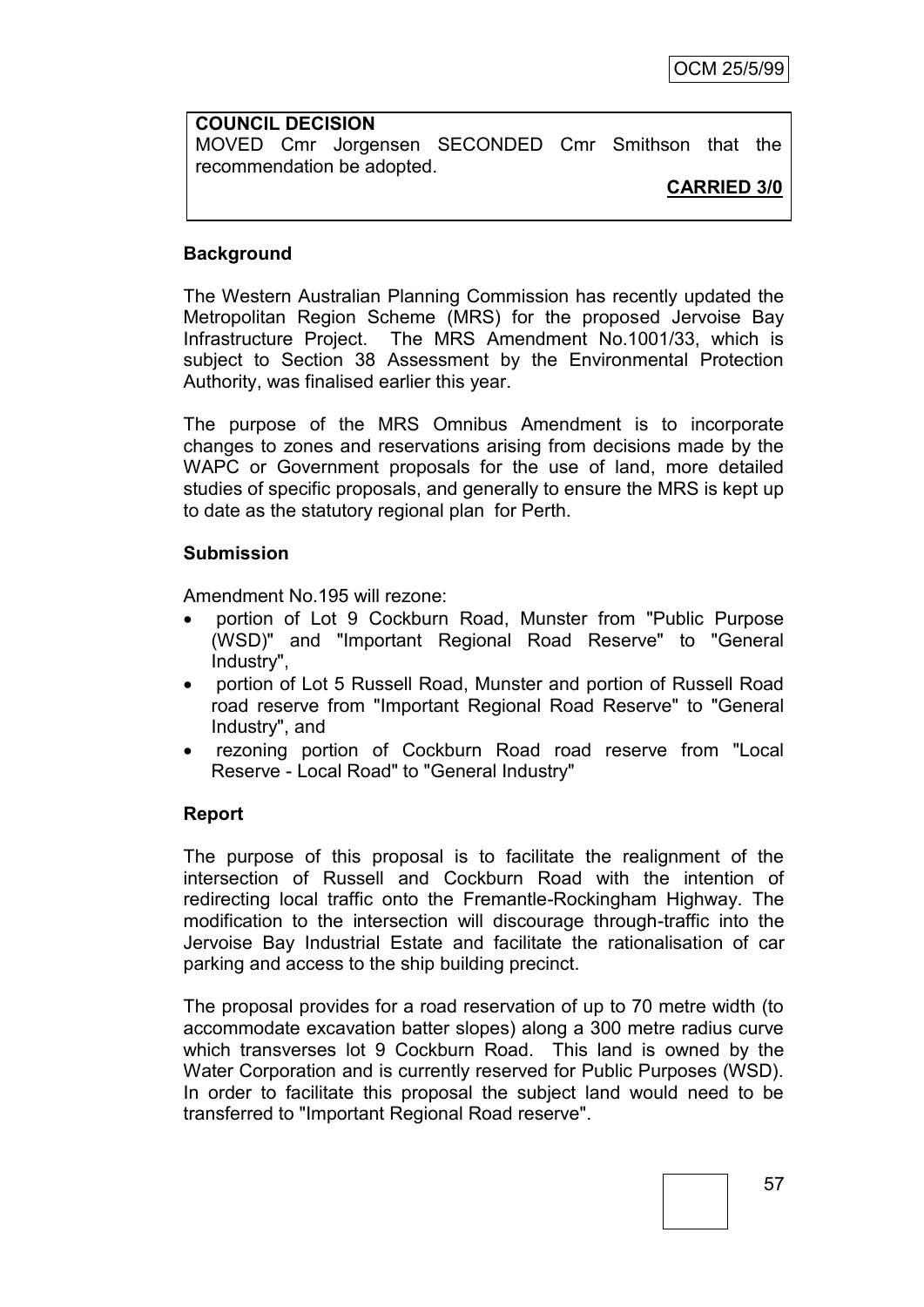The existing area of land currently designated Important Regional Road reservation would no longer be required and is to be rezoned to Local Road Reserve and together with the remaining superfluous area of land south of the new intersection alignment will be transferred to General Industry zone.

## **Strategic Plan/Policy Implications:**

Corporate Strategic Plan Strategy - Clause 2.1 - Promotion of Henderson Ship building area.

## **Budget/Financial Implications:**

Council to pay costs associated with the Amendment from operationalfunds.

## **Implications of Section 3.18(3) Local Government Act, 1995**

Nil

## **53. (AG Item 14.14) (OCM2\_5\_1999) - PROPOSED OVERSIZE RURAL SHED - LOT 24, 128 BRITANNIA AVENUE, BEELIAR - OWNER: K DASBOROUGH - APPLICANT: D CHEONG & ASSOCIATES (3318251) (PT) (SOUTH) (MAP 9) (ATTACH)**

# **RECOMMENDATION**

That Council:

(1) approve the proposed rural shed on Lot 24, 128 Britannia Ave, Beeliar in accordance with the approved plan subject to the following conditions:

Standard Conditions

1. Standard conditions contained in Council Policy PD17 as determined appropriate to this application by the delegated officer under clause 7.6 of Town Planning Scheme - District Zoning Scheme No. 2.

Special Conditions:

1. The shed is to be clad in a material of a type or colour of natural or earth tonings to complement the surroundings or make the shed less conspicuous to the adjoining developments and environment which it is located.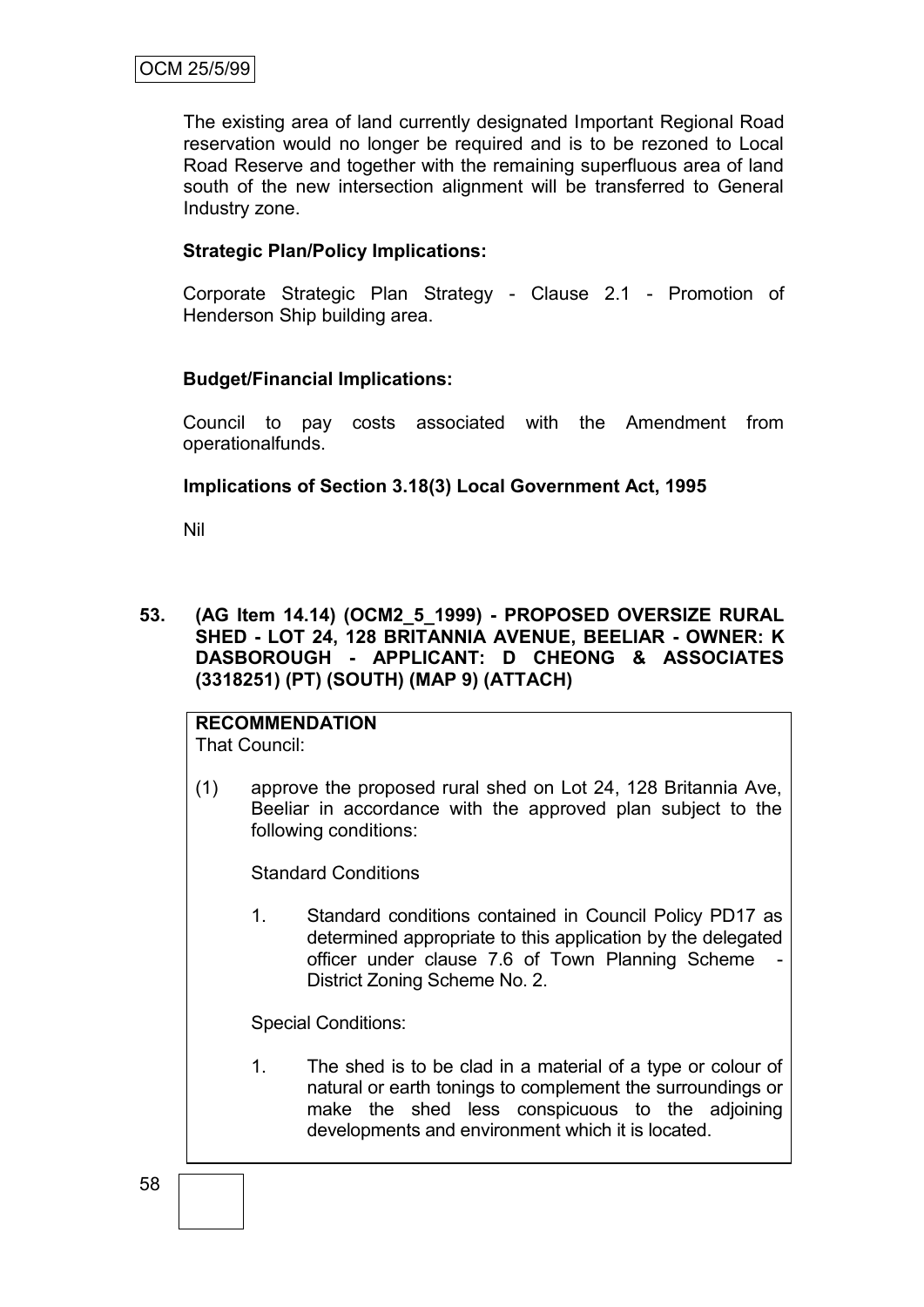- 2. The use of the shed must comply with Council"s requirements for the Rural zone.
- (2) Issue an MRS Form 2 Notice of Approval valid for a period of 24 months.

#### **COUNCIL DECISION**

MOVED Cmr Jorgensen SECONDED Cmr Smithson that the recommendation be adopted.

## **CARRIED 3/0**

#### **Background**

| ZONING:           | MRS:       | Rural             |  |
|-------------------|------------|-------------------|--|
|                   | DZS:       | Rural             |  |
| <b>LAND USE:</b>  |            | Vacant            |  |
| LOT SIZE:         | 4053 $M^2$ |                   |  |
| AREA:             |            | 216M <sup>2</sup> |  |
| <b>USE CLASS:</b> | N/A        |                   |  |

#### **Submission**

The submitted plans indicate the construction of a rural shed 216  $m^2$  in area. The shed will be constructed in trimdeck cladding and is 5.4 metres in height. (Refer to agenda attachment for a copy of the plan)

The shed will be used for domestic use including the storage of tools, small hobby truck, boat, camping gear, gardening equipment and children's outdoor toys. The owners want to store all domestic goods inside the shed, in order to keep the block neat and tidy. (Refer to agenda attachment for a copy of the statement of proposed use for the outbuilding)

## **Report**

The proposed development has been referred to Council as it is affected by Council Policy PD18 – Ancillary Outbuildings (Sheds) in Special Rural and Rural Zones (adopted 15 December 1998) which states that:

"1. Any shed in excess of 200m2 in area and/or 4.5 metres in height in a Special Rural or Rural zone must be referred to Council for development approval. The applicant must provide a statement of proposed use for the outbuilding for Council"s determination. "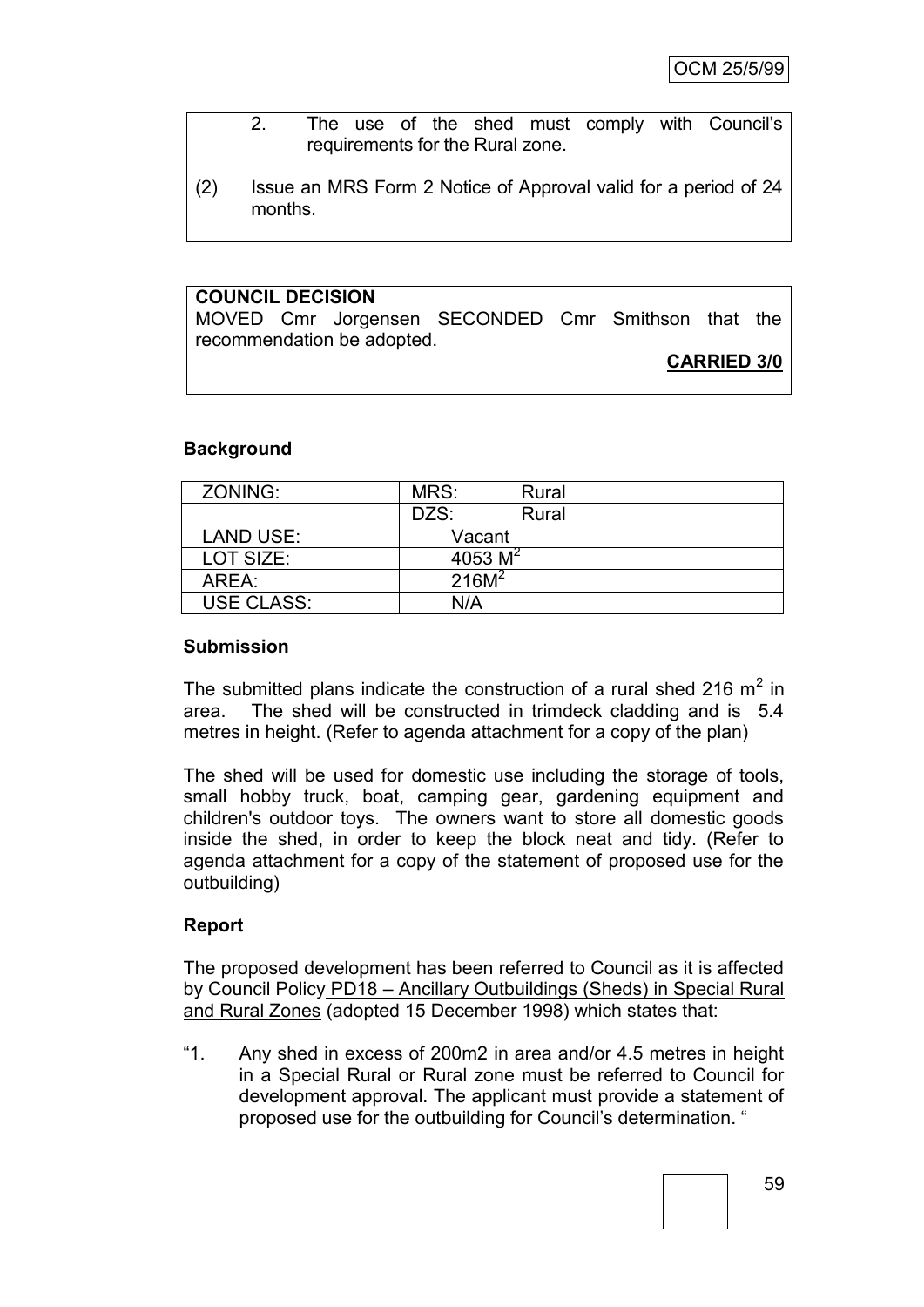The proposed shed complies with the requirements of by Council Policy PD18 – Ancillary Outbuildings (Sheds) in Special Rural and Rural Zones and Council Policy PD2 – Rural Setback Policy (adopted 15 December 1998) and District Zoning Scheme No. 2. for rural zones, therefore approval is recommended.

## **Strategic Plan/Policy Implications**

N/A

**Budget/Financial Implications**

N/A

**Implications of Section 3.18(3) Local Government Act, 1995**

Nil

**54. (AG Item 14.15) (OCM2\_5\_1999) - PROPOSED TOWN PLANNING SCHEME NO. 3 AND LOCAL PLANNING STRATEGY - REQUEST FOR ADVERTISING (SMH) (9485)**

**RECOMMENDATION** That Council:

- (1) adopt the Proposed Town Planning Scheme No. 3 Text and Maps under Regulation 13 of the Town Planning Regulations;
- (2) adopt the Local Planning Strategy;
- (3) forward two signed copies of Proposed Town Planning Scheme No. 3 Text and Maps to the Western Australian Planning Commission with a request to advertise the Scheme in accordance with Regulation 14 of the Town Planning Regulations;
- (4) forward two copies of the Local Planning Strategy to the Western Australian Planning Commission for information in support of the proposed Scheme.

## **COUNCIL DECISION**

MOVED Cmr Jorgensen SECONDED Cmr Smithson that the recommendation be adopted.

**CARRIED 3/0**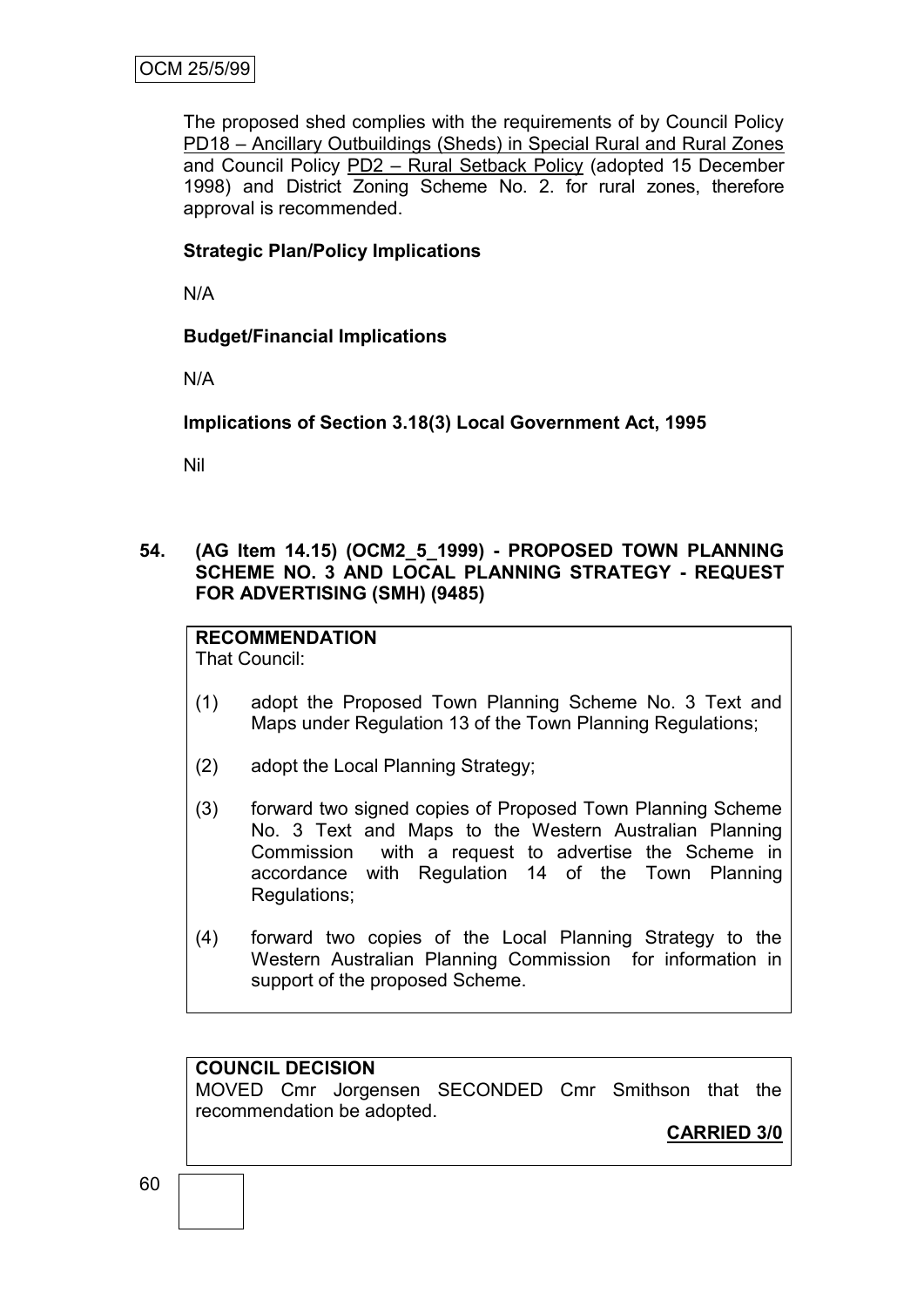## **Background**

The Council's Planning and Development Division has been working on the preparation of a new Town Planning Scheme for the district since 1996.

District Zoning Scheme No. 2 was gazetted in 1992 and its five yearly review fell due in 1997.

Initially, the Division, with the Council's support pursued a new Scheme based on innovations which ultimately were not acceptable to the Ministry for Planning.

In the interim, the Ministry for Planning published a draft version of a Model Scheme Text for public comment. During this time it was decided by the Council to revise the proposed new scheme to conform to the proposals contained in the Model Scheme Text, and by so doing abandon the initial version of the Scheme. (Refer to Council Meeting 15 December 19998)

The revised version of the Scheme, referred to as Version 2, was completed following liaison with the Council, particularly the range of zones and the proposals contained in the Zoning Table.

In August 1998, interested Councillors attended a workshop, facilitated by Planning Staff, to discuss the approach to the Scheme and the scheme map zoning options. The outcome of this workshop was used to finalise the Scheme Maps for public advertising.

Since the beginning of 1999, the proposed Scheme has been revised to reflect the draft Model Scheme Text provisions and the incorporation of Councillor's comments, the Local Planning Strategy has been written at the request of the Ministry, because it is currently not a requirement, and the Scheme Maps have been finalised ready for publication and display during the public advertising period.

In accordance with the Regulations, the Council has adopted all the preliminary resolutions to prepare a Scheme, an examination report prepared together with a Scheme Report.

Version 1 of the proposed Scheme was referred to the EPA as required and the Authority determined that the Scheme did not require assessment. The Ministry for Planning has been advised accordingly.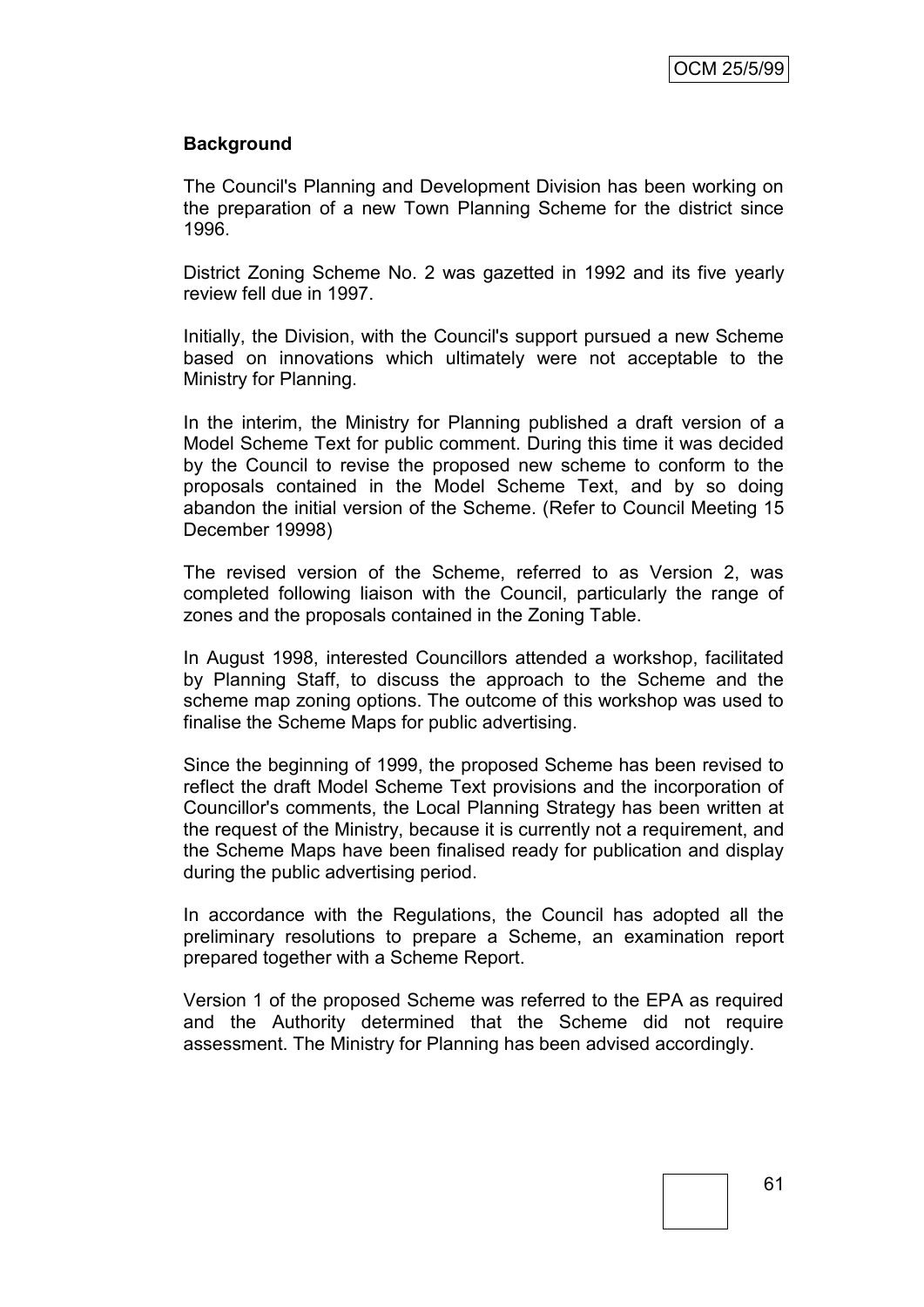## **Submission**

The proposed Scheme Text and Map together with the Local Planning Strategy is ready to be submitted to the Commission under Regulation 13.

A copy of the proposed Text, Maps and Strategy was tabled at the Council Meeting.

## **Report**

Initial informal advice from the Ministry for Planning is that the proposed Scheme Text is generally acceptable, largely because it is consistent with the draft Model Scheme Text.

The Planning and Development Division is satisfied that the proposed Scheme documents are sufficiently refined and adequately produced to enable them to be advertised for public comment.

The proposed Scheme Maps are generally the same as those currently applying under District Zoning Scheme No. 2, particularly in relation to the distribution of residential densities. The major change is the introduction of the "Resource" zone in the eastern sector of the district to be consistent with the MRS and the use of a Special Purpose zone for particular major developments within the district.

Should there be any matters that arise after the Council seeks to have the proposed Scheme advertised there is the opportunity for reconsideration prior to advertising in direct liaison with Ministry staff or during advertising.

Modifications to the Scheme could occur following advertising or once it has been referred to the Minister for final adoption.

During the advertising period, public displays should be conducted together with the distribution of information brochures.

It could take some time, based on the experience of other local governments, for approval to advertise to be granted and finalisation following the close of the public comment period. It could take in the order of 2 years before final gazettal.

Potential delays could also be caused by the finalisation of the FRIARS recommendations, which depending on the option adopted, could significantly affect the south-west sector of the Scheme area.

The Local Planning Strategy and the proposed Scheme Text and Map are comprehensive, but self explanatory and therefore would be no advantage in attempting to summarise them as part of this report.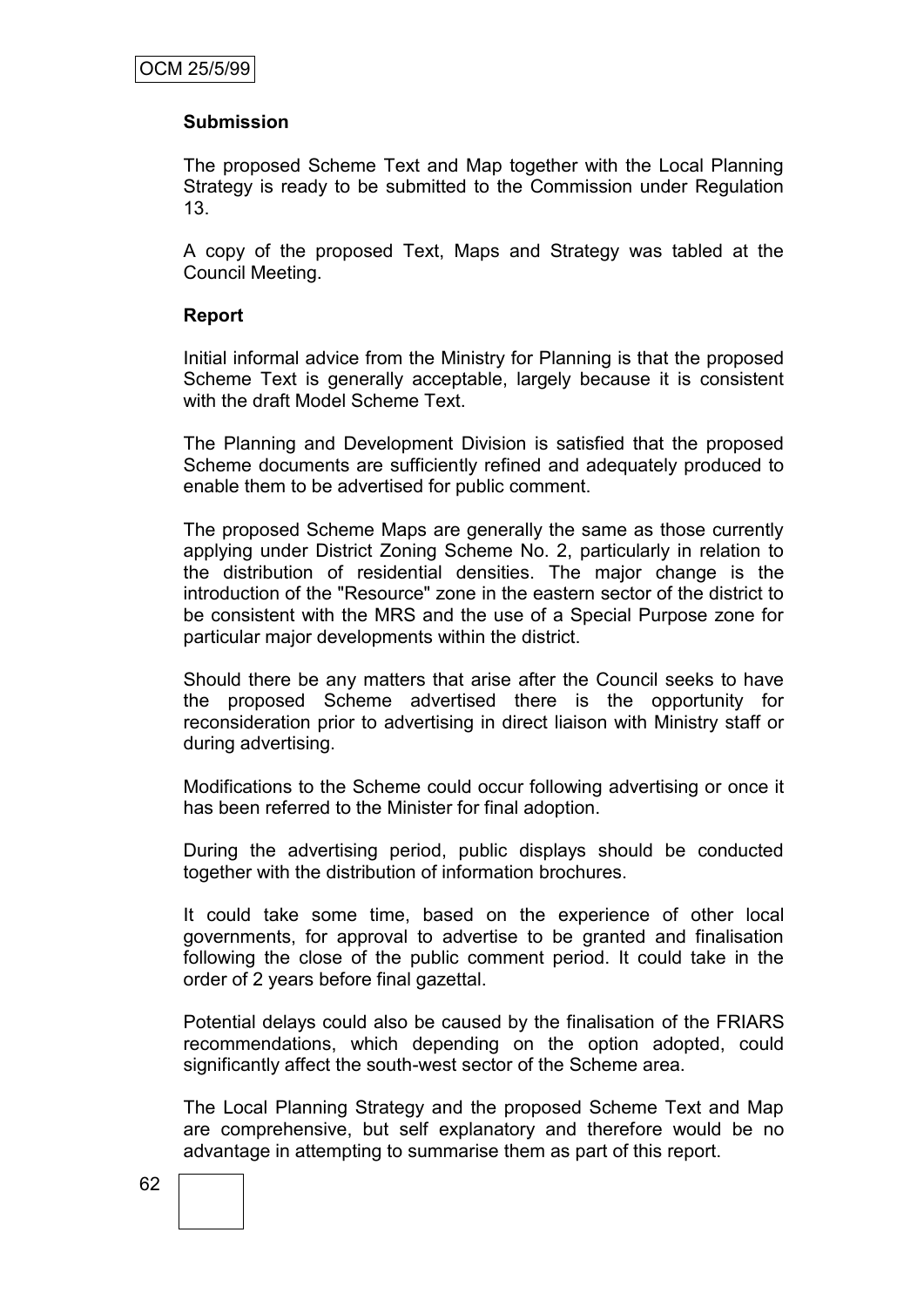The primary purpose of the report is to enable the Scheme to proceed to advertising, so that the Commission and the community have the opportunity to comment on the proposals.

# **Strategic Plan/Policy Implications**

Corporate Strategic Planning Strategy 2.3 k) and Action 2.3.11 applies.

## **Budget/Financial Implications**

The 1998/99 Budget provides:

- \$19,545 for Legal Advice (Acc. 500476)
- \$20,000 for Community Consultation (Acc. 500474)

## **Implications of Section 3.18(3) Local Government Act, 1995**

Nil.

## **55. (AG Item 14.16) (OCM2\_5\_1999) - CLAIM FOR REIMBURSEMENT OF LEGAL COSTS - LOT 13 THOMAS STREET, SOUTH LAKE - OWNER/APPLICANT: N DEVINE (995907) (SR) (EAST) (MAP 14)**

#### **RECOMMENDATION**

That Council advise Mr N Devine that it is not prepared to reimburse his legal costs.

#### **COUNCIL DECISION**

MOVED Cmr Jorgensen SECONDED Cmr Smithson that the recommendation be adopted.

**CARRIED 3/0**

## **Background**

| <b>ZONING</b>    | MRS:   | Urban                                    |
|------------------|--------|------------------------------------------|
|                  | DZS:   | Local Reserve - Public Purposes<br>(SEC) |
|                  |        |                                          |
| <b>LAND USE:</b> | Vacant |                                          |
| USE CLASS:       | N/A    |                                          |
|                  |        | 63                                       |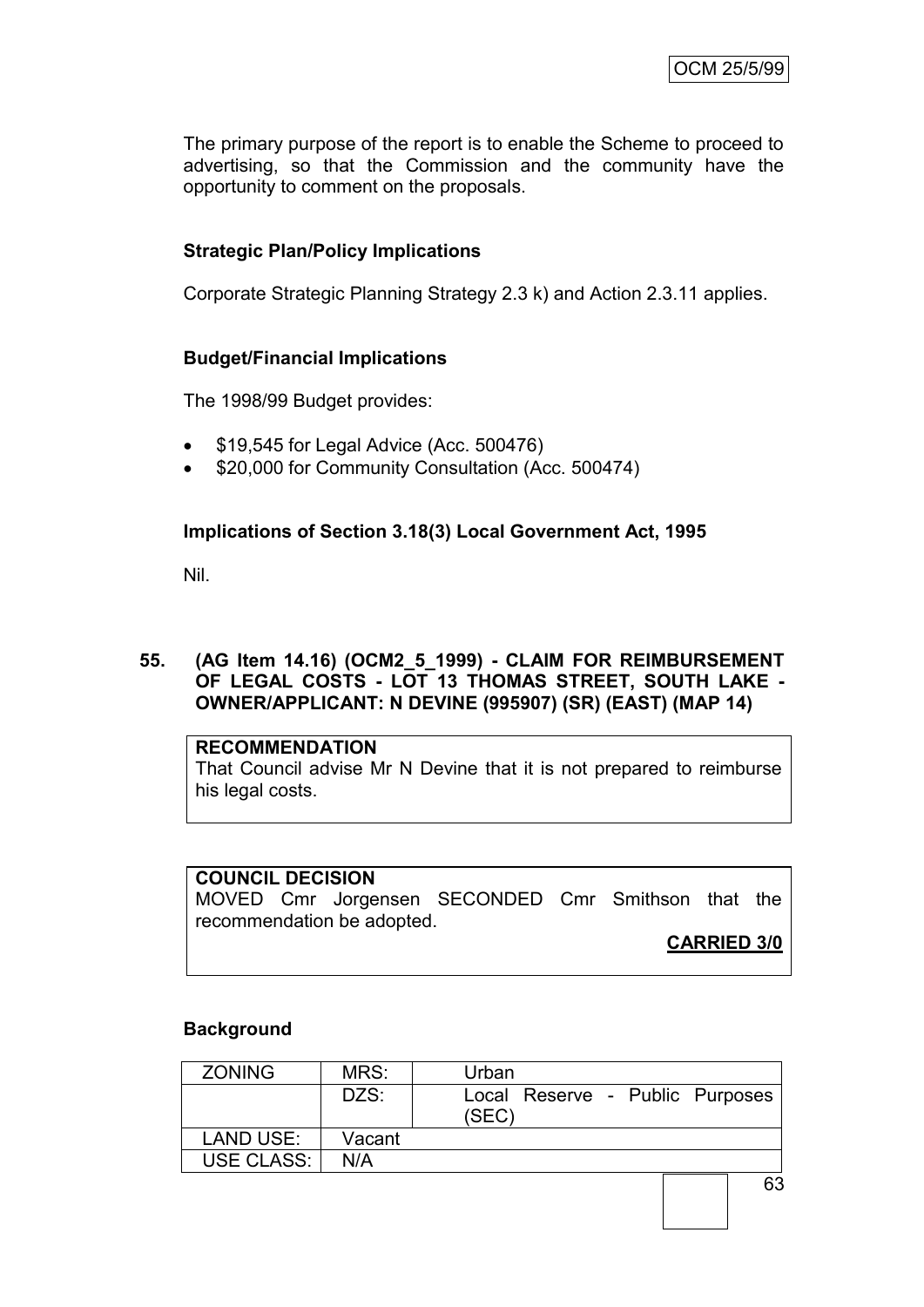The owner of Lot 13 Thomas Street, South Lake has requested Council's reconsideration of legal costs incurred in regard to the subdivision of adjacent land, namely former Lot 1 North Lake Road.

Copy of Minutes (2 July 1996 and 3 October 1995) and exchanges of correspondence were attached for information.

The reimbursement claim is understood to be for an amount of \$1,028.40 for legal costs incurred by Mr Devine, in respect to a possible road extension across Lot 13.

The WAPC subdivision approval for the former Lot 1 North Lake Road included the following condition:

"*Arrangements being made for the Thomas Street deviation and construction prior to the endorsement of any Plan or Diagram of Survey.*"

The planning rationale for this condition was to eliminate a potential traffic problem associated with the existing, below standard intersection spacing on North Lake Road between Thomas Street and Hammond Road. At that time North Lake Road was controlled by Main Roads WA and it was their requirement for the intersection spacing of Hammond Road and Thomas Street to be rationalised.

Implementation of the condition required the subdivider (B & R Investments) to negotiate with the owner of Lot 13 Thomas Street to acquire a  $1295m^2$  portion of Lot 13 for the road extension. B & R Investments is a company controlled by former Deputy Mayor, Terry Battalis.

The parties were unable to reach an agreement on the purchase price and the Planning Consultant for B & R Investments wrote to the City of Cockburn requesting Council to initiate resumption procedures for the proposed road extension land, due to the following circumstances.

"*In March 1995, the owners of Lot 1 made a verbal offer to Mr Divine of \$10,000 which was rejected by Mr Divine on the basis that it was too low. In view of the situation, the owners of Lot 1 agreed to appoint an independent valuer to assess the value of the land. The subsequent valuation by Ross Hughes & Co put a value of \$5,000 on the land. By letter dated 13 July 1995, the owners of Lot 1 offered Mr Divine the sum of \$6,000 and offered to pay all costs associated with the sale. By letter dated 18 July 1995, Mr Divine advised that the previous verbal offer of \$10,000, together with the offer for \$6,000, was unacceptable but the subject land from Lot 13 is still for sale.*

*Our client is of the view that they have used their best endeavours to secure the necessary land for the extension of Thomas Road by private*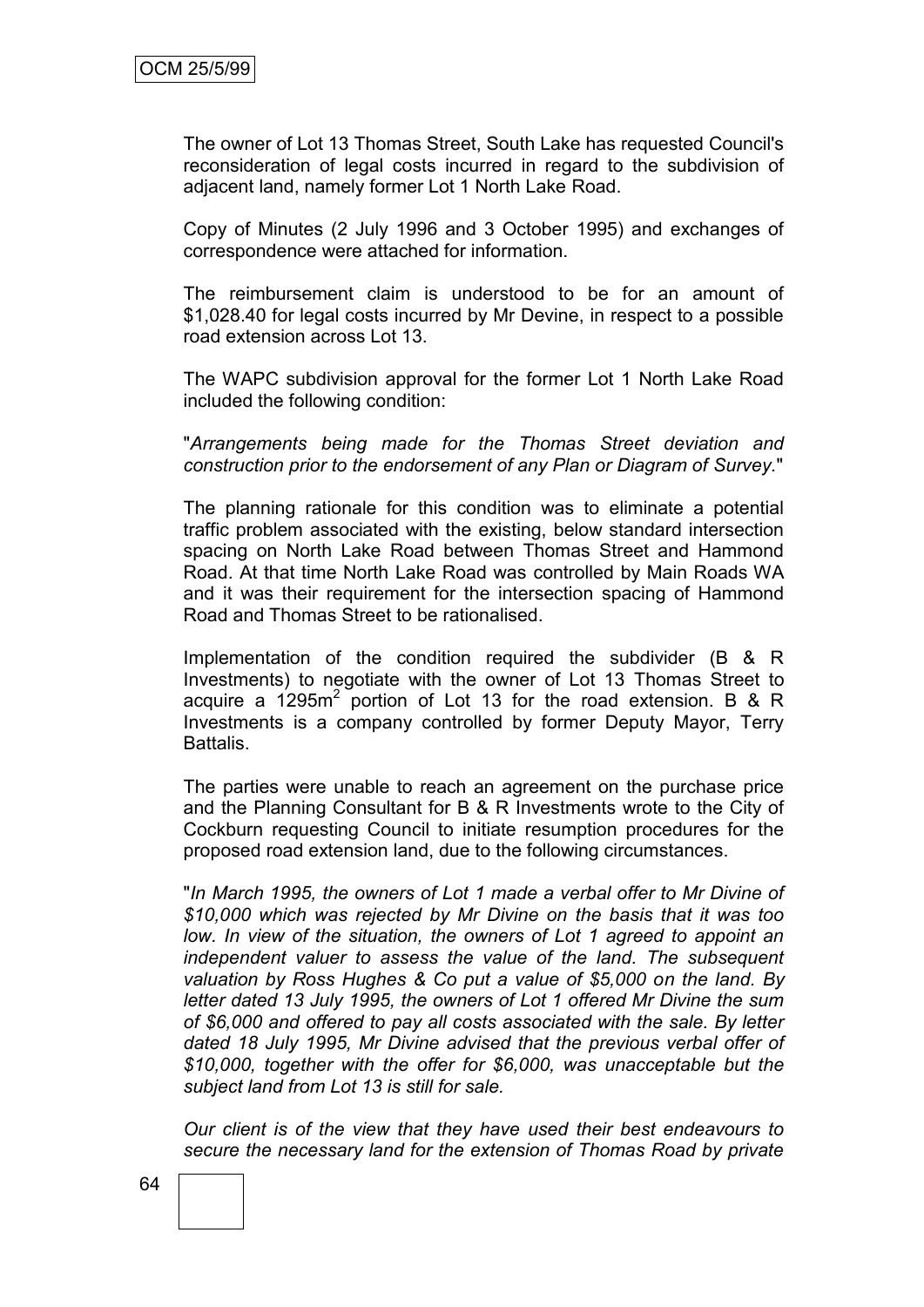*negotiations with Mr Divine. Our client's view is that Mr Divine wishes to take advantage of the situation, whereby the road is required as a condition of subdivision, to achieve a land value far in excess of its current market value.*

*Whilst the Thomas Road extension forms part of the subdivision for Lot 1, the link also provides the following benefits to Council:*

- *Increases the distance between the existing intersection of Thomas Road and Hammond Road with Forrest Road. This is considered essential given the proposed development of land between Thomas Road, Briggs Street and Berrigan Drive, east of the Western Power power lines, which will significantly increase traffic volumes on Thomas Road and hence the intersection of Thomas Road and Forrest Road;*
- *Provides a continuity of open space comprising Anning Park and POS to be provided within Lot 1."*

In response to this request, Council resolved as follows at its meeting on 3 October 1995:-

- "*(1) Council affirm its proposal for the deviation of Thomas Street as per the approved plan for Lot 1 Forrest Road and the closure of the current Thomas Street access on to Forrest Road.*
- *(2) Council advise Mr Devine that it has received a valuation from the prospective purchaser (B & R Investments) of the area of land proposed for the extension of Thomas Street;*
- *(3) Mr Devine be invited to seek an alternative valuation and negotiate further with B & R Investments;*
- *(4) Mr Devine be advised that in the event that a commercial resolution cannot be reached Council may consider alternative options to implement the proposed Thomas Street extension."*

Exchanges of correspondence between Council staff and Mr Devine's Solicitors followed.

On 8 January 1996 the WAPC resolved to delete the condition from the subdivision approval.

#### **Submission**

Mr Devine subsequently wrote to Council on 17 April 1996 requesting reimbursement of his legal costs for the reasons outlined in his letter attached. Council at its meeting on 2 July 1996 resolved that it was not prepared to reimburse these costs.

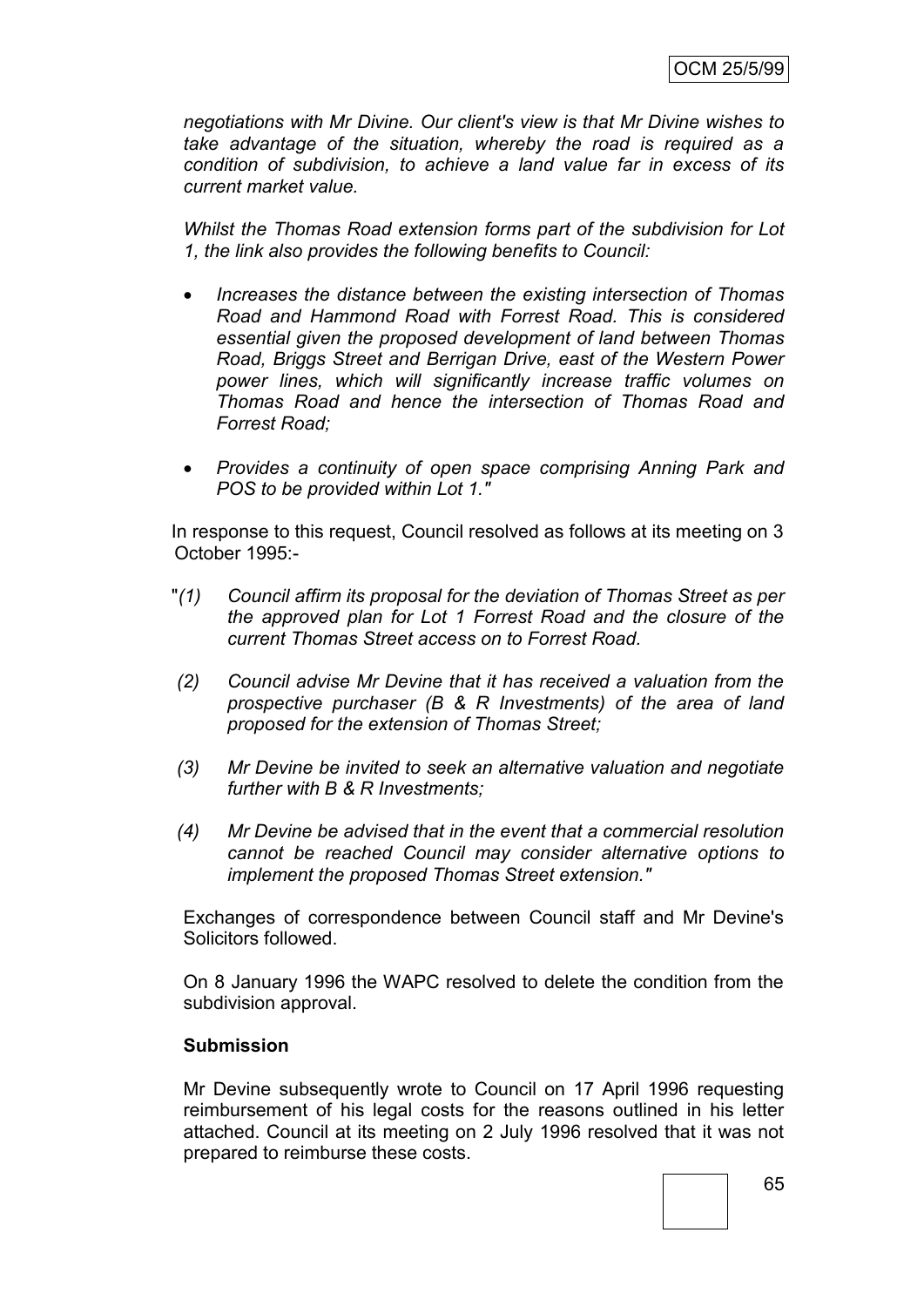Mr Devine met recently with Commissioner Donaldson and the Director, Planning and Development and has suggested that there is a legal basis for Council to pay his costs.

#### **Report**

Circumstances have not changed since Council's 1996 decision and it is considered that there is no right to compensation.

The Land Administration Act 1997 (s181) provides for compensation to be payable for 'reasonable costs incurred' in cases when formal resumption procedures have been commenced and then abandoned.

In this case no formal resumption procedures were initiated by the Council.

It therefore appears that Mr Devine on his own volition sought legal advice in relation to this matter.

Should the Council be of the view that the Council has for some reason an obligation to reimburse Mr Devine his out of pocket legal expenses, then it would need to resolve to make an ex-gratia payment.

#### **Strategic Plan/Policy Implications**

N/A

#### **Budget/Financial Implications**

It would be open to Council to make an 'ex-gratia' payment of \$1,028.40, however this could be considered as an undesirable precedent, as there may be other cases in which people engage Solicitors in respect to contentious issues and seek to make Council pay their costs.

#### **Implications of Section 3.18(3) Local Government Act, 1995**

Nil.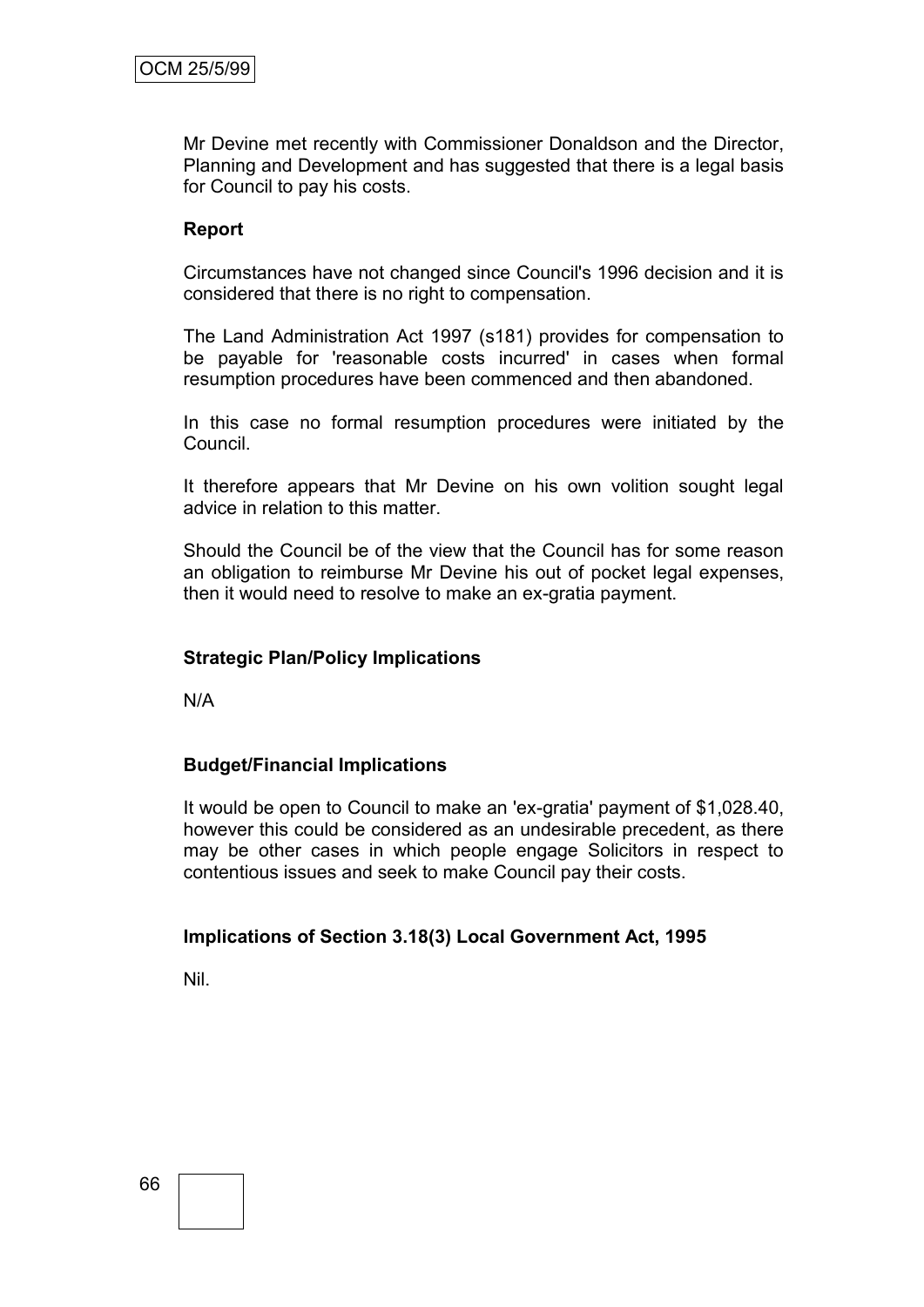**56. (AG Item 14.17) (OCM2\_5\_1999) - SAND EXTRACTION - PT LOT 135 ARMADALE ROAD, BANJUP - OWNER: CSR READYMIX CONCRETE - APPLICANT: CSR READYMIX QUARRIES (5513296) (CC) (EAST) (MAP 20)**

# **RECOMMENDATION**

That Council:

- (1) refuse the proposal to excavate sand from the Armadale Road Important Regional Roads reservation and the 40 metre buffer on Pt Lot 135 Armadale Road for the following reasons:
	- 1. The proposal would result in a loss of visual amenity by the removal of natural vegetation and ridgelines and increase potential for views to the pit area which would impact negatively on the rural character of the locality;
	- 2. The proposal would set an undesirable precedent for other owner/occupiers of sand excavation sites to seek approval to similar proposals;
- (2) Issue a MRS Form 2 Notice of Refusal and;
- (3) Advise the referral authorities and the Western Australian Planning Commission of the Council"s decision.

## **COUNCIL DECISION**

MOVED Cmr Smithson SECONDED Cmr Jorgensen that:

- (1) the matter be deferred;
- (2) the applicant be requested to provide:
	- 1. photo imagery showing the before and after buffer development scenarios.
	- 2. a Revegetation Plan for the buffer area to be retained.
- (3) a site visit by the Commissioners be arranged; and
- (4) the matter be re-presented to Council for further consideration following receipt of the additional information from the applicant. **CARRIED 3/0**

## **Explanation**

Council considered that further appraisal of the situation should occur before taking a decision.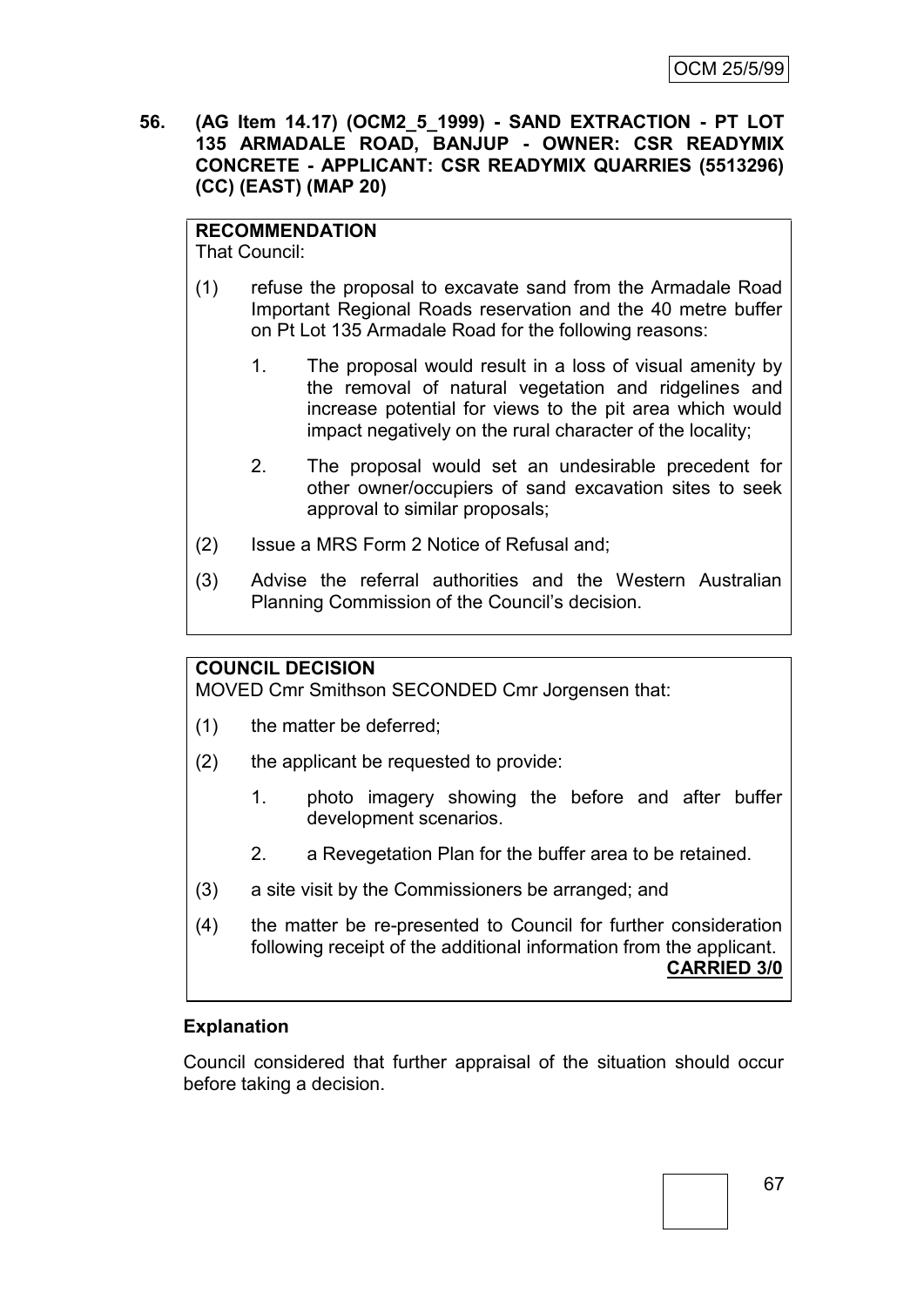## **Background**

| ZONING:           | MRS:                                      | Rural Water Protection & Important |  |
|-------------------|-------------------------------------------|------------------------------------|--|
|                   |                                           | <b>Regional Roads</b>              |  |
|                   | DZS:                                      | Rural                              |  |
| <b>LAND USE:</b>  | <b>Rural and Important Regional Roads</b> |                                    |  |
| LOT SIZE:         | 38 ha                                     |                                    |  |
| AREA:             |                                           |                                    |  |
| <b>USE CLASS:</b> |                                           | SA use                             |  |

Council at its Meeting of 20 April 1998 resolved as follows:

- *'1) defer consideration of the proposal to excavate from the Armadale Road Reservation until the Planning Application Fee has been paid; and*
- *2) advise the application accordingly.'*

The Planning Application Fee was paid and the Council considered the proposal at its meeting of 11 May 1999 and resolved to defer consideration of the proposal for consideration of comments made by CSR (Paul Rokich) at the public address session.

## **Report**

See Agenda Attachments April CDC Item 9.5 and May CDC Item 14.3 for background details.

CSR has submitted two documents in addition to the original submission for the proposal. The first document titled "Addendum to Application" was presented at the Council meeting of 11 May 1999. See agenda attachments for copy of "Addendum to Application".

The second document is titled "CSR Submission Against Council Report Item 14.3 of the meeting of 11 May 1999'. The submission challenges statements made in the Council report Item 14.3. The following is a summary of the proponents' criticism and Council's response.

## **Submission**

The application is not contrary to the current development approval.

## **Response**

Condition 1 of the development approval requires development to be in accordance with approved excavation management plan, which indicates a total buffer with a width of 70 to 100 metres, comprising the Armadale Road reservation and Council"s 40 metre buffer setback from the road reserve boundary. Excavation of the buffer and reserve would be contrary to this plan and therefore the approval.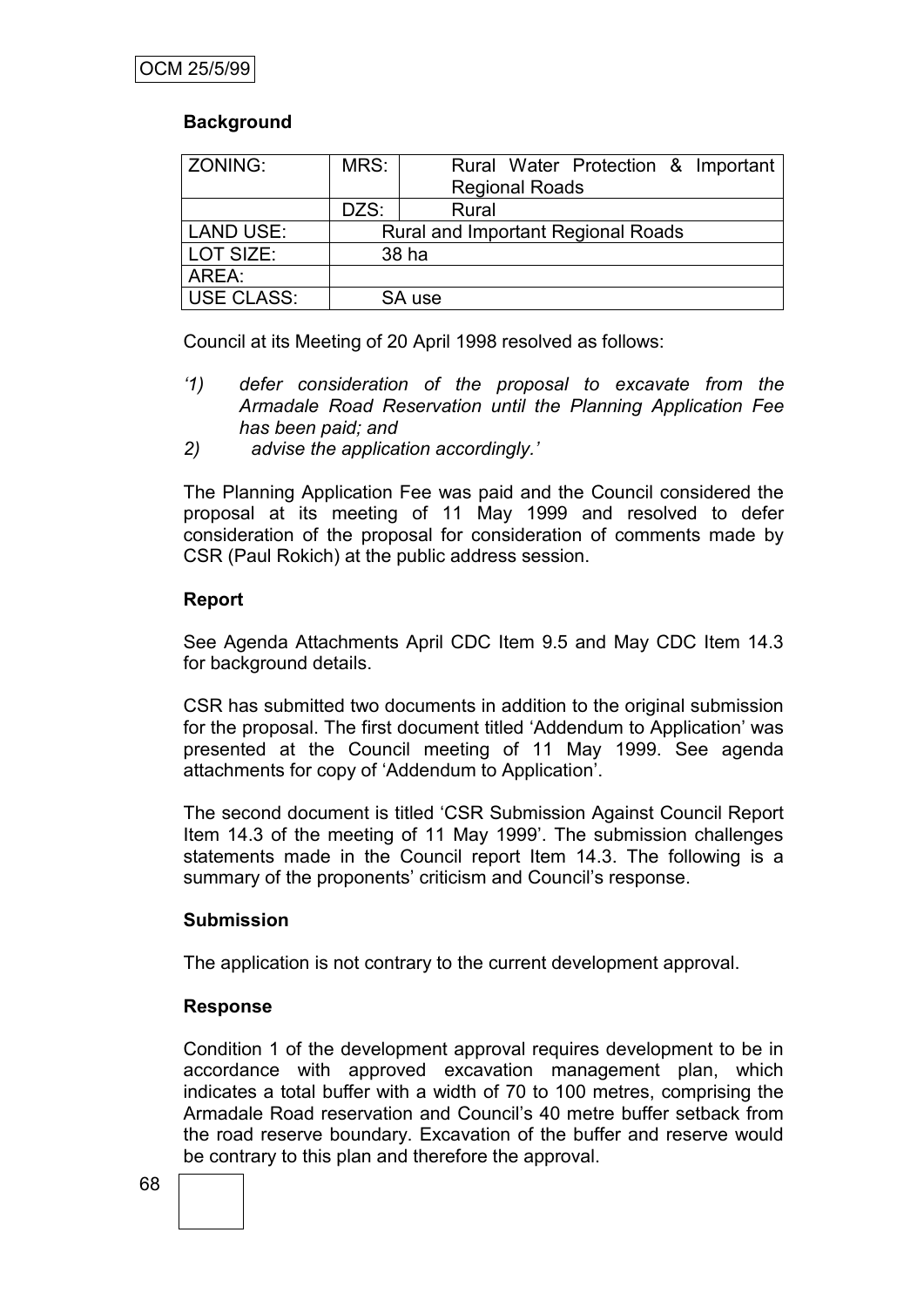#### **Submission**

No excavation has occurred to date that is contrary to the current development approval.

#### **Response**

There is no statement in the report suggesting that excavation, contrary to the current approval, has occurred.

#### **Submission**

The by laws allow for variations to buffer distance requirements.

#### **Response**

The By-Laws do allow for excavation in buffer zones subject to the written approval of Council. It is acknowledged that this matter was not discussed in the Report of April. It can be stated that there is a general presumption in the By-Laws against excavation in buffers.

It follows that a development approval to excavate in a buffer would also be considered as the written approval of Council required under the By-Laws. The decision not to allow for excavation in the buffer is based on planning considerations discussed below.

### **Submission**

The Scheme and By-Laws prevail over the Council"s Extractive Industry Policy PD-21.

### **Response**

Council"s is proposing to introduce Extractive Industry provisions into the Scheme via Amendment 186. The Amendment mirrors the Policy and represents best planning practice for extractive industry applications. The By-Laws, the Policy and proposed Amendment 186 indicate that excavation within buffer zones may be allowed subject to the approval of Council. Council"s decision not to support excavation within the reserve is based on a set of planning considerations discussed below.

### **Submission**

Proposed Amendment 186 Extractive Industries has yet to be finalised and does not yet have the force of Law. It should not be a consideration against approval.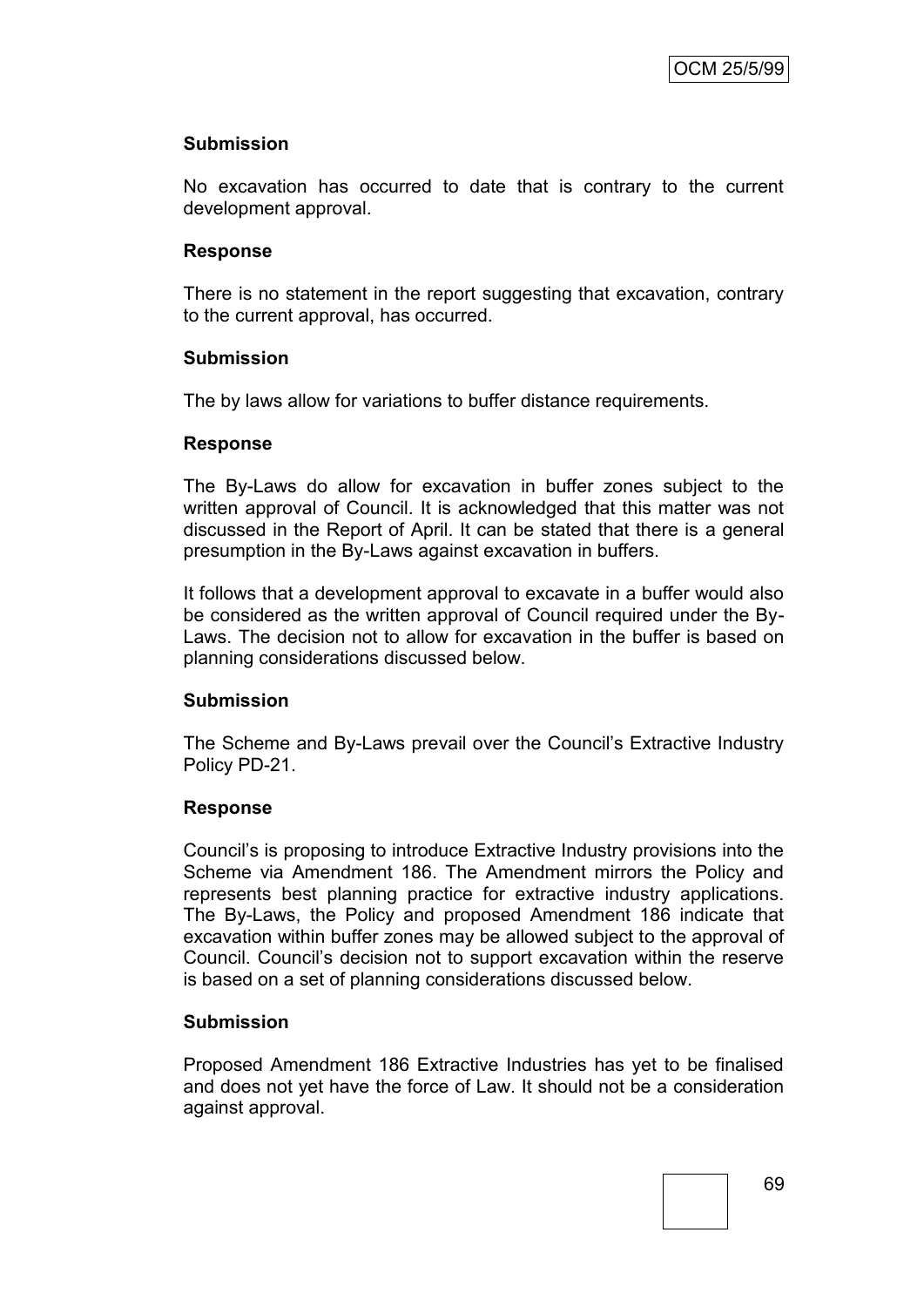### **Response**

Proposed Amendment 186 has been publicly advertised and is therefore a seriously entertained proposal for which Council should have regard. The amendment indicates that buffers adjacent to road reserves should not be less than 40 metres unless otherwise agreed to by Council. Similarly, there is a general presumption in proposed Amendment 186 against excavation of buffers.

#### **Submission**

CSR considers that excavation and clearing of the road reserve well ahead of road construction is forward planning and is therefore a point for the proposal and not against.

#### **Response**

Main Roads has scheduled the construction/widening of Armadale Road in its 10 year major road works program. Despite this there is no guarantee that this will occur as road programs are often rescheduled. It is considered that excavation and clearing of the current buffer and reserve with only a 5-10 metre buffer and bund would result in a loss of visual and rural amenity in the locality in the period between excavation and clearing and the construction of the road. Armadale Road is an important distributor road and gateway to the City of Cockburn and Thomson"s Lake Regional Centre. A minimal buffer in juxtaposition to vegetated Special Rural lots on the adjacent side of Armadale Road would result in a less than appealing vista road users. The appropriate time to excavate the reserve would be following a final detailed design for the second carriageway of Armadale Road and as part to road construction, and a commitment to commence the works within an acceptable time frame which would be less than 1 year.

#### **Submission**

CSR considers that commitments contained in the application to establish bunds will provide a visual buffer from Armadale Road and that no data has been presented to support the statement that the reserve would be too narrow for visual, acoustic and dust buffering. Acoustic effects from excavation is irrelevant given traffic noise from Armadale Road would mask out the noise.

### **Response**

Standard practice for sand extraction operations is to create bunds from topsoil and overburden. A prominent bund adjacent to an important distributor road is a potential source of visual blight and source of dust nuisance in dry windy conditions. In respect to potential acoustic effects, the onus is on the applicant to provide sufficient detail to demonstrate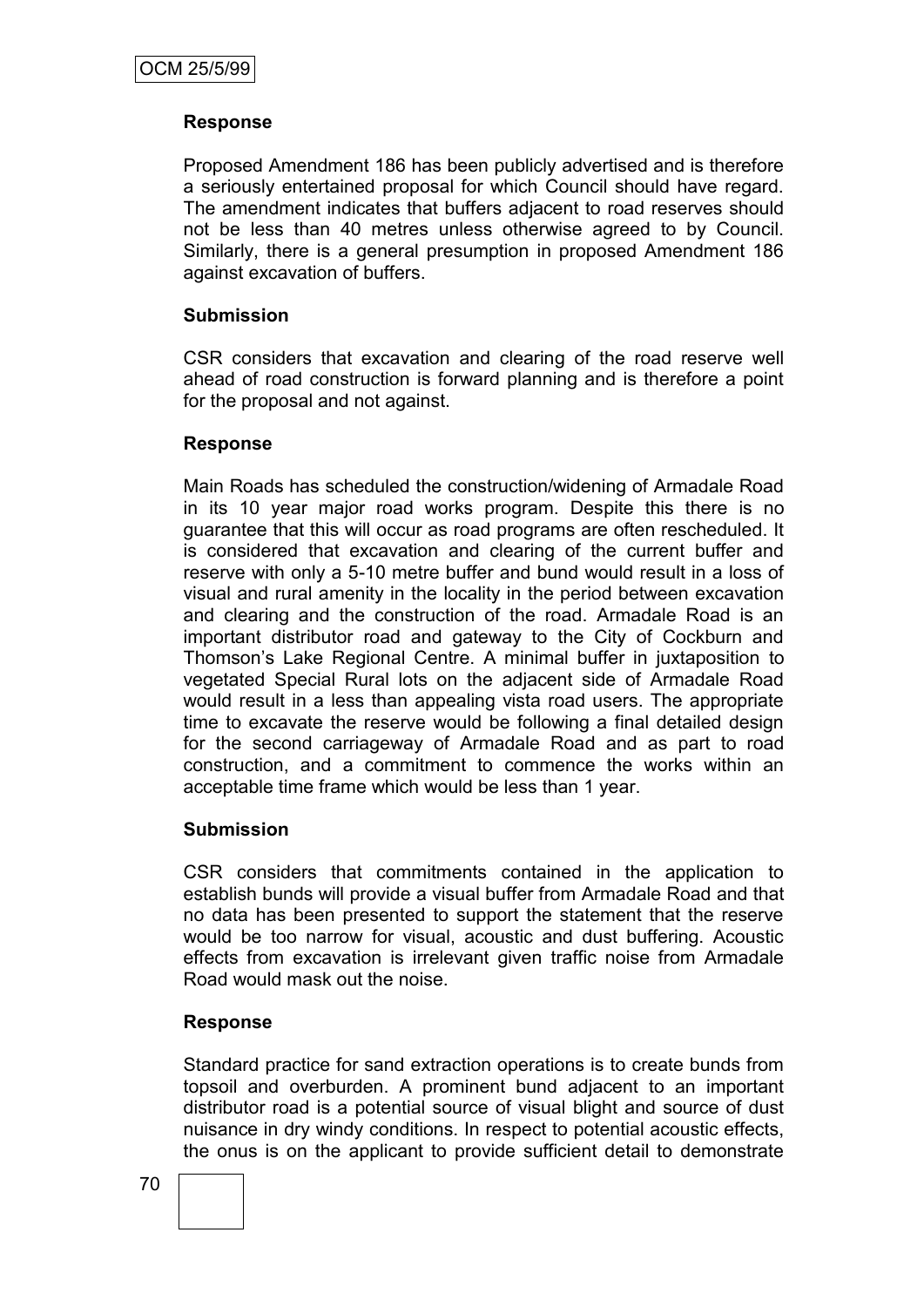that the reduced bund will provide an adequate acoustic buffer from on site operations. Noise however, is not a major issue, only something to be considered.

#### **Submission**

CSR considers that there is no Special Rural development adjacent to the site.

#### **Response**

The land on the adjacent side of Armadale Road is zoned Special Rural under the City of Cockburn District Planning Scheme No. 2, and the amenity of the nearby landowners is a valid planning consideration.

#### **Submission**

CSR considers that there is no requirement for buffers in Special Rural development and that the original submission outlined the process by which CSR would ensure an effective Special Rural development.

#### **Response**

A common characteristic of successful Special Rural development is the existence of established vegetation.

Not withstanding the above, the Council has not considered any application for Special Rural type development on the land, and as such a use may not be acceptable to other authorities such as the Waters and Rivers Commission.

### **Submission**

In respect to recommended refusal reason 1, CSR considers that the commitments to create a bund and planting would not result in external views to the pit area.

### **Response**

CSR"s excavation operation is extensive, covering several sites including Lots 132 and 133 Jandakot Road and Lot 2 Armadale Road. The steep topography, vegetation and width of the reserve and buffer prevents most, bar the curious, from views to the barren pit area. The concern is that a minimal buffer and sand bund would increase potential for views to the pit area.

### **Submission**

In respect to recommended refusal reason 2, CSR considers that no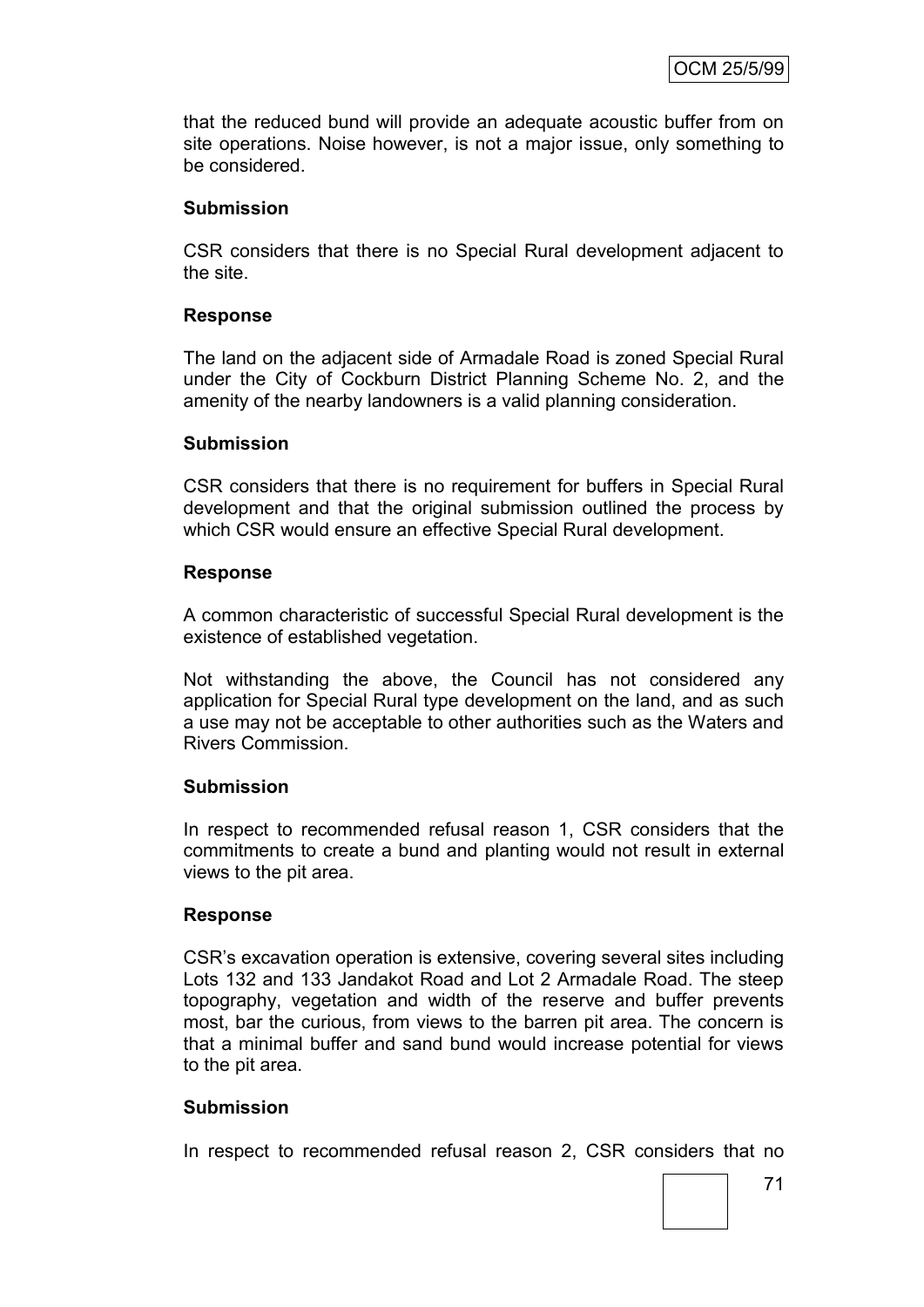undesirable precedent would be set as Council has already agreed to variations to 40 metre buffer distances and the proposal is a response to the unique circumstance of the MRD reserve.

#### **Response**

40 metre buffers to road reserves may not necessarily apply were excavation precedes a non-rural landuse such as industrial or residential development where the requirement to create a landform conducive to such development is a chief consideration. In respect to excavation in rural areas a paramount consideration is the maintenance of rural character, hence the importance of maintaining well vegetated buffers.

The issue of precedent relates to other quarry operations on Armadale Road such as quarry operations on Lot 136 and Lot 4 Armadale Road to the east of the site. Approval to CSR"s proposal to excavate in the reserve and buffer may prompt operators on these sites to also seek excavation of their reserves and buffers prior to road construction.

#### **Submission**

Main Roads WA supports the proposal.

#### **Response**

The support of Main Roads for the excavation was acknowledged in the Report to Council of 20 April 1999.

### **Summary**

Whilst it is acknowledged that excavation of the reserve is a necessity of road construction the principle issue is timing. It is considered that the proposal is premature and that the appropriate time should be just prior to construction. Council is chiefly concerned that the minimal buffer and bund will have a detrimental effect on the rural amenity of the area. The adjacent rural land on the southern side of the road in comparison to a narrow and sparsely vegetated buffer on the northern side would create a negative vista for road users. This is of particular relevance given the high volume of traffic on Armadale Road and its function as a gateway to the City of Cockburn and the Thomsons Lake Regional Centre.

Although undertakings have been made to provide screen planting, it is seldom effective especially in the short to medium term where the relative small size of plants does not provide adequate screening.

In respect to the points raised by CSR that the proposal is not contrary to the By-Laws the Scheme and Council"s Extractive Industries Policy, it is acknowledged that these do provide for excavation of buffer zones, however, it is at the discretion of Council, not the applicant, to allow for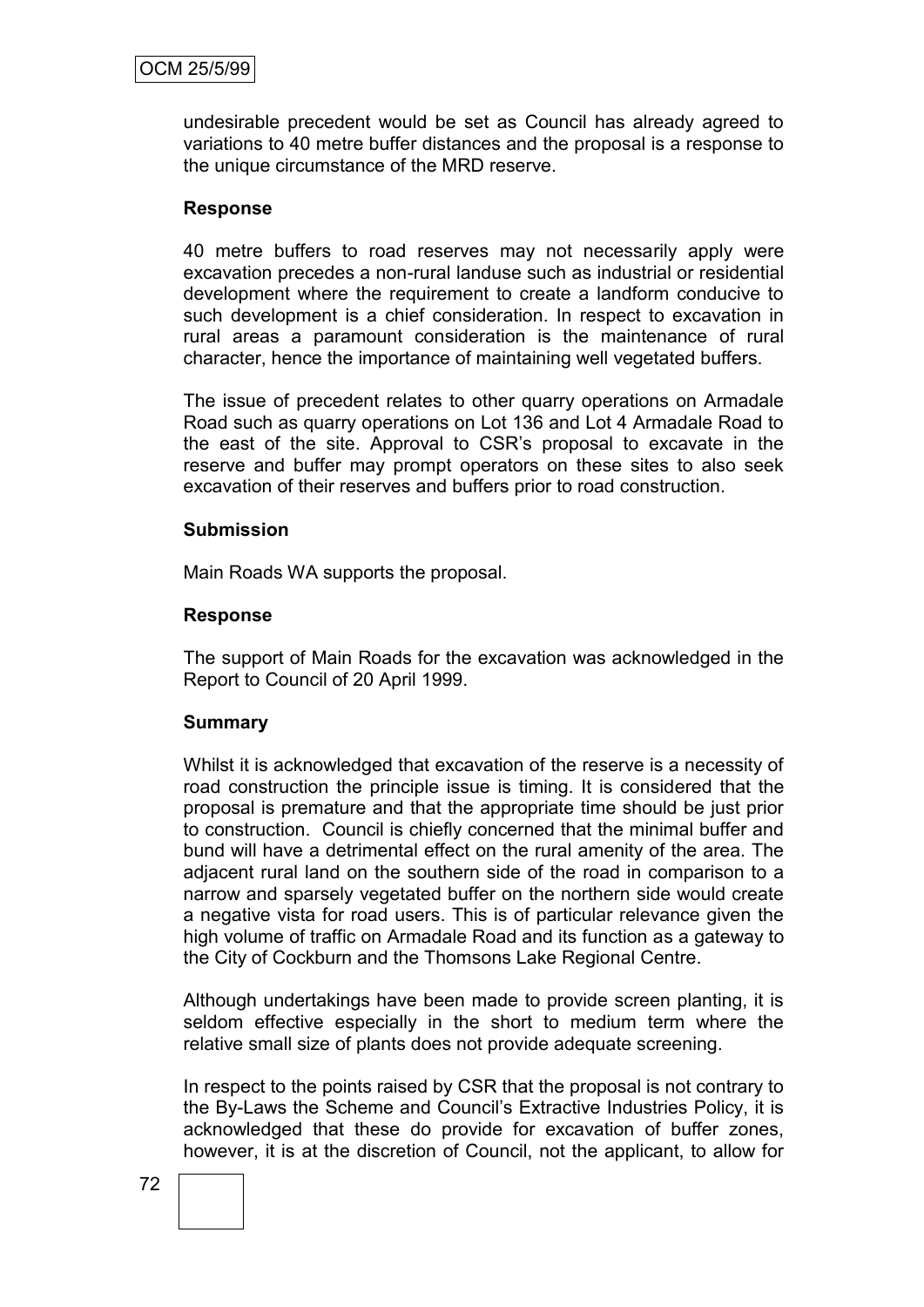such excavation. Clearly, there is a general presumption in the By-Laws, the Policy and proposed Amendment 186 against excavation of buffers.

The current development approval reflects the requirements of CSR when the original application was considered and approved by Council. There was no appeal to the conditions of approval.

The final use of the land has yet to be determined. Any proposal to develop the land for Special Rural type development (2 ha lots) will need to be considered and assessed in accordance with the requirements of the Jandakot Ground-water Protection Policy. CSR"s assertion that the proposal creates a landform conducive to Special Rural developed in based on the presumption that the land can be developed so, which is not necessarily the case.

In respect to the TPS No. 2, the Council must be satisfied that by varying the standards there would be no detrimental impact on the locality or set an undesirable precedent. Under the Provision of TPS No. 2 Clause 6.3.2 for the determination of discretionary uses (SA uses) Council must have regard to the preservation of amenities in the locality.

In Council Item 9.5 it was indicated that Council would be willing to consider excavation of 40 meter buffer only. CSR has not indicated to Council that this compromise proposal is acceptable. It is considered that to achieve the landform goals of CSR it would be necessary to approve the proposal as submitted, which Council is not prepared to do. It is therefore considered inappropriate for Council to indicate acceptance of an alternative proposal within the scope of this application. Accordingly, Council withdraws any indication of acceptance of alternative proposals.

This proposal is also subject to determination of the Western Australian Planning Commission.

### **Strategic Planning Policy Implications**

PD 21 Extractive Industries Proposed Amendment 186

### **Budget/Financial Implications**

N/A

**Implications of Section 3.18(3) Local Government Act, 1995**

Nil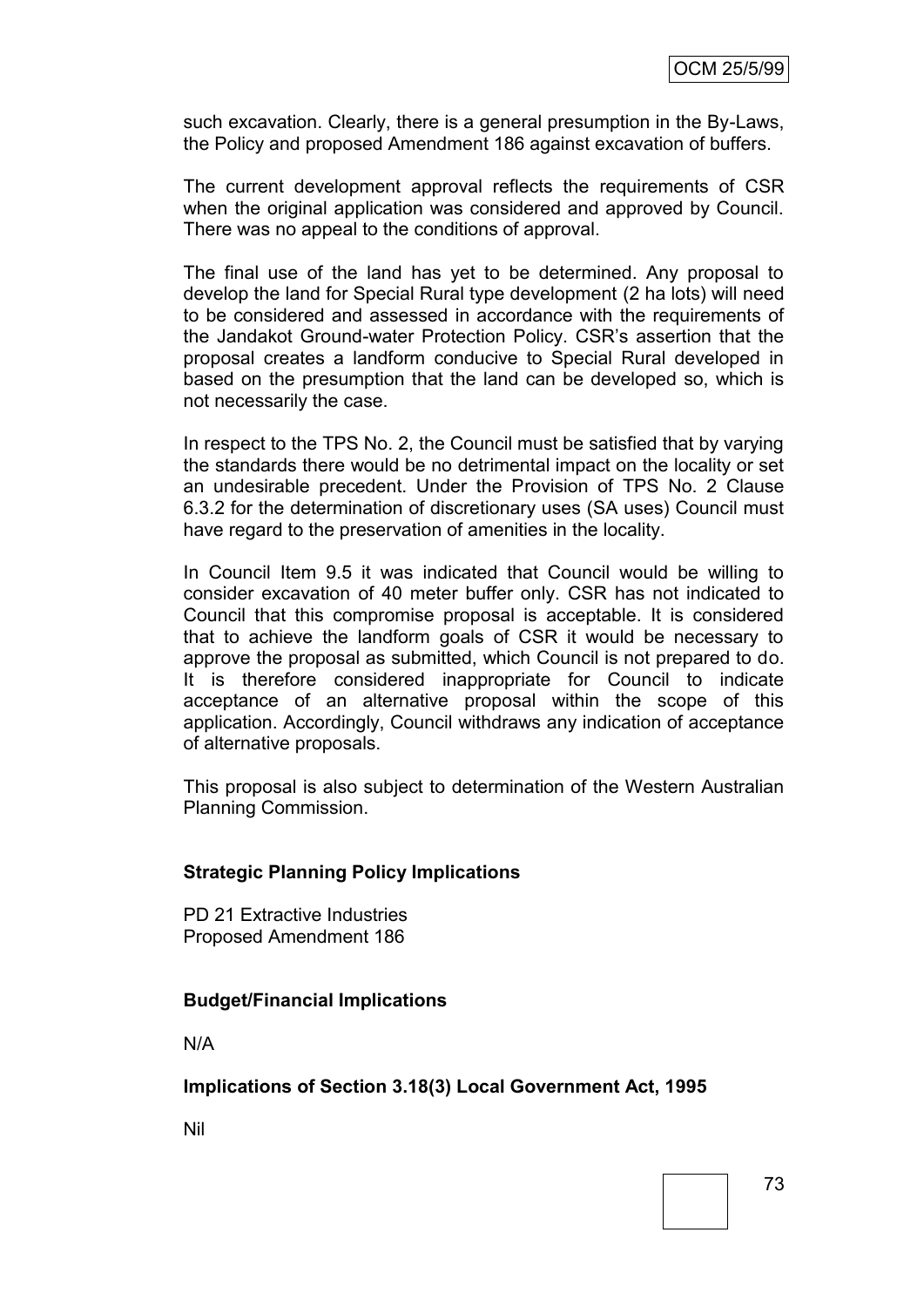**57. (AG Item 14.18) (OCM2\_5\_1999) - PROPOSED AMENDMENT NO. 194 TO DISTRICT ZONING SCHEME NO. 2 - PORTION OF RESERVE 24309 COCKBURN ROAD, HENDERSON AND PART OF COCKBURN SOUND - OWNER: RESERVE VESTED IN THE CITY OF COCKBURN - APPLICANT: GRAY & LEWIS (92194) (SA) (COASTAL) (MAP 5)**

**RECOMMENDATION** That Council:

(1) adopt the following amendment:-

TOWN PLANNING AND DEVELOPMENT ACT 1928 (AS AMENDED) RESOLUTION DECIDING TO AMEND A TOWN PLANNING SCHEME CITY OF COCKBURN - DISTRICT ZONING SCHEME NO.2.

AMENDMENT NO.194

Resolved that Council, in pursuance of section 7 of the Town Planning and Development Act 1928 (as amended) amend the above Town Planning Scheme by:-

- 1. Rezoning Portion of Reserve 24309 Cockburn Road, Henderson from Unclassified Land to General Industry (Restricted Use: Ship Building and the manufacture, fabrication and assembly of components for use by the offshore petroleum industry), and portion of Cockburn Road from Local Reserve - Local Road to General Industry (Restricted Use: Ship Building and the manufacture, fabrication and assembly of components for use by the offshore petroleum industry) in accordance with the Scheme Amendment Map;
- 2. Including Portion of Reserve 24309 and part of Cockburn Sound in the Third Schedule - Restricted Use under 10. Cockburn Road; and
- 3. Amending the Scheme Maps accordingly.

DATED THIS 25th DAY OF MAY 1999

CHIEF EXECUTIVE OFFICER

(2) upon preparation of the amending documents, sign the amending documents, and forward a copy to:-

1. The Environmental Protection Authority in accordance

74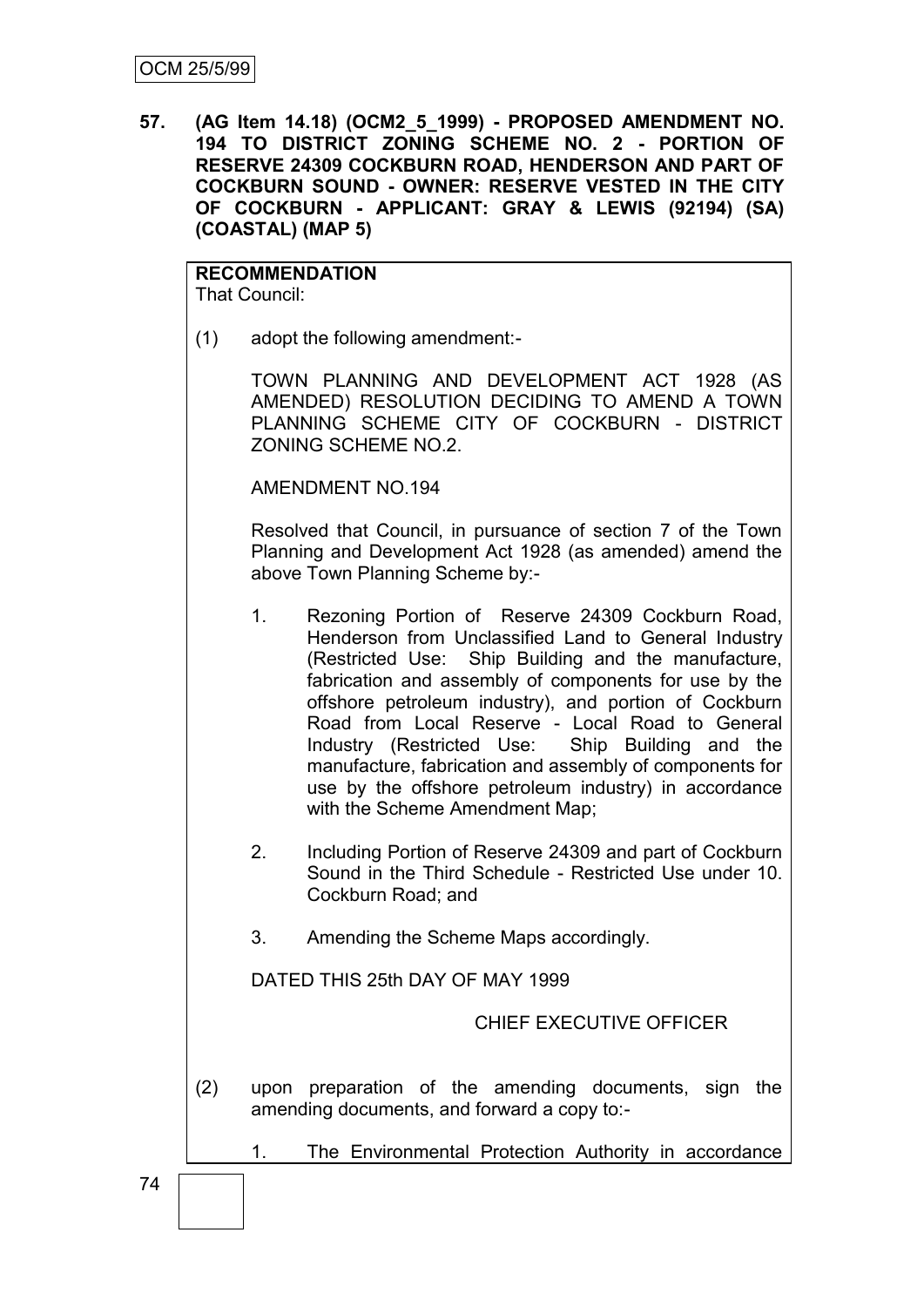### with Section 7A(1) of the Act; and

- 2. The Western Australian Planning Commission for information.
- (3) following receipt of formal advice from the Environmental Protection Authority that the Scheme or Scheme Amendment should not be assessed under Section 48A of the Environmental Protection Act, advertise the proposed amendment in accordance with the Town Planning Regulations 1967 (as amended);
- (4) notwithstanding (3) above, the Director of Planning and Development may refer a Scheme or Scheme Amendment to Council for further consideration following formal advice from the Environmental Protection Authority that the Scheme or Scheme Amendment should not be assessed under Section 48A of the Environmental Protection Act;
- (5) advise the applicant of Council's decision.

## **COUNCIL DECISION**

MOVED Cmr Smithson SECONDED Cmr Jorgensen that Council:

(1) adopt the following amendment:-

TOWN PLANNING AND DEVELOPMENT ACT 1928 (AS AMENDED) RESOLUTION DECIDING TO AMEND A TOWN PLANNING SCHEME CITY OF COCKBURN - DISTRICT ZONING SCHEME NO.2.

AMENDMENT NO.194

Resolved that Council, in pursuance of section 7 of the Town Planning and Development Act 1928 (as amended) amend the above Town Planning Scheme by:-

1. Rezoning Portion of Reserve 24309 Cockburn Road, Henderson from Unclassified Land to General Industry (Restricted Use: Ship Building and the manufacture, fabrication and assembly of components for use by the offshore petroleum industry), and portion of Cockburn Road from Local Reserve - Local Road to General Industry (Restricted Use: Ship Building and the manufacture, fabrication and assembly of components for use by the offshore petroleum industry) in accordance with the Scheme Amendment Map: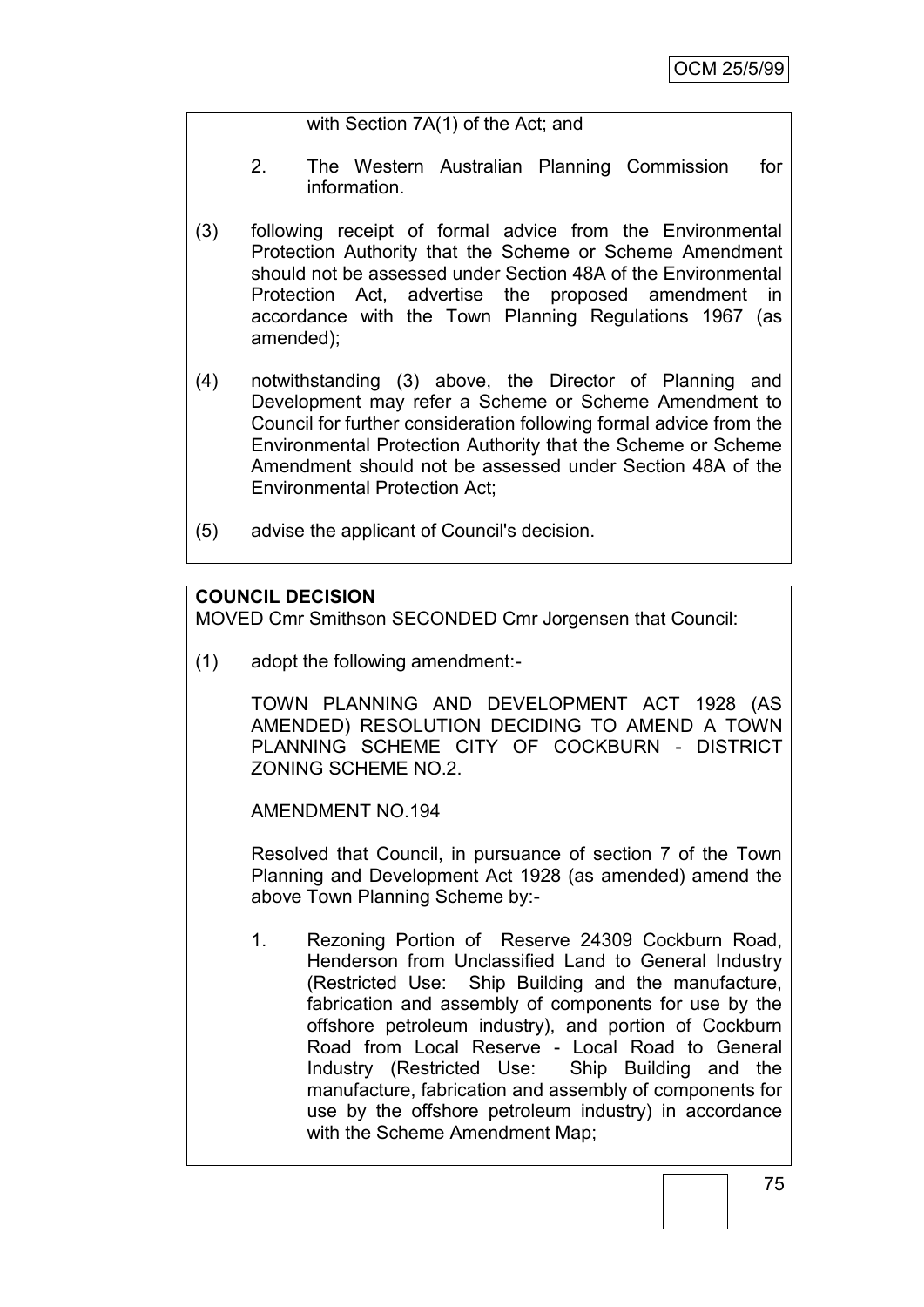- 2. Including Portion of Reserve 24309 and part of Cockburn Sound in the Third Schedule - Restricted Use under 10. Cockburn Road; and
	- 3. Amending the Scheme Maps accordingly.

DATED THIS 25th DAY OF MAY 1999 CHIEF EXECUTIVE OFFICER

- (2) upon preparation of the amending documents, sign the amending documents, and forward a copy to:-
	- 1. The Environmental Protection Authority in accordance with Section 7A(1) of the Act; and
	- 2. The Western Australian Planning Commission for information.
- (3) following receipt of formal advice from the Environmental Protection Authority that the Scheme or Scheme Amendment should not be assessed under Section 48A of the Environmental Protection Act, advertise the proposed amendment in accordance with the Town Planning Regulations 1967 (as amended);
- (4) notwithstanding (3) above, the Director of Planning and Development may refer a Scheme or Scheme Amendment to Council for further consideration following formal advice from the Environmental Protection Authority that the Scheme or Scheme Amendment should not be assessed under Section 48A of the Environmental Protection Act;
- (5) advise the applicant of Council's decision; and
- (6) advise the Western Australian Planning Commission, that in line with a previous Council decision,it strongly opposes the rezoning of land under the MRS as a result of community concerns, and that the Amendment is only initiated to comply with the provisions of the Metropolitan Region Scheme.

**CARRIED 3/0**

### **Background**

The Western Australian Planning Commission has recently amended the Metropolitan Region Scheme (MRS) for the proposed Jervoise Bay Infrastructure Project. The MRS Amendment No.1001/33, which is

76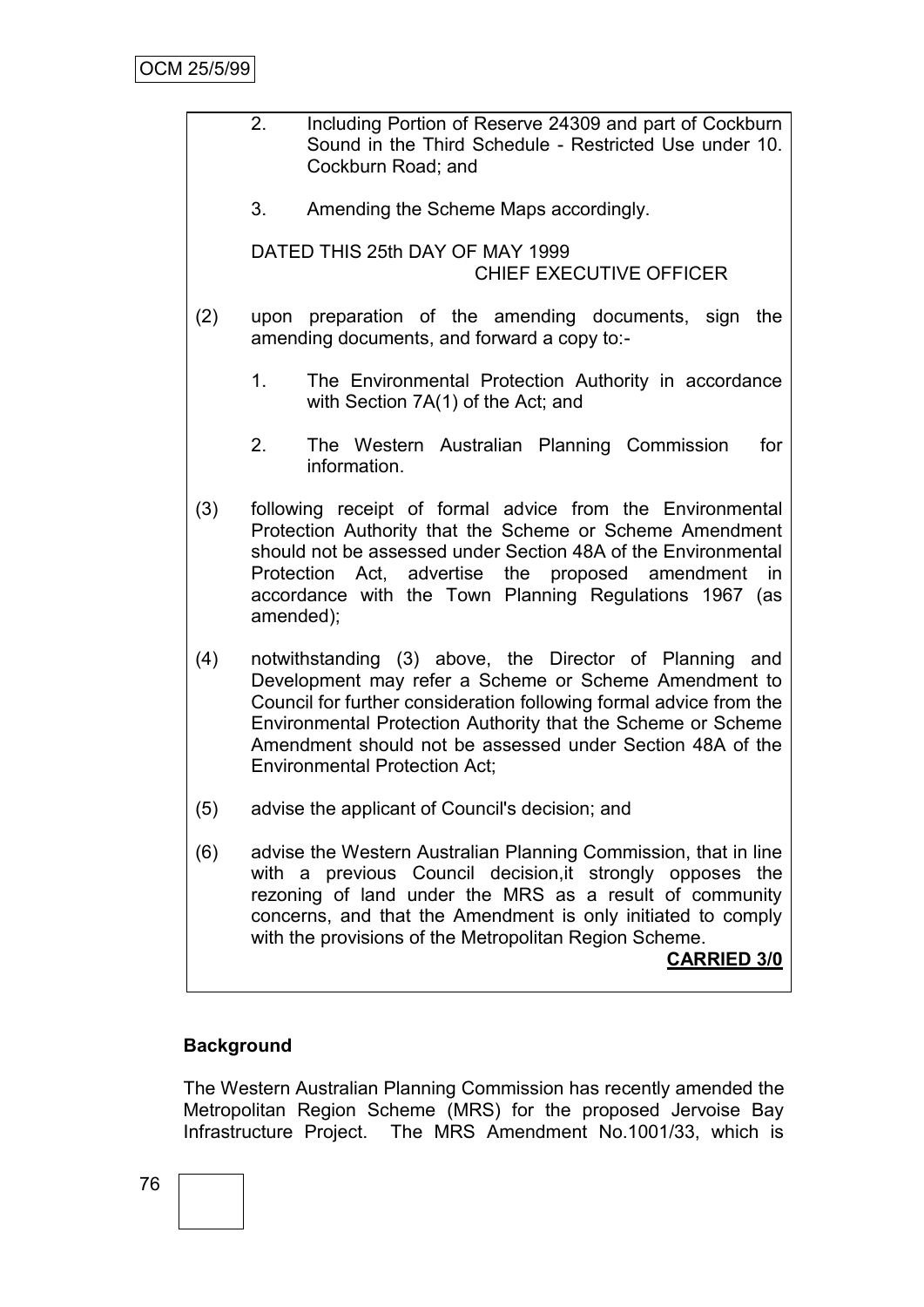subject to Section 38 Assessment by the Environmental Protection Authority, was finalised earlier this year.

The purpose of the MRS Omnibus Amendment is to incorporate changes to zones and reservations arising from decisions made by the WAPC or Government proposals for the use of land, more detailed studies of specific proposals, and generally to ensure the MRS is kept up to date as the statutory regional plan for Perth.

### **Submission**

Amendment No.194 will rezone Portion of Reserve 24309 Cockburn Road, Henderson from Parks & Recreation Reserve to General Industry (Restricted Use: Ship Building) and portion of Cockburn Road from Local Reserve - Local Road to General Industry (Restricted Use: Shipbuilding)

### **Report**

The proposed transfer of the subject land to General Industry will assist in the development of the southern harbour component of the Jervoise Bay Marine Industry Infrastructure Development. This development has been adopted as a priority initiative by the State, but has not been supported by the City of Cockburn.

It is intended that the southern harbour will support the fabrication and loadout of purpose-built modules and jackets; the fit out of floating production and storage vessels; naval vessel refits and maintenance; and module and specialist plant fabrication for the mining and mineral processing industries.

The southern harbour will be divided into two precincts:- the Heavy Fabrication/Ship Building precinct and the Marine-Related Heavy Industry precinct.

The development of the Heavy Fabrication/Ship Building precinct will require the construction of a major offshore breakwater to provide a fully protected waterfront and reclamation of approximately 50ha of waterfront land. The reclaimed area is intended to be largely developed as a common use Fabrication/Laydown Facility with direct access to waterfront berths and loadout wharves.

The scheme was the subject of an environmental review (formal assessment) by the Environmental Protection Authority, as a part of the MRS Major Amendment procedure. The Minister for Environment granted Ministerial approval to the proposed amendment, subject to conditions in December 1998.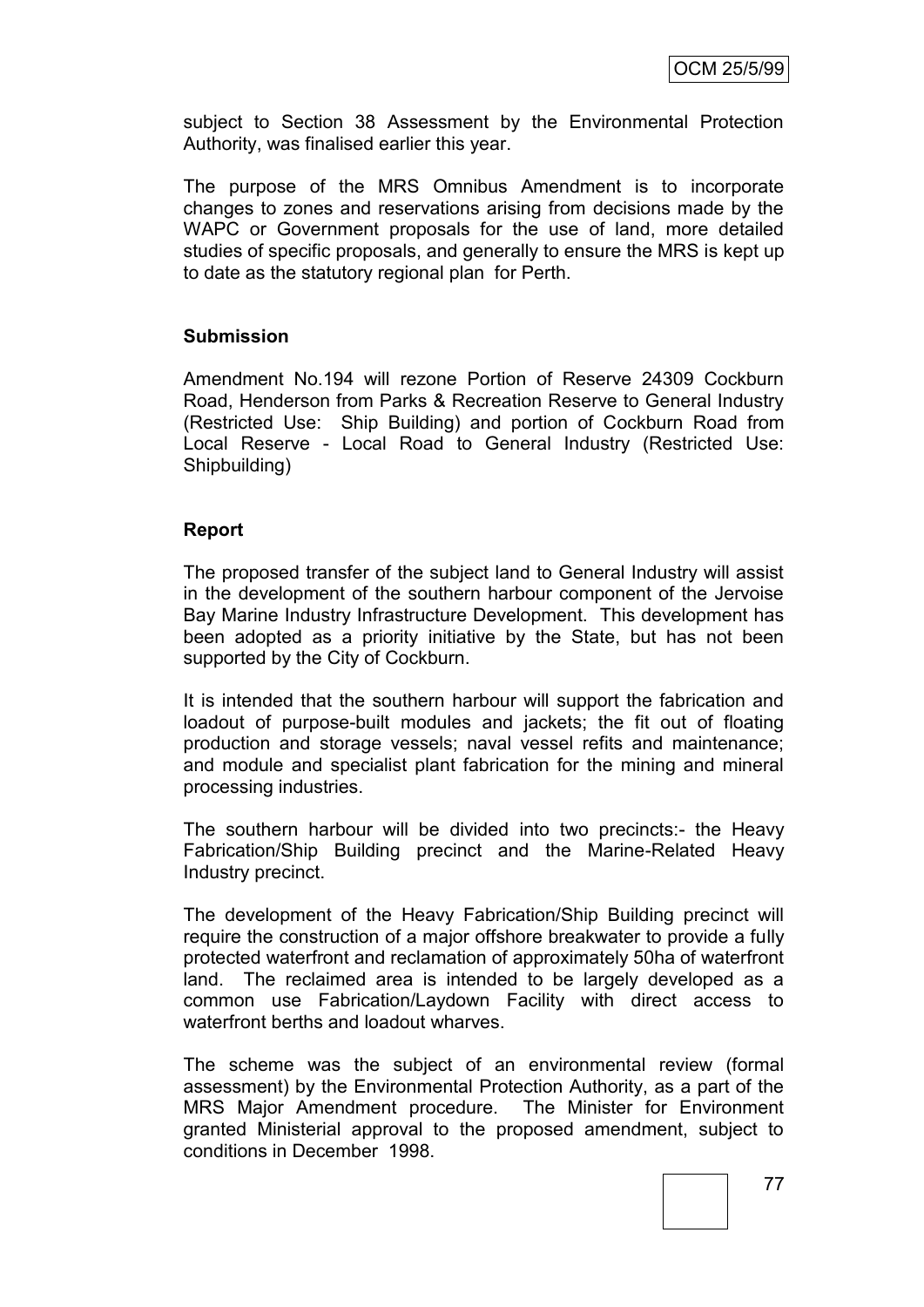As a large portion of the Jervoise Bay Infrastructure Development area lies outside the City of Cockburn's Municipal Boundary, Council has no jurisdiction to consider or assess the matter. The amendment process will now take place in stages. Refer to plan attached to the Agenda for proposed stages.

The first stage is the land area which currently lies inside Council's Municipal Boundary, refer to the above amendment details (Amendment No. 194). The next stage will be the realignment of the Municipal boundary to include the Heavy Fabrication/Ship Building precinct in Council's Municipal area, and the final stage will be the rezoning of this precinct.

Works within the precinct area will soon commence but to date there has been no Structure Plan submitted to the Council or the WAPC for consideration and adoption.

Also Amendment 170, which proposes to amend the "Restricted Use: Shipbuilding" description has not yet been finalised, despite this however, the consultants for DOCAT / Landcorp have requested that this amendment be proceeded with.

The advice of the Western Australian Planning Commission has been sought, as to the best method to resolve the boundary alignment and jurisdiction issue.

### **Strategic Plan/Policy Implications**

Corporate Strategic Plan Strategy - Clause 2.1 - Promotion of Henderson Ship building area.

### **Budget/Financial Implications**

N/A

### **Implications of Section 3.18(3) Local Government Act, 1995**

N/A

78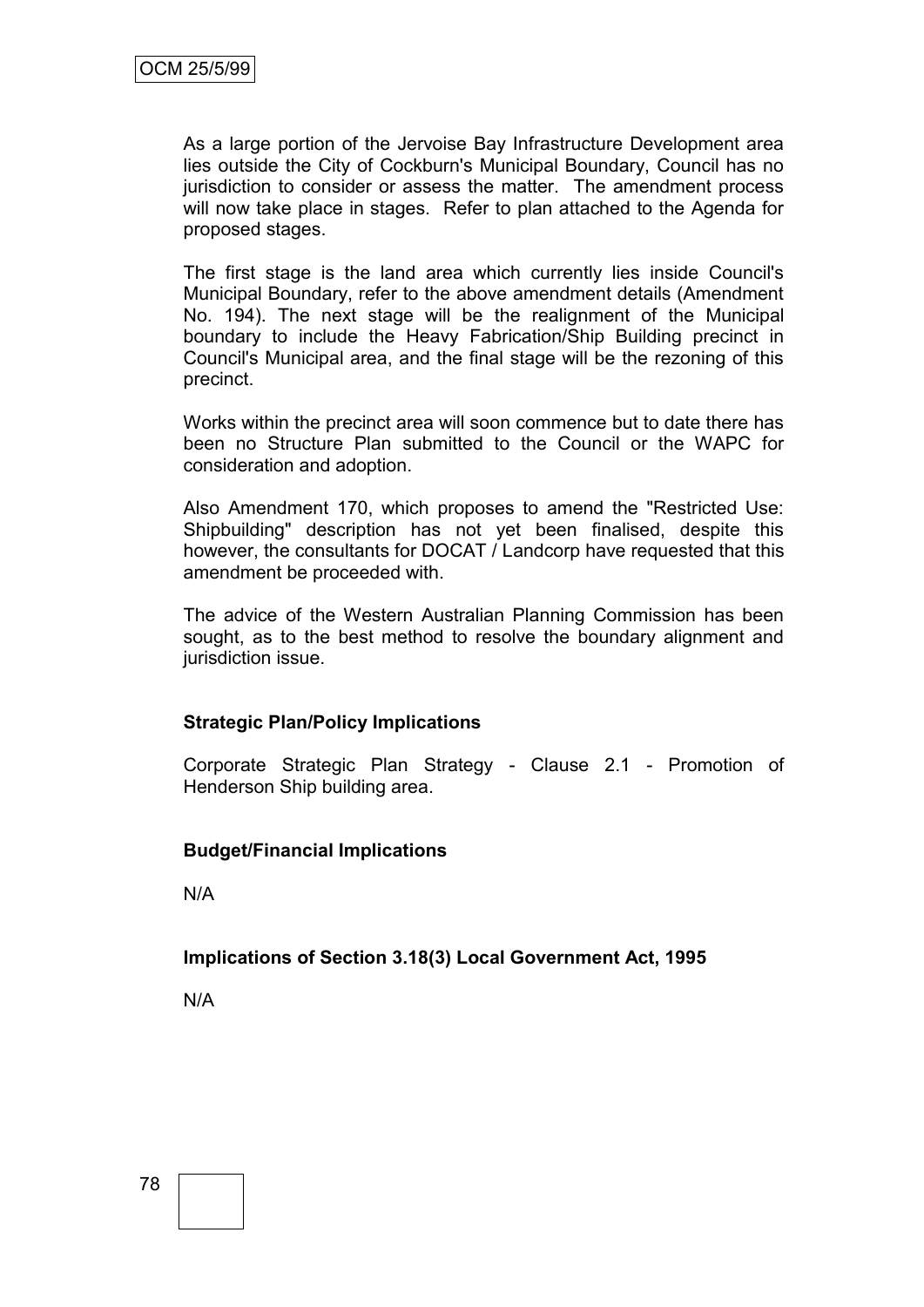#### **58. (AG Item 14.19) (OCM2\_5\_1999) - HAMMOND ROAD WIDENING (IMPORTANT REGIONAL ROADS) - PT LOT 433 HAMMOND ROAD, BEELIAR - OWNER: ISPARO FARMING (4309297) (CC) (SOUTH) (MAP 15)**

#### **RECOMMENDATION**

That Council advise the Catholic Church and Isparo Farming that Council is prepared to accept a deed to satisfy Condition 3 of the Western Australian Planning Commission"s Subdivision Approval (WAPC Ref. 109238) committing the Council to acquire Lot 501 (road widening) within 15 years of the date of the agreement, subject to the deed being to Council's satisfaction.

**COUNCIL DECISION** MOVED Cmr Jorgensen SECONDED Cmr Smithson that the recommendation be adopted. **CARRIED 3/0**

#### **Background**

| ZONING:           | MRS:                        |  |  |  |  |  | Urban, Important Regional Roads &          |  |
|-------------------|-----------------------------|--|--|--|--|--|--------------------------------------------|--|
|                   | <b>Parks and Recreation</b> |  |  |  |  |  |                                            |  |
|                   | DZS:                        |  |  |  |  |  | Rural Important Regional Roads &           |  |
|                   | <b>Parks and Recreation</b> |  |  |  |  |  |                                            |  |
| <b>LAND USE:</b>  |                             |  |  |  |  |  | Pasture Approved for Primary and Secondary |  |
|                   | School                      |  |  |  |  |  |                                            |  |
| LOT SIZE:         | 13.85ha                     |  |  |  |  |  |                                            |  |
| AREA:             | N/A                         |  |  |  |  |  |                                            |  |
| <b>USE CLASS:</b> | N/A                         |  |  |  |  |  |                                            |  |

Lot 433 is located at the corner of Hammond Road and Beeliar Drive and comprises currently undeveloped rural land, land reserved MRS Parks & Recreation and Important Regional for the widening of Hammond Road.

The Western Australian Planning Commission approved subdivision (WAPC Ref 109238) of the land to create separate lots for the Parks and Recreation land, the Important Regional Roads land and a balance lot of Rural zone land. See agenda attachments for subdivision approval.

Council"s support of the subdivision is conditional upon the owner of the land entering into an agreement with the City to pay developer contributions for the upgrading/construction of Hammond Road, and to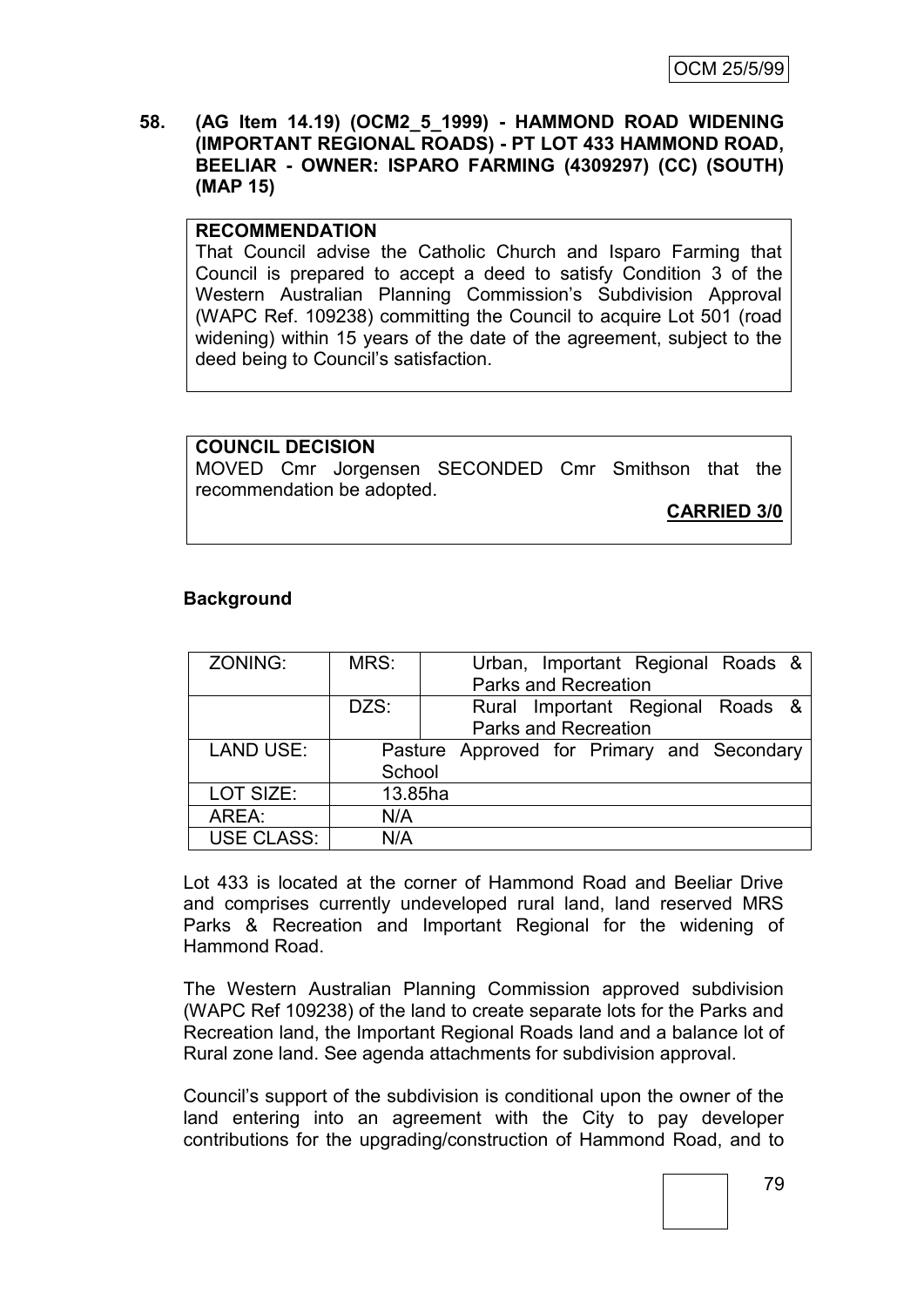provide to Council free of cost a portion of the road widening with the balance being purchased by Council.

The owner has entered into an agreement to sell the balance Rural zone land to the Catholic Church for the development of a private school. The Council issued a Planning Approval for the school on 17 December 1998.

The Church has agreed to pay the developer contribution for the upgrading/construction of Hammond Road via the deed. Isparo will retain ownership of the road widening until Council acquires the land in accordance with the terms of the Deed.

Council"s solicitors are currently drafting the Deed.

#### **Submission**

The Church is concerned that failure of Council to acquire the road land may allow the owner to develop the site for alternative uses, which would impact on the school"s access and exposure to Hammond Road. The Church is requesting a resolution from Council that it will acquire the road widening in accordance with the terms of the deed within 15 years.

#### **Report**

It is considered that Council can provide a commitment to the Church to acquire the land within 15 years for the reasons outlined below:

Council is formally committed to the future widening and upgrading of Hammond Road in accordance with the Metropolitan Region Scheme as is evidenced by the initiation of Amendment 197 to TPS No. 2 which is to formalise pro-rata contributions for road construction from landowners in the area generally bounded by Kwinana Freeway, Beeliar Drive, Bartram Road and the Regional Open Space and including the subject land.

Traffic forecasts prepared for Hammond Road range between 11,000 vehicles per day (Connell Wagner 1997) and 15,000 vpd (Sinclair Knight 1993) at the Beeliar Drive end of Hammond Road. Projected Traffic volumes confirm the need to upgrade Hammond Road to four lanes and confirms Hammond Road"s Important Regional Roads status in the MRS.

Council has commissioned engineering consultants Halpern Glick Maunsell to prepare preliminary designs and cost estimates for the Hammond Road between Beeliar Drive and Bartram Road, and the other sections of Hammond Road south of Bartram Road. Although design,

#### 80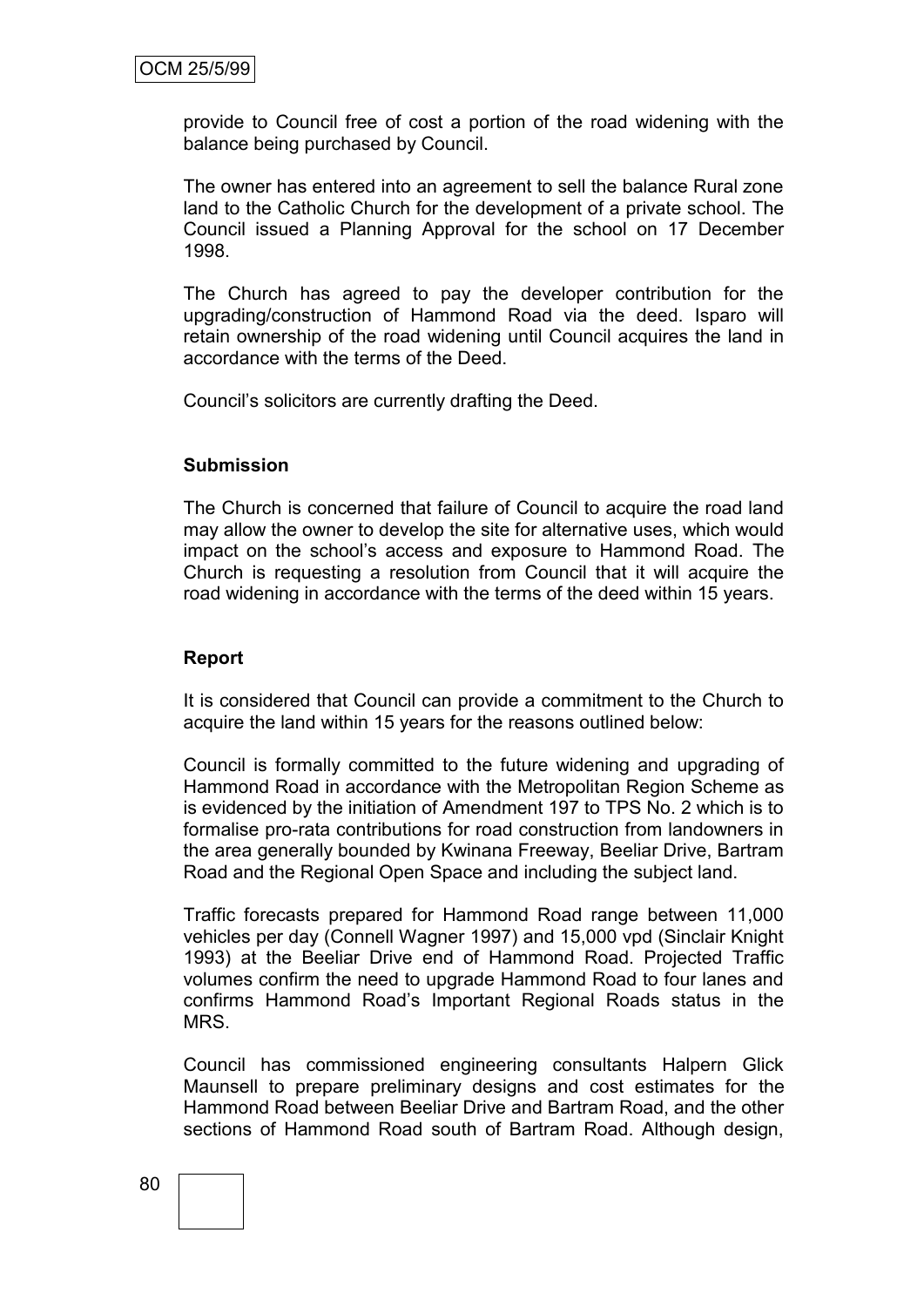and costing are under review the section of Hammond Road adjacent to Pt Lot 433 is no subject to review.

It is considered that 15 years is a more than sufficient period to finalise design, costing and contribution arrangements, and for increased traffic volumes to warrant acquisition of Lot 501 (road widening).

### **Strategic Plan/Policy Implications**

Proposed Amendment 197 Developer Contributions

### **Budget/Financial Implications**

Council committed to purchase balance portion of Hammond Road reserve from Isparo within 15 years. The monies for the purchase will be derived from the pro-rata contribution from landowners in the catchment area to Hammond Road. This is provided fro in Amendment 197.

### **Implications of Section 3.18(3) Local Government Act, 1995**

Nil

### **59. (AG Item 15.1) (OCM2\_5\_1999) - REPORT ON FINANCIAL STATEMENTS (5505) (NM)**

#### **RECOMMENDATION**

That Council receive the Report on the Financial Statements for the month of March/April 1999.

### **COUNCIL DECISION**

MOVED Cmr Jorgensen SECONDED Cmr Smithson that the recommendation be adopted.

**CARRIED 3/0**

### **Background**

Section 6.4 of the Local Government Act 1995 requires Council to prepare financial reports. Section 34(1) of the Local Government (Financial Management) Regulations 1996 prescribes that a Local Government is to prepare: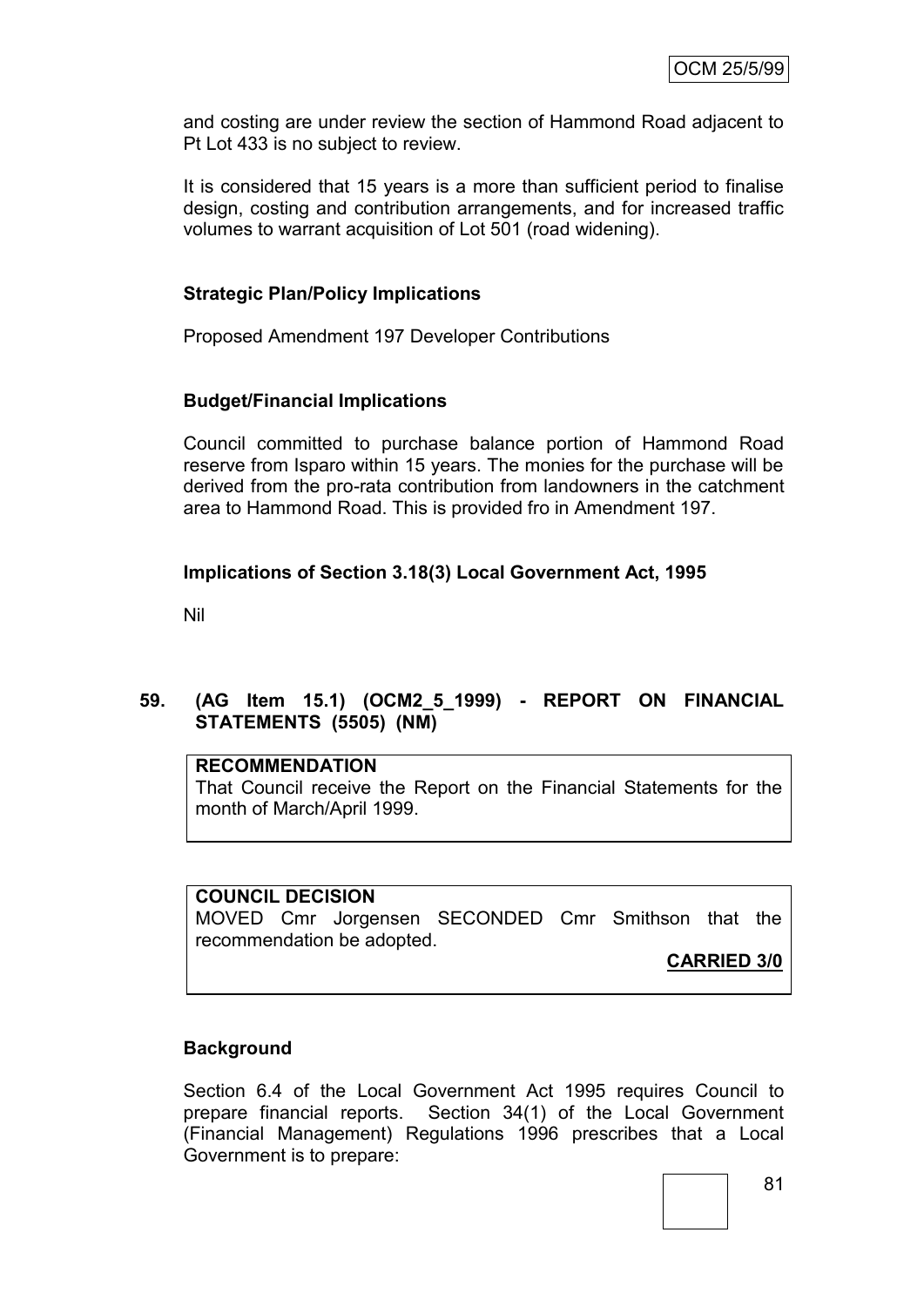- 1. Monthly Financial Reports in such form as the Local Government considers to be appropriate;
- 2. quarterly financial reports for the periods ending 30 September, 31 December, 31 March and 30 June; or
- 3. triennial financial reports for the periods ending 31 October, 28 February and 30 June.

Section 35(1) (c) and (d) of the Regulations states that the report is to identify:

- any significant variations between the year-to-date income and expenditure totals and the relevant annual budget provisions; and
- any significant areas where the activities of the local government are not in accordance with the estimates set forth in the annual budget.

#### **Submission**

N/A

#### **Report**

Attached to the Agenda were Financial Reports for the periods ended 31 March 1999 (Quarterly) and 30 April 1999 (Monthly).

The reports were presented to this Meeting as a one off exercise in order to bring them in line with the new Council Meeting structure.

Any significant variations between the year-to-date income and expenditure totals and the relevant annual budget provisions, were identified and addressed through the Budget Review, submitted to Council on 16 February 1999. Since then, no further significant variations have been identified.

As at 31 March 1999, there were no significant areas where the activities of Council were not in accordance with the annual budget, except those areas which were addressed in the mid-year Budget Review.

### **Strategic Plan/Policy Implications**

N/A

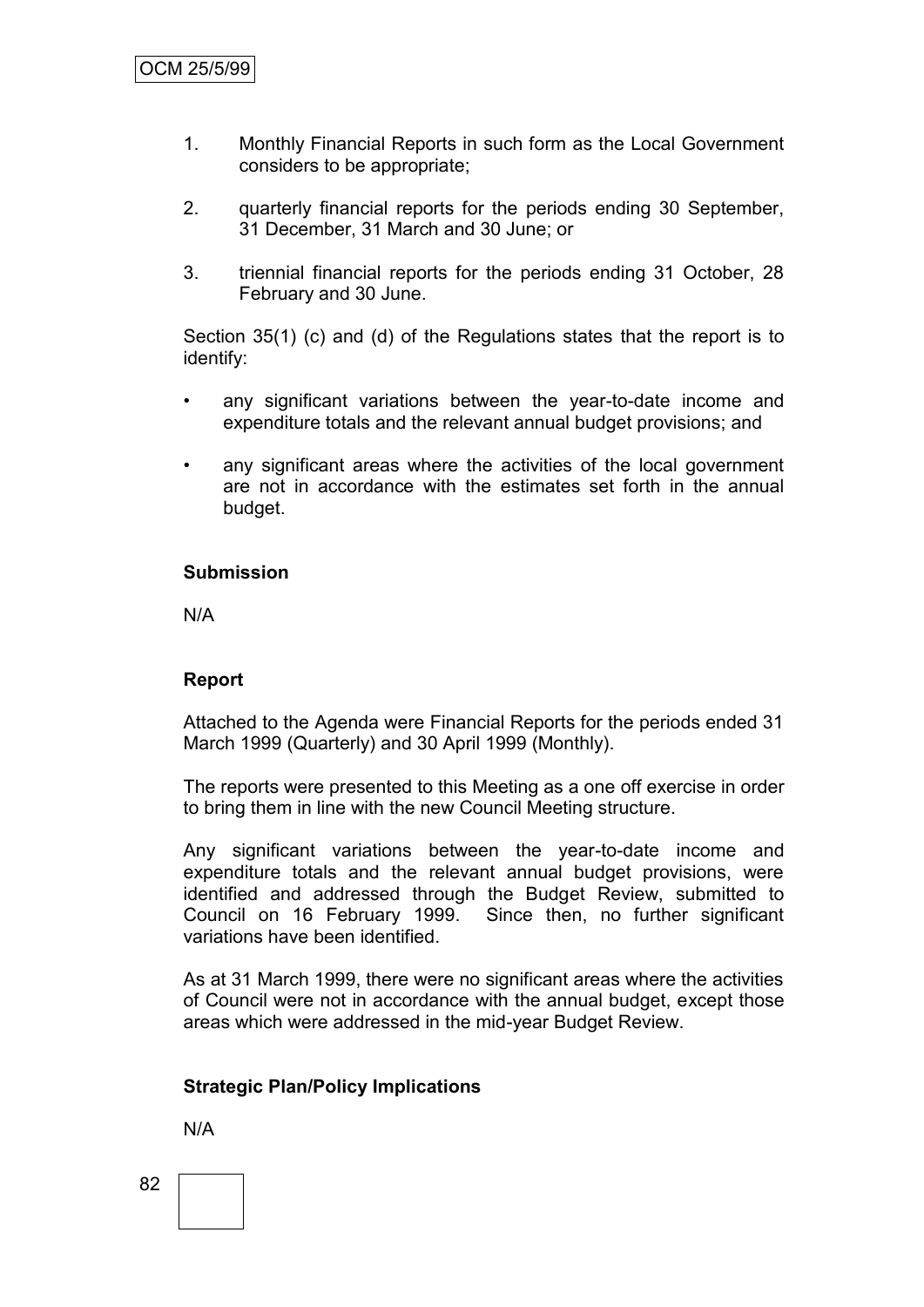### **Budget/Financial Implications**

N/A

### **Implications of Section 3.18(3) Local Government Act, 1995**

N/A

### **60. (AG Item 15.2) (OCM2\_5\_1999) - LIST OF CREDITORS PAID (5605) (KL)**

## **RECOMMENDATION**

That Council receive the List of Creditors Paid for March/April 1999.

## **COUNCIL DECISION**

MOVED Cmr Jorgensen SECONDED Cmr Smithson that the recommendation be adopted.

**CARRIED 3/0**

### **Background**

It is a requirement of the Local Government (Financial Management) Regulations 1996 that a List of Creditors be compiled each month.

### **Submission**

N/A

### **Report**

N/A

### **Strategic Plan/Policy Implications**

N/A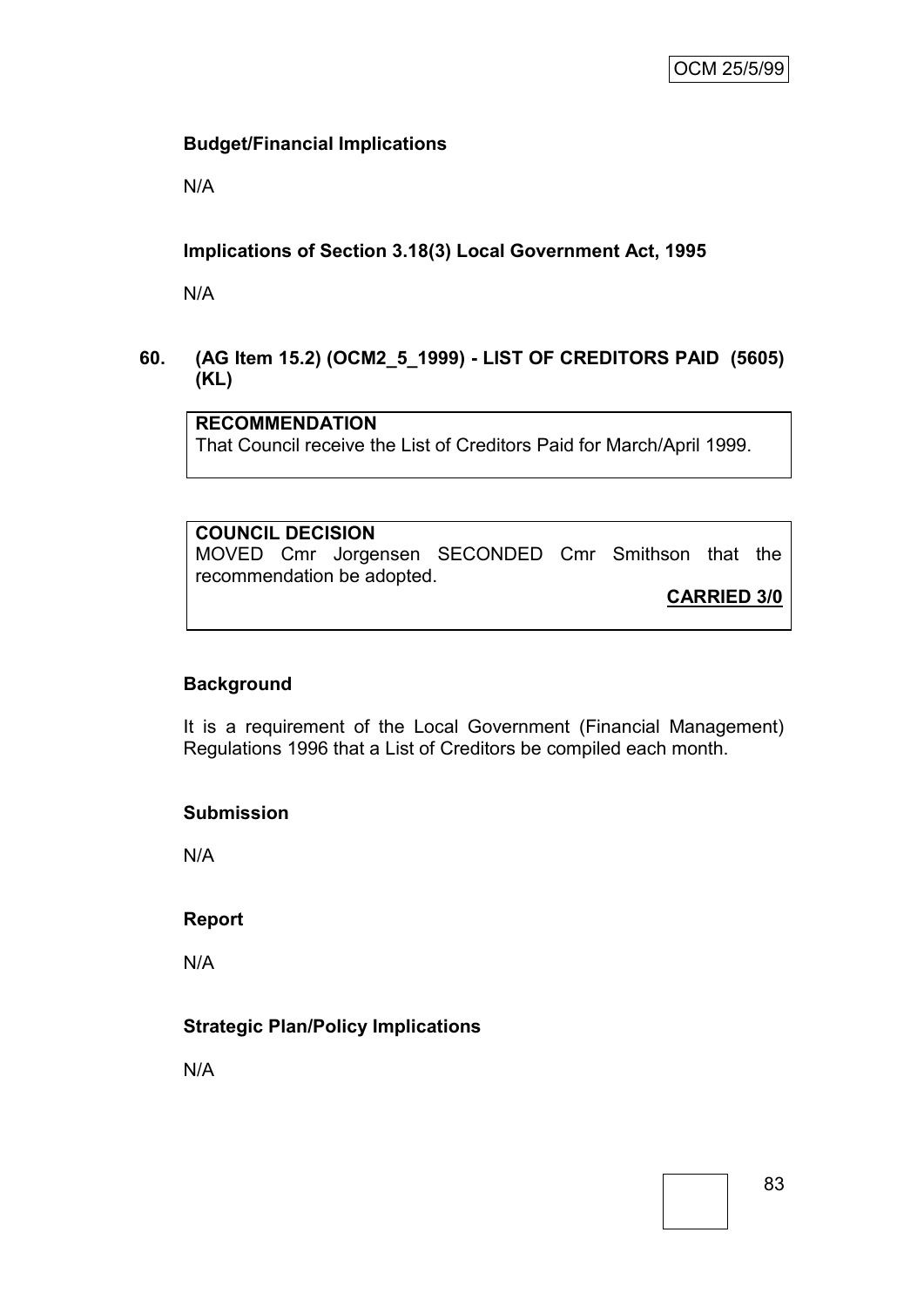### **Budget/Financial Implications**

N/A

### **Implications of Section 3.18(3) Local Government Act, 1995**

N/A

### **61. (AG Item 15.3) (OCM2\_5\_1999) - FIRE SERVICE LEVY - VOLUNTEER BUSH FIRE BRIGADES (1554; 1556) (ATC)**

**RECOMMENDATION** That Council:

- (1) defer the imposition of a levy in respect of volunteer bushfire brigades, until the Fire Service Levy in relation to the permanent Fire District is introduced; and
- (2) advise affected ratepayers of this change.

#### **COUNCIL DECISION**

MOVED Cmr Jorgensen SECONDED Cmr Smithson that the recommendation be adopted.

**CARRIED 3/0**:

### **Background**

At its Meeting in February 1999, Council decided to impose a levy in respect of volunteer bushfire brigades, on owners of properties outside the permanent Fire District. This levy was to be imposed as a matter of equity - those properties in the permanent Fire District were to pay a Fire Service Levy imposed by the State Government, and it was therefore considered appropriate that those properties outside the permanent Fire District covered by the Volunteer Bushfire Brigades should contribute towards the cost of the Brigades.

### **Submission**

N/A

84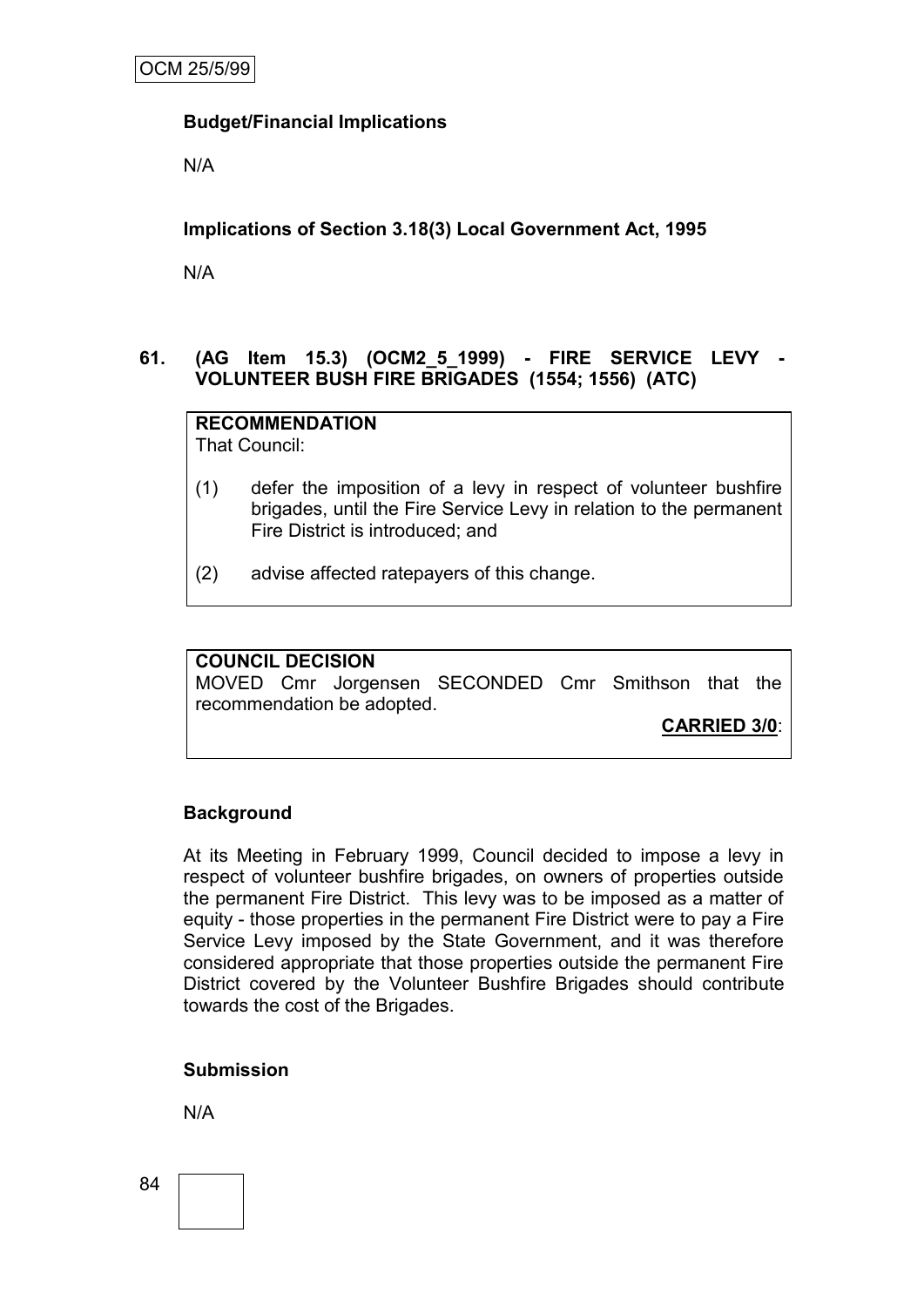### **Report**

The Minister for Police and Emergency Services has announced that the Fire Service Levy proposed to be introduced from 1 July 1999 would not get through State Parliament before this date and therefore introduction of the levy would not be progressed in the immediate future. He further advises that, "the framework for inevitable changes to fire levy contributions, and potentially, emergency services funding in this State, is now well advanced and we will continue our commitment to develop further legislation to address these issues.

Due to the enforced delay, it is now an opportune time to review our achievements to date and look at continuing to address other funding inequities in our emergency services, including the bushfire brigades, the FRS volunteer brigades, the State Emergency Service and volunteer sea search and rescue, in the future. In the meantime, the current collection system for funding fire and rescue in this State, will rest with the ICA, which together with Local Government Authorities (12.5%), contribute 87.5% of the total Western Australian FRS budget.

As the Volunteer Fire Brigade Levy was to be introduced as a matter of equity, the deferment of the Fire and Rescue Service Levy should result in the deferment of the Volunteer Fire Brigade Levy. All ratepayers covered by the Volunteer Fire Brigades were advised of the proposed introduction of a levy and it is therefore appropriate that they be advised of the deferment of the levy.

### **Strategic Plan/Policy Implications**

N/A

### **Budget/Financial Implications**

The Volunteer Fire Brigade Levy was to have raised \$150,000 in 1999/00. The introduction of the Fire and Rescue Service Levy was estimated to save Council \$250,000 in its payments to the W.A.F.B. This additional income/savings was to be used to minimise rate increases. This will now not be possible.

### **Implications of Section 3.18(3) Local Government Act, 1995**

N/A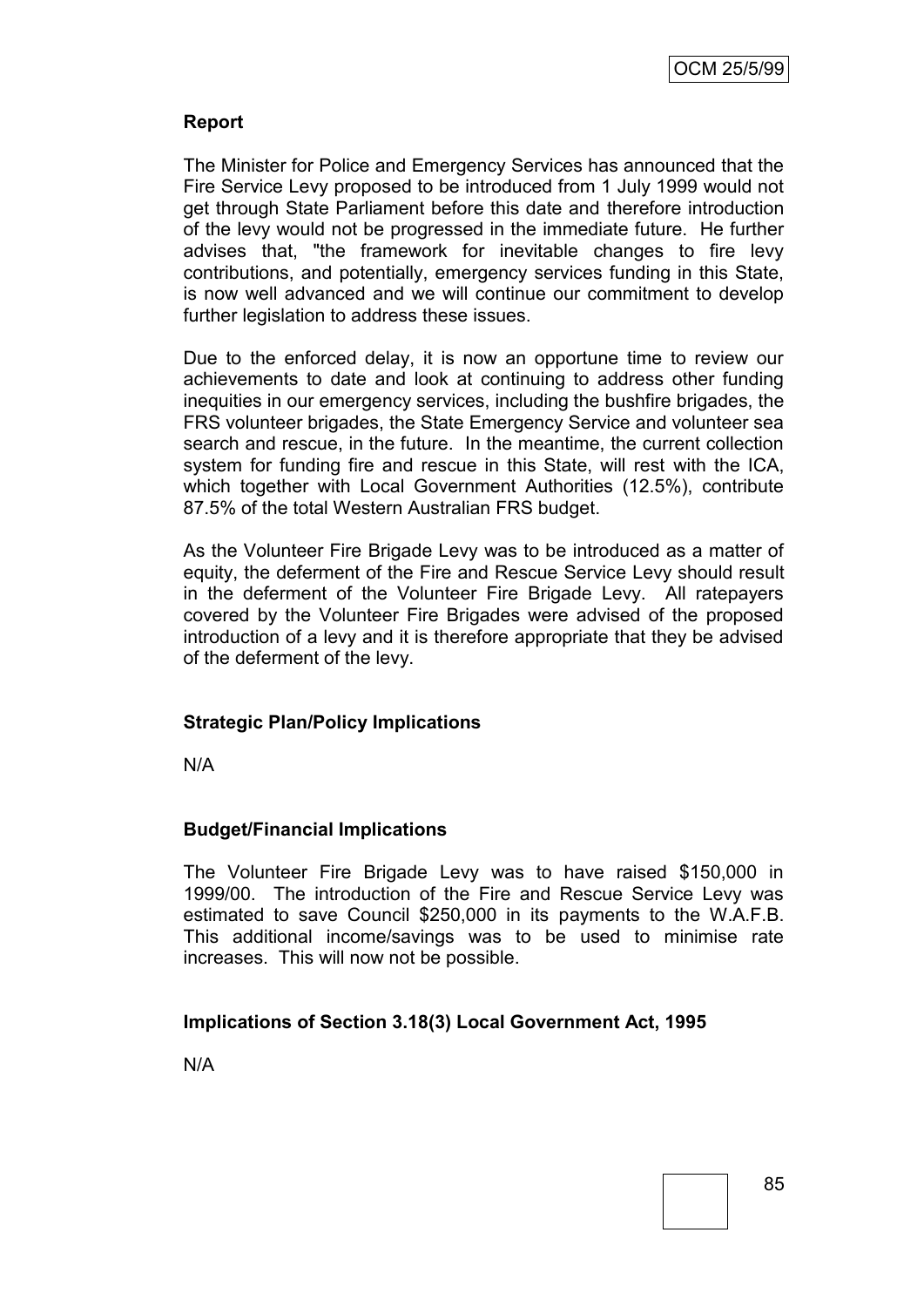### **62. (AG Item 15.4) (OCM2\_5\_1999) - TENDER NO.11/99 - SALE OF 75 BRITANNIA AVENUE, BEELIAR (3411614) (KJS)**

### **RECOMMENDATION**

That Council:

- (1) accept Tender No.11/99 Sale of 75 Britannia Avenue, Beeliar from Mrs. M. A. Neri for the sum of \$137,100; and
- (2) amend Delegated Authority function DA-F5 "Acceptance of Tenders", to include the sale of Council goods, services or property by tender, as attached to the Agenda. **TO BE CARRIED BY ABSOLUTE MAJORITY OF COUNCIL**

**COUNCIL DECISION** MOVED Cmr Jorgensen SECONDED Cmr Smithson that the recommendation be adopted.

**CARRIED 3/0**

### **Background**

Following a decision of Council at its Meeting held on 16 March 1999, to call for tenders for the purchase of 75 Britannia Avenue, advertisements were placed in both weekend newspapers over a period of several weeks.

### **Submission**

Two tenders were received by the close of the tender period:

| $\mathbf 1$ | M. A. Neri  | \$137,100 |
|-------------|-------------|-----------|
| 2.          | Peter Erzay | \$110,000 |

and one tender was received after the close of the tender period from:

3. D. Tomlinson \$70,000

### **Report**

A Valuation Report by Jeff Spencer, Licensed Valuer placed a valuation of \$150,000 on the house and land, with \$120,000 for the land and \$30,000 for the house.

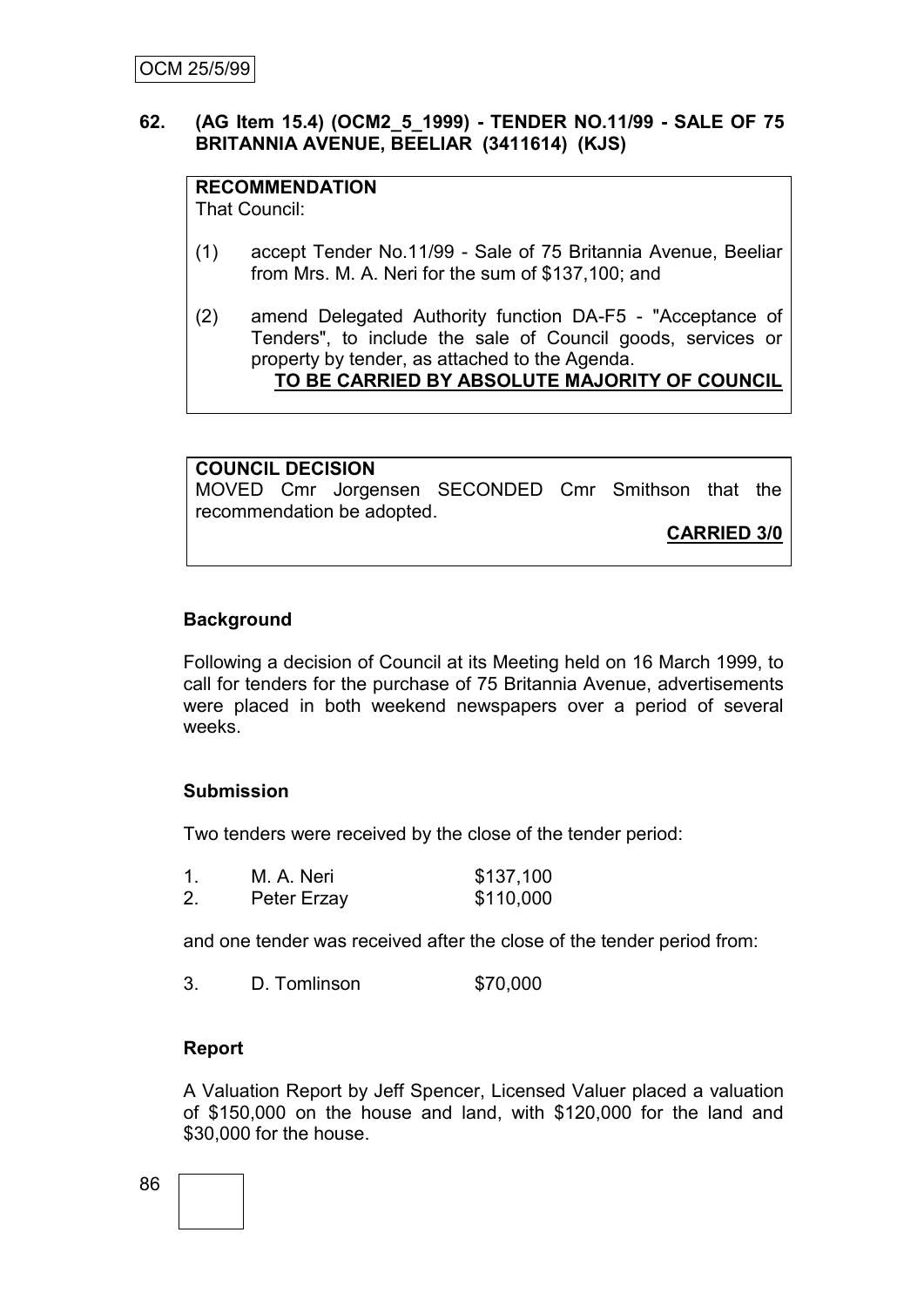Recent sales of Lots 23, 24 and 26 Britannia Avenue, being vacant land of equal area, were sold at \$135,000 each. The house at 75 Britannia Avenue is in a very poor state. Most prospective purchasers who inspected the property were interested in the land, as lots of around 4,000 sq.m. were rate in this area. The offer of \$137,100 probably represents land value in the current market. In November 1998, a local real estate agent reported after inspecting the property that they would, if commissioned, market the property for between \$125,000 - \$135,000.

### **Strategic Plan/Policy Implications**

N/A

### **Budget/Financial Implications**

An income of \$130,000 has been budgeted for the sale of this property in the financial year 1998/99.

### **Implications of Section 3.18(3) Local Government Act, 1995**

N/A

### **63. (AG Item 16.1) (OCM2\_5\_1999) - TENDER NO. 9/99 - SALVAGE AND RECOVERY RIGHTS - HENDERSON LANDFILL SITE (AS) (4433) (COASTAL)**

### **RECOMMENDATION**

That Council resolve to accept the tender of \$3,800 submitted by Clinton John Scott for Tender No. 9/99 - Salvage and Recovery Rights - Henderson Landfill, for a period of two year with the option at Council's discretion of extending for a further year following review of this operation.

### **COUNCIL DECISION**

MOVED Cmr Jorgensen SECONDED Cmr Smithson that:

- (1) the matter be deferred until the next Council Meeting on 8 June 1999; and
- (2) a meeting be convened between staff and Patricks Recycling to discuss issues raised in the submission, which was tabled at the meeting.

## **CARRIED 3/0**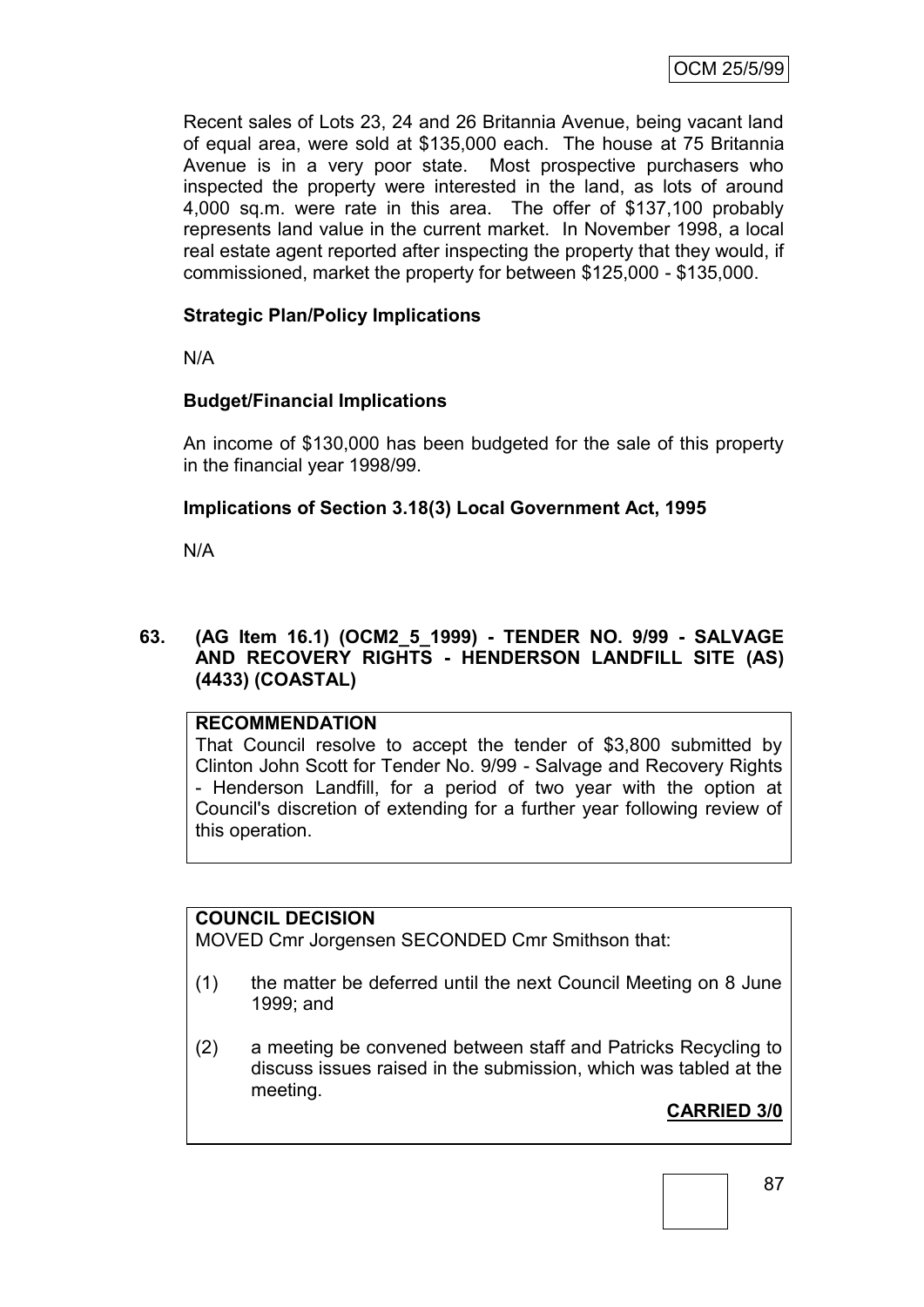### **Background**

In an attempt to reduce the amount of reusable waste going into the Henderson Landfill Site, a salvage and recovery operation has been undertaken since October 1998. This has operated on an "unofficial" basis alongside Council's community recycling efforts. Figures for March and April 1999 show that a total of 51,023 kg (or 836 kg per day) was removed out of the waste stream and recycled.

Council has received no income from the sale of this material, however there is a rebate of \$3 per tonne of waste which is diverted from landfill (in effect, a \$3 refund of the Department of Protection Landfill Levy paid when the waste entered the site). Council does, of course, receive income when the waste enters the site.

Under the current trial an average of 25 tonne per month is being salvaged from the typical 12,000 tonne of waste being disposed of on the lined site at Henderson Landfill Site per month. Council presently coordinates the community recycling bins at the entrance to the Landfill Site recovering oil, paper, glass, cardboard, aluminium cans and batteries. It is proposed that the successful tenderer would be responsible for this operation thus reducing Council's costs in the maintenance of the area other than supervision of the scavenger. Waste Services currently spend approx. \$6000 per annum maintaining the recycling bins. It is proposed to significantly increase the amount of material being recovered and recycled by appointing a professional scavenger who approaches the operation in a more businesslike manner than the ad-hoc operation which currently exists. Refer to Landfill Supervisor's Estimated Costs attached to the Agenda.

There is also the benefit of securing an annual income from a professional scavenger for the exclusive rights to recover material from the site.

It was with these aims that Waste Services studied other operations at landfill sites and using the information gained, prepared the specificiation and sought tenders for salvage and recovery rights at the Henderson Landfill Site.

### **Submission**

N/A

### **Report**

Submissions for Tender No. 9/99 Salvage and Recovery Rights - Henderson Landfill Site closed on 15 April 1999. Eleven sets of documents were issued and five tenders were received. A Summary of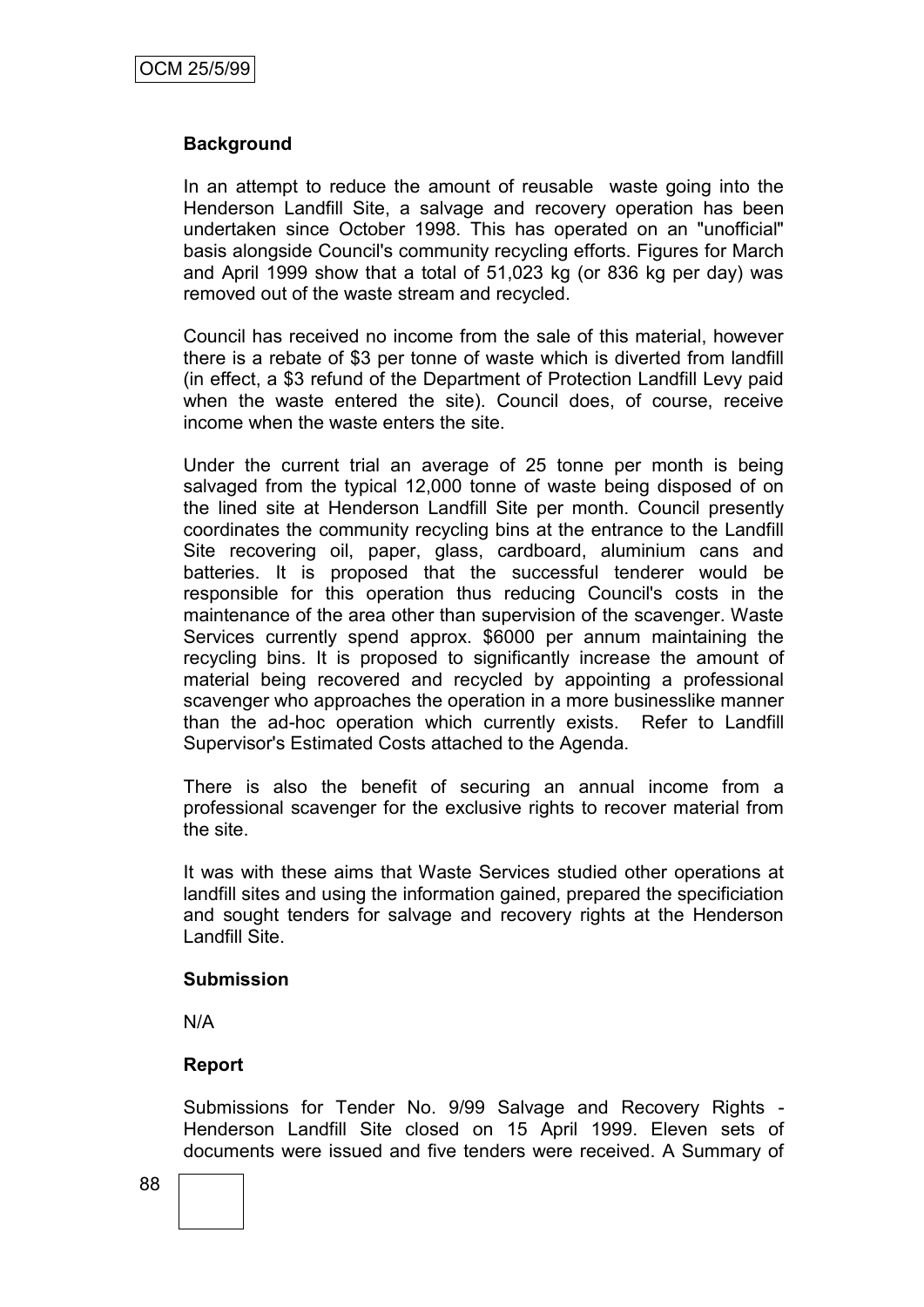tenders received was attached to the Agenda. The lowest and highest tenders received (Baxter Enterprise at \$1,560 and Patricks Recycling at \$9,600) are both closely associated with the current recycling operator, George's Recycling. George's Recycling did not submit a Tender. The most experienced tenderer was Clinton John Scott with 12 years experience operating the recycling area at Gosnells Waste Disposal Area. It is felt that an experienced operator with ready markets for all classes of waste being recycled will be motivated to remove as much material as is physically possible to maximise their income.

After examining the tenders, considering the tenderer's ability to start the operation efficiently on commencement, maximise the removal of recyclables from the site and on evaluation of relevant references and referees, Clinton John Scott is clearly the preferred tenderer.

The lowest tenderer was not considered due to a lack of experience as compared with the highest tenderer.

### **Strategic Plan/Policy Implications**

Recycling of household waste is an important component of Council's Waste Minimisation Policy and, as such, must be effectively managed to minimise the amount going to landfill and maximise the amount of material being diverted from the waste stream, providing positive leadership on this issue to the greater community.

### **Budget/Financial Implications**

As well as modest income for salvage and recovery rights of \$3,800, there is likely to be savings of approximately \$4,000 per annum currently allocated to the maintenance of the recycling area which will be used to increase the time allocated to essential tasks within the site such as litter control, fence maintenance and improved directional signage and safety.

Council will also receive a rebate of the \$3 Landfill Levy which leaves the site estimated at some \$700 per annum.

### **Implications of Section 3.18(3) Local Government Act, 1995**

Nil

### **64. (AG Item 18.1) (OCM2\_5\_1999) - RE-AFFIRMATION OF 1998/99 BUDGET ADOPTION DECISIONS (1335) (RWB)**

### **RECOMMENDATION**

That Council re-affirm the following decisions of the Special Meeting of Council held on the  $28<sup>th</sup>$  July 1999 (Budget Adoption) by absolute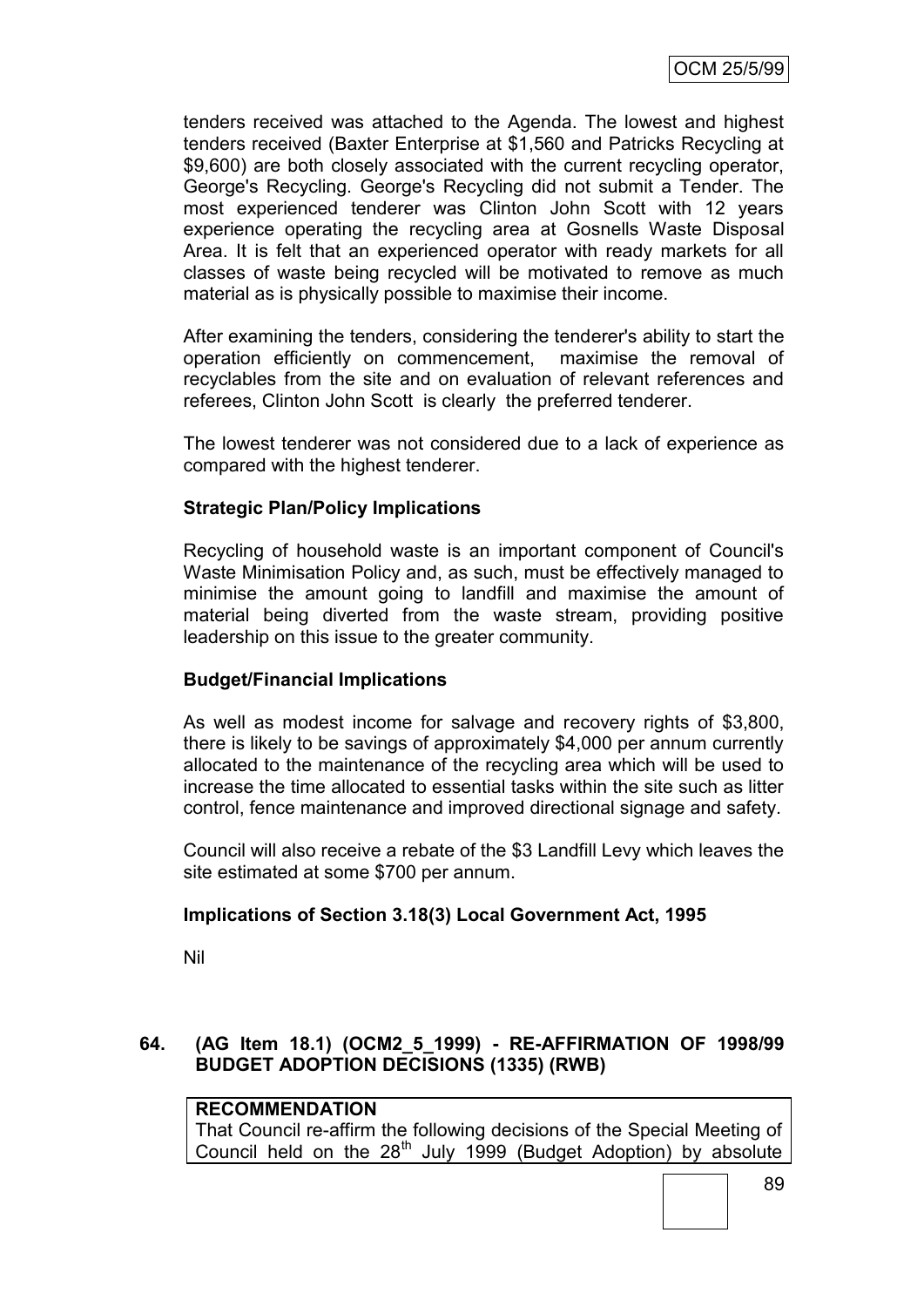majority:-

- (a) Annual Budget
- (b) Rate Charge
- (c) Service Charge
- (d) Granting of a discount or incentive for early payment of any rate or service charge
- (e) Waiving a rate or service charge or granting other concessions in relation to a rate and service charge
- (f) Setting an interest rate on a rate or service charge that remained unpaid.

*[sections 6.2, 6.46, 6.47, 6.51 of the Act]*

### **TO BE CARRIED BY ABSOLUTE MAJORITY OF COUNCIL**

### **COUNCIL DECISION**

MOVED Cmr Smithson SECONDED Cmr Jorgensen that Council reaffirm the following decisions of the Special Meeting of Council held on the  $28<sup>th</sup>$  July 1998 (Budget Adoption) by absolute majority:-

- (a) Annual Budget
- (b) Rate Charge
- (c) Service Charge
- (d) Granting of a discount or incentive for early payment of any rate or service charge
- (e) Waiving a rate or service charge or granting other concessions in relation to a rate and service charge
- (f) Setting an interest rate on a rate or service charge that remained unpaid.

*[sections 6.2, 6.46, 6.47, 6.51 of the Act]*

**CARRIED 3/0**

### **Background**

The Department of Local Government Compliance Assessment Report highlighted that Council, in adopting its 1998/99 Budget and associated charges, did not do so by an Absolute Majority, as required under Sections 6.2; 6.46; 6.47 and 6.51 of the Local Government Act 1995.

#### **Submission**

N/A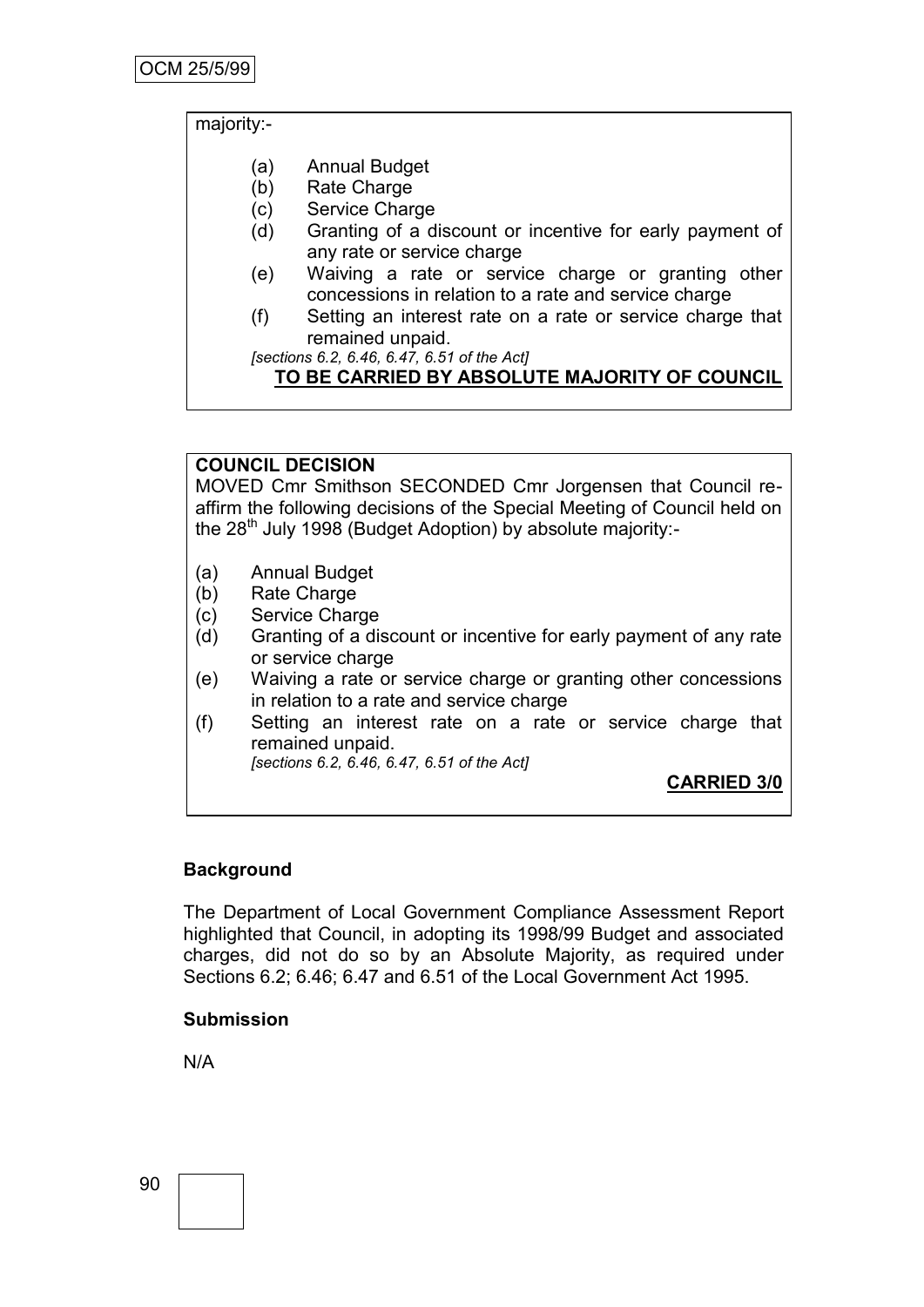### **Report**

By formally re-affirming the resolutions associated with the adoption of the 1998/99 Budget, Council is complying with the requirement to do so and can respond to the Department that this issue has been rectified.

### **Strategic Plan/Policy Implications**

N/A

### **Budget/Financial Implications**

N/A

**Implications of Section 3.18(3) Local Government Act, 1995**

Nil

### **65. (AG Item 18.2) (OCM2\_5\_1999) - DEPARTMENT OF LOCAL GOVERNMENT COMPLIANCE ASSESSMENT (1335) (RWB)**

## **RECOMMENDATION**

That: Council:

- (1) receive the Compliance Assessment for the Department of Local Government under cover of letter dated 27<sup>th</sup> April 1999;
- (2) note the high level of compliance as advised by the Executive Director, Mr John Lynch;
- (3) advise the Department of Local Government of the following actions, outcomes or comments relating to the non-compliance recommendations in the report:

### 3.1 **ISSUE**

That Council satisfy itself that the services and facilities it provides are integrated and coordinated with those provided by the state or commonwealth, do not inappropriately duplicate services and facilities provided by the public or private sector and that services and facilities are managed effectively and efficiently*.[section 3.18 of the Act]*

### **RESPONSE**

The Local Government Act 1995 provides that a local government is to satisfy itself that services and facilities that it provides -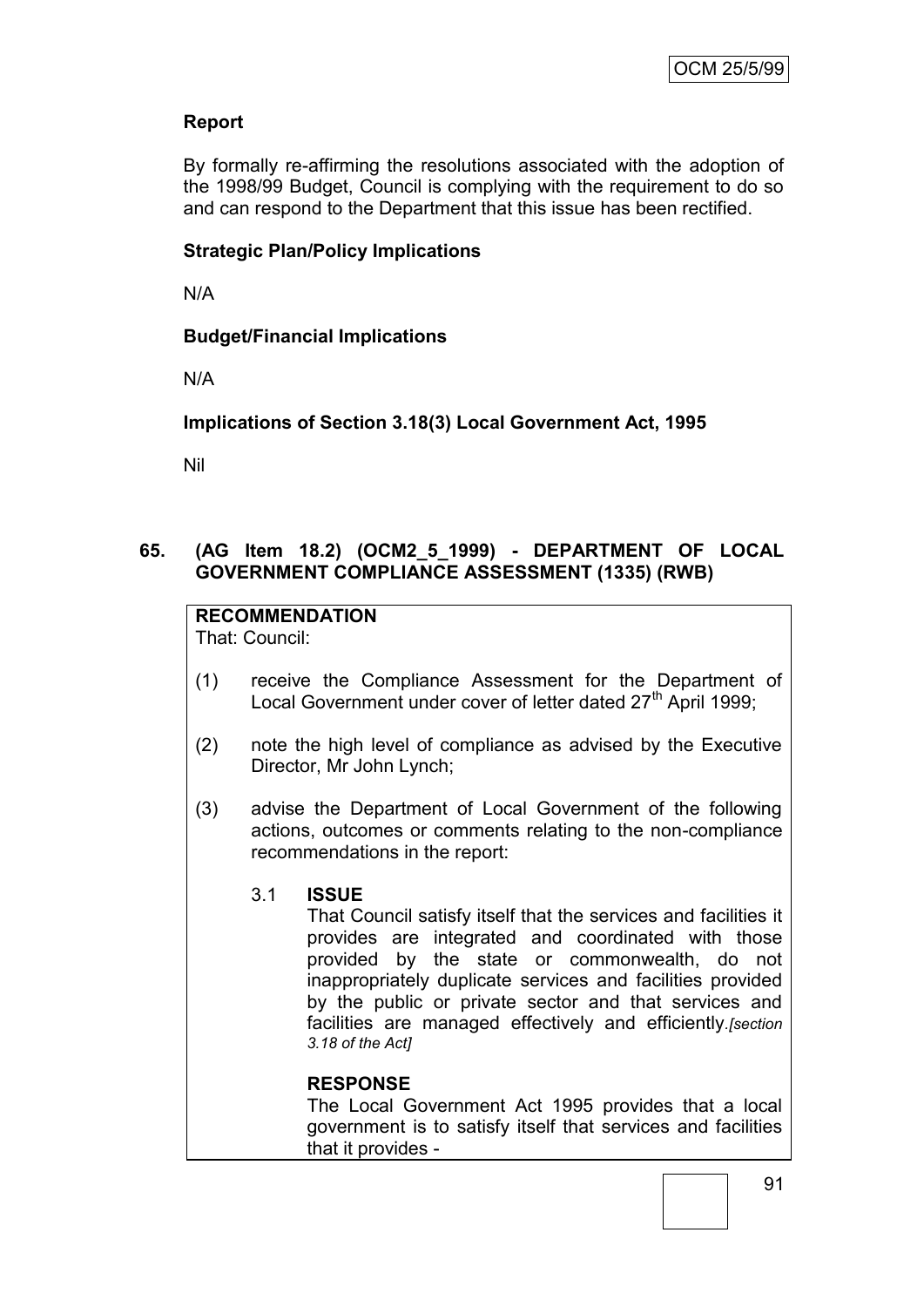| (a) | integrate and coordinate, so far as practicable, |
|-----|--------------------------------------------------|
|     | with any provided by the Commonwealth, the       |
|     | State or any public body;                        |

- (b) do not duplicate, to an extent that the local government considers inappropriate, services or facilities provided by the Commonwealth, the State or any other body or person, whether public or private; and
- (c) are managed efficiently and effectively.

Council has adopted a practice of considering the relevance of this section of the Act when determining a decision on any matter placed before it.

Key Performance Indicators have been developed which measures the efficiency of the services.

A report will be placed before Council in November '99 analysing on a service unit basis, the implications of this section.

### 3.2 **ISSUE**

Tender Register to include details of the successful tenderer and decision to invite tenders. *[Function and General Regulation 17]*

#### **RESPONSE**

Instructions have been issued to staff responsible for maintaining the Tender Register, to ensure:

- (1) The decision to invite Tenders, together with the relevant Officer's delegated authority or Council resolution, be recorded in the Tender Register, and
- (2) Details of the tender awarded, including the name of the successful tenderer and the amount tendered, be recorded in the Tender Register.

Regular checks of the Tender Register will be undertaken to ensure that the register is kept up to date.

92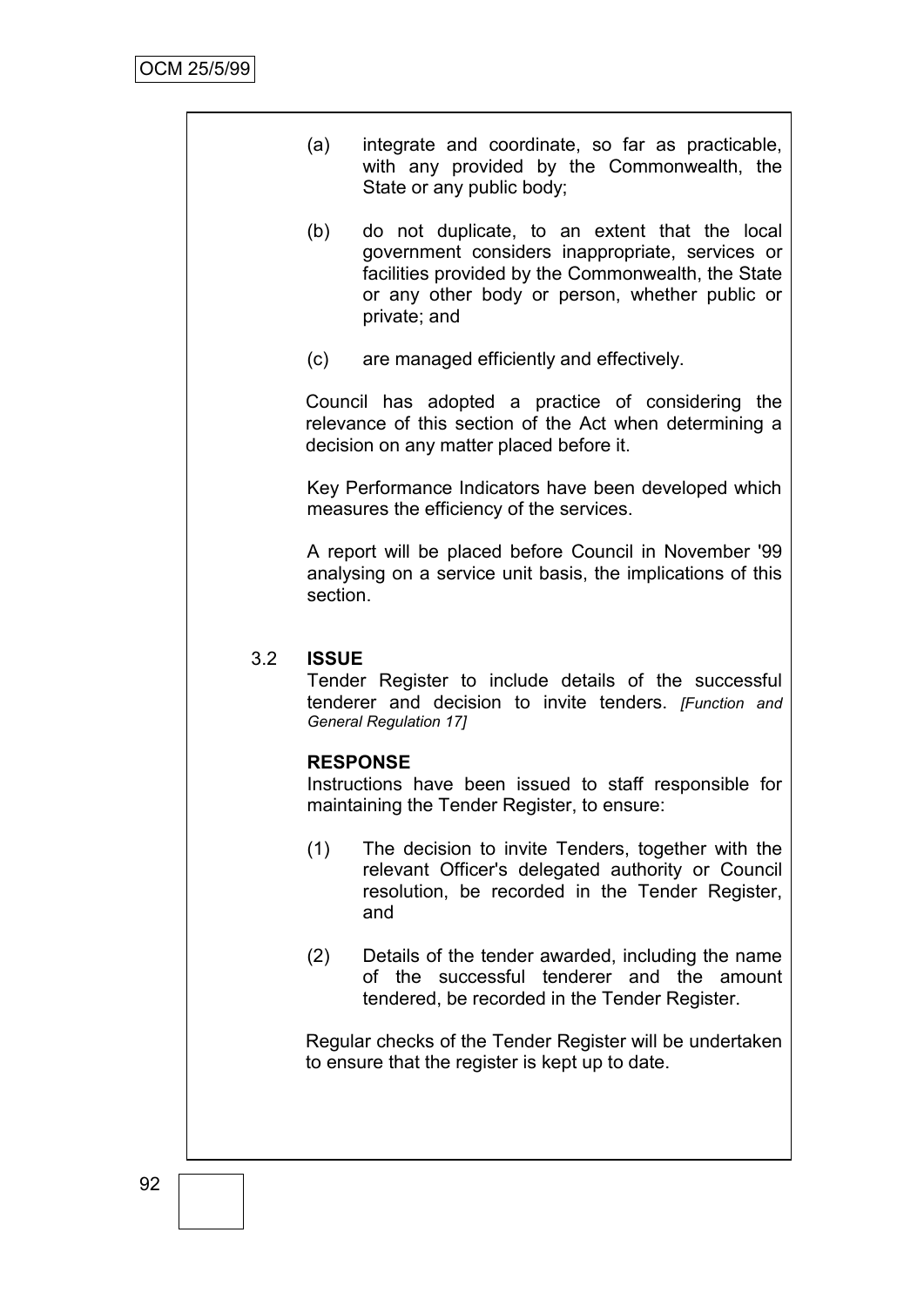### 3.3 **ISSUE**

Delegations from Council to Committees to be included in the Register of Delegations. *[section 5.18 of the Act]*

### **RESPONSE**

The Delegations from Council to Committees, was available in an appropriate register.

Apparently, the inspecting officers approached the Customer Services Officer and requested the Delegated Authority Register and was provided with the Register of Delegated Authority to Officers only. While the Register of Delegations to Committees was available, it was not provided to the Inspector as the staff member assumed (incorrectly) that the Register provided was all that was required.

The Compliance Report (Page 5) mentions that it does not consider Council has complied with its requirement to review delegations to Committees, even though the recommendation to Community Development Committee was subsequently deferred by Council, pending review of the meeting procedure. However, this does not extend to Delegations made to the Strategic and Policy Committee, which were clearly carried out in accordance with requirements.

In terms of correcting any anomaly in relation to the Delegations to the Community Development Committee, there can be no action taken as the Committee no longer exists.

### 3.4 **ISSUE**

Appropriate records of decisions made under delegated authority to be established. *[Section 5.46 of the Act and Administration Regulation 19]*

### **RESPONSE**

Council has developed a computerised performance management system which officers who are delegated authority, are required to post details of the application and decision taken. The system is in its infancy and all staff who have delegated authority, have not been using the system.

Previous reliance has been on the appropriate file being treated as a register/record of delegations used. Based on earlier advice received from the Department, the use of the files was understood to have complied with the Act.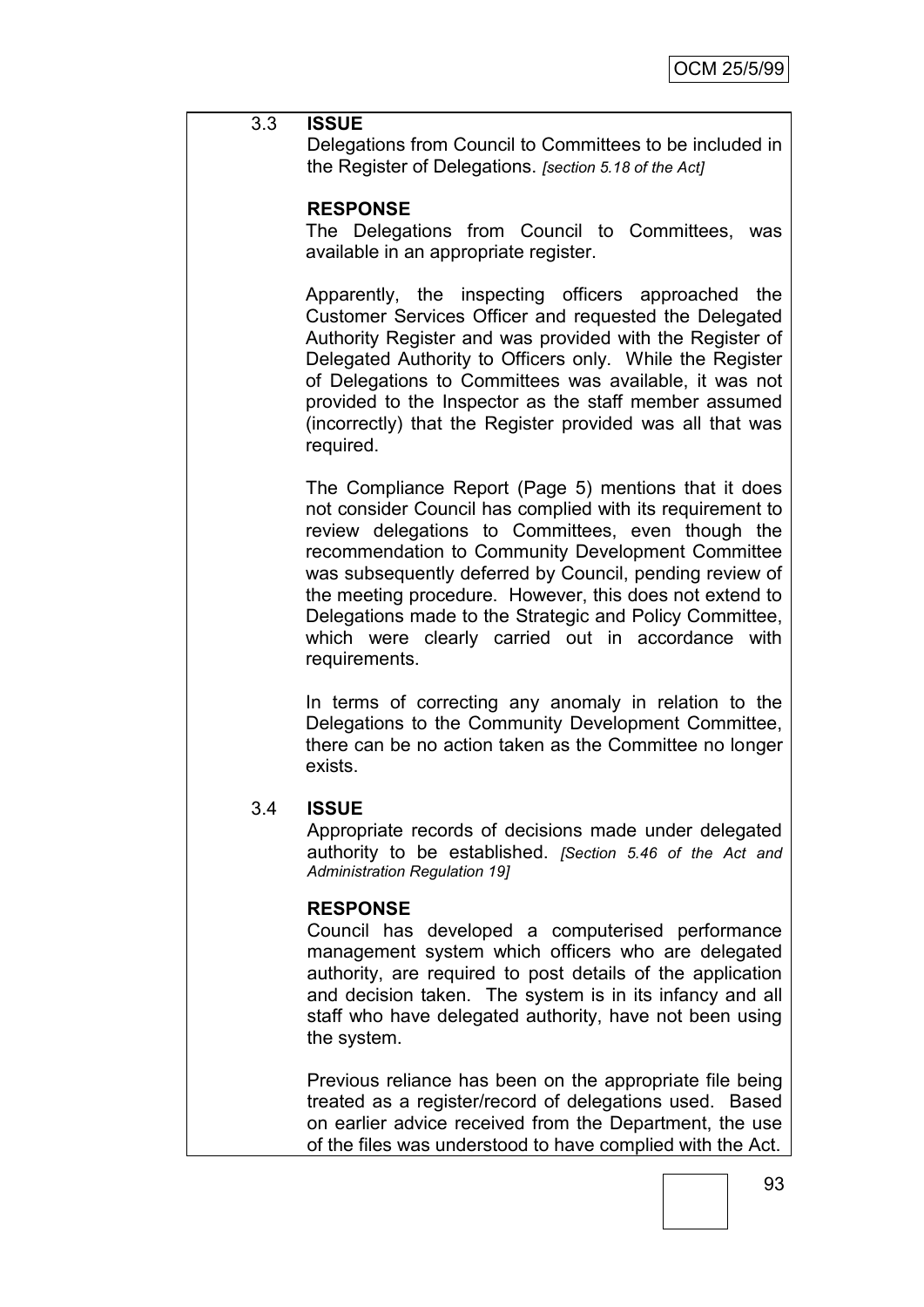The need to utilise the performance system will be reinforced and monitored.

Councillors have access to the system through a dial in connection.

Whilst not a statutory requirement, a register of decisions taken under delegated authority will be provided for public information.

One off authority to officers will, in future, be included in a Delegation Register.

### 3.5 **ISSUE**

Employees who have a financial interest in a matter before committee and/or council disclosure the nature of the interest at committee and council meetings. *[section 5.70 of the Act]*

#### **RESPONSE**

The requirement to disclose a financial interest relating to the CEO's Performance Review, was not known. This requirement is now being complied with.

#### 3.6 **ISSUE**

Re-affirm the following decisions of the Special Meeting of Council on the 28 July 1998 (Budget Adoption) by absolute majority.

- (a) Annual Budget
- (b) Rate Charge
- (c) Service Charge
- (d) Granting of a discount or incentive for early payment of any rate or service charge
- (e) Waiving a rate or service charge or granting other concessions in relation to a rate and service charge
- (f) Setting an interest rate on a rate or service charge that remained unpaid.

*[sections 6.2, 6.46, 6.47, 6.51 of the Act]*

#### **RESPONSE**

While the decisions at the Budget Meeting were carried 13/1, the adoption of absolute majority was not recorded. All future officer reports will detail this voting requirement to ensure this oversight does not recur.

Council, at its meeting of the  $25<sup>th</sup>$  May 1999, rectified this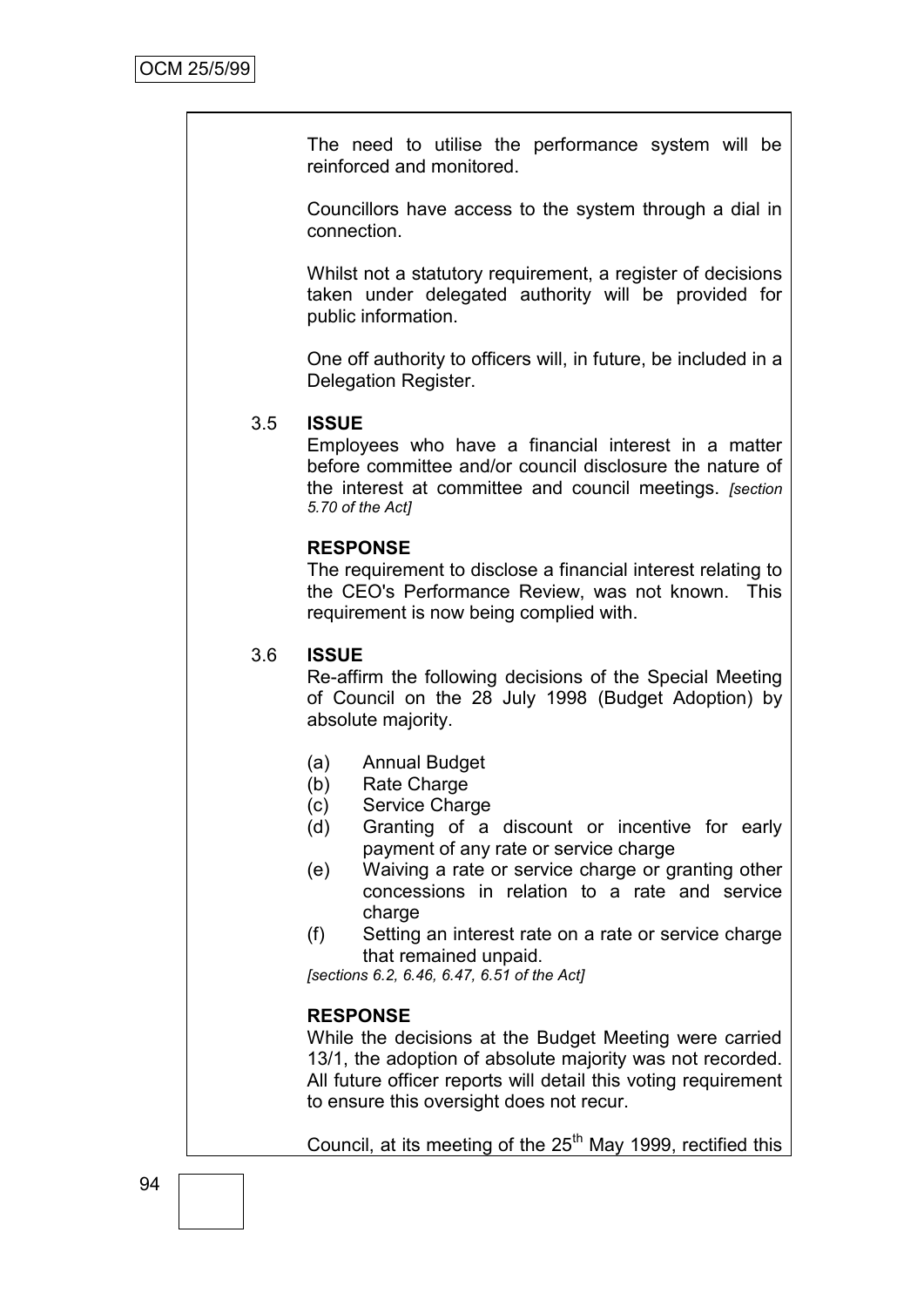matter by re-affirming the decision.

### 3.7 **ISSUE**

Quarterly or triannual financial report to be prepared and presented to Council. *[Financial Management Regulations 34 & 35]*

### **RESPONSE**

A reminder system will be put in place to ensure that required reports are presented to Council in accordance with Financial Management Regulations 34 and 35.

(4) advise the Department of Local Government of the following actions, outcomes or comments relating to the recommendations in the report not relating to non compliance.

### 4.1 **ISSUE**

That Council and the CEO define and agree on performance targets and quantifiable outcomes in undertaking reviews of the CEO's performance.

#### **RESPONSE**

Council, at its meeting of the  $16<sup>th</sup>$  March 1999, determined that the system of Performance Review for the CEO be developed on the basis of the model produced by the Western Australian Municipal Association.

The previous system required by Council, will be maintained as the basis of a quarterly report to Council.

It is noted that Council complied with the Act.

### 4.2 **ISSUE**

That all officer reports include details of voting requirements and Council adopts the practice of recording the number of votes counted for and against a motion in the minutes.

### **RESPONSE**

The officer reports do not provide advice on voting requirements where a simply majority is required. The practice is to identify the issues where absolute or special majority is needed.

A list of Local Government Act provisions requiring absolute or special majority, has been provided to appropriate staff.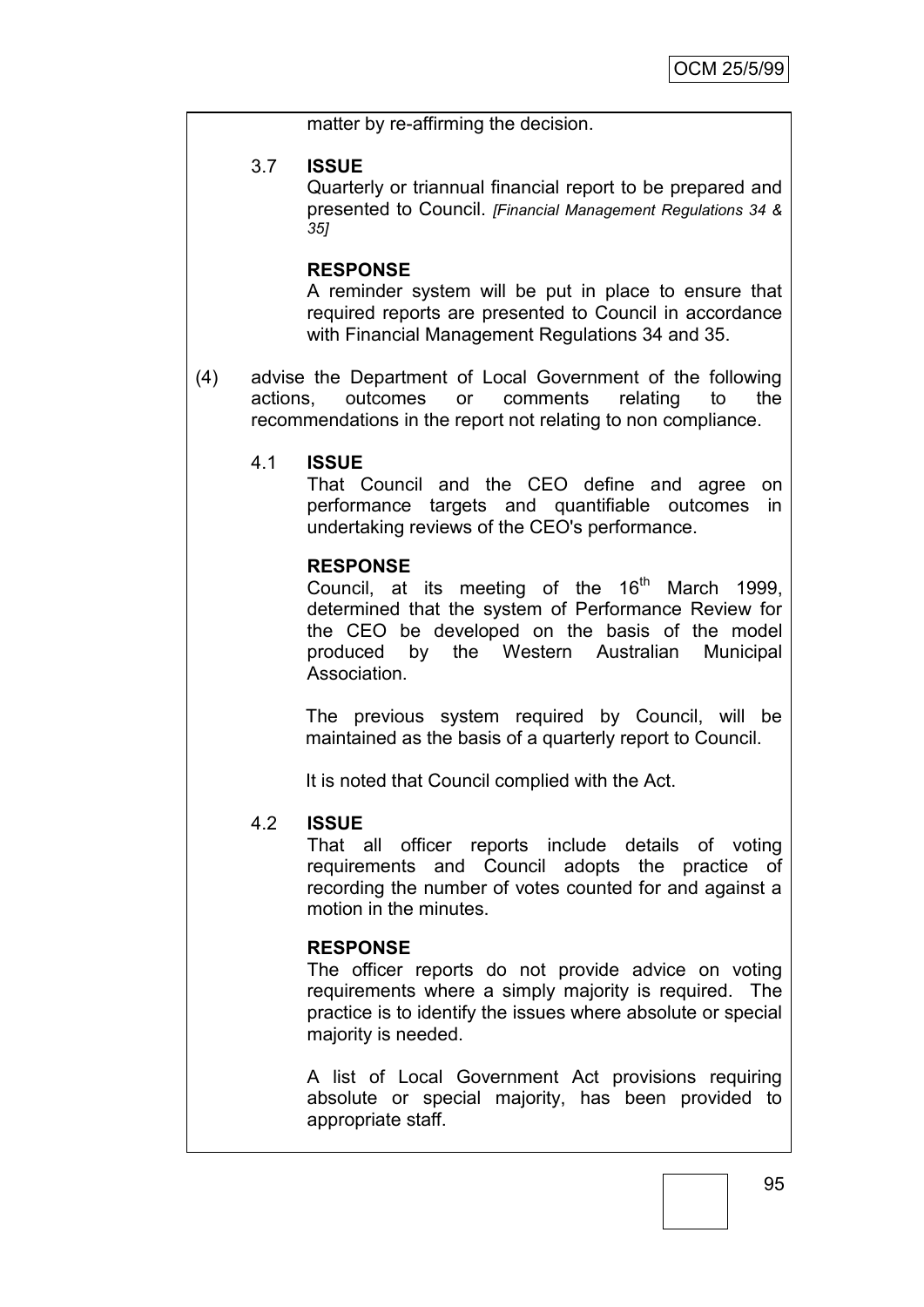The number of votes counted for and against a motion, will be in future included in the minutes.

(5) detail the number of votes for and against a motion, be recorded for all future meetings.

### **COUNCIL DECISION**

MOVED Cmr Jorgensen SECONDED Cmr Smithson that the recommendation be adopted.

**CARRIED 3/0**

### **Background**

The Terms of Reference for the inquiry into Council, required that a Compliance Assessment be undertaken by the Local Government Department.

#### **Submission**

A copy of the report from the Department, was attached to the Agenda.

The Executive Director has advised that the "*report finds a high level of compliance however, there are a number of areas of non-compliance*".

#### **Report**

Two officers from the Department undertook the assessment in January 1999. They worked in the Administration building for five(5) days.

#### **Strategic Plan/Policy Implications**

N/A

### **Budget/Financial Implications**

Nil

**Implications of Section 3.18(3) Local Government Act, 1995**

Nil

96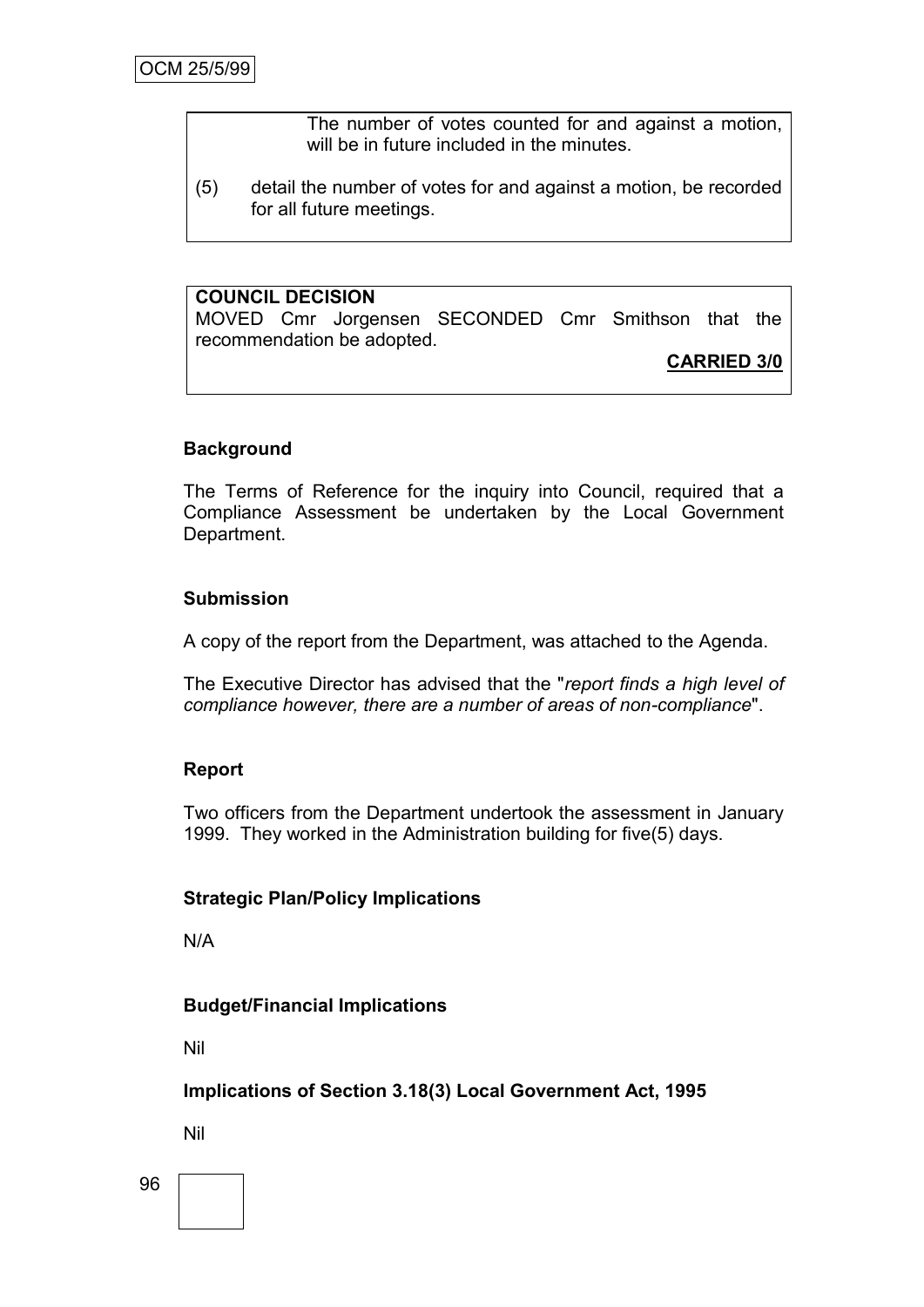### **66. (AG Item 18.3) (OCM2\_5\_1999) - REPORT OF THE INQUIRY INTO THE CITY OF COCKBURN - DEPARTMENT OF LOCAL GOVERNMENT (1335) (RWB)**

### **RECOMMENDATION**

That Council:

(1) advise the Department of Local Government of the following actions, outcomes or comments relating to the Recommendations in the Report on the Inquiry into the City of Cockburn:

### **Report Recommendation**

**6.1.2.1.1.** *That the Council should seek training for the elected members in the area of their roles and responsibilities. When arranging training for the elected members, the Council should not limit that training to the division of responsibilities but should take the opportunity to review all of the requirements of the elected members and include training in areas such as performance review, meeting procedure, strategic planning, policy development, ethics in local government etc.*

### **Response**

Advice on appropriate training for Councillors will be provided to Council following the next Local Government Election. Councillors were previously provided the opportunity for training.

### **Report Recommendation**

**6.2.2.1.** *That the Council should be reminded of the recommendations of the Royal Commission into the City of Wanneroo and specifically, that the existence of factions should not be expressly or by implication condoned and that the dangers of factionalism and the need for independent judgement should be emphasised.*

### **Response**

The training program for Councillors pursuant to recommendation 6.1.2.1.1. should include discussion on factions and a review of the recommendations of the Royal Commission into the City of Wanneroo.

### **Report Recommendation**

**6.3.2.1.** *That the Council quickly arranges training in chairmanship and meeting procedure for all of the elected members. The provisions of the Standing Orders should be strictly enforced and all of the elected members should support*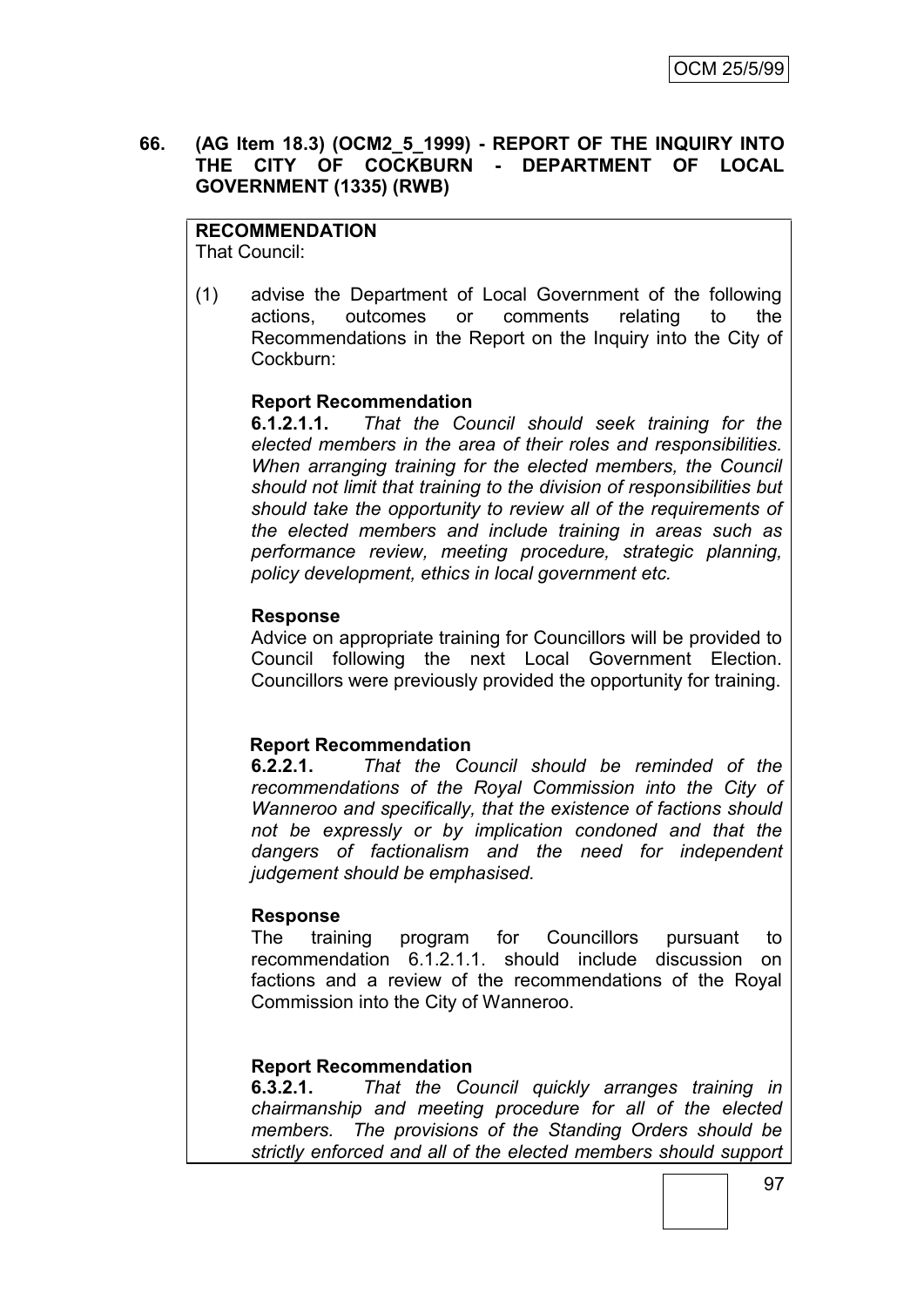*the persons presiding at meetings of the Council and Committees and ensure appropriate standards of behaviour are observed.*

#### **Response**

A training program as per recommendation 6.1.2.1.1. will be offered to Councillors.

#### **Report Recommendation**

**6.3.2.2.** *That the Standing Orders should address the matter of inappropriate behaviour and provide the mechanism for dealing with elected members who do not behave in an acceptable manner.*

#### **Response**

The Council will be considering the adoption of new Standing Orders at its meeting of the  $25<sup>th</sup>$  May 1999. These Standing Orders address the issues identified.

#### **Report Recommendation**

**6.4.2.1.** *That the Council should quickly arrange training in chairmanship and meeting procedure for all of the elected members. The training should include and emphasise the need for elected members to properly prepare themselves for attendance at meetings.*

#### **Response**

Training program as per recommendation 6.1.2.1.1. will be offered to Councillors.

#### **Report Recommendation**

**6.4.2.2.** *That alternative procedures for displaying the motions and amendments to motions on the large screen in the meeting place should be examined and the requirement that the public should be able to see the motions proposed should also be considered.*

#### **Response**

In considering the adoption of new Standing Orders, Council will consider including a requirement for Councillors to submit alternative recommendations in writing (the Report raised the issue prompting this response).

The provision of equipment to enable the public to see proposed motions, will be investigated and further considered by Council.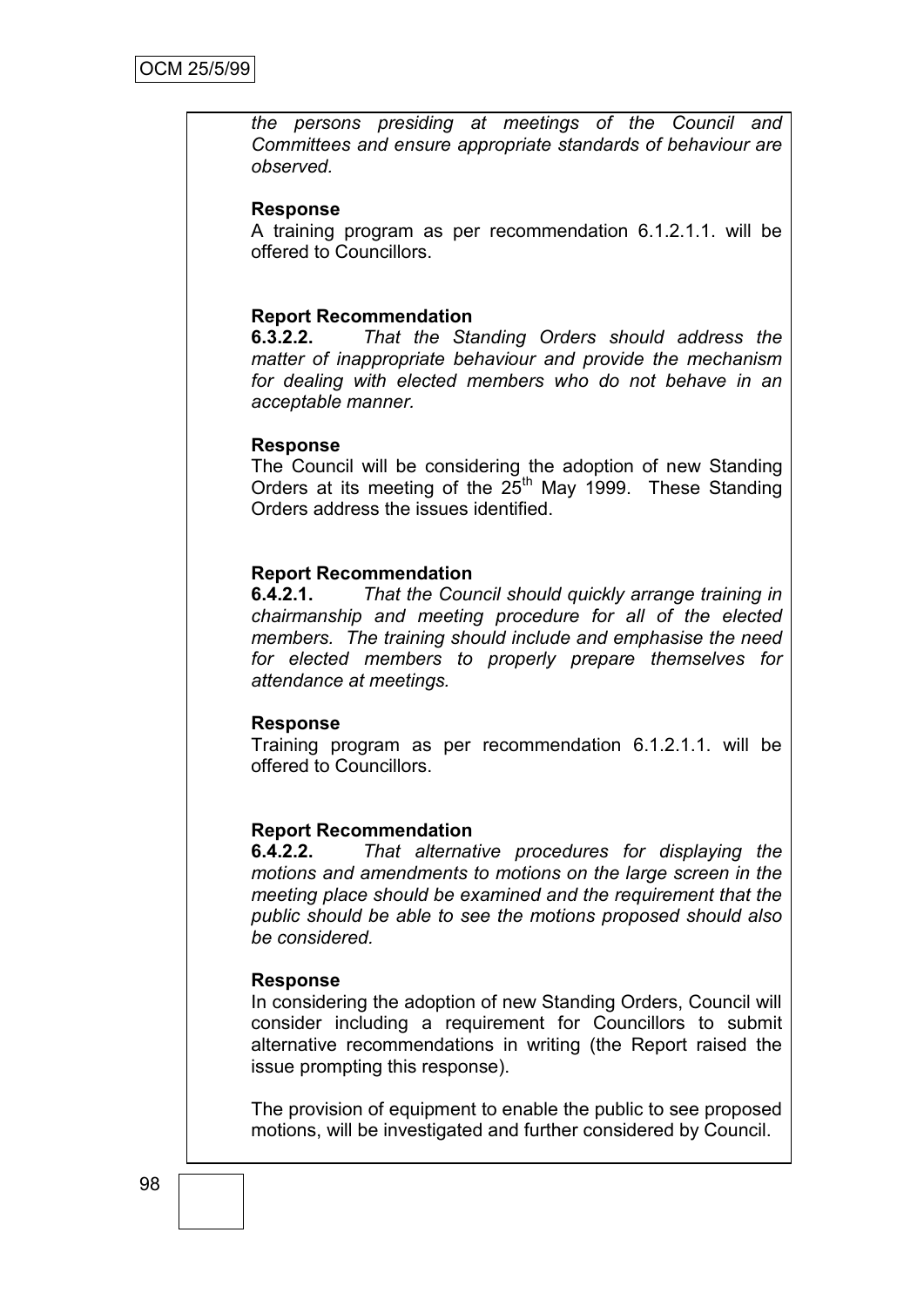### **Report Recommendation**

**6.5.2.1.** *That the Council take action to ensure there is no perception that decisions are taken or implied at the workshops and briefing sessions.*

#### **Response**

The report has found no evidence that decisions are taken or implied at workshops or briefing sessions.

This particular point will be included in Councillors training and induction.

The issue will be drawn to the Elected Members' attention.

# **Report Recommendation**<br>**6.5.2.2.** *That Counci*

**6.5.2.2.** *That Council members be reminded of the importance of considering each application on its merits and to be careful in the manner in which they react to lobbying.*

#### **Response**

This point will be included in Councillor training and induction.

The issue will be drawn to Elected Members' attention.

#### **Report Recommendation**

**6.6.2.1.** *That the Council and the CEO establish a dispute resolution procedure to ensure differences between elected members and staff are quickly identified and effectively resolved.*

#### **Response**

A procedure will be developed and included in Council's Standing Orders.

#### **Report Recommendation**

**6.6.2.2.** *That the CEO, in conjunction with the Council, establish an arrangement for ensuring the elected members are kept informed of the stage reached in the implementation of any particular decision of the Council; such an arrangement may already be in place however, it must be understood and supported by the elected members.*

#### **Response**

A management system is in place which summarises the action taken by staff.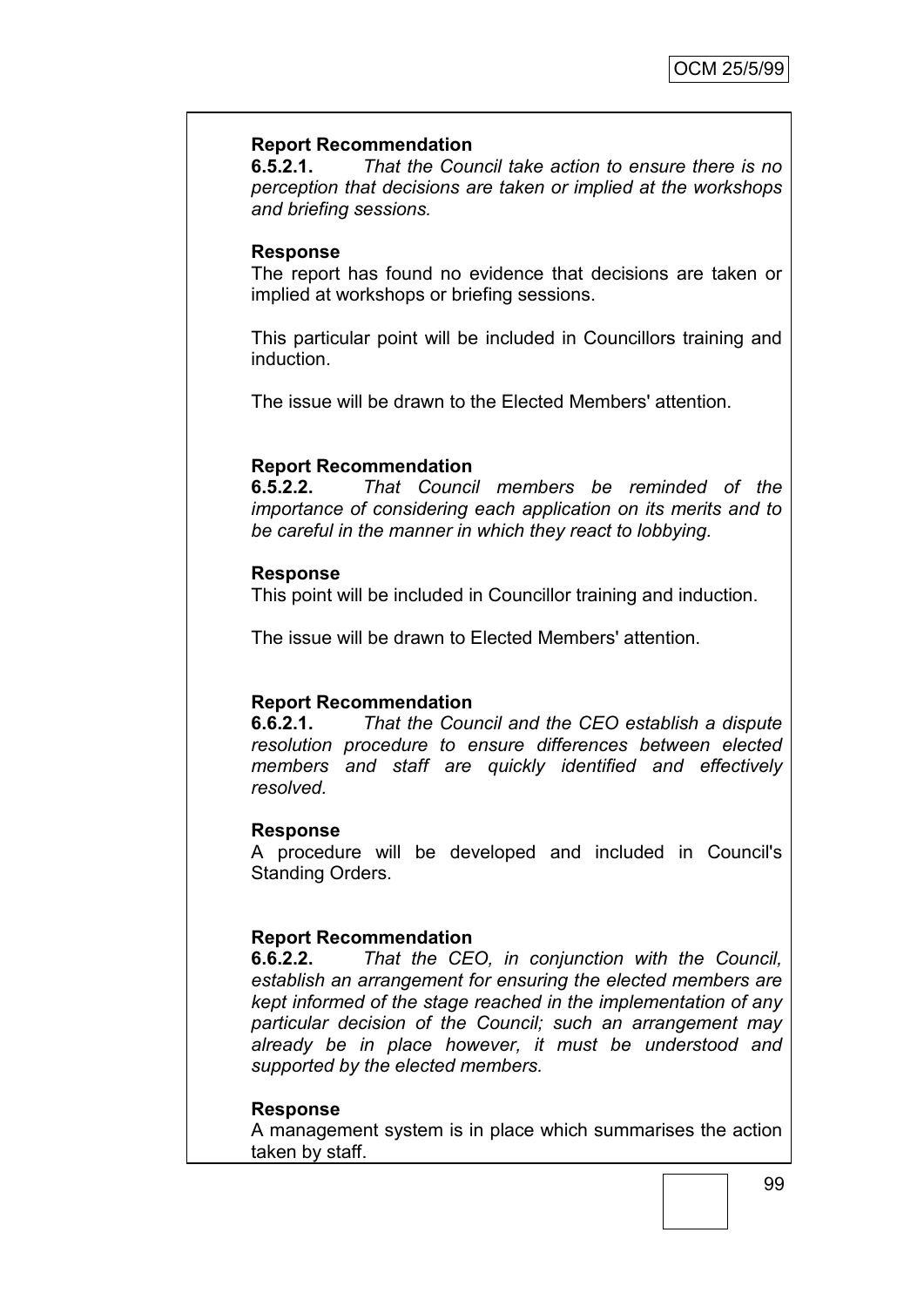Training on access to the system will be instigated for elected members. They have been previously advised in writing on access to the system.

#### **Report Recommendation**

**6.6.2.3.** *That the need for an improved method of assessing the performance of the CEO be addressed. There is reference to this requirement in later recommendations.*

#### **Response**

Council, at its meeting of the 16<sup>th</sup> March 1999, resolved to adopt a performance review system for the CEO based on the model produced by the Western Australian Municipal Association.

### **Report Recommendation**

**6.7.2.1.** *That the Council Working Party that has made recommendations with regard to Standing Orders, Policies, Delegations and other matters, be given the additional responsibility of reviewing the form and style of the officers reports to Council with the aim of ensuring the reports are of a standard that will satisfy the elected members.*

#### **Response**

The Working Party was primarily established to consider the Council meeting structure. It is not intended to re-appoint the Working Party.

It is to be noted that an assessment of agendas/reports undertaken by the Local Government Department in August 1998 noted Council's reports as being of a 'Good Standard'.

Council members will be surveyed as to the adequacy of the reports.

#### **Report Recommendation**

**6.7.2.2.** *That any problems with regard to the quality of the officer's reports presented to the meetings of the Council should be raised with the CEO as they occur.*

#### **Response**

The procedure to be developed under 6.6.2.1 will be used as the vehicle for raising concerns on the standard of reports.

**Report Recommendation 6.7.2.3.** *That the quality of the information and advice* 

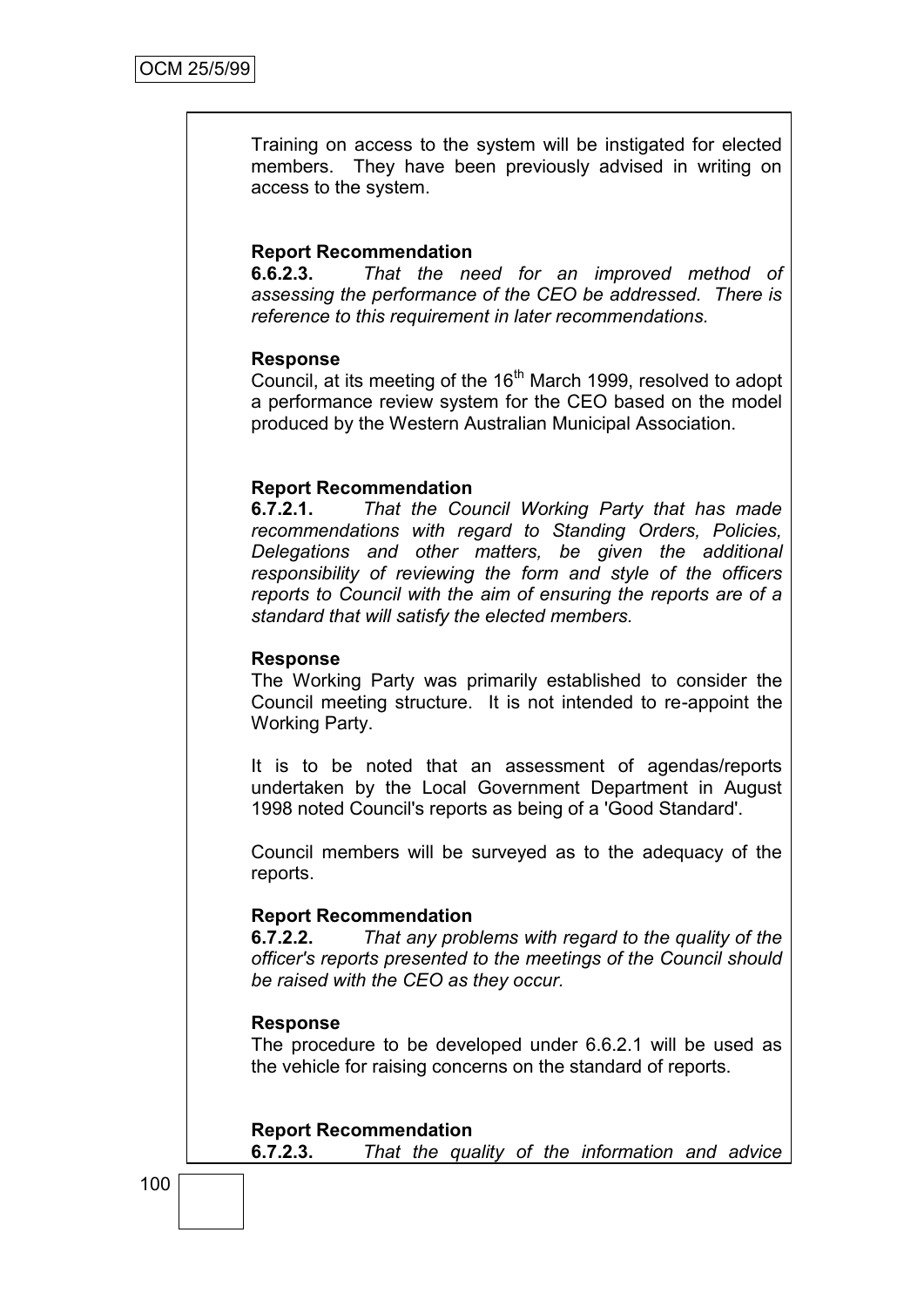*provided by the staff be included as an item in the criteria for the CEO performance review process.*

#### **Response**

The performance review system of the CEO will include this item.

#### **Report Recommendation**

**6.8.2.1.** *That the Council, in conjunction with the Department of Local Government, establish a method for conducting an annual review of the performance of the CEO that addresses the statutory functions attached to the position as well as strategic objectives. The method adopted should provide the opportunity for input to the process by all of the elected members.*

#### **Response**

A review system based on the Western Australian Municipal Association's model is being developed.

See response to 6.6.2.3.

#### **Report Recommendation**

**8.23.2.1.** *That, in respect of Lot 17, the Council resolve to acknowledge its failure to carry out its role in directing and controlling the affairs of the City in a proper manner and accept responsibility for its failure to properly perform the local government function for the benefit of the residents of the district.*

#### **Response**

This matter will need to be considered by the elected members provided the Councillors are re-instated.

#### **Report Recommendation**

**8.23.2.2.** *That, in respect of Lot 17, the Council signify its intention to review this situation and to adopt strategies and policies that will ensure it properly performs its functions in future, and including the immediate priority to the formulation and adoption of suitable and adequate provisions for the prevention of conflict of interest and improper influence in its code of conduct, that are satisfactory to the Minister for Local Government.*

**Response** The Code of Conduct will again be reviewed as will the Standing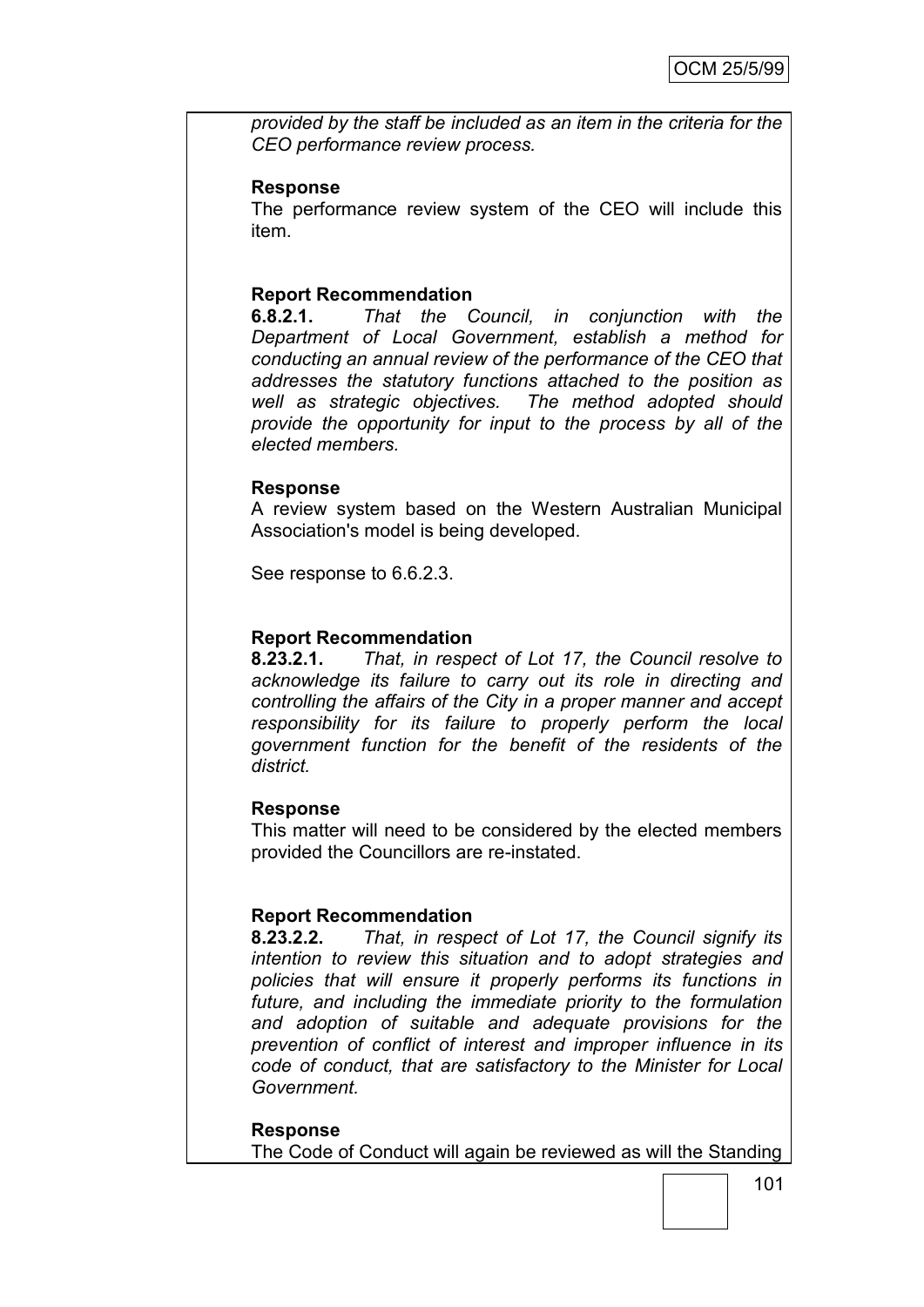#### Orders, to include statements relating to conflict of interest.

#### **Report Recommendation**

**8.23.2.3.** *That, in respect of Lot 17, the Council demonstrate to the community its commitment to open and accountable government by implementing the necessary reforms and notifying the public of the actions taken or proposed to be taken, and its acceptance and willingness to implement the recommendations of this report.*

#### **Response**

This matter will need to be considered by the elected members provided the Councillors are re-instated.

#### **Report Recommendation**

**8.24.2.1.** *That the Council resolve to acknowledge that, as individual elected members, they have failed to abide by their declaration of office in respect of the issue of Lot 17 Hamilton Road Spearwood, in that the interests of the individual took precedence over the interests of the district, and that a public apology be issued to the electors, residents and ratepayers of the district. The form and text of the apology to be approved by the Minister for Local Government.*

#### **Response**

This matter will need to be considered by the elected members provided the Councillors are re-instated.

#### **Report Recommendation**

**8.24.2.2.** *That Councillor Pecotic refrain from personal attacks on members of the staff and provide an undertaking to the Minister for Local Government that he will abide by the Council Code of Conduct.*

#### **Response**

Mr Pecotic will need to consider this issue if he is re-elected to Council.

#### **Report Recommendation**

**8.24.2.3.** *That the Mayor, Councillor Grljusich, provide an undertaking to the Minister for Local Government that he will abide by the Council Code of Conduct.*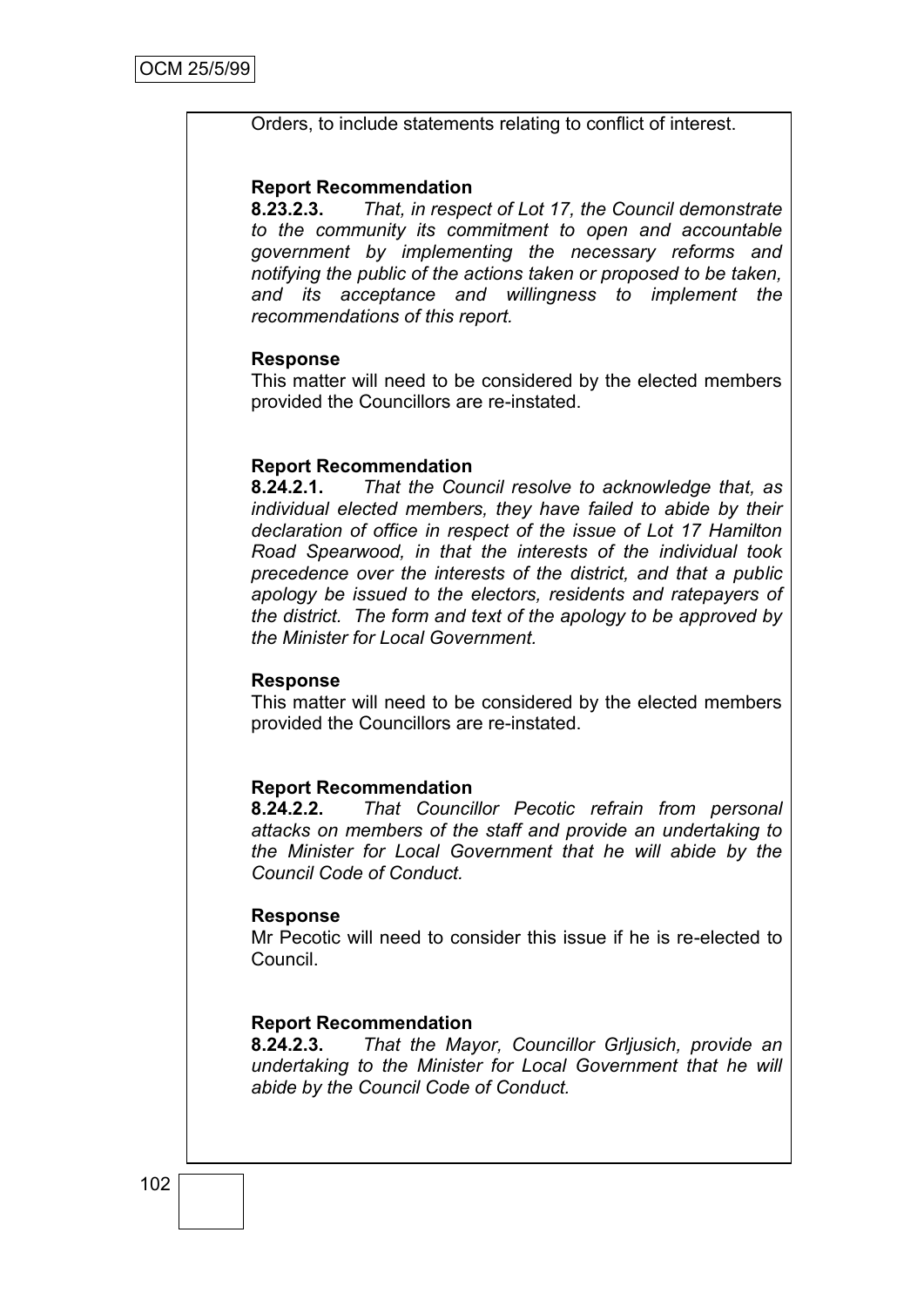#### **Response**

Mr Grljusich will need to consider this issue if he is re-elected to Council.

#### **Report Recommendation**

**8.24.2.4.** *That the Mayor, Cr Grljusich, acknowledge that he has not properly fulfilled his role as an elected member, or as Mayor, that he has a personal conflict of interest in this matter, and a public apology be issued by him to the electors, residents and ratepayers of the district. The form and text of the apology to be approved by the Minister for Local Government.*

#### **Response**

Mr Grljusich will need to consider this issue if he is re-elected to Council.

### **Report Recommendation**

**8.24.2.5.** *That the Council inform the Minister for Local Government of the actions it intends to take to prevent similar problems arising in future, and provide an undertaking that it will implement and abide by such reforms, to the satisfaction of the Minister.*

#### **Response**

This matter will need to be considered by the elected members provided the Councillors are re-instated.

#### **Report Recommendation**

**8.24.2.6.** *That the Council publish the conclusions and recommendations of this report, together with details of the actions it has taken to implement the recommendations, in its next Annual Report to the residents, electors and ratepayers of the district.*

#### **Response**

Council publish the conclusions and recommendations of this report, together with details of the actions which are able to be implemented by Council, under the Commissioners, which are detailed in this response to the Department of Local Government, will be included in the next Annual Report.

### **Report Recommendation**

**8.24.2.7.** *That the Council encourage the maximum number of electors to participate in the electoral process by adopting Postal Voting for all future elections for the City.*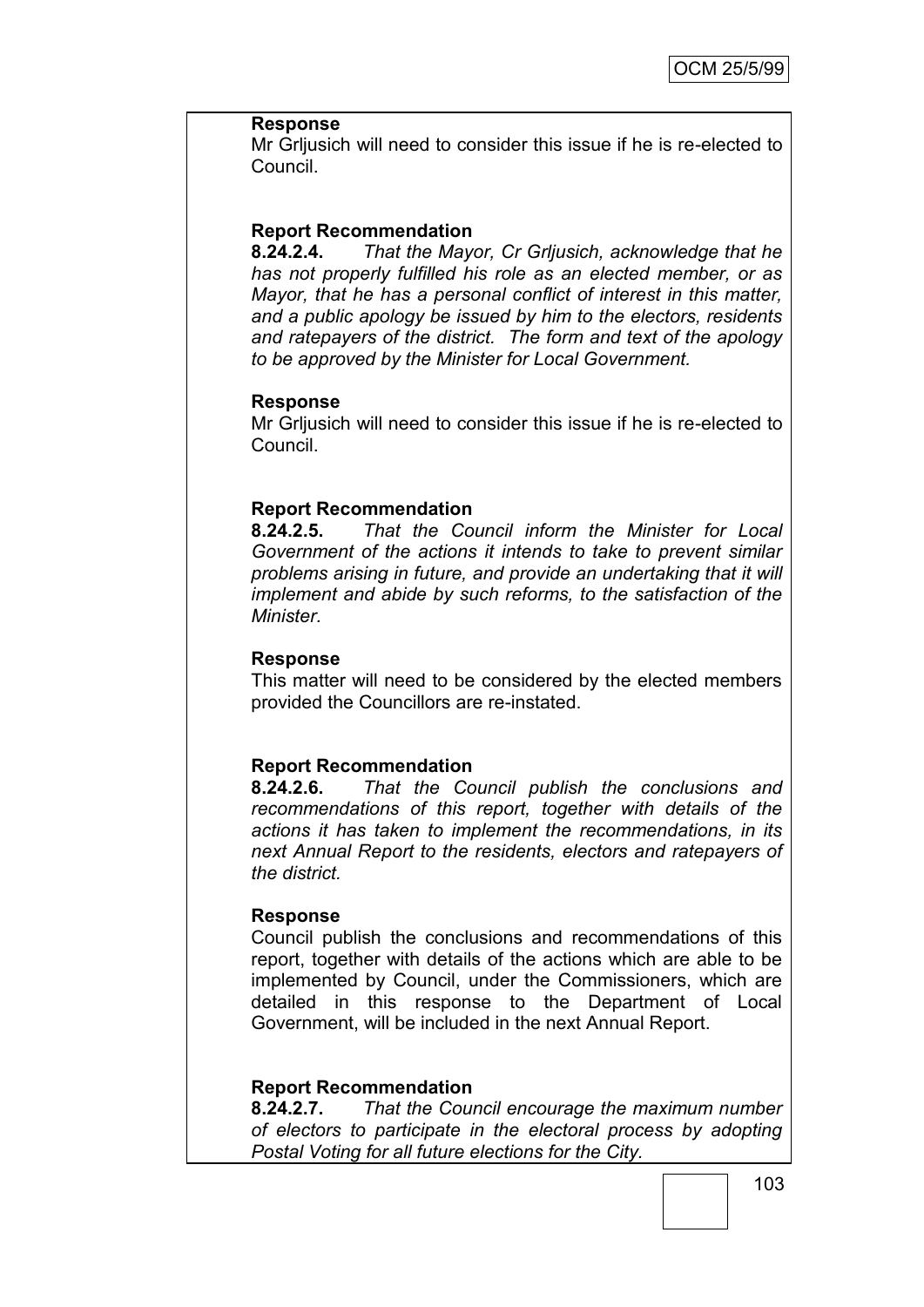#### **Response**

The issue of Postal Voting will be considered by Council in time for the next elections.

### **Report Recommendation**

**8.26.2.1.** *That earlier recommendations relating to the establishment of systems for:*

- *Reporting on the implementation of Council decisions;*
- The review of the performance of the CEO; and<br>■ Conflict resolution
	- *Conflict resolution*

*be implemented to the satisfaction of the Minister.*

#### **Response**

These matters have been dealt with under recommendations 6.6.2.2, 6.6.2.3, 6.8.2.1 and 6.6.2.1.

- (2) note the following In regard to comments made in the Report:
	- (Page 13 & 29) Records relating to Lot 14 which were held offsite, have been placed in the file. Staff have been instructed to ensure that material is forwarded to the centralised records section for filing and not held onto.
	- (Page 18) The opportunity for staff to provide advice at Council meetings, will be provided for in the new Standing Orders.
	- (Page 41) Regulation 11(da) now require for Council Minutes to contain reasons for decisions made which significantly differ from the recommendation to be recorded. Therefore the issue of explanation has been addressed.
	- (Page 84) The procedure to ensure that accounts are levied by Council at the same time as accounts are paid, has been reviewed.

The payment has been received from Peremate.

(3) advise the Department of Local Government of the outcome of issues, as identified in part (1) which require further action by Council as determined.

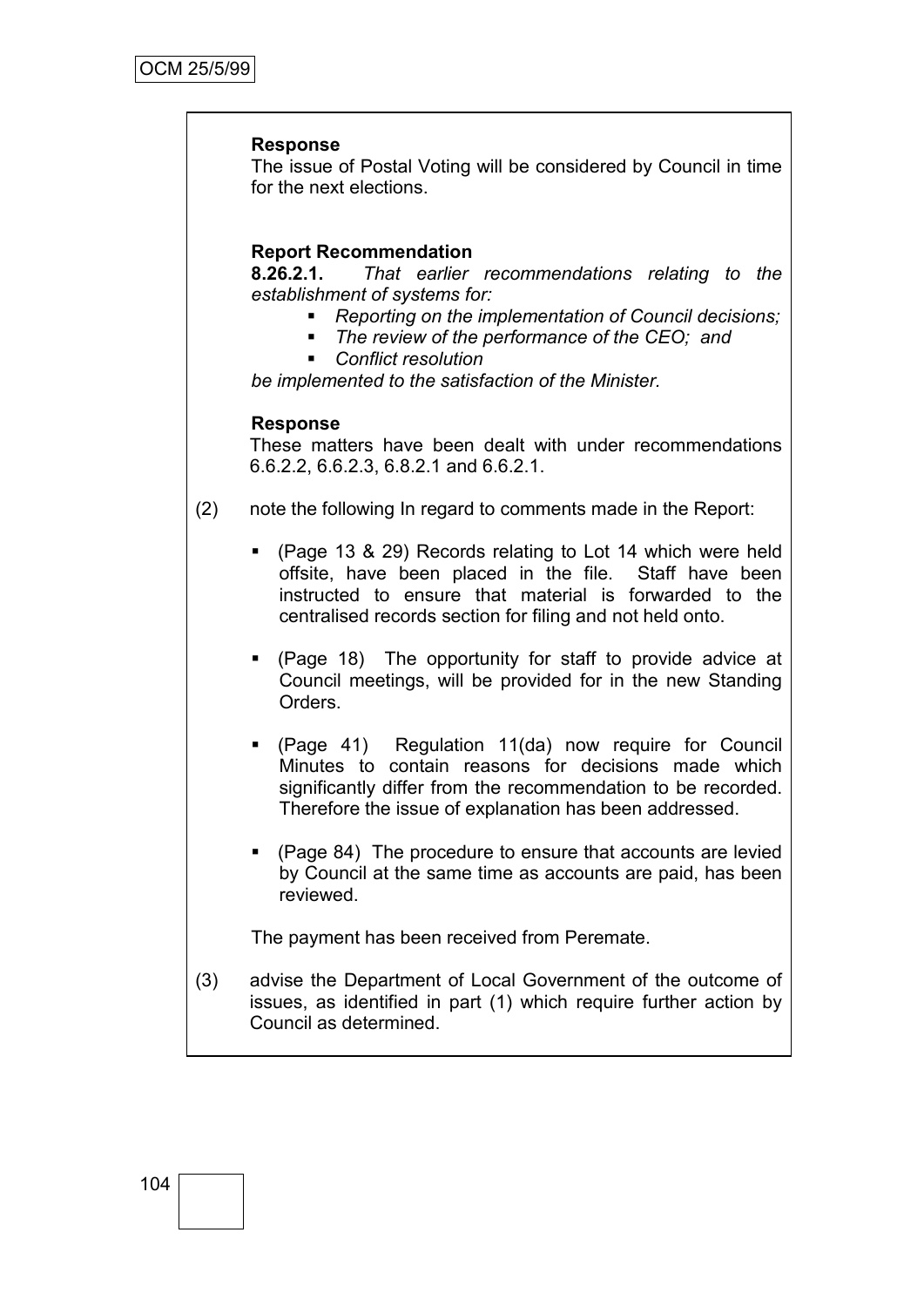**COUNCIL DECISION** MOVED Cmr Jorgensen SECONDED Cmr Smithson that the recommendation be adopted.

# **CARRIED 3/0**

# **Background**

The Report relating to the Inquiry into the City of Cockburn by the Department of Local Government under the provision of Section 8.13 of the Local Government Act 1995, was provided to Parliament on the  $20<sup>th</sup>$ April 1999.

#### **Submission**

Commissioners have been provided with a copy of the Report by the Department of Local Government.

#### **Report**

The Report sets out a series of recommendations, all of which have been commented on by way of response in the officer's recommendation on this item.

Whilst a further Inquiry will be held, headed by Mr Neil Douglas, it is considered appropriate to pursue as many of the recommendations as possible which are contained in the report.

## **Strategic Plan/Policy Implications**

N/A

## **Budget/Financial Implications**

Allowance will be made in the 1999/2000 budget towards the cost of a further inquiry together with legal costs.

## **Implications of Section 3.18(3) Local Government Act, 1995**

Nil

105